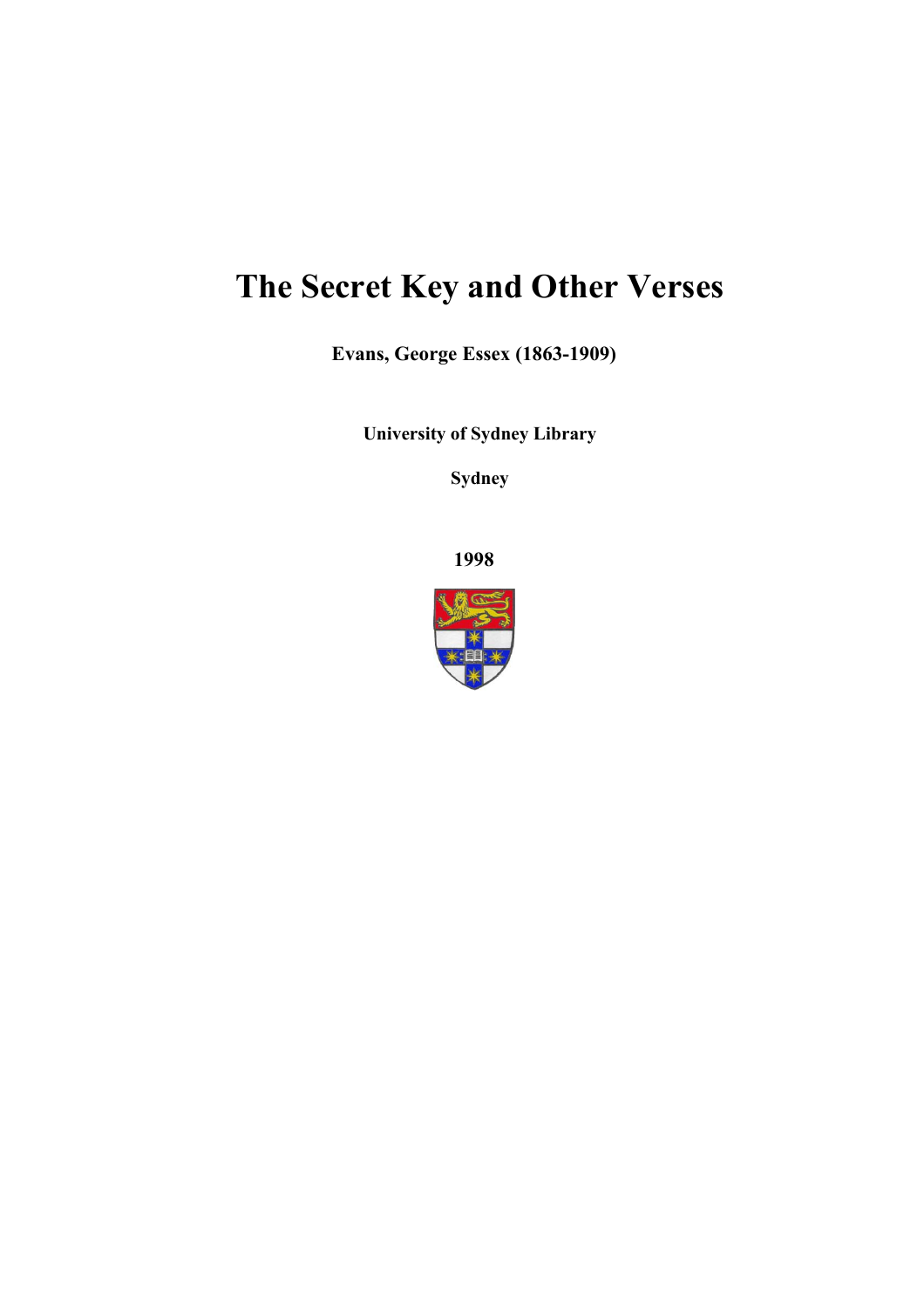#### **http://setis.library.usyd.edu.au/ozlit**

 © Copyright belongs to University of Sydney Library. The texts and Images are not to be used for commercial purposes without permission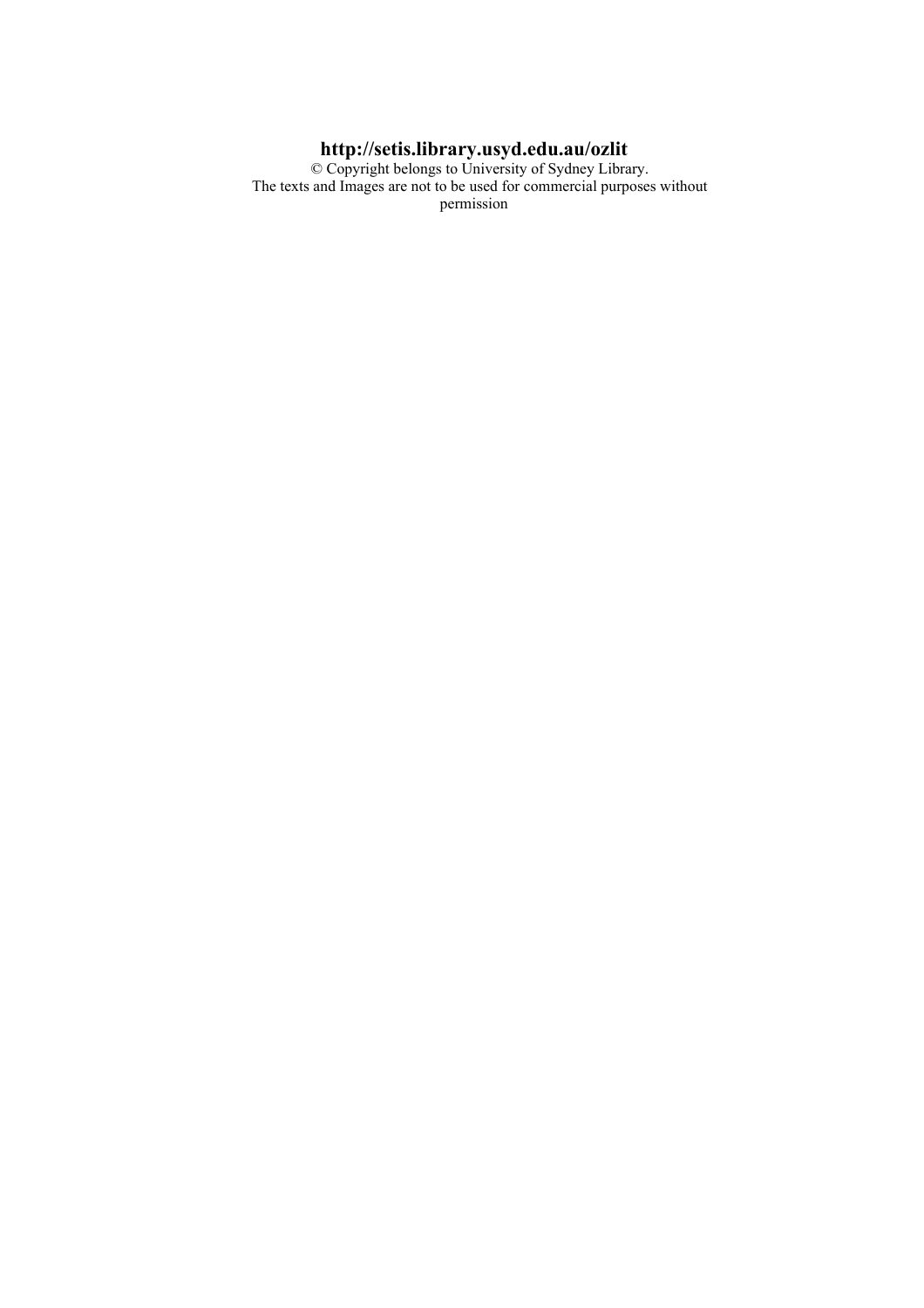#### **Source Text:**

Prepared against the print edition of Angus and Robertson, Sydney 1906

 All quotation marks retained as data All unambiguous end-of-line hyphens have been removed, and the trailing part of a word has been joined to the preceding line.

First Published: 1906

*Australian Etexts poetry 1890-1909 verse*

#### **8th July 1998**

 Creagh Cole Coordinator Final Checking and Parsing

#### **18th May 2001**

 Creagh Cole Coordinator Remaining text added.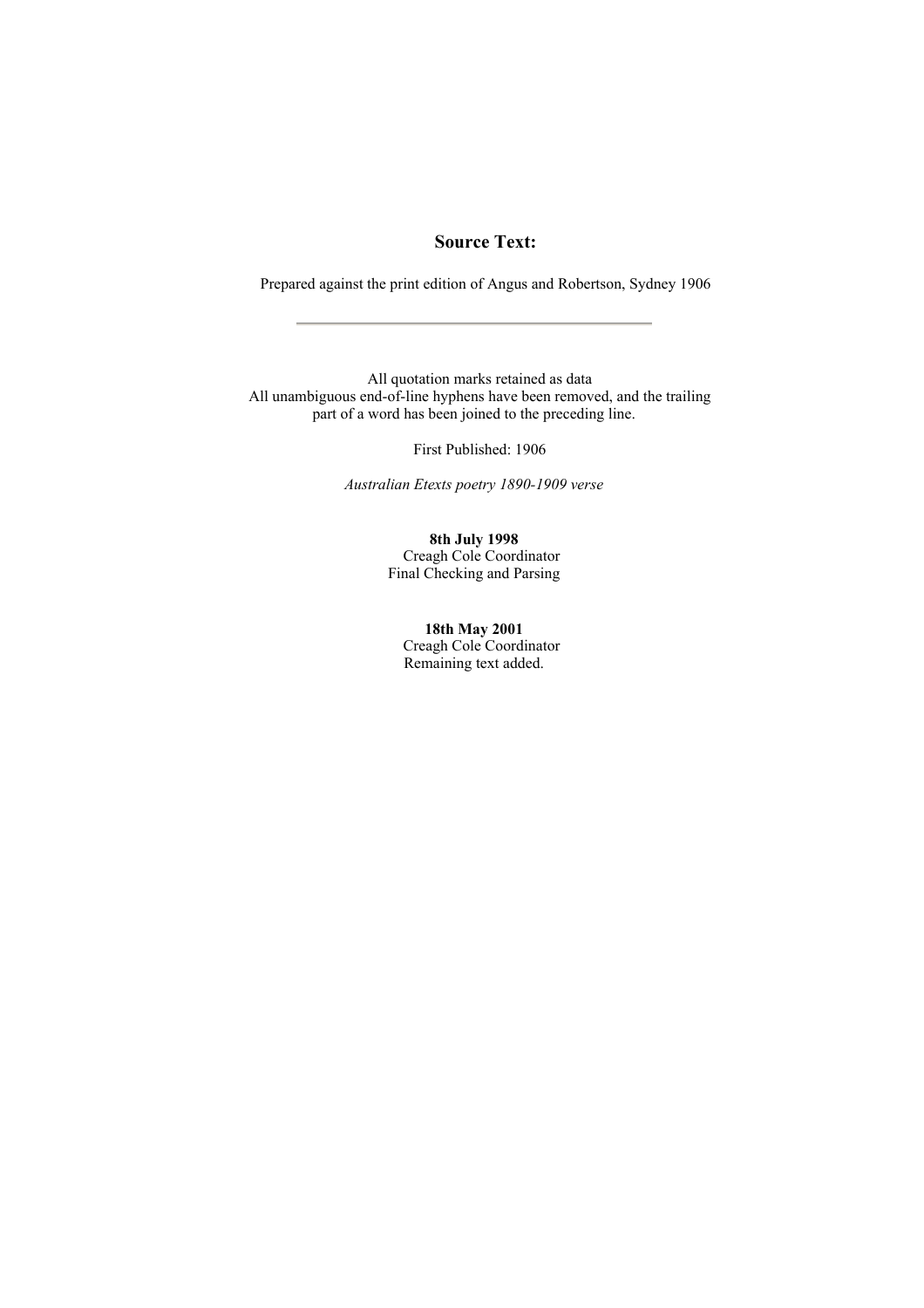# **The Secret Key and Other Verses**

**Sydney** 

**Angus and Robertson** 

**1906**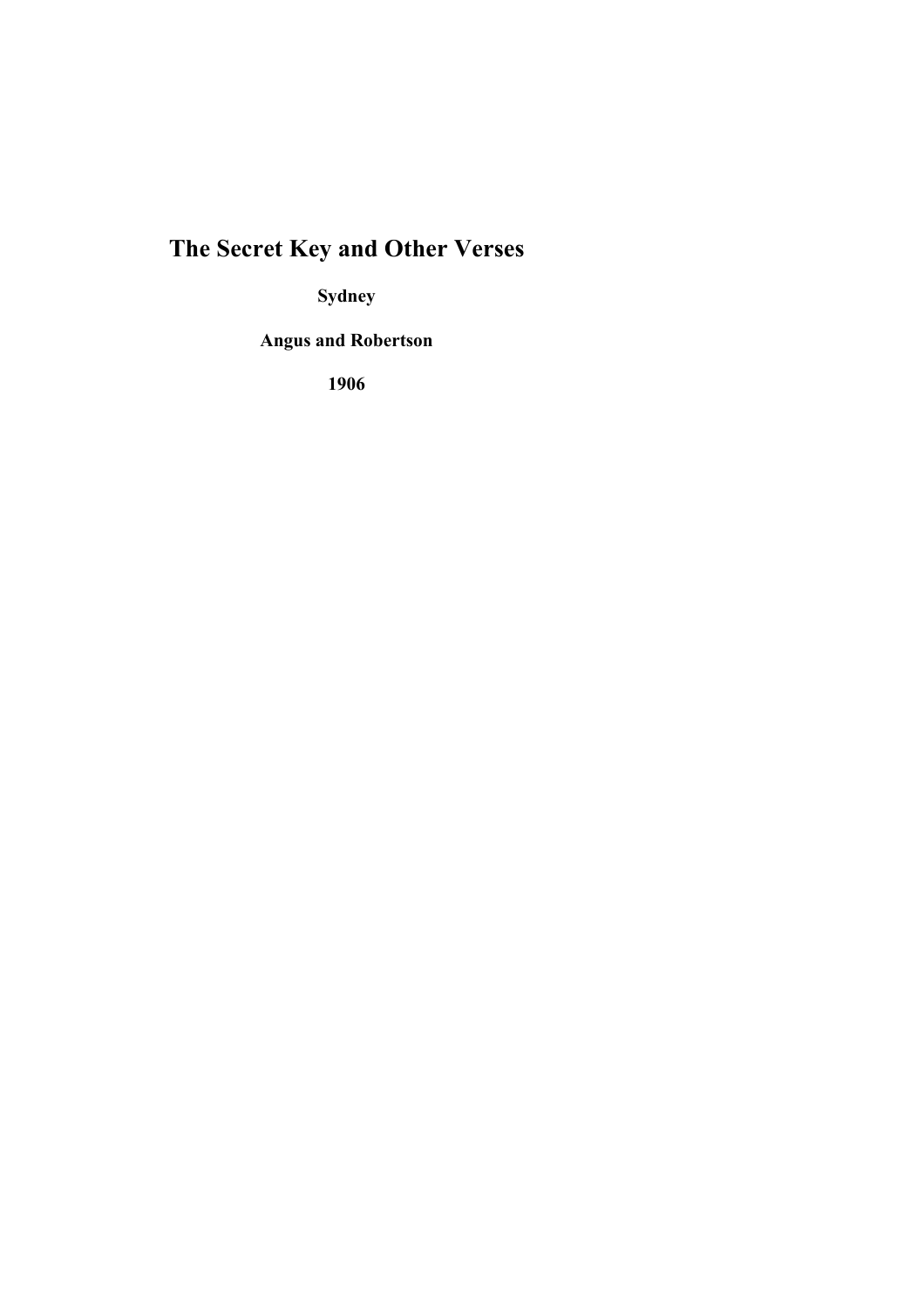

Photograph facing title page: Geo Essex Evans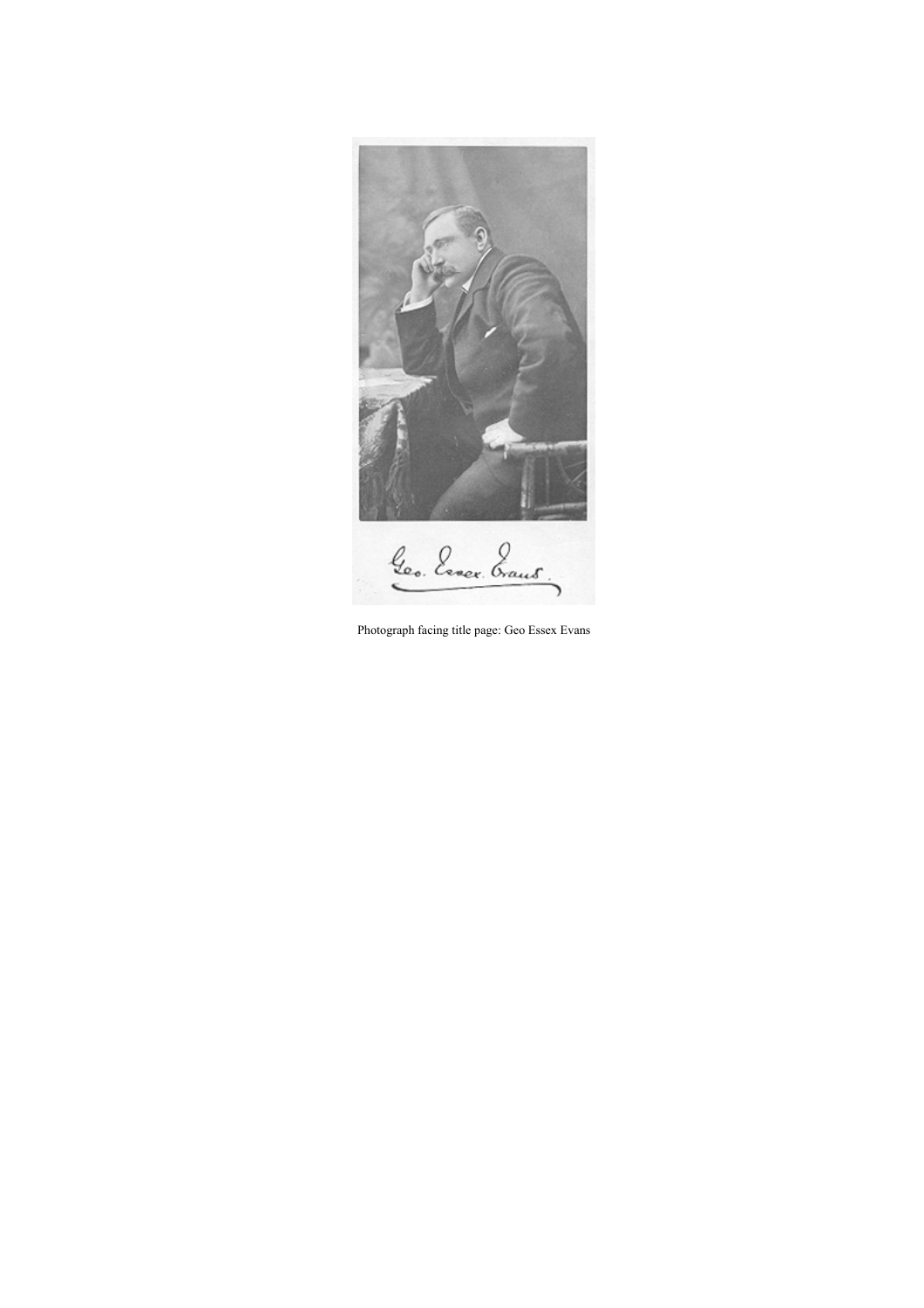#### **THE SECRET KEY**

THERE is a magic kingdom of strange powers, Thought-hidden, lit by other stars than ours; And, when a wanderer through its mazes brings Word of things seen, men say: "A poet sings." Its gates are guarded in a sterile land - Mountain and deep morass, and shifting sand; Storm-barred are they, and may not opened be Save by the hand that finds the secret key. That key, some say, lies in the sunset glow, Or the white arc of dawn, or where the flow Of some lone river stems the shoreward wave In shuddering silver on its ocean grave. Some say that when the wind wars with the sea, In that stern music, one may find the key; Or, in green glooms of forests, where the pine Uplifts her spear amid great wreaths of vine; Or, where the streaming mist's white rollers climb The dark ravine and precipice sublime - A filmy sea that twines and intertwines Wreathes the low hills, and veils the mighty lines Of sovran mountains, crimsoned and aglow In crystal pomp, crested with jewelled snow; But still, with souls afire, men seek that land, And die in deep morass and shifting sand. To those alone its iron gates are free, Who find, within their hearts, the secret key; For Earth, with all the colour of her day, Is not their country - that lies far away.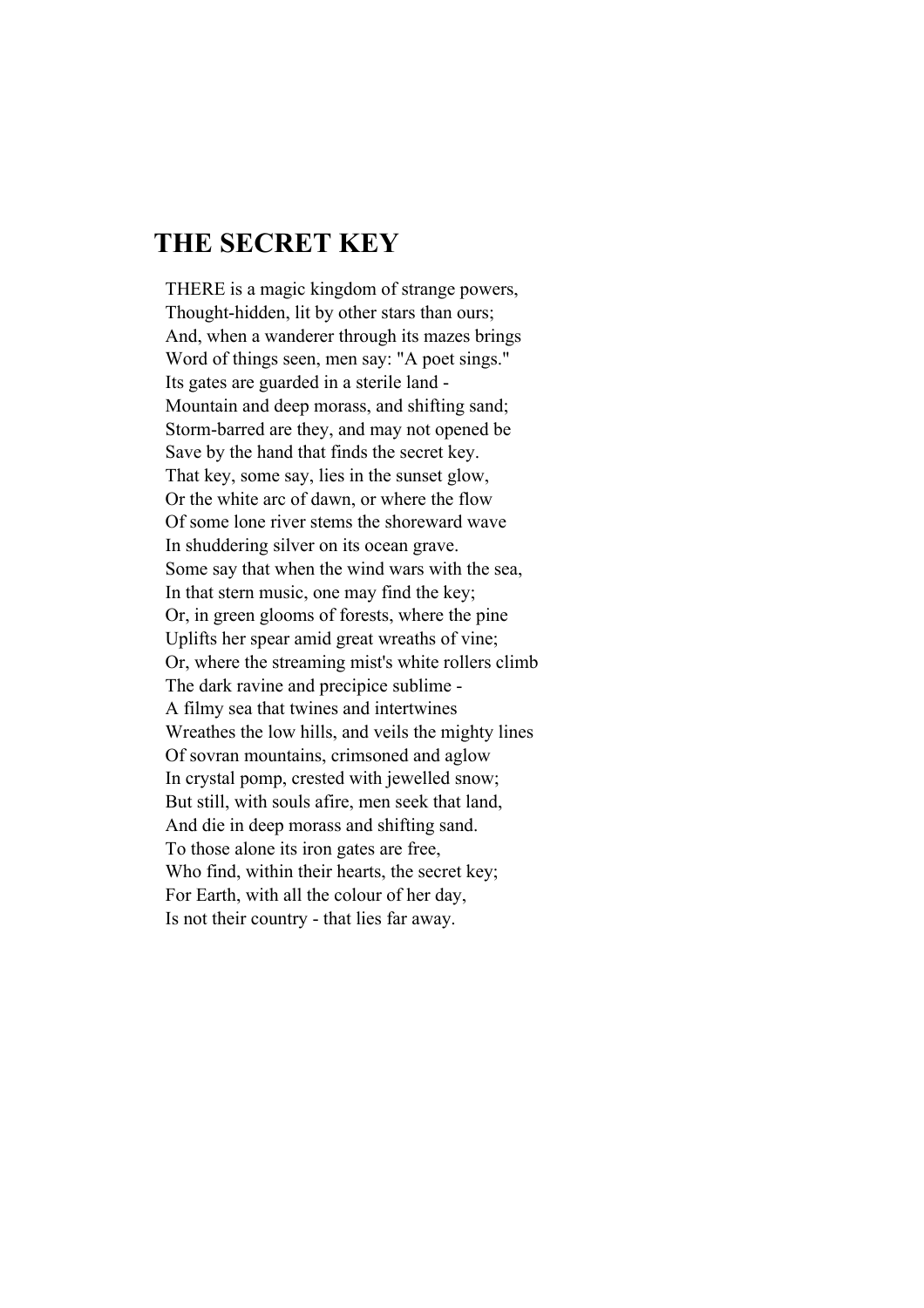### **AN AUSTRALIAN SYMPHONY**

NOT as the songs of other lands Her song shall be Where dim Her purple shore-line stands Above the sea! As erst she stood, she stands alone; Her inspiration is her own. From sunlit plains to mangrove strands Not as the songs of other lands Her song shall be.

O, Southern Singers! Rich and sweet, Like chimes of bells, The cadence swings with rhythmic beat, The music swells; But undertones, weird, mournful, strong, Sweep like swift currents thro' the song. In deepest chords, with passion fraught, In softest notes of sweetest thought, This sadness dwells.

Is this her song, so weirdly strange, So mixed with pain, That wheresoe'er her poets range Is heard the strain? Broods there no spell upon the air But desolation and despair? No voice, save Sorrow's, to intrude Upon her mountain solitude Or sun-kissed plain?

The silence and the sunshine creep With soft caress O'er billowy plain and mountain steep And wilderness - A velvet touch, a subtle breath, As sweet as love, as calm as death, On earth, on air, so soft, so fine, Till all the soul a spell divine O'ershadoweth.

The gray gums by the lonely creek, The star-crowned height, The wind-swept plain, the dim blue peak, The cold white light, The solitude spread near and far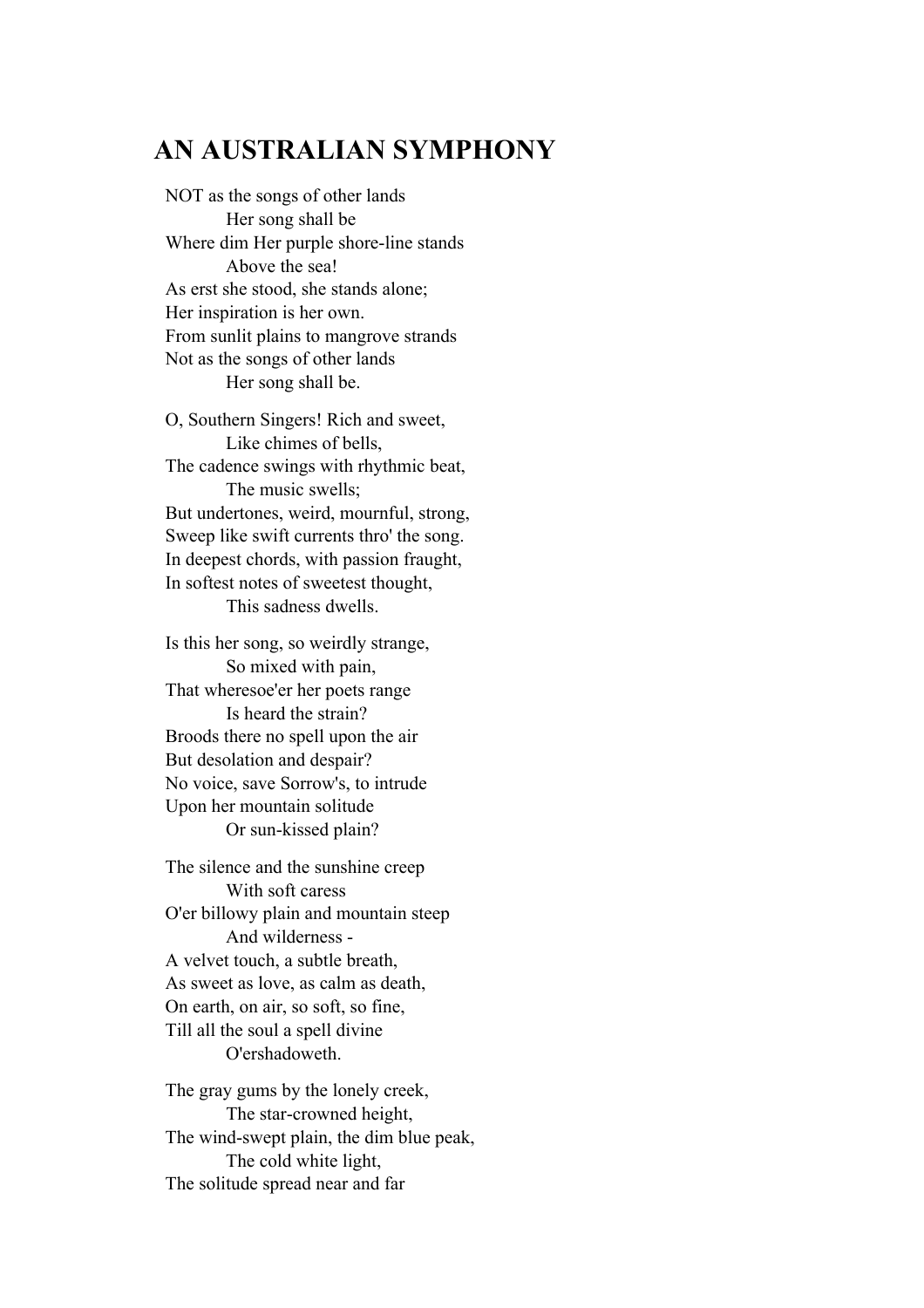Around the camp-fire's tiny star, The horse-bell's melody remote, The curlew's melancholy note, Across the night.

These have their message; yet from these Our songs have thrown O'er all our Austral hills and leas One sombre tone, Whence doth the mournful keynote start? From the pure depths of Nature's heart? Or from the heart of him who sings And deems his hand upon the strings Is Nature's own?

Could tints be deeper, skies less dim, More soft and fair, Dappled with milk-white clouds that swim In faintest air? The soft moss sleeps upon the stone, Green scrub-vine traceries enthrone The dead gray trunks, and boulders red, Roofed by the pine and carpeted With maidenhair.

But far and near, o'er each, o'er all, Above, below, Hangs the great silence like a pall Softer than snow. Not sorrow is the spell it brings, But thoughts of calmer, purer things, Like the sweet touch of hands we love, A woman's tenderness above A fevered brow.

These purple hills, these yellow leas, These forests lone, These mangrove shores, these shimmering seas This summer zone - Shall they inspire no nobler strain Than songs of bitterness and pain? Strike her wild harp with firmer hand, And send her music thro' the land, With loftier tone!

Her song is silence; unto her Its mystery clings. Silence is the interpreter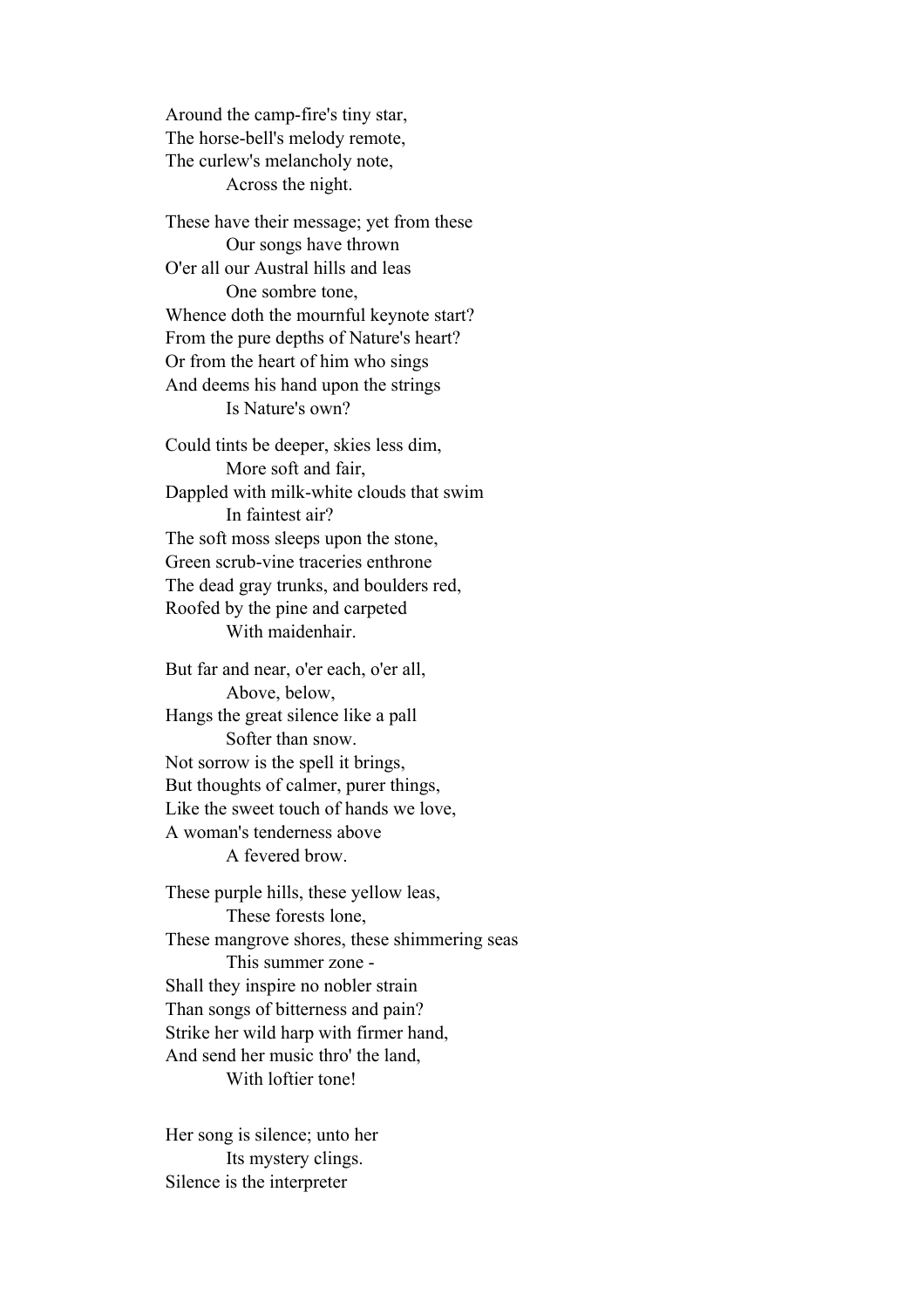Of deeper things. O for sonorous voice and strong To change that silence into song To give that melody release Which sleeps in the deep heart of peace With folded wings.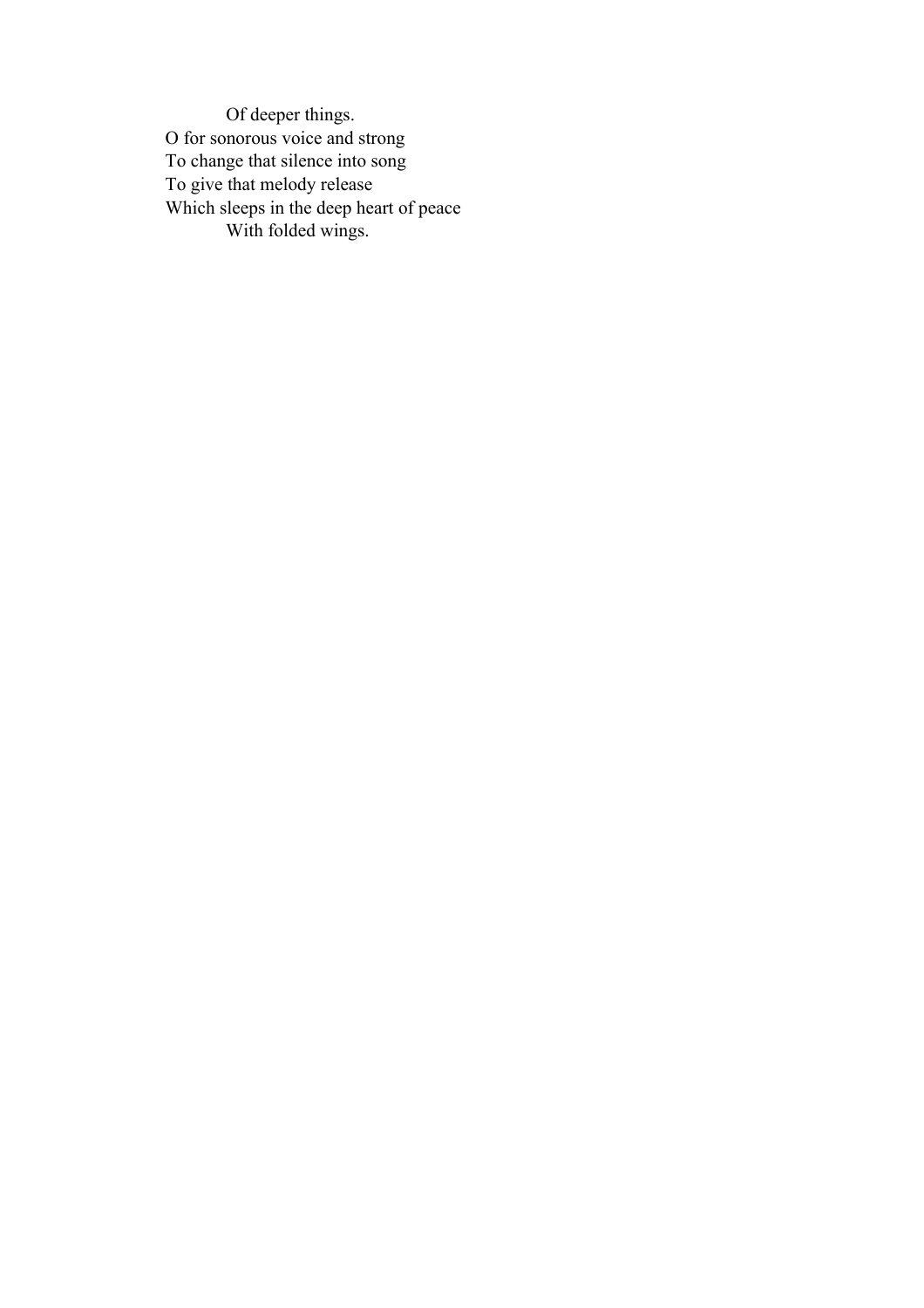## **THE WOMEN OF THE WEST**

THEY left the vine-wreathed cottage and the mansion on the hill, The houses in the busy streets where life is never still, The pleasures of the city, and the friends they cherished best: For love they faced the wilderness - the Women of the West.

The roar, and rush, and fever of the city died away, And the old-time joys and faces-they were gone for many a day; In their place the lurching coach-wheel, or the creaking bullock chains, O'er the everlasting sameness of the never ending plains.

In the slab-built, zinc-roofed homestead of some lately-taken run, In the tent beside the bankment of a railway just begun, In the huts on new selections, in the camps of man's unrest, On the frontiers of the Nation, live the Women of the West.

The red sun robs their beauty, and, in weariness and pain, The slow years steal the nameless grace that never comes again; And there are hours men cannot soothe, and words men cannot say - The nearest woman's face may be a hundred miles away.

The wide Bush holds the secrets of their longings and desires, When the white stars in reverence light their holy altar-fires, And silence, like the touch of God, sinks deep into the breast - Perchance He hears and understands the Women of the West.

For them no trumpet sounds the call, no poet plies his arts - They only hear the beating of their gallant, loving hearts. But they have sung with silent lives the song all songs above - The holiness of sacrifice, the dignity of love.

Well have we held our fathers' creed. No call has passed us by. We faced and fought the wilderness, we sent our sons to die. And we have hearts to do and dare, and yet, o'er all the rest, The hearts that made the Nation were the Women of the West.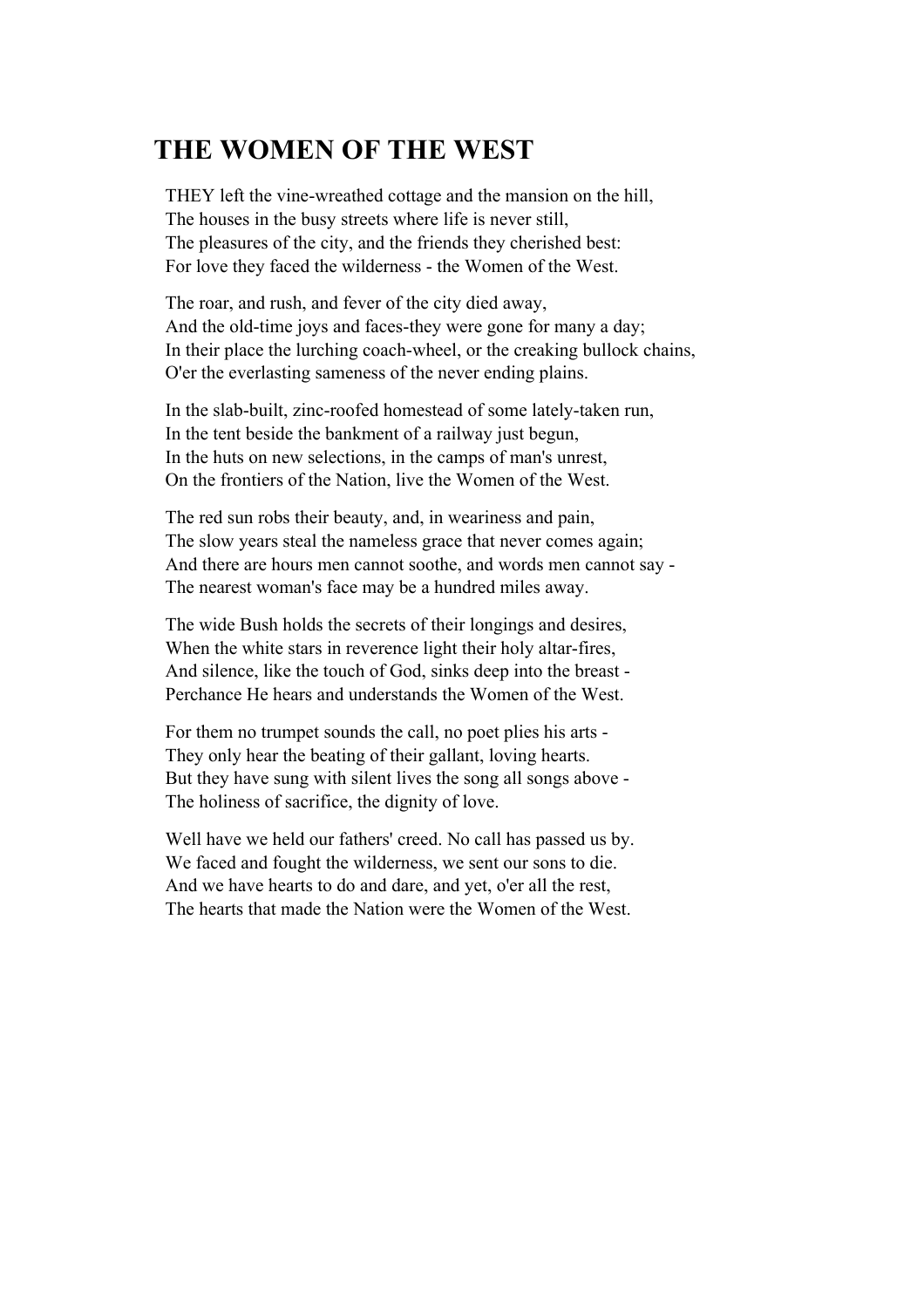### **ODE FOR COMMONWEALTH DAY**

AWAKE! Arise! The wings of dawn Are beating at the Gates of Day! The morning star hath been withdrawn, The silver vapours melt away! Rise royally, O Sun, and crown The shoreward billow, streaming white, The forelands and the mountains brown, With crested light; Flood with soft beams the valleys wide, The mighty plains, the desert sand, Till the New Day hath won for bride This Austral land!

Free-born of Nations, Virgin white, Not won by blood nor ringed with steel, Thy throne is on a loftier height, Deep-rooted in the Commonweal! O Thou, for whom the strong have wrought, And poets sung with souls aflame, Born of long hope and patient thought, A mighty name - We pledge thee faith that shall not swerve, Our Land, Our Lady, breathing high The thought that makes it love to serve, And life to die!

Now are thy maidens linked in love Who erst have striven for pride of place; Lifted all meaner thoughts above They greet thee, one in heart and race: She, in whose sun-lit coves of peace The navies of the world may rest, And bear her wealth of snowy fleece Northward and West; And she, whose corn and rock-hewn gold Built that Queen City of the South, Where the lone billow swept of old Her harbour-mouth;

And the blithe Sun-maid, in whose veins For ever burns the tropic fire, Whose cattle roam a thousand plains With opal and with pearl for tire; And that sweet Harvester who twines The tender vine and binds the sheaf,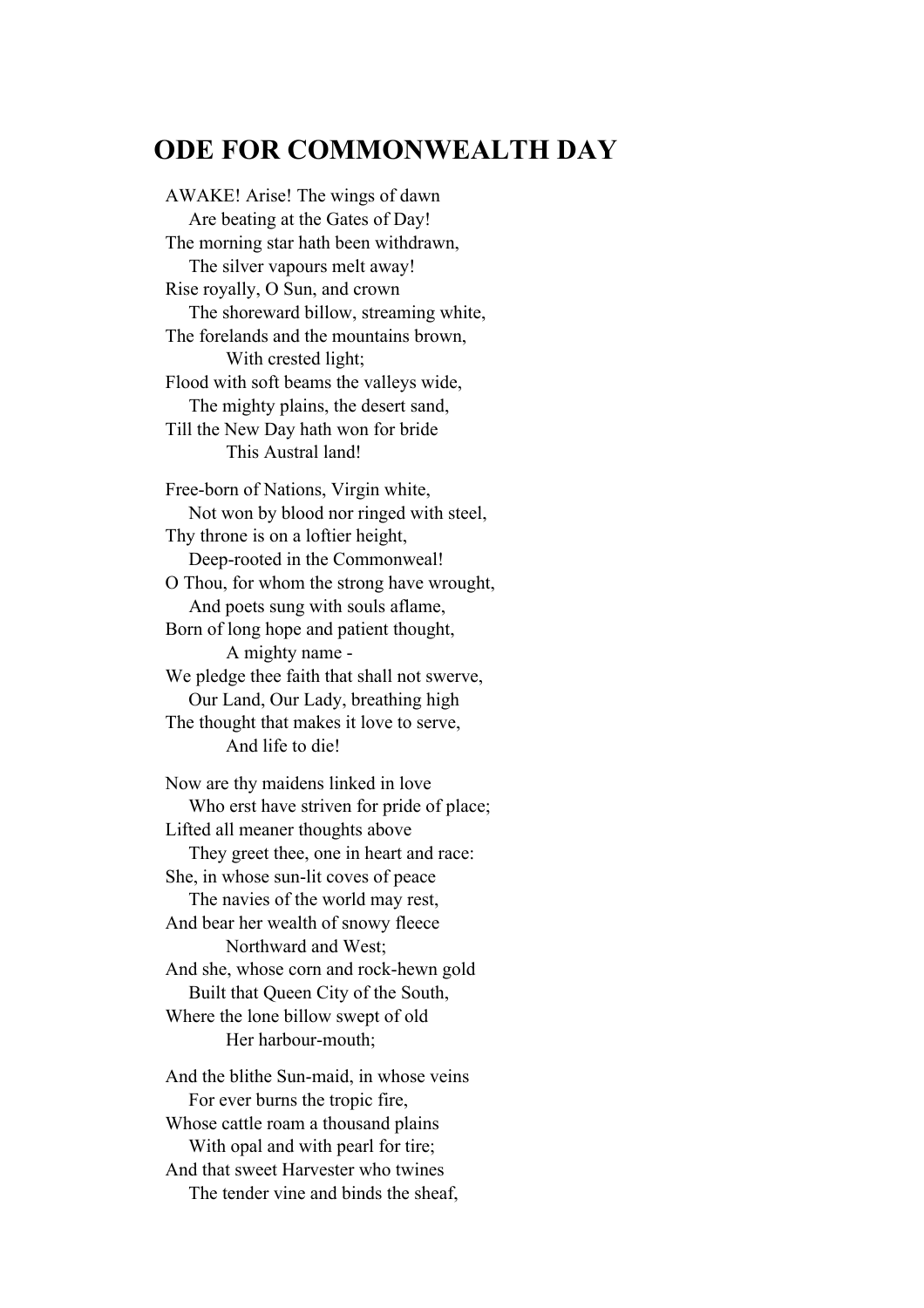And the young Western Queen, who mines The desert reef, And she, against whose flowery throne And orchards green the wave is hurled - Australia claims them; They are One Before the World!

Crown Her - most worthy to be praised - With eyes uplifted to the morn; For on this day a flag is raised, A triumph won, a nation born! And Ye, vast Army of the Dead, From mine and city, plain and sea, Who fought and dared, who toiled and bled, That this might be, Draw round us in this hour of fate - Here, where thy children's children stand - With unseen lips, O consecrate And bless the land!

Eternal Power, benign, supreme, Who weigh'st the nations upon earth; Without whose aid the Empire dream, And pride of states is nothing worth From shameless speech, and vengeful deed, From license veiled in freedom's name, From greed of gold and scorn of creed, Guard Thou our fame! In stress of days that yet may be When hope shall rest upon the sword, In Welfare and Adversity, Be with us, Lord!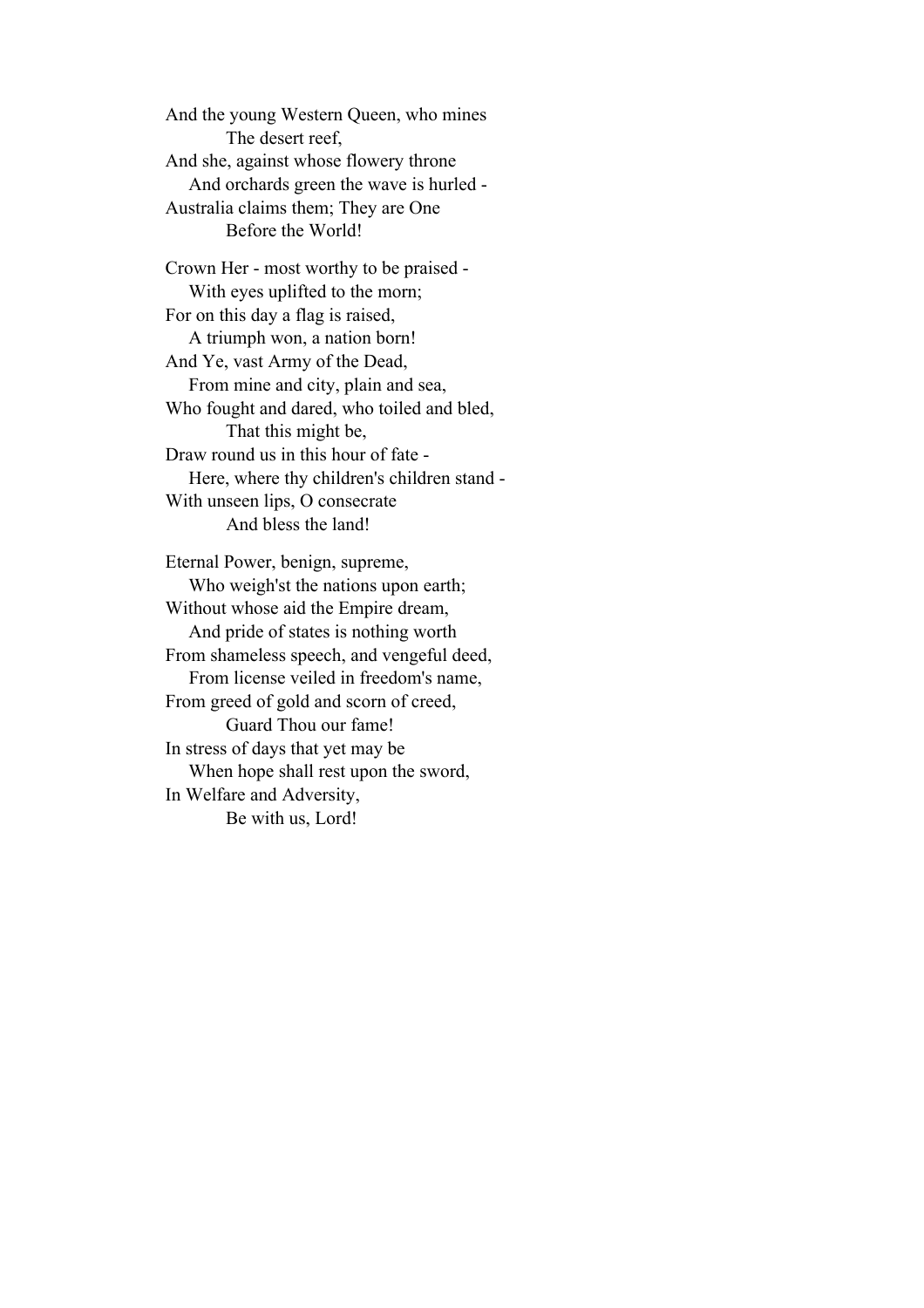## **THE NATION BUILDERS**

A handful of workers seeking the star of a strong intent - A handful of heroes scattered to conquer a continent - Thirst, and fever, and famine, drought, and ruin, and flood, And the bones that bleach on the sandhill, and the spears that redden with blood; And the pitiless might of the molten skies, at noon, on the sun-cracked plain, And the walls of the northern jungles, shall front them ever in vain, Till the land that lies like a giant asleep shall wake to the victory won, And the hearts of the Nation Builders shall know that the work is done.

To North, on the seas of summer, where the pearl flotillas swim, To East, where the axe is ringing in the heart of the ranges grim, On the plains where the free wind bloweth by never a tree or shrub, On the pine-topped slopes where the settler carves a home in the tropic scrub, On fields where the miner sleeps unstirred by the ceaseless monotone And crash of the stampers night and day at work on the milk-white stone, 'Tis war and stress, with never a pause to mourn for a stout heart gone, Till the souls of the Nation Builders shall know that the work is done.

On the deck of the lonely light-ship, in the sand of the new-found West, Where strong men fall and die like sheep in the thirst of the golden quest, By the dry stock routes, by the burnt-up creeks, where the cattle sink and fail, By the coral reefs, where the bêching boats swing on 'neath the sun-tanned sail, In the wild ravine where the searcher's gold is bought with his own heart's blood, In the dark of the drive where the miner's life goes out with the swirling flood, 'Tis war and stress, with never a pause to mourn for a stout heart gone, Till the lives of the Nation Builders have paid for the victory won.

In the glare and steam of the cities, the thunder and clatter of wheel, By the teeming wharves, where the liners lie, at rest on an even keel, In the strife of a swelling commerce, at the desk in the dull routine Where the soul of a man is warped and sunk to the soul of a mere machine, In the flash of the wire to west and north, in the hum of the restless street, In the pulse of the toiling press that beats all night in a fever heat, Where the weary brain and the pen plod on 'neath the white electric light Tho' we fail and fall still the fight goes on; and ever our sons shall fight, Till the land that lies like a giant asleep shall wake to the victory won, And the hearts of the Nation Builders shall know that the work is done.

We are but the hands of the Builder, who toileth and frameth afar; System, and order, and sequence; sun, and planet, and star - Faint sparks of a Mighty Genius, a breath of the Over Soul, Who shapes the thought of the workers wherever his worlds may roll. On! tho' we grope and blunder, the trend of our aim is true! On! there is death in dalliance whilst yet there is work to do, Till the land that lies like a giant asleep shall wake to the victory won,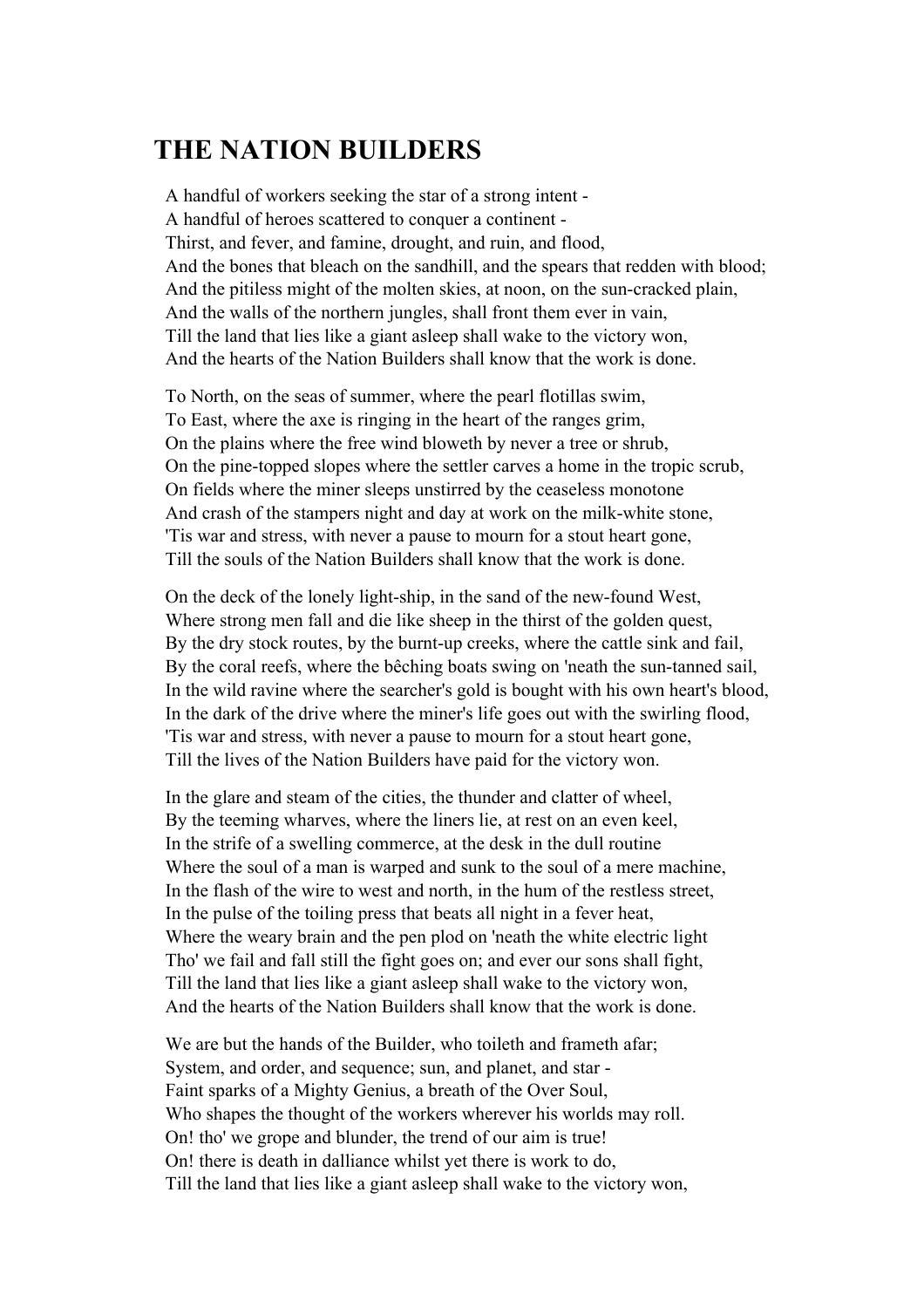And the eyes of the Master Worker shall see that the work is done.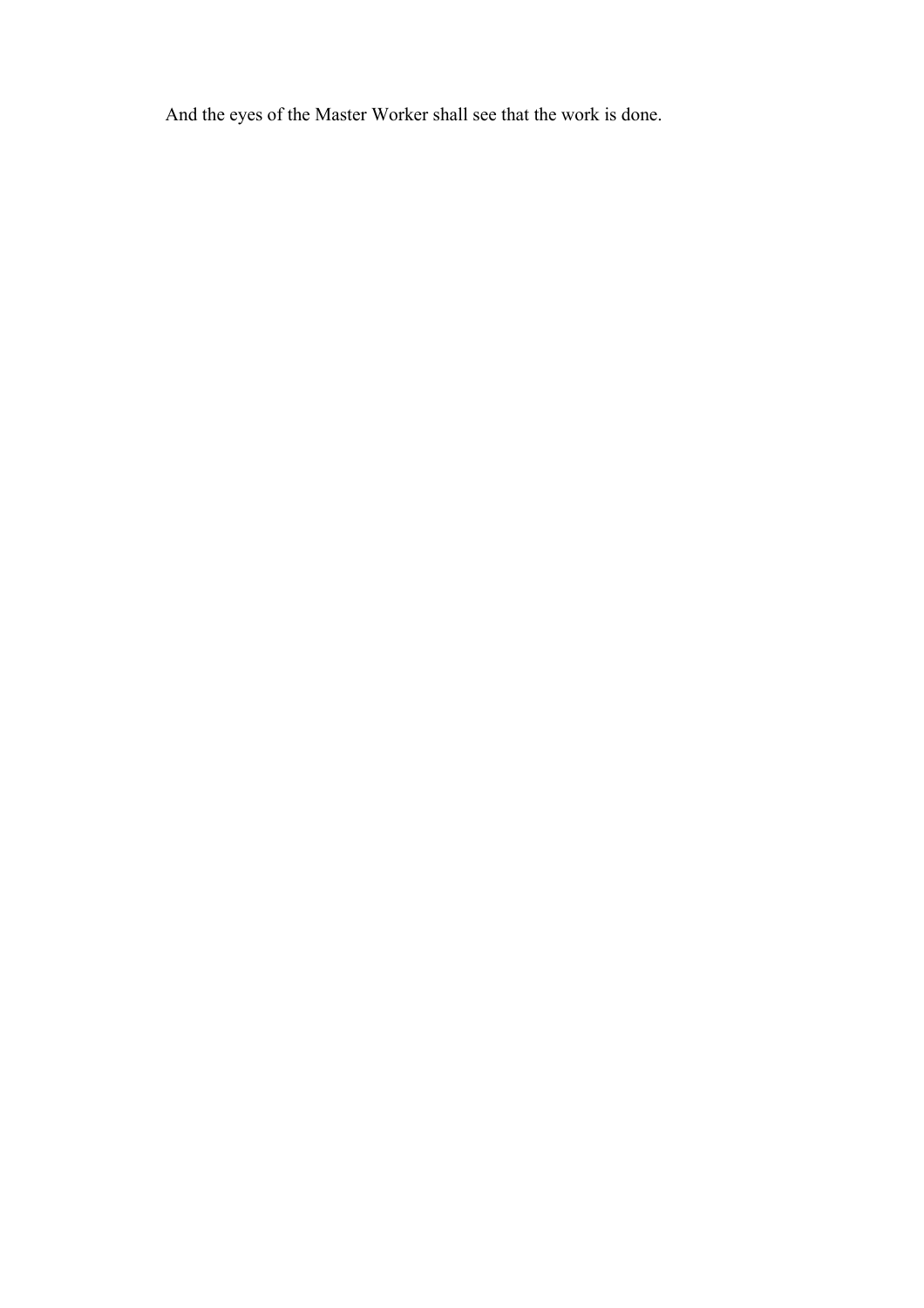### **ON THE PLAINS**

HALF-LOST in film of faintest lawn, A single star in armour white Upon the dreamy heights of dawn Guards the dim frontier of the night, Till plumèd ray And golden spray Have washed its trembling light away.

The sun has peeped above the blue; His level lances as they pass Have shot the dew-drops thro' and thro', And dashed with rubies all the grass, And silver sound Of horse-bells round Floats softly o'er the jewelled ground.

The sunbeam and the wanton wind, Among the feathery tufts at play, Sing to the Earth: "The night is blind, But we will kiss your tears away." With broad'ning glow And rippling flow Adown the laughing leagues they go.

The vagrant lark on wayward wings Is fluttering low, is floating high; No Northern trill of rapture rings Thro' the vast temple of the sky; But not in vain Thy Southern strain, Thou brown-winged angel of the plain!

Here, where the days are dull and gray, And youth has stilled his joyous song, In fancy yet I love to stray By creek, and plain, and billabong, To the curlew's call And the noiseless fall Of the unshod hoof 'neath the gum-trees tall.

I hear once more the plover's "peet;" The gray hawk wheels in dizzy height, And swift beneath my horse's feet The brown quail rises in his fright, And the galahs fly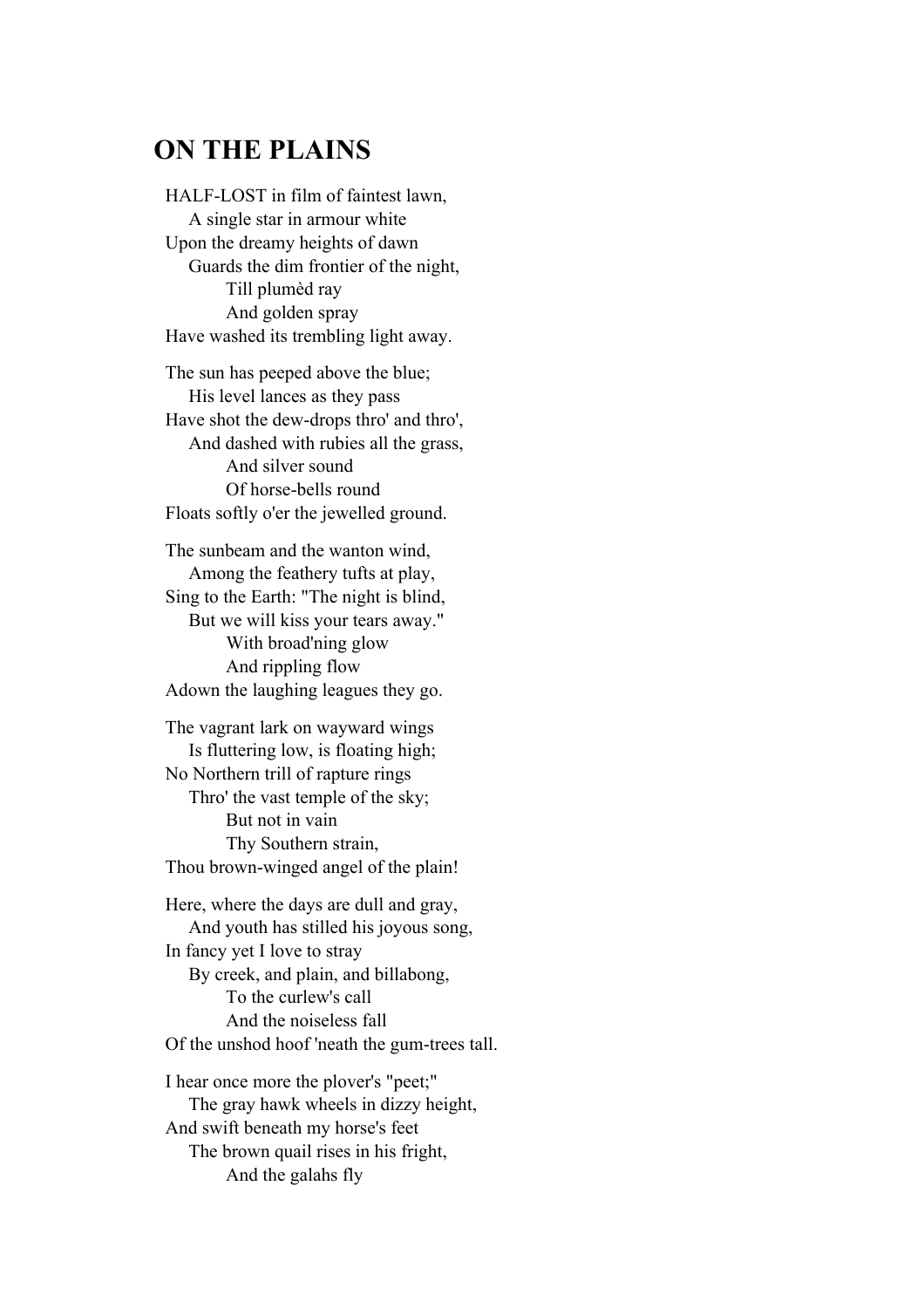With pink breasts high, A rosy cloud in a cloudless sky.

Afar I mark the emu's run; The bustard slow, in motley clad. And, basking in his bath of sun, The brown snake on the cattle-pad, And the reddish black Of a dingo's back As he loit'ring slinks on my horse's track.

And now I watch, with slackened rein, The scattered cattle, hundreds strong, As slowly moving home again The lazy vanguard feeds along To the waters cool Of the tree-fringed pool In the distant creek when the noon is full.

Slip girth and let the old horse graze; The noon grows heavy on the air. Kindle the tiny camp fire's b1aze, And 'neath the shade, as monarch there, Take thou thine ease: For hours like these A king had bartered satrapies!

Here lie and watch, thro' smoke-wreaths cool, By yon sunk log and floating wrack, The emperor of the silent pool, The stately heron, white and black, Afar from heat, Upon his beat, Knee-deep in shallowy retreat.

O mellow air! O sunny light! O Hope and Youth that pass away! Inscribe in letters of delight Upon each heart one golden day - To be there set When we forget There is a joy in living yet!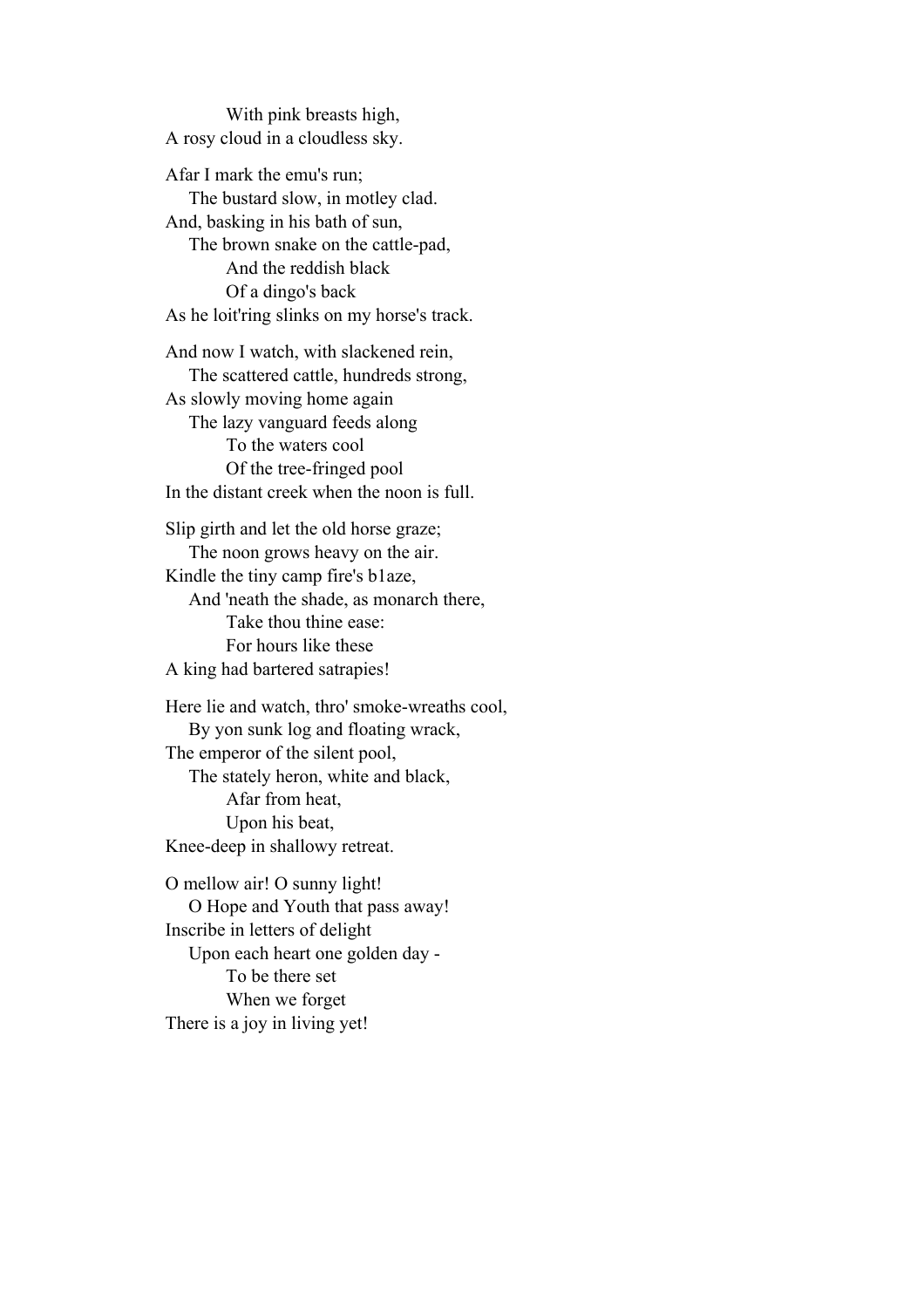## **A FEDERAL SONG**

IN the greyness of the dawning we have seen the pilot-star, In the whisper of the morning we have heard the years afar. Shall we sleep and let them be When they call to you and me? Can we break the land asunder God has girdled with the Sea? For the Flag is floating o'er us, And the track is clear before us, From the desert to the ocean, let us lift the mighty chorus For the days that are to be. We have flung the challenge forward: "Brothers, stand or fall as One!" She is coming out to meet us in the splendour of the Sun. From the graves beneath the sky Where Her nameless heroes lie, From the forelands of the Future they are waiting our reply! We can face the roughest weather If we only hold together, Marching forward to the Future, marching shoulder-firm together, For the Nation yet to be. All the greyness of the dawning, all the mists are over-past, In the glory of the morning we shall see Her face at last. He who sang, "She yet will be," He shall hail her, crowned and free! Could we break the land asunder God has girdled with the Sea? For the Flag is floating o'er us, And the star of Hope before us, From the desert to the ocean, brothers, lift the mighty chorus For Australian Unity.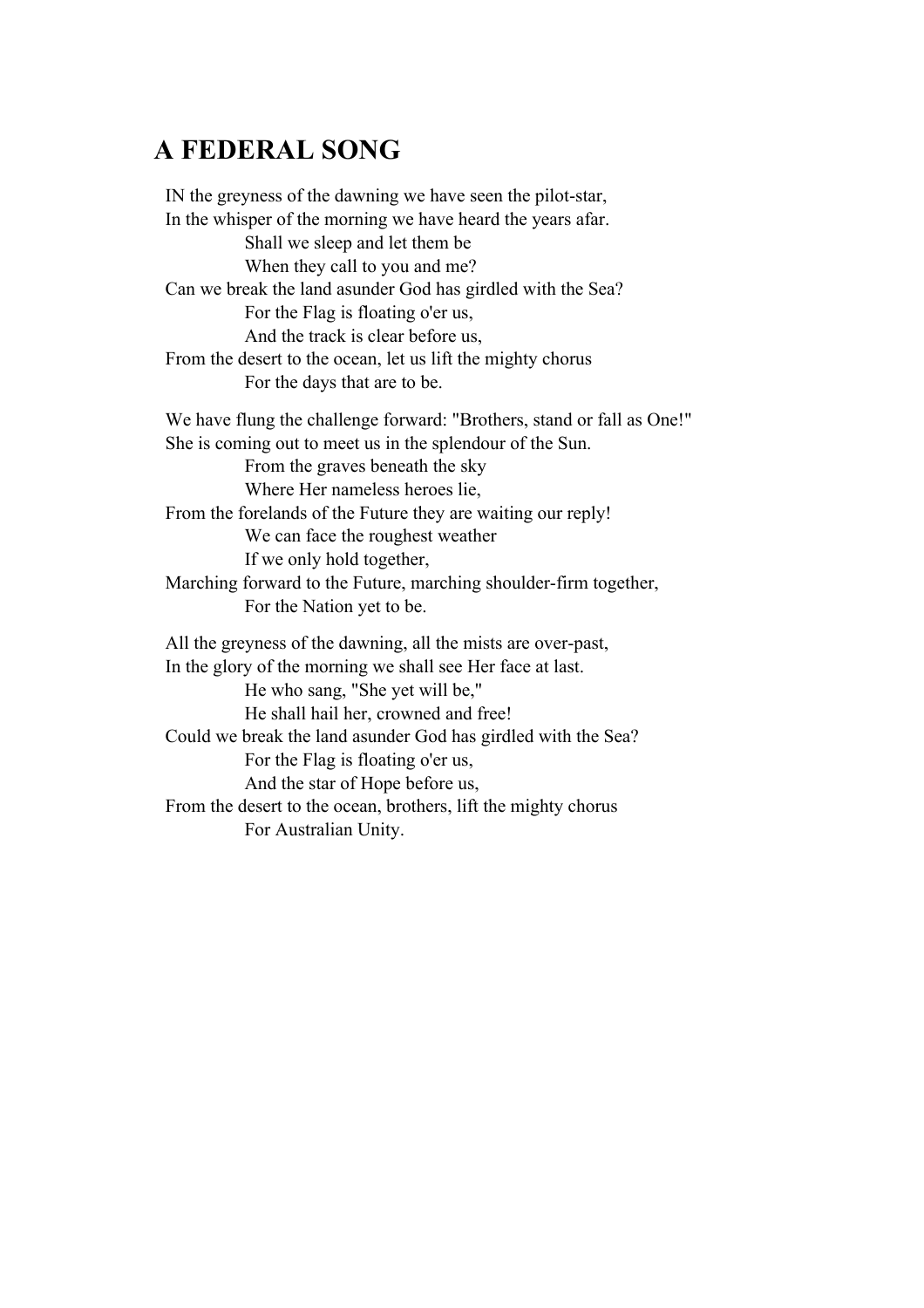## **A NOCTURNE**

LIKE weary sea-birds spent with flight And faltering, The slow hours beat across the night On leaden wing. The wild bird knows where rest shall be Soe'er he roam, Heart of my heart! apart from thee I have no home.

Afar from thee, yet not alone, Heart of my heart! Like some soft haunting whisper blown From Heaven thou art. I hear the magic music roll Its waves divine; The subtle fragrance of thy soul Has passed to mine.

Nor dawn, nor Heaven my heart can know Save that which lies In lights and shades that come and go In thy soft eyes. Here in the night I dream the day, By love upborne, When thy sweet eyes shall shine and say, "It is the morn!"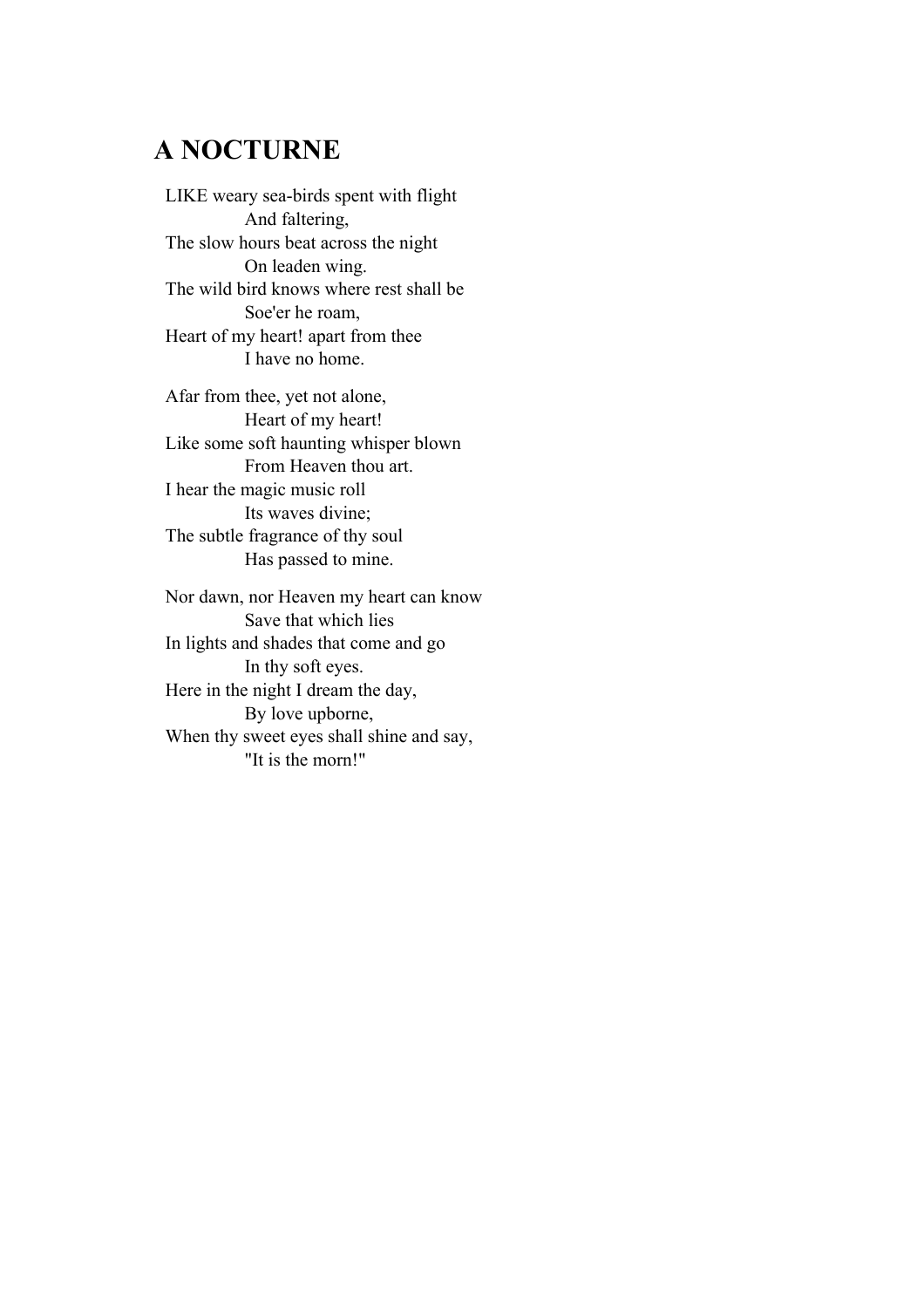## **THE DREAM STAR**

WHISPER, O wings of the wind! Sing me your song, O sea! Grey is the weary world, and grey is the heart of me!

Into my shadowy heart pierce like the star of old, Pearl of the tender dawn, kissed by the trembling gold!

Sing me the hope made sure, sing me the heart made strong! Give me the battle-fire, give me the bugle-song

Onward ever and on, O swift, green bird of the sun; Ever a vaster goal for the goal that thy wings have won.

Keen with a tireless beat is the rush of thy wings that soar; But keener, swifter than thee is the vision that flies before.

What though we die forgot and sad for the song unsung! Fresh from her thousand deaths ever the world is young.

For, ever the dream-world floats, a light on a misty bar, And ever the grey earth follows the wake of that pilot star;

Follows a spirit ship that bears o'er a spirit sea Shadows of thoughts unborn, phantoms of destiny.

Silver the giant sails loom through the amber haze, And ever the helmsman Hope steers for the halcyon days;

And ever the voices call, out of the golden light, Into the dreamer's heart, sad in the lonely night -

Call like the ring of steel and thrill as of bugles blown, Splendours of days to be, flaming in skies unknown.

Deep in the eastern skies glimmers that phantom star; Dim in the distance dies the surge of the world afar.

Ah, but like broken swords, scattered along the van, Perish the outpost souls that fall in the march of Man!

Ah, but they die not so; out of their ashes then Flowers of immortal Love spring in the hearts of men!

Wings of the swift green Earth, ever and ever young - This is the whispered word the wind of the morning sung!

This is the rune I heard flung by the ocean old, Pearl of the tender dawn, kissed by the trembling gold!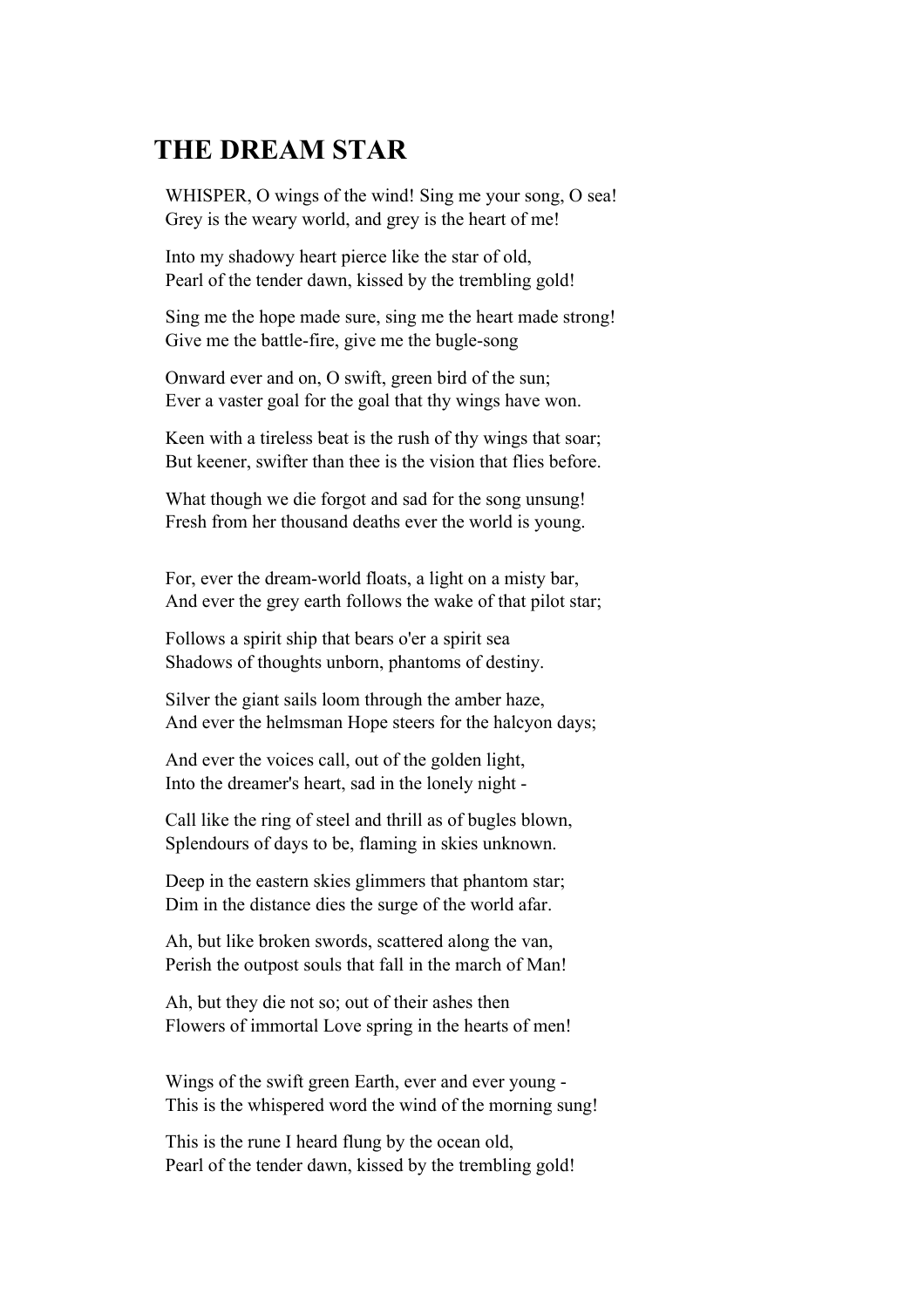### **THE SONG OF LIFE!**

 SING not of Rest For heart, or brain, or the strong soul's emotion Beneath the shadow of Eternal peace! There is no rest in Nature or surcease Of Law, and Labour, in unceasing motion. Sing not of Rest!

 Sing not of Peace On earth, or in the realms beyond our dreaming! Progress and Retrogression all things draw Within the edict of Eternal Law. Search for the Real which lies beneath the Seeming. Sing not of Peace

 Sing thou of Toil, Of toil that moulds to-day the larger morrow! Move with stout heart on Life's great battle-field And wear the motto "Progress" on thy shield. All that is best is won through toil and sorrow. Sing thou of Toil!

 Sing thou of Hope! Of Hope that lights the world to strong endeavour! Height beyond height but loftier summits show, Depth beneath depth reveals a depth below. Choose thou the best. There is no resting ever. Sing thou of Hope!

 Sing thou of Truth! That which alone can stand when all is sifted; That which Humanity in pain and tears Has sought with patient toil through myriad years, Till thou shalt see with radiant face uplifted Eternal Truth.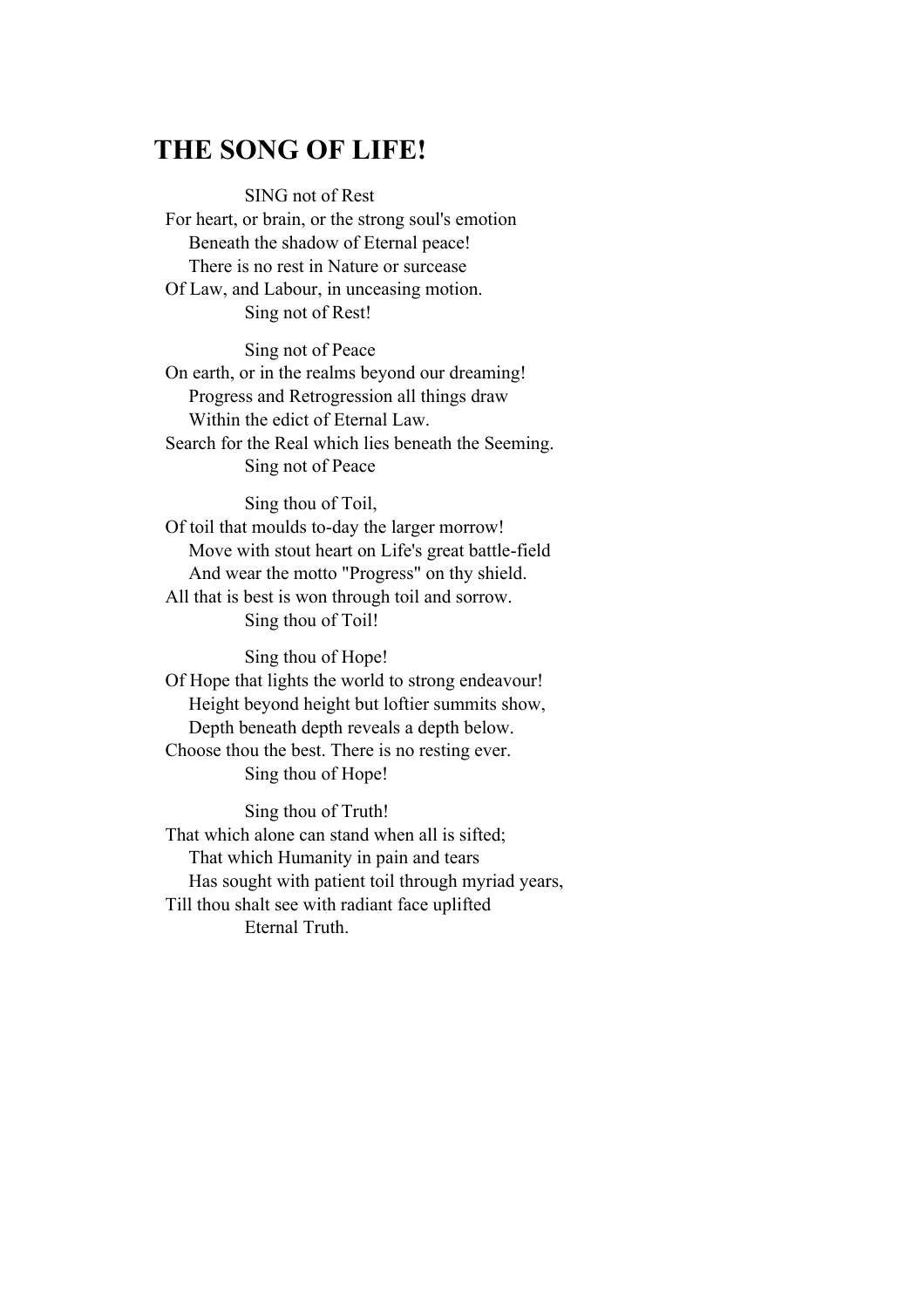## **THE LION'S WHELPS**

19th December, 1899.

 THERE is scarlet on his forehead, There are scars across his face, 'Tis the bloody dew of battle dripping down, dripping down, But the war-heart of the Lion Turns to iron in its place When he halts to face disaster, when he turns to meet disgrace, Stung and keen and mettled with the life-blood of his own. Let the hunters 'ware who flout him, When he calls his whelps about him, When he sets the goal before him and he settles to the pace. Tricked and wounded! Are we beaten Though they hold our strength at play? We have faced these things aforetimes, long ago, long ago. From sunlit Sydney Harbour And ten thousand miles away, From the far Canadian forests to the Sounds of Milford Bay, They have answered, they have answered, and we know the answer now. From the Britains such as these Strewn across the world-wide seas Comes the rally and the bugle-note that makes us one to-day. Beaten! Let them come against us. We can meet them one and all. We have faced the World aforetimes, not in vain, not in vain. Twice ten thousand hearths be widowed, Twice ten thousand hearts may fall, But a million voices answer: "We are ready for the call; And the sword we draw for Justice shall not see its sheath again, Nor our cannon cease to thunder Till we break their strength asunder, And the Lion's whelps are round him and the Old Flag over all."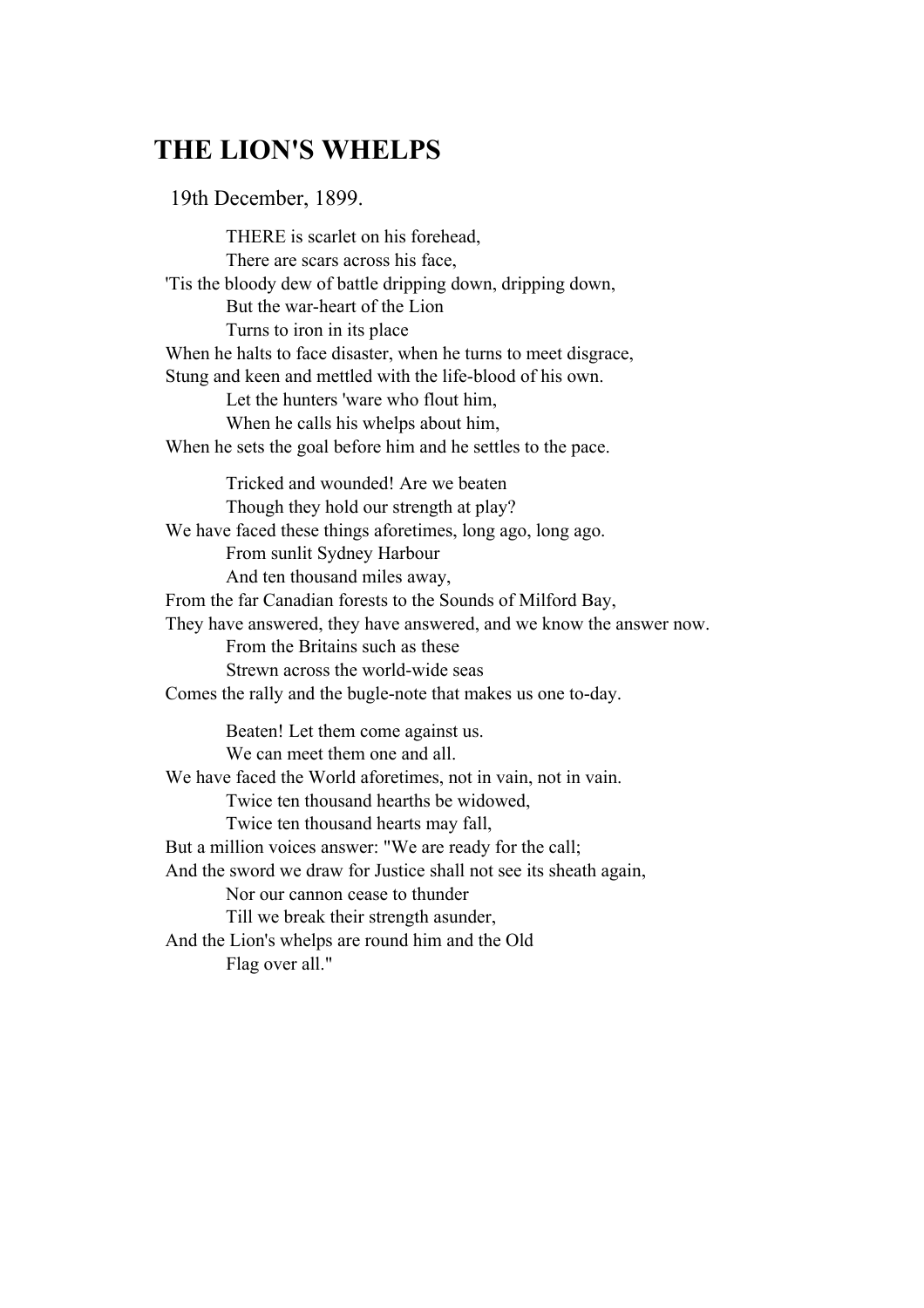#### **THE SWORD OF PAIN**

THE lights burn dim and make weird shadow-play, The white walls of the ward are changed to grey, Down the long aisle of beds, with tender grace, Sleep smoothes the lines on many a weary face;

 Yet there are those for whom no midnight brings Solace and strength to face the day again, And, over all, with wide majestic wings, There broods the awful mystery of Pain.

Night wears apace, and now the silence breaks As here and there some fitful slumberer wakes; And Pain triumphant - Pain with burning grip - Wrings grudging tribute from the tortured lip:

 A strong man's groan, a boy's short sobbing cry, Pierces the stillness with a sudden breath, Or the low moan of long-drawn agony, Asking not respite but the boon of Death.

Here, in the halls of suffering, eye to eye, Men measure Death, and mark if he pass by; Here, in the halls of suffering, swings the strife Wherein man's skill and Death contest for life; Here woman moves in tenderest ministeries, With gracious hands that calm the throbbing brain: Skill and compassion facing fell disease,

And mercy watching by the bed of pain.

Ah ! Night and day, in armour like the snow, Patient and brave, the grey-robed nurses go, With light swift steps, low voices, cheery smiles, From bed to bed, adown those dolorous aisles - Angels of Succour, girt with snowy mail, As warriors donned of old their armour bright: Serene, when danger bids the bravest quail, Against the batteries of Death they fight.

Here, in the restless night, upon my bed, Whilst bands of steel seem tight'ning round my head, Strong tides are rushing through my heart and brain The Goal of Life? The Mystery of Pain? Now on the rising wind that roars without Murmurs and discord mingle till it seems The Voice of the World's Wounded, and about

Me seem to be the dreams that are not dreams.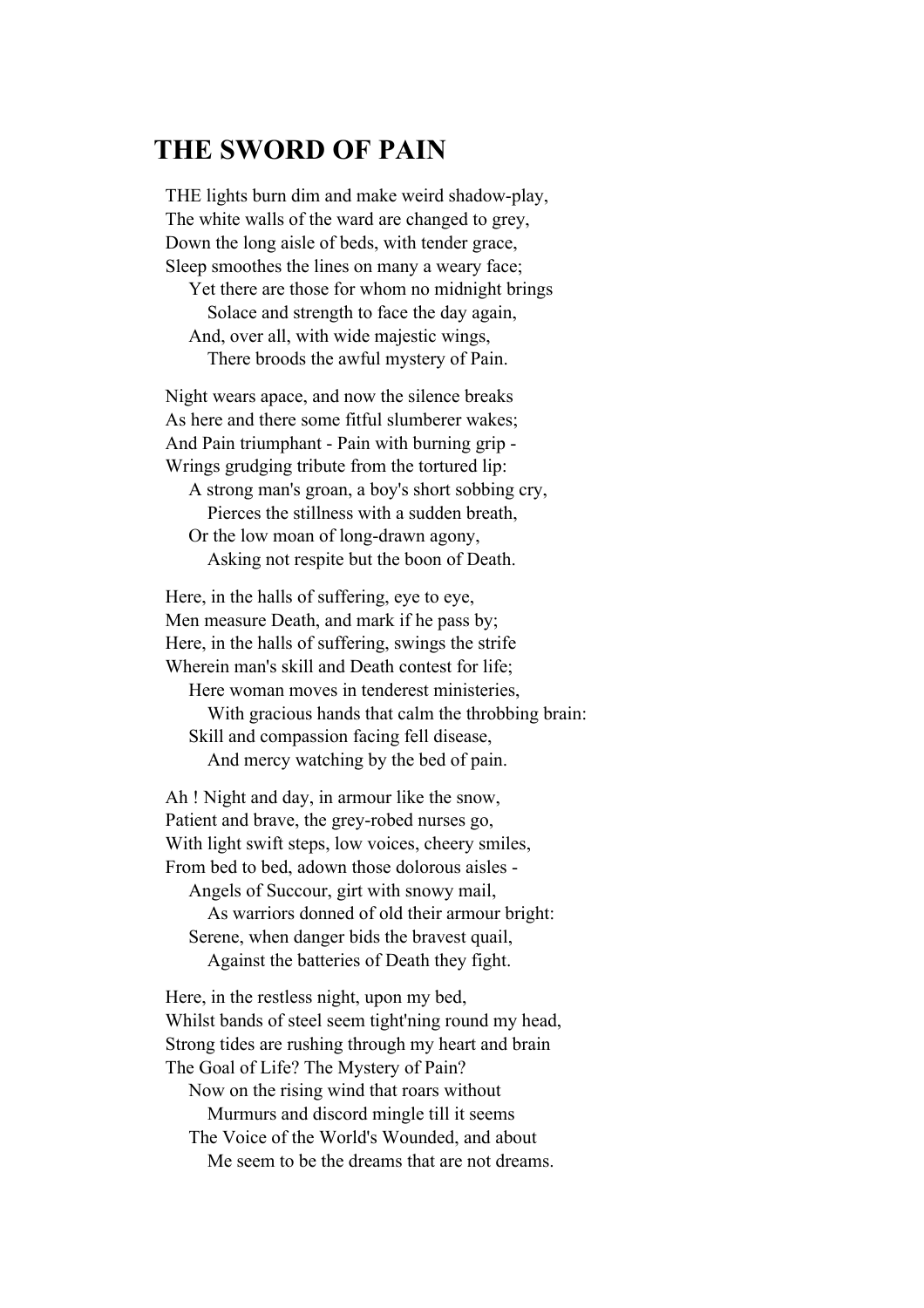"Wherefore, Great Architect, whose power august Buildeth the universe of very dust, And that imperial Palace of the Mind More stately than the stars; who dost not bind Thought that can conquer Nature, and above The power of Mind hast set the power of Love - O Thou, who weavest through this web of strife Strands of great agony and bloody rue - Must we still search this labyrinth of Life To perish groping blindly for the clue?"

Even as I cried the grey walls fell away, The long ward vanished in the glare of day, The broad world spread before me, and I saw Thousands lie stretched in the red swathes of War, In rigid wreck, like fields of storm-crushed corn - Grey faces twisted to a horrid smile, And limbs and piteous bodies wrenched and torn, Mangled unspeakably, strewn pile on pile.

I turned to Peace amid her olive trees: Great cities rose before me, villages, The spacious mansion and the lonely cot - There was no door that Pain had entered not. I heard like sobbings of an unseen tide Its keen fire run through all things, and I said: "Peace masks a secret war on every side. There is no rest from travail: God is dead."

No more the solid earth my footsteps prest; The wide sky caught me upward to its breast. The living ether seemed a quick'ning sea, Where thrilled unseen the germs of worlds to be. At times I seemed to move upon the verge Of some vast viewless current streaming far, And my brain quivered, as, with mighty surge, Strange thought-waves swept the gulfs from star to star. In ordered majesty each System runs,

With mighty planets circling sovran suns, And strange pale moons like ghosts that haunt the scene Of their once living glory; and serene, Slow dying stars, dreaming of days forgot, Of silent worlds and ancient memories - White mountain-crest, dense forest, secret grot, Wide plains, wild shores, the crash of plunging seas.

Like a blown leaf, caught by the vagrant air That still ascends, I mounted: Everywhere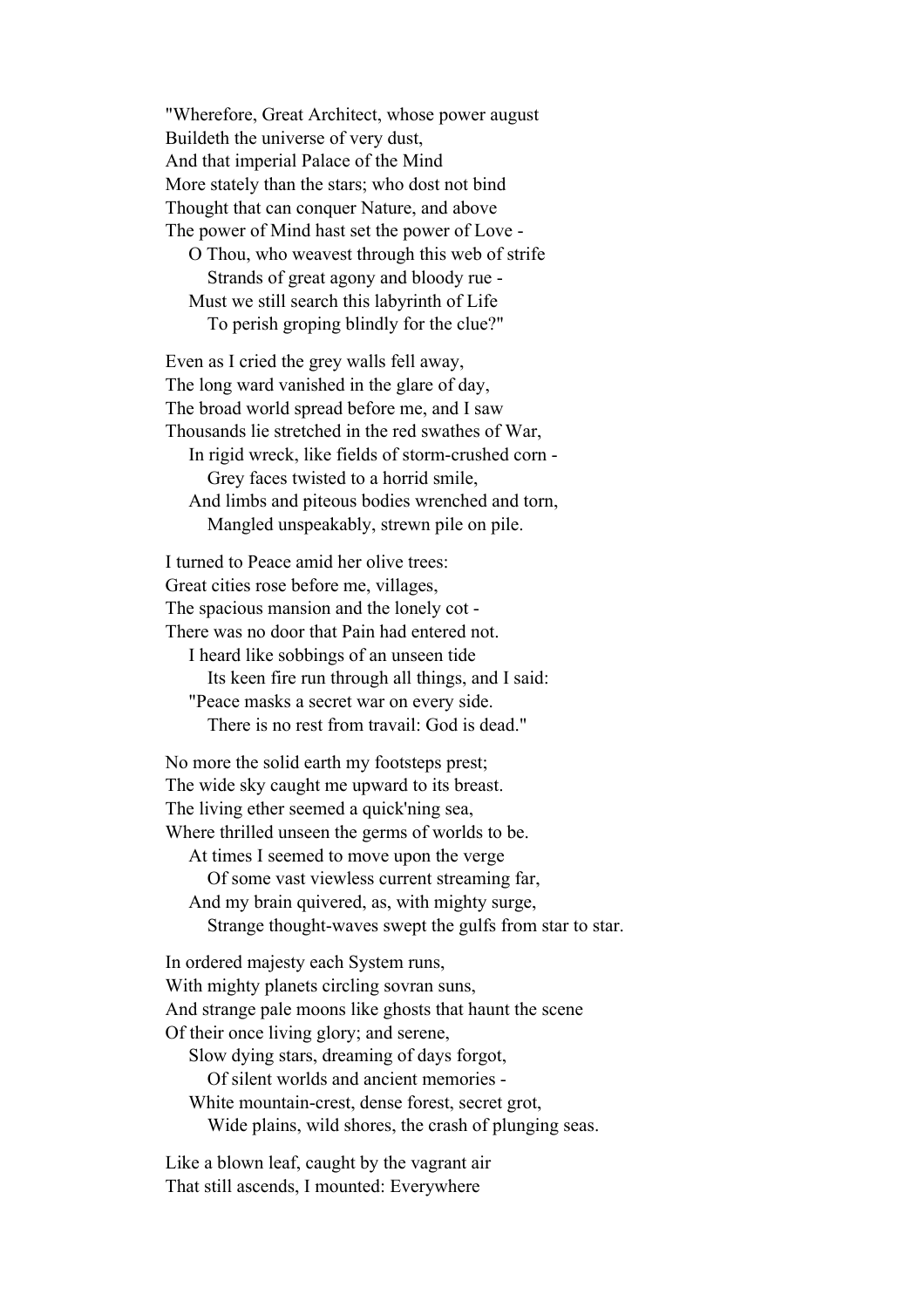Dead suns and satellites - a lightless train In darkness rushing to be born again - Hurled through the void, or, by fierce shock redeemed, Blazed back to life, and flushed with splendour bright Thronged spaces and dark rolling orbs that seemed Millions of black motes in a sea of light.

There is a river whose imperial flow Circles the mid-most heaven with broad'ning glow; Its fiery waves are rays of suns supreme, Crimson and gold its changing currents gleam, And blue and purest white, and in its tide Move worlds unnumbered and the starry dust That builds new suns and powers that shall abide To rule new regions with a sway august.

Within the airy isle its waters fold Seven mighty suns circle in quiv'ring gold; And, over all, uplift above the gire, Shaped like a cross, a Sword of Living Fire! Emerald and amber, opal, white and blue Swift lights, keen tremors flash from point to hilt; And now blood-red it throbs, as though it knew The whole world's agony, the whole world's guilt.

It is The Cross, sublime, uplifted high; Great flames break from it, floating down the sky; As though the blood of Him who, undismayed, Suffered our sins, dript from its burning blade - As though the blood of all earth's noblest ones,

 Dreamers and heroes, fell in fiery rain To temper worlds new-born, and mightier suns - The Sword of Victory! The Sword of Pain!

Trembling, I spake before that awful sword: "Where is the golden city of the Lord, With gates of pearl, and on its crystal sea Peace and the solace of Eternity?"

 Then, like a flash, I knew the air around Was living ether, and I felt the gaze Of myriad eyes unseen, and heard the sound As of vast music known in far-off days.

There fell a star across the 'brow of Night, And a voice answered, echoing from the height: "The gods ye fashion perish one by one, The Living God endures when all are gone. Fool, canst thou know Th' Eternal in a day?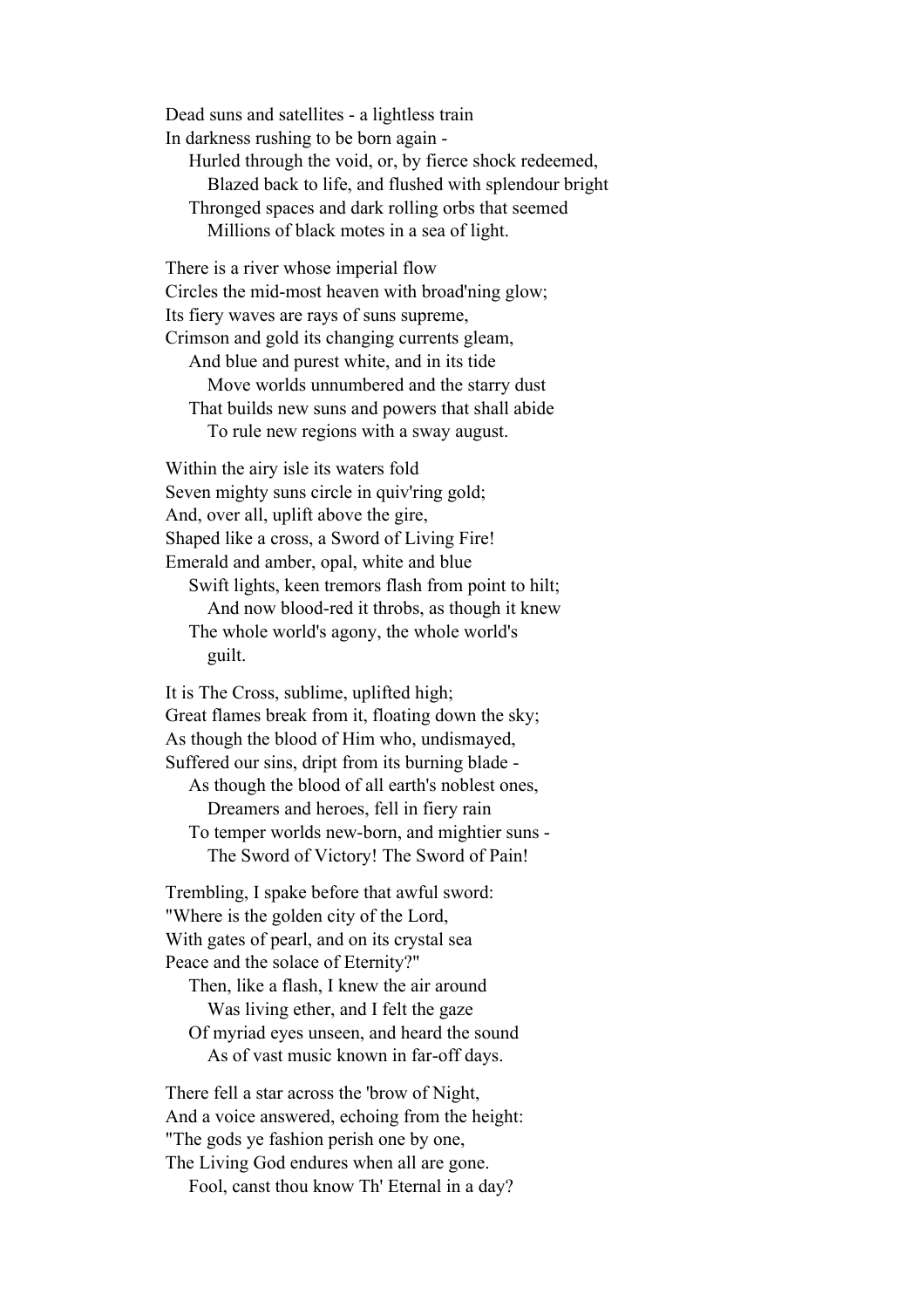Can mortal judge The Immortal face to face, Who of the star-dust buildeth as He may, And takes for throne the regions of all Space?"

Eternal Spirit, immanent, apart, Thou, in the living temple of the Heart, Lightest thine altar-fires that souls may reign O'er worlds not yet create, and makest pain The discipline of Life, the seal of worth, The test of courage, and the burning star That leads through vales of darkness to re-birth, To loftier life and victory afar!

Ah! Not in golden city nor crystal sea, But in wide circles of Infinity, Our work is set; and not from harps of gold, But hearts of men, deep harmonies are rolled! Vast powers stir around us, and our course may be By other paths than those our fathers trod; And Science, with her torch, unconsciously, Through strange new realms may lead men back to God.

He knows not Life who hath not felt the breath Nor gazed once in the mocking eyes of Death. The purest springs, the waters without stain, Well upward from the burning heart of Pain.

 Behold I saw in purest air afar A great light dawn and widen and increase, With white flame crested like a perfect star, Above the Sword of Pain - the Crown of Peace!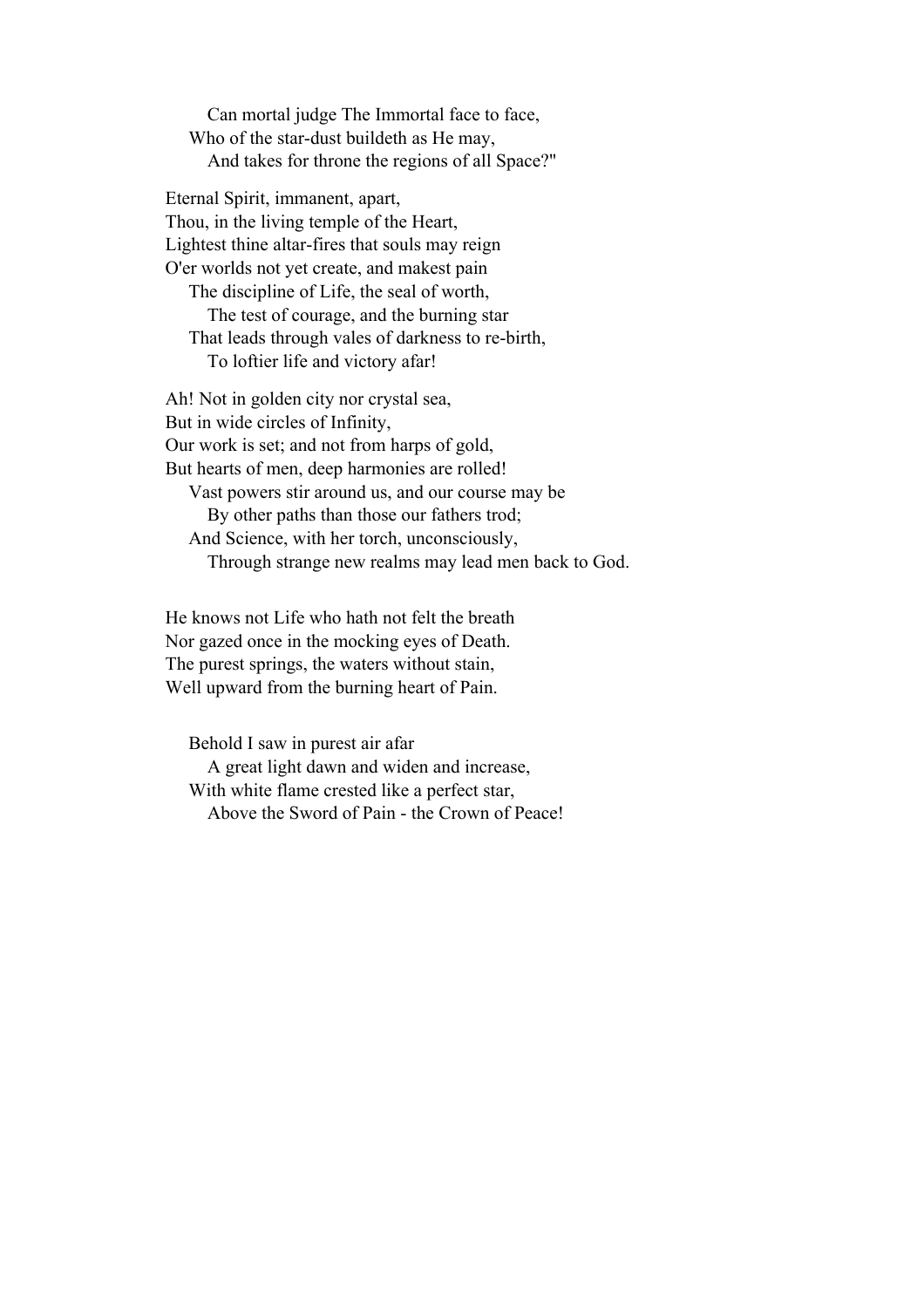## **A PASTORAL**

NATURE feels the touch of noon; Not a rustle stirs the grass; Not a shadow flecks the sky, Save the brown hawk hovering nigh; Not a ripple dims the glass Of the wide lagoon.

Darkly, like an armèd host Seen afar against the blue, Rise the hills, and yellow grey Sleeps the plain in cove and bay, Like a shining sea that dreams Round a silent coast.

From the heart of these blue hills, Like the joy that flows from peace, Creeps the river far below Fringed with willow, sinuous, slow. Surely here there seems surcease From the care that kills.

 Surely here might radiant Love Fill with happiness his cup, Where the purple lucerne-bloom Floods the air with sweet perfume, Nature's incense floating up To the Gods above.

'Neath the gnarled-boughed apple trees Motionless the cattle stand; Chequered cornfield, homestead white, Sleeping in the streaming light, For deep trance is o'er the land, And the wings of peace.

Here, O Power that moves the heart, Thou art in the quiet air; Here, unvexed of code or creed, Man may breathe his bitter need; Nor with impious lips declare What Thou wert and art.

All the strong souls of the race Thro' the aeons that have run, They have cried aloud to Thee - "Thou art that which stirs in me!"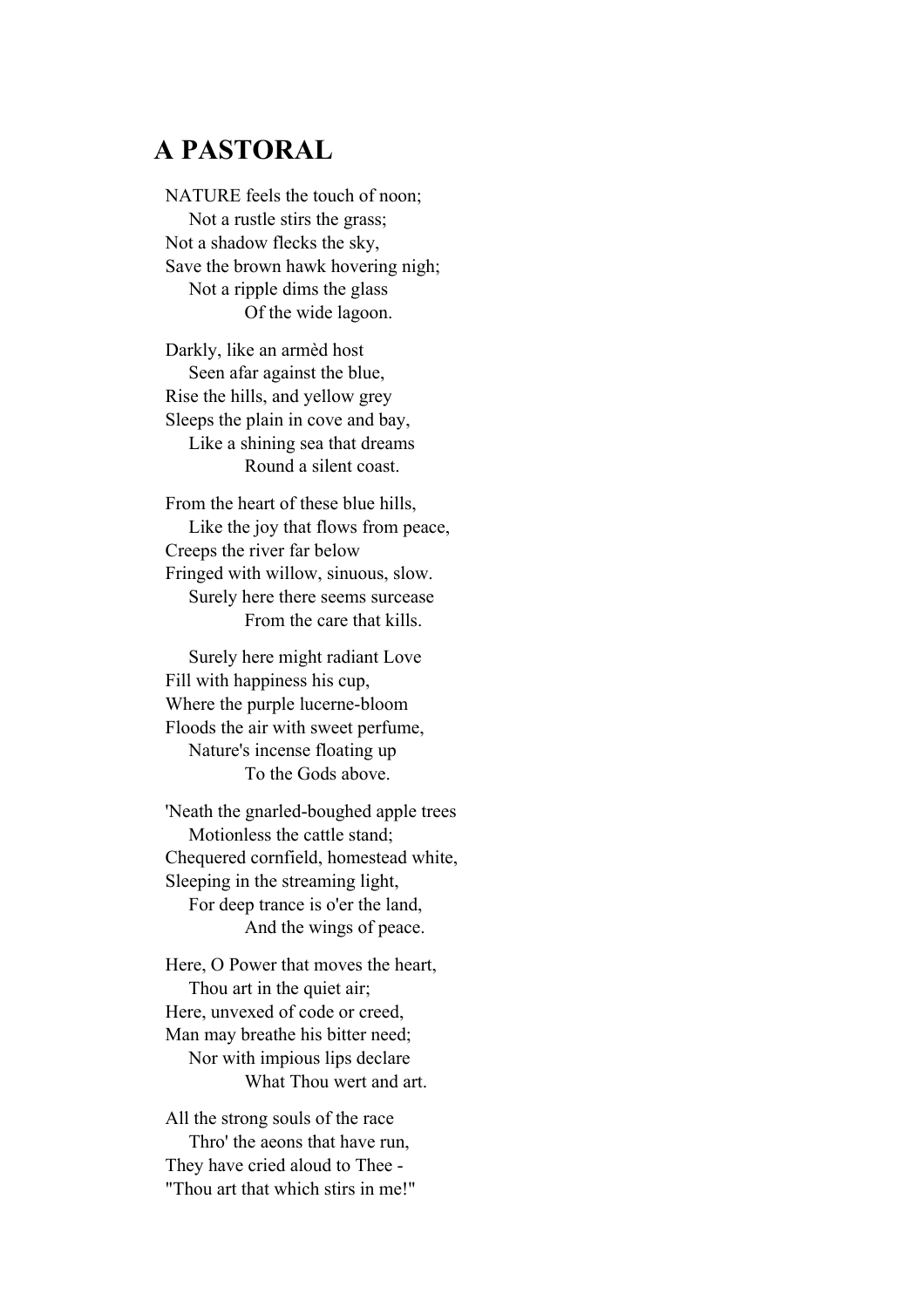As the flame leaps towards the sun They have sought Thy face.

But the faiths have flowered and flown, And the truth is but in part; Many a creed and many a grade For Thy purpose Thou hast made. None can know Thee what Thou art, Fathomless! Unknown!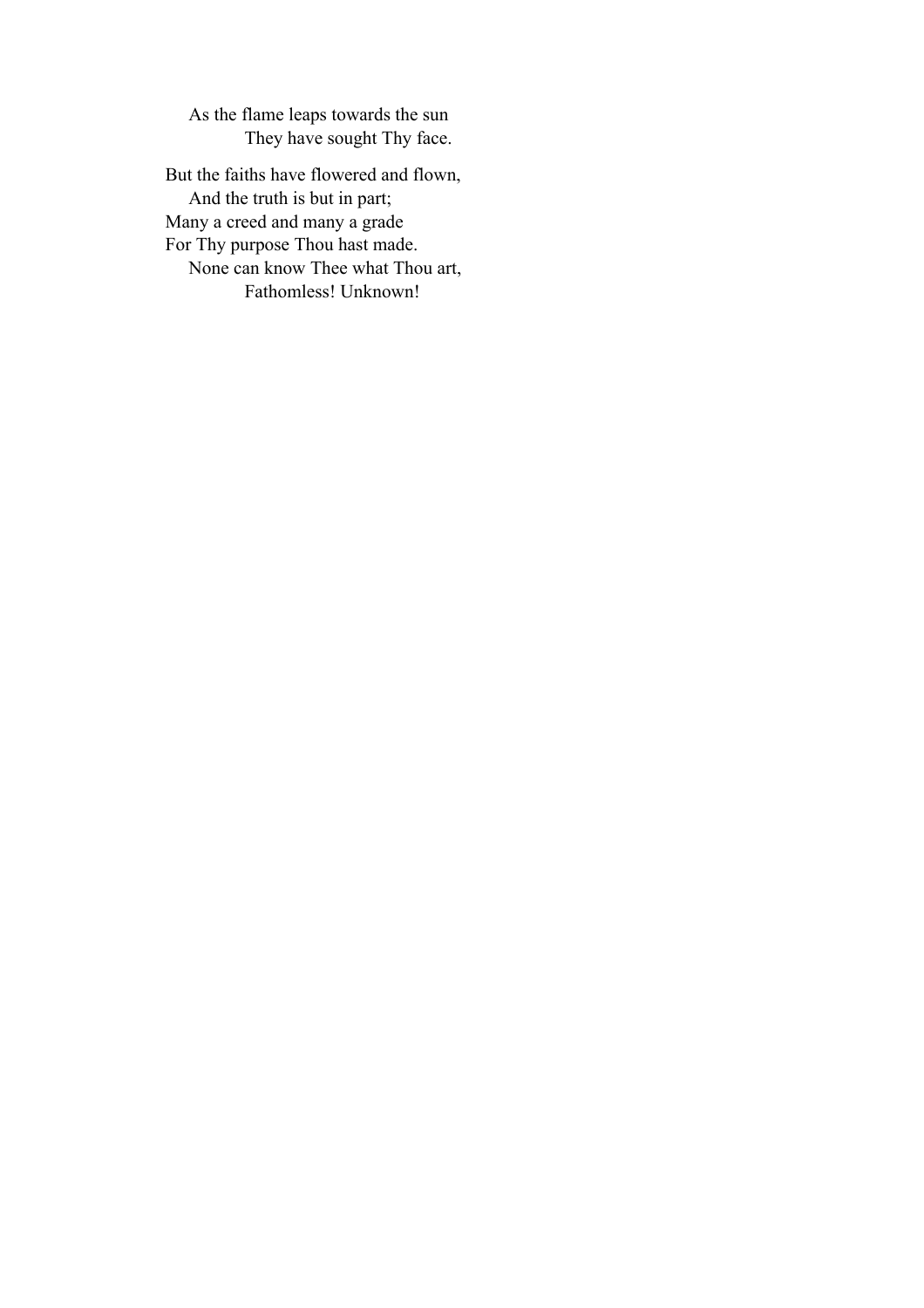#### **LUX IN TENEBRIS**

WHEN first the Gods, whose Empire is eternal, In Time's deep chalice poured Life's sacred wine, Flashed all the crystal cup with fire supernal;

 Then said they: "Shall the mortal be divine? Shall man usurp the ways the Gods have trod? Who quaffs this cup, himself should be a God!"

So tempered they the measure of their giving, And mingled germs of evil with the good;

So mixed they death with the fierce fire of living,

 And anguish with the joy of motherhood; And with the balm of peace a weird unrest, And an unformed desire in every breast.

So set they discord in the sweetest singing, And a sharp thorn about the fairest rose;

And doubt around the cross where faith was clinging,

 And fear to haunt the regions of repose; And dimmed men's eyes, so that they should not see, Like Gods, the vistas of futurity.

They coloured failure with hope's rainbow splendour, And tinged the hour of triumph with regret;

Made strength subservient to the weak and tender, And wisdom, folly-caught in beauty's net;

Till unto man life's wine was bitter-sweet - Betwixt the perfect and the incomplete.

Then said the Gods - the Gods who live for ever -

 "Let us shower gifts upon the soul of man, That he may catch a glimpse of our endeavour,

 And yet not solve the Universal Plan. For, though Life's deepest truths be near to find, Man shall behold and see not, being blind!"

Thus, to the blessing of the Gods descending,

 The universal curse and shadow clung; The mystic evil with the glory blending

 That mars the aeons since the world was young. For upon all whom the High Gods had blest There fell the quenchless fever of unrest.

Then rose a ferment and an exaltation, And all men's souls were thrilled and stirred within. There came a prophet unto every nation To teach new doctrines of the source of sin;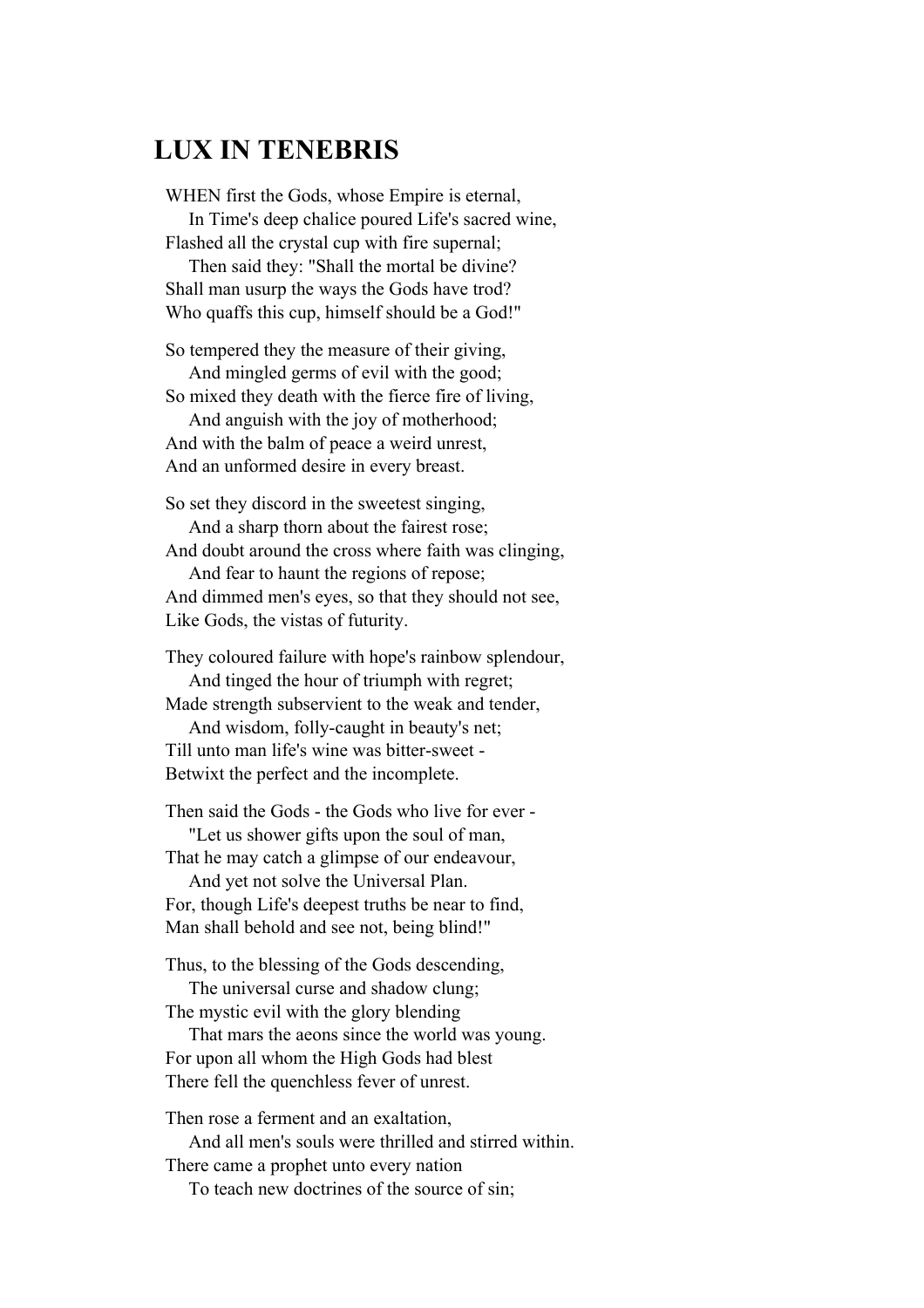And men arose as Gods, and creeds began To preach th' Eternal Godhead one with man.

And ever, thro' all lands, with waves sonorous,

 Rolled on from age to age the stream of song Which made low valleys sweet with rhythmic chorus,

 And shook the rock-bound hills with music strong, And flushed and fired men's souls like fumes of wine - Yet was but human! . . . not a song divine!

For, lo! thro' all that seemeth inspiration Enters the curse that blurs created things; Beyond the barriers of our limitation

 Not ever yet a soul has spread its wings! Nor has been yet, nor ever shall there be, A perfect song - a perfect harmony!

O music of the wind and of the ocean! - O Power that sways the glory of the spheres!

O aching hearts that vibrate with emotion!

 O mystery of Life! O human tears! What light shall lead us thro' the wilderness From out the Egypt of our bitterness?

O Poets, round whose souls, since the beginning, Strange echoes tremble and wild visions throng,

Ye all have heard the sweetness of the singing, But no man knows the meaning of the song

That lifts our frail souls heavenwards with its strain - Then flings us bleeding to the earth again!

Brothers, my soul has quickened with your gladness. I, too, have sorrowed over human woe.

I, too, have felt the terror and the madness

 That all who seek for truth and light must know. My faint heart falters in the bitter strife - The labyrinths of the mysteries of Life.

What hope - what comfort - in our desolation? What ray to pierce the blackness of our night?

To weary hearts, what balm of consolation That earth is finite, heaven is infinite?

What tho' the hand of Faith still points the way - The voice of Reason ever brings delay.

Nay! tho' Life's secret be beyond our dreaming, And all the creeds that sway the world untrue,

A radiance creeps aslant the shadows gleaming Whose golden arrows pierce the darkness thro'. If all our errors hold one germ of right,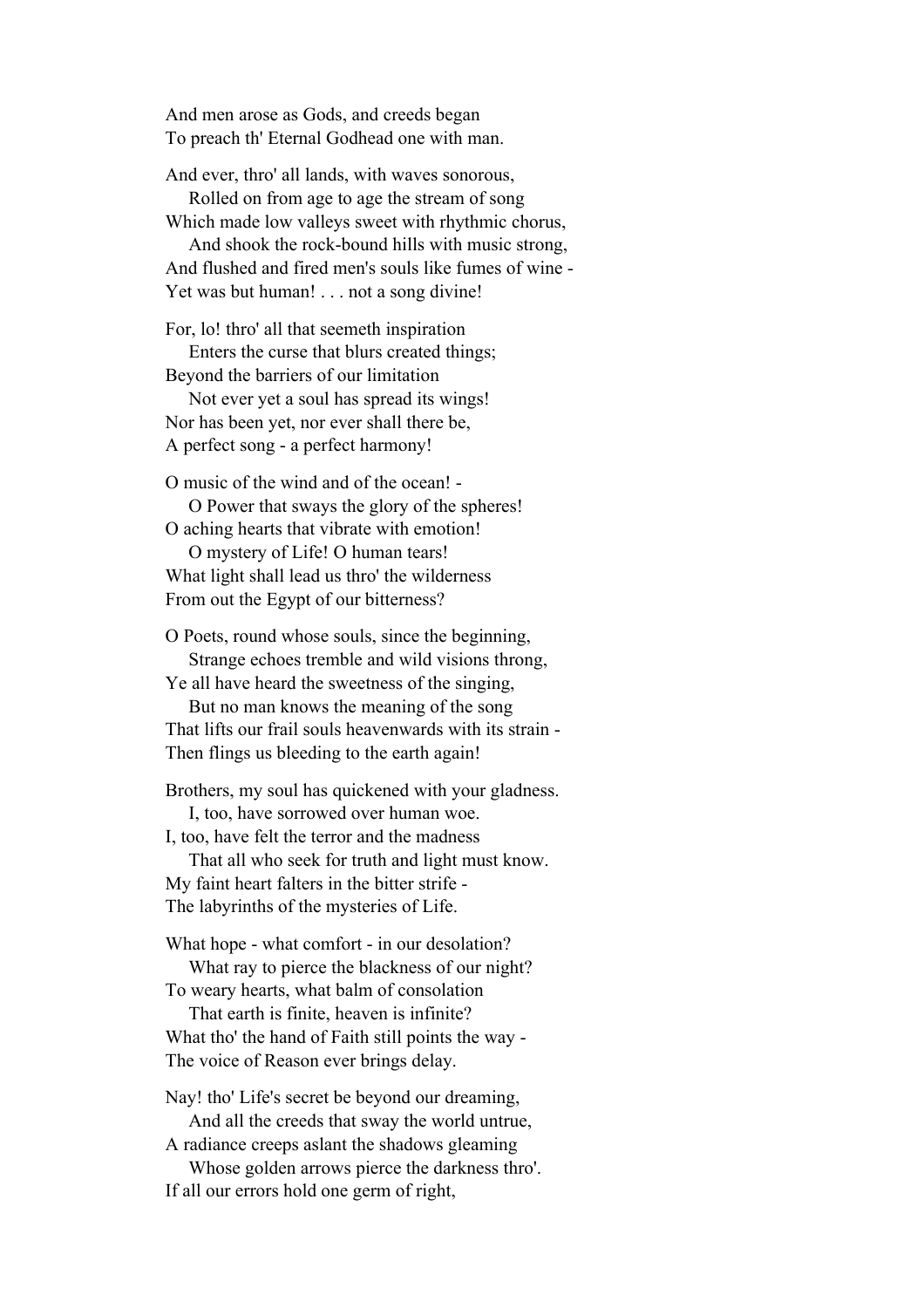The paths that lead to truth are infinite!

Throughout all nature and throughout creation

 A Power Supreme its manual sign has writ. In pain and stress, thro' aeons of gradation,

 Shall the weak soul of man decipher it; For, since the spirit is above the clay, Man shall not know th' Eternal in a day.

Yet, tho' we know not their immortal places,

And tho' their footsteps are not heard of man,

And tho' with mystery they veil their faces And bid us search the Universal Plan,

And tho' to all there cometh with Life's breath Suffering, and doubt, and weariness, and death -

I sing Eternal Hope and Strong Endeavour, Truth shining down a myriad aisles of thought;

I sing the deathless souls of men, for ever

 By strange, wild paths to one vast triumph brought. The God in Man - the hunger of the soul - One with the Wisdom that inspires the Whole!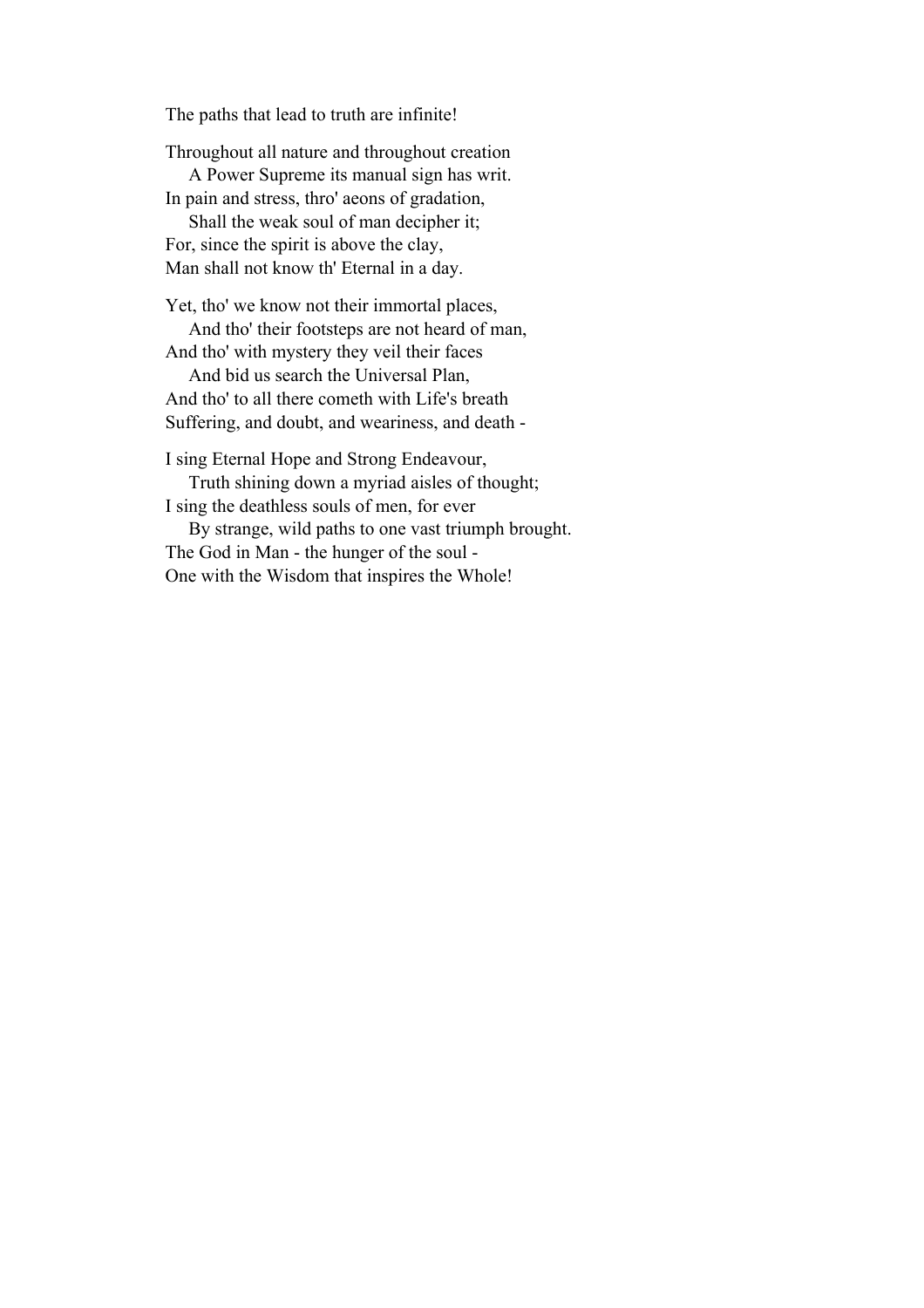## **THE SONG OF GRACIA**

And she was called Gracia because she was fairest among women. And many men sought her, but she loved one only - THE LEGEND of HEZLUD.

#### **SPRING.**

Across the street, across the grass, Across my life I watch her pass. No pure star on a dusky height Hath eyes more bright, No lily on her emerald bed A statelier head, No dewdrop on the beaded thorn More radiantly doth glow apart! O, she doth shine all these to scorn Fair are they all - star, flower, and dew; She is the green bud breaking thro' The winter of my heart. Two violets, seeking Paradise, Have hid themselves within her eyes. Her lips are roses. She doth wear A sunbeam woven in her hair. And of the foam-flake of the sea Her cheek and neck and bosom be.

And like a reed the low wind sways Her slender figure glides along, Serenely tall and fairy sweet In this, the springtide of her days. And O, to make my life a song And lay it at her feet!

#### **SUMMER**

And now the world recedes. Time, Space, are fleeting. All things but thee, O Love, have ceased to be. Here where thy heart against my heart is beating, And like a charm thy white arms compass me; And on thy blue-veined breasts my head is lying, And all about my face is blown thy hair. Here let Love speak his full heart in sweet sighing, For speech were powerless now to voice his prayer. Softly thy breath, like scent of violets blowing, Steals o'er my cheek with slow, delicious pain. Drink whilst thou canst the goblet crowned and flowing,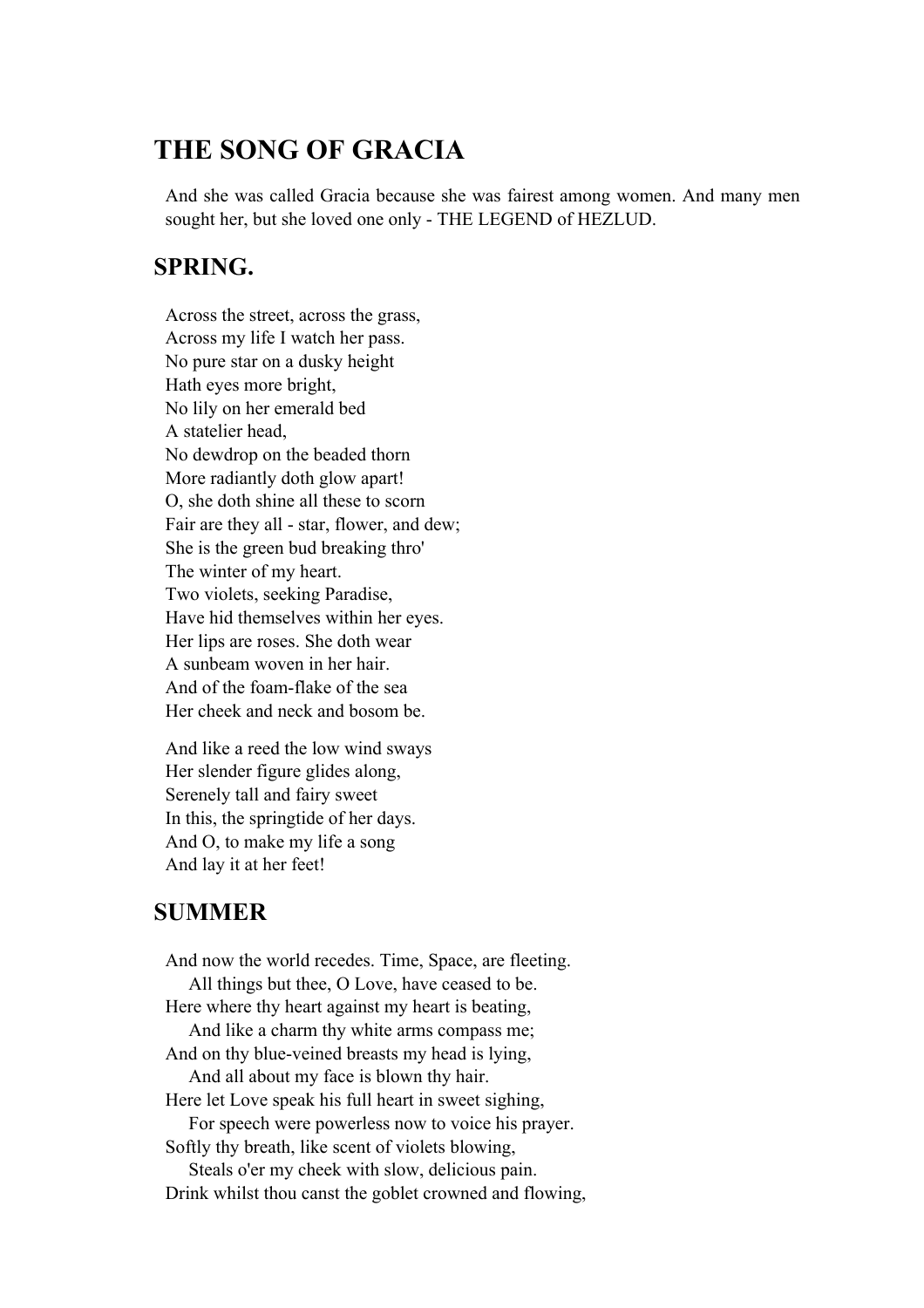For hours like these will never come again.

#### **AUTUMN.**

There is no bud of Spring about this forest, And in our hearts, too, are the autumn leaves. Where are the wings, O Love, on which thou soarest? Meeter art thou to toil and bind the sheaves. But there is mellower light upon our faces, Thro' all our veins the steadier currents flow The statelier charms remain and friendly graces, Tho' dull and fitful wanes love's lava-glow.

#### **WINTER.**

The slow bell tolls across the square: She doth not hear its rise and swell. The frosts of age have silvered there The clusters of her sun-gold hair: She sleepeth well.

Strange city echoes here are sent Of reckless strife for prize and place, Of hearts with warring passions rent, But Death's ineffable content Is on her face -

A touch, a joy, a something there That for my sake hath never shone; Too well I deem in my despair Her fairest dream I may not share, And she is gone

Beyond these days of care and ruth To those fair stars which poets sing, Where grows the tree of fadeless Truth In gardens of Immortal Youth, Eternal Spring.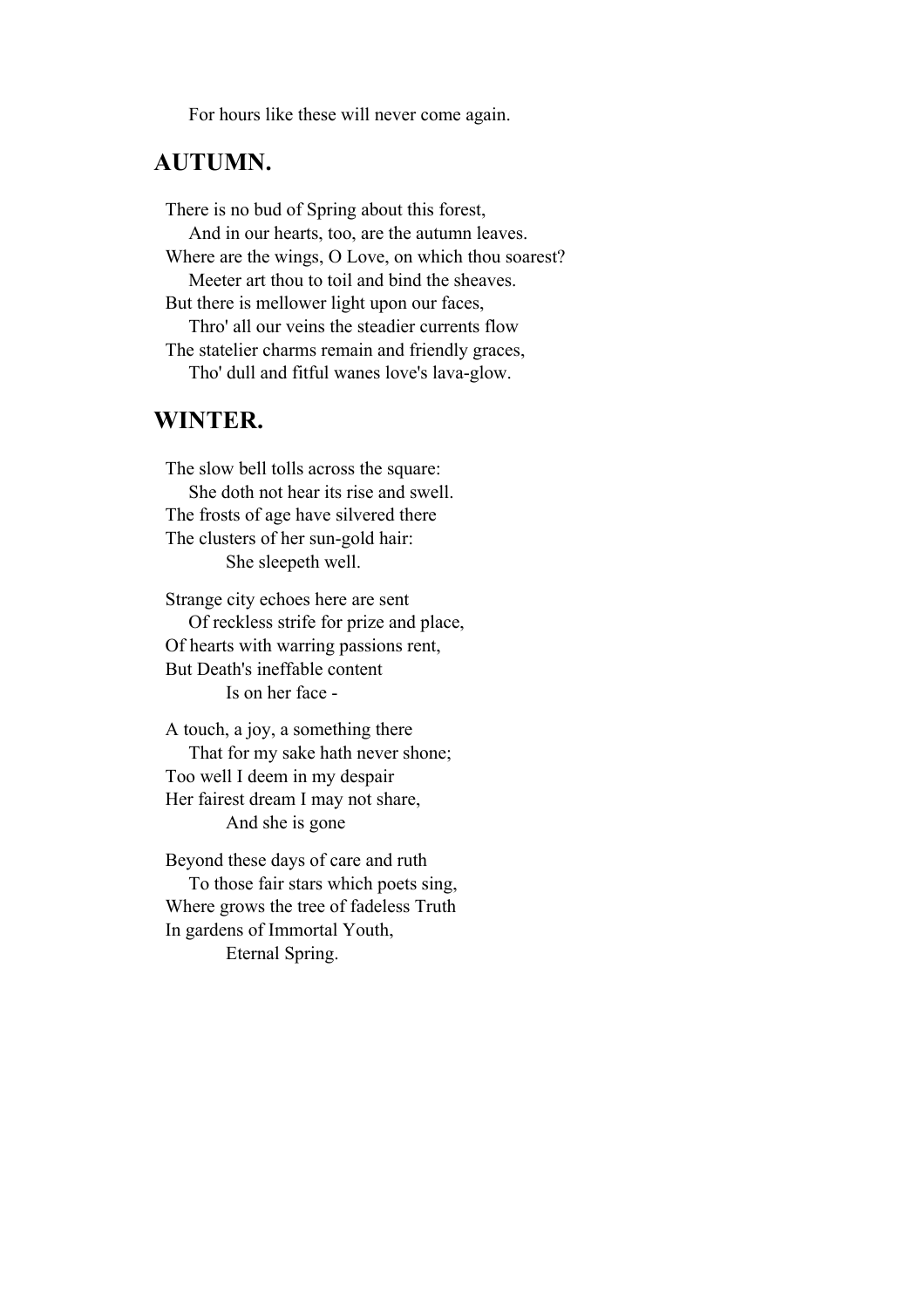#### **AD ASTRA**

WEARY was I of Earth. My body lay, Its fires turned down and slaked to faintest heat. My soul went out into the night away Where wing bath never beat.

The green earth like a marble 'neath me spun; The shoreless ether and the island-stars Rose up before, and sun and mightier sun Flamed on their chariot bars,

Cleaving the blue abysmal without sound, Pressed on my soul I felt the awful seals Of that vast Cosmos without depth or bound, Blazing with golden wheels.

I marked Orion's armour glitter cold, Where o'er dark bars the milk-white river runs; I marked great Sirius flood the heavens with gold, The sovran of the suns.

All stars grew dim, all suns turned sullen red, Waned, and went out in that victorious light - Heaven's mightiest star swung on a viewless thread His mightiest satellite.

And like some storm-tossed pilgrim of the sea, Who sights the loom of unknown shores afar, I felt the challenge and the mystery Of that majestic star.

The giant planet in the golden stream Turned all her massy bulk against the glow, I watched her storm-blue mountain-turrets gleam Crowned with unconquered snow;

And all her table-lands and wooded leas, And emerald plains through which clear rivers run, And all the foam crests of her plunging seas That shout unto the sun;

And all her marble cities and her towers That climb the hill or shine through deepmost brakes, And all her velvet valleys, rich with flowers, And all her silver lakes;

And, lastly, with a strange new majesty, The face of man did pass before me there,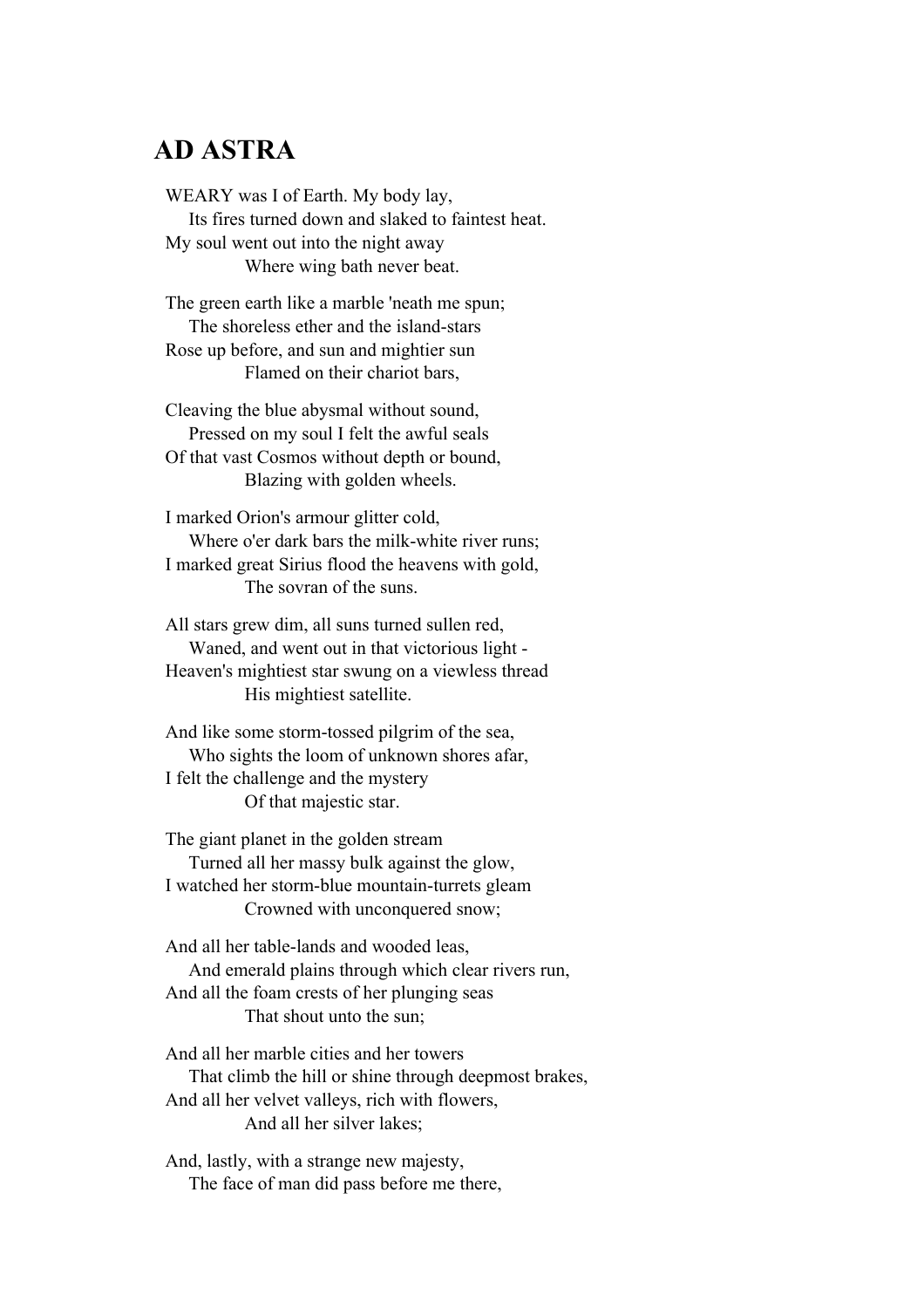King of the Earth, and Victor of the Sea, And Lord of all the Air;

Whose fleets have lit the caverns of the deep, Whose wings have breasted all the winds that blow, And flashed his signal from his airy keep To worlds above, below.

On the faint limit of the air to north, On utmost marge of that gigantic girth, The grey-haired Warden of the sky looked forth And called: "What news of earth?"

"Ah, woe is me!" I said, "that I should bring To this fair orb the shadow of my pain; The earth is full of toil and suffering, And the fierce lust of gain.

"The earth is full of travail and unrest, And hearts grown old and weary ere their time, And shameful yokes upon men's necks are prest That some may ride sublime.

"They love the foot that spurns them. Let them be Slaves to a conquering name or flattering breath. Heroes have sought to teach them to be free, And their reward was death.

"The salt of earth - the blood that loved them best, Out of the ground it cries that all may hear, From the dark cross on sullen Calvary's crest To Bruno's flaming bier.

"They gave to Socrates the poisoned bowl, They closed Hypatia's noble eyes with fire, They drove proud Dante forth, an exiled soul, Reft of his heart's desire;

"The Spaniard laid an Empire at their feet And died despised. In chains Italia's sage, Great Galileo, at their judgment seat Knelt in his hoary age.

"The cell, the cross, the gibbet, and the chain - Thus have ye crowned, O World, your mighty sons! The Earth is drunken with the blood and pain Of all her noblest ones."

Then answered he, and o'er his face there shone A sudden rapture, as the lightning breath Of some strong thought that quickens and is gone,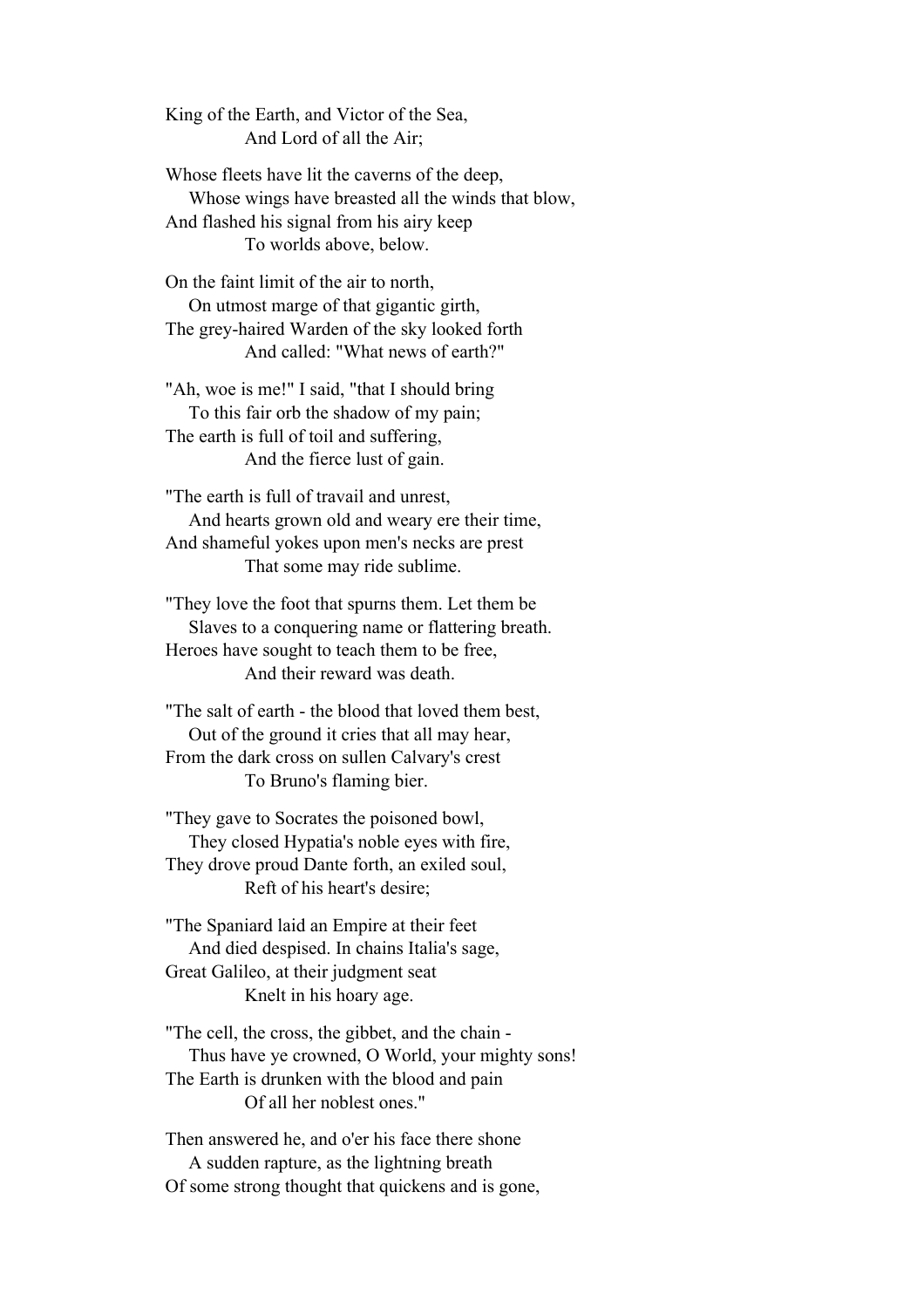Yet bids us smile on death.

"By what strange guidance of the Central Powers Thy soul draws near I know not, but I know All that has crowned with joy this world of ours Was won through bitter woe.

"Out of the hearts' blood of the hero few, Out of the lonely strength that scorned to flee, Out of the sorrow of the souls that knew, We made the world you see.

"We, too, have swung the mighty orbit round, Chained by the toils that hold ye bound to-day, When all men's eyes were fixed upon the ground, And no man saw the way.

"Yet was the germ within us, and the power Of that great Unseen Truth to which we draw, That from the seed may come the perfect flower To crown the perfect law.

"The white suns sail the waveless seas of Space, Where once their bulk was but a starry flow, Down the long curves each System keeps its place Around some mightier glow.

"From less to greater, through the scale of change, All things ascend in their appointed time. Who shall adjudge to Man the utmost range His thoughts may climb!"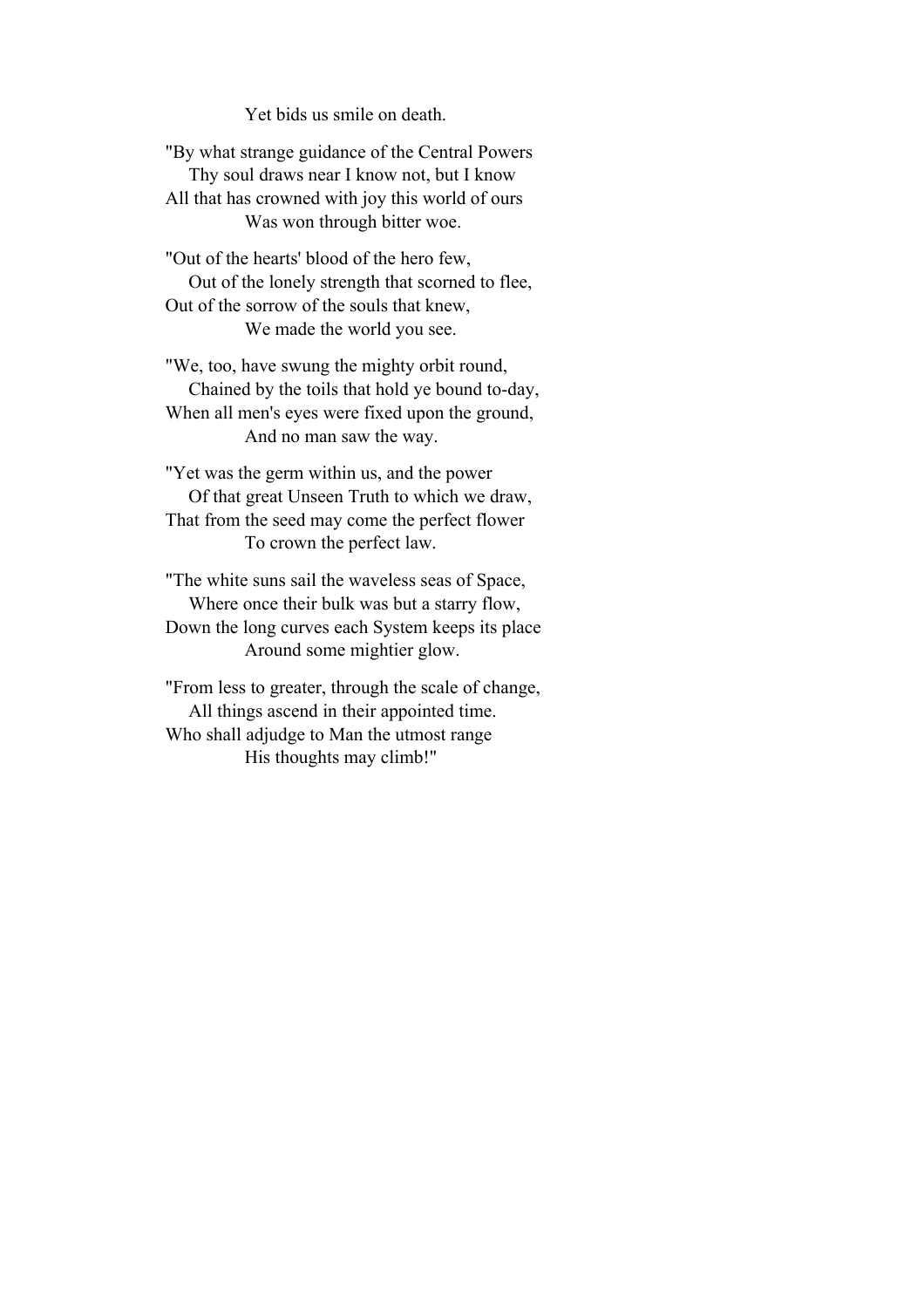### **THE GREY ROAD**

A SUN-FLASH on his mounting wing, A wild note soaring high - The lark is up, the minstrel king, The poet of the sky. To thrill, to sing of Youth and Spring Those golden numbers flowed. What message then Has he for men Who tread the long grey road?

Knee-deep in grass the cattle stand, The river winds along, And chants through sunny meadow land A low mysterious song. Ah! sunlit vale and lover's tale Youth's day is quickly gone - Past current-beat And meadow-sweet The grey road stretches on!

Grim bastions frowning down below - And rising, tier on tier, Sublime, and crowned with ageless snow The awful peaks appear. The heights belong unto the strong Who scale, by crags untried, The great cliffs face - But at its base The grey road turns aside!

No hope in Heaven, no minstrel strain, No vales where summer shone A leaden sky, a silent plain, The grey road stretching on. O Christ, who trod the thorny path, And bore the bitter load, Have mercy then On weary men Who tread the long grey road!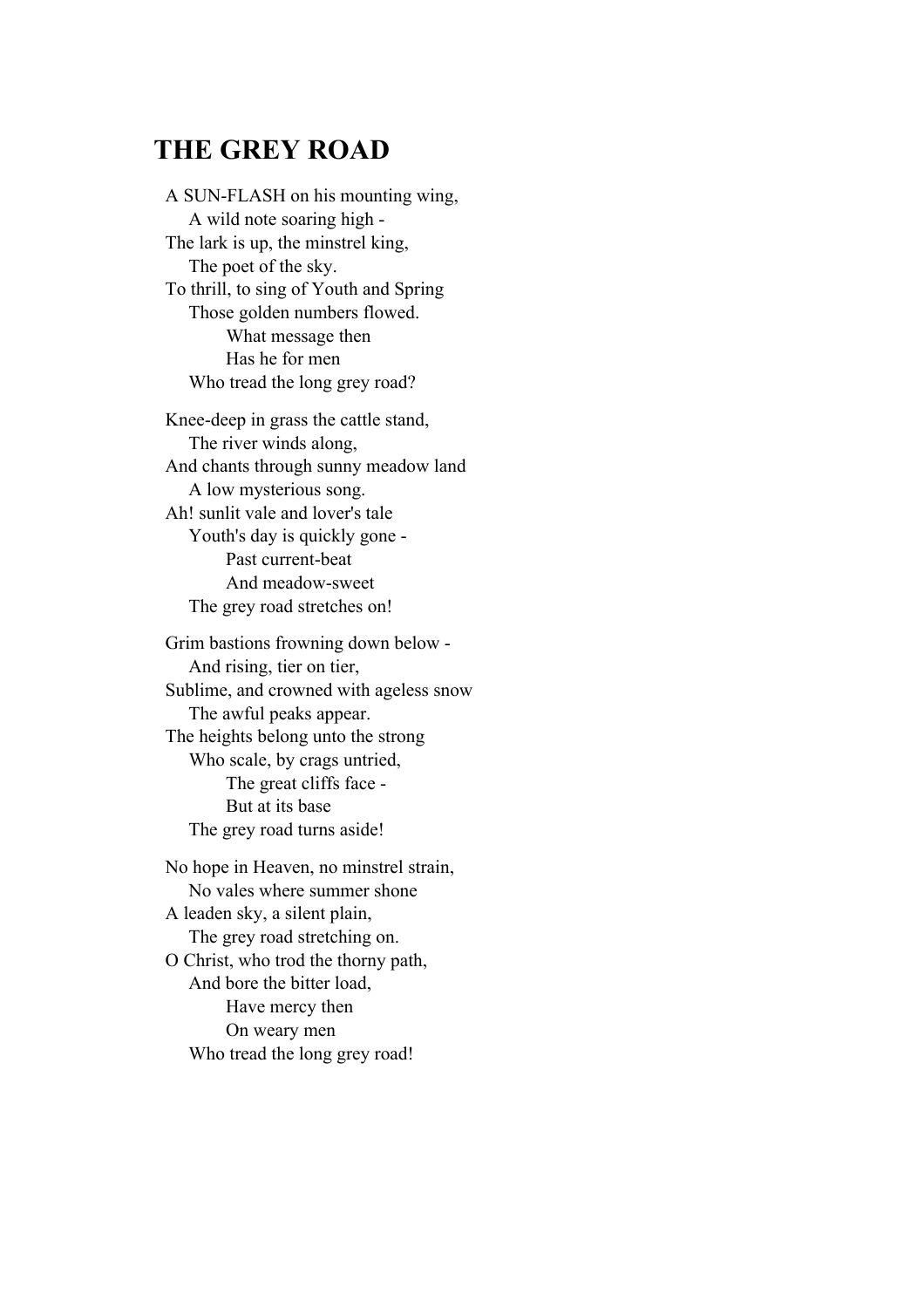# **"BUT THE GREATEST OF THESE IS CHARITY"**

## **(FOR THE HOSPITAL)**

WHITE faces turn to us again Sad eyes from out their veils of clay: Strength stricken low, and hopeless pain, Haunt us to-day.

Their wild eyes burn across our sleep: They haunt us in the busy throng With silent eloquence, more deep Than word or song.

Give: we are pawns upon the board; We see not how Fate's dice are thrown. The life swung by a trembling cord Might be your own.

Give: 'twill be meted back to thee When Death who waits, soe'er we roam, Withdraws the veil that we may see The Lights of Home.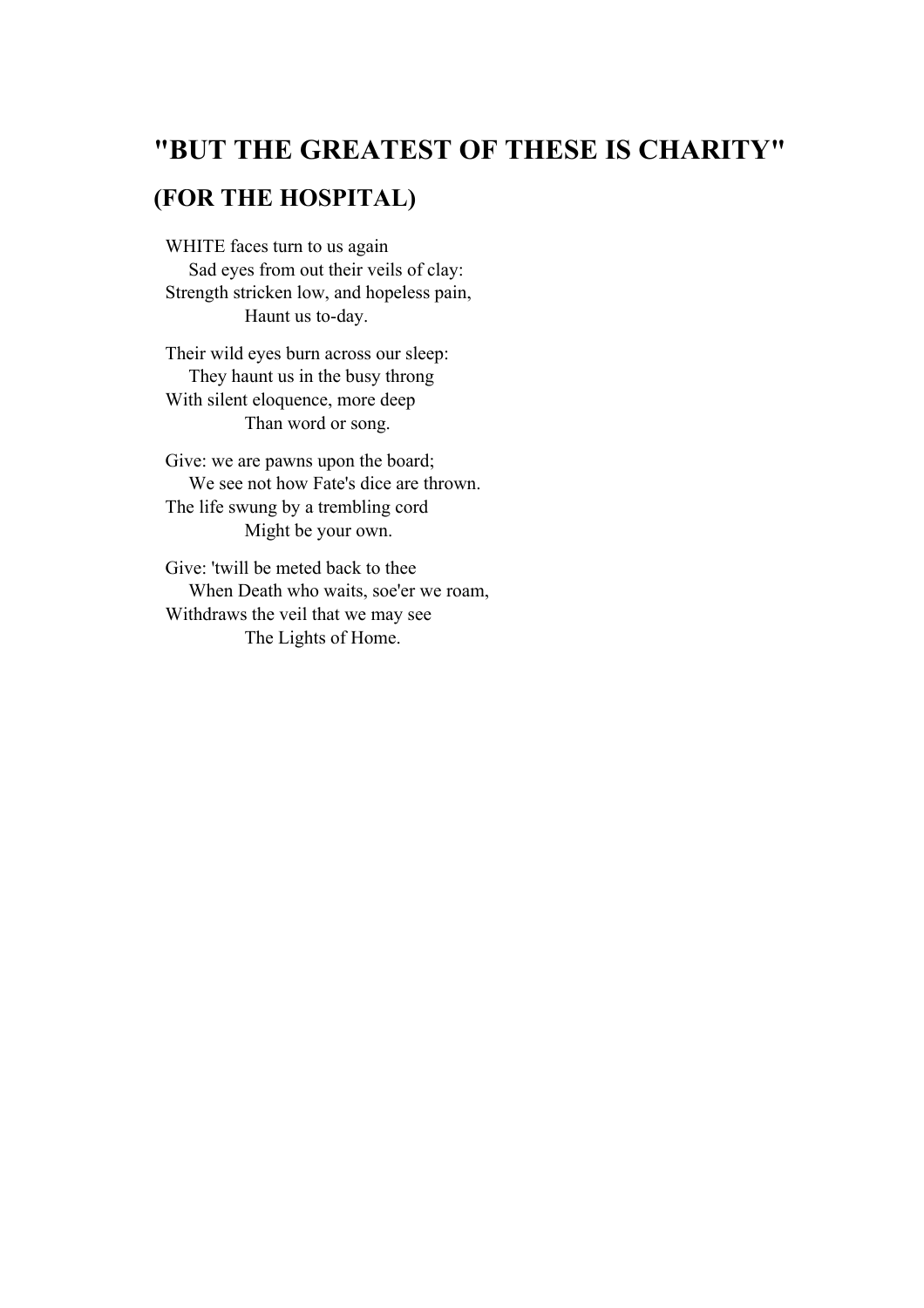# **AURI SACRA FAMES**

Now that the gods are dead - where shall we find us a god? Myths of the Greek Olympus have sunk in the surge of Time; And Jehovah, the God of Wrath, who stayed the sun at His nod; And Jesus, the Nazarene, preaching a dream sublime. Worship and form may live, practice and faith have fled. Where shall we find us a god - now that the gods are dead?

What of the Old exists but feels the touch of the New? Thousands of voices shout: where is the voice that leads? Thro' the wreathing mists of night will the grey of dawn be true, In the age of vague unrest, strivings, and shattered creeds? Where the children turn with scorn from the paths their fathers trod, Now that the gods are dead, where shall we find us a god ?

Gone are the mists of old in the light of the larger day! Gone is the foolish hope, the trust in a Power above! Science has swept the heavens and brushed religion away! What need we hope or fear? Warfare is clothed like Love! Priestcraft is but a trade - souls can be bought and sold ! Why should we seek for a god - now that our god is Gold?

Great were the gods of eld - a greater than all is near ! Noblest of all the powers which ruled o'er the soul of man! Centuries paved the way, now the ideal is here Product of all the aeons that rolled since the world began! Millions have toiled for this with sufferings manifold. This is the triumph of time - the god of the world is Gold !

Worship before his feet and kneel in his holy place, For his altar is on the hearth and the rolling world is his throne! With the throb of a votary's pulse beats the heart of the human race, From the lips of the child at play sounds the creed we have called our own. Gather, O sons of men, but not like the men of old: Savages worshipped honour - we have no god but Gold.

Gather, O sons of men! let us kneel at the sacred shrine. Beauty was won by deeds - now it is bought and sold! Justice was deemed of God - now it is scarce divine! Honour dearer than life - what is honour to Gold? O daughters, sisters, and wives! beauty was meant to sell ! Let us call the blessing of Heaven on the marriages made in Hell!

Over the marriage chime, and over the requiem's sigh, Into the peace of home enters the roar of the mart. Barter whilst day be day, ere night, when no man may buy ! Nothing too high or low in a world of culture and art !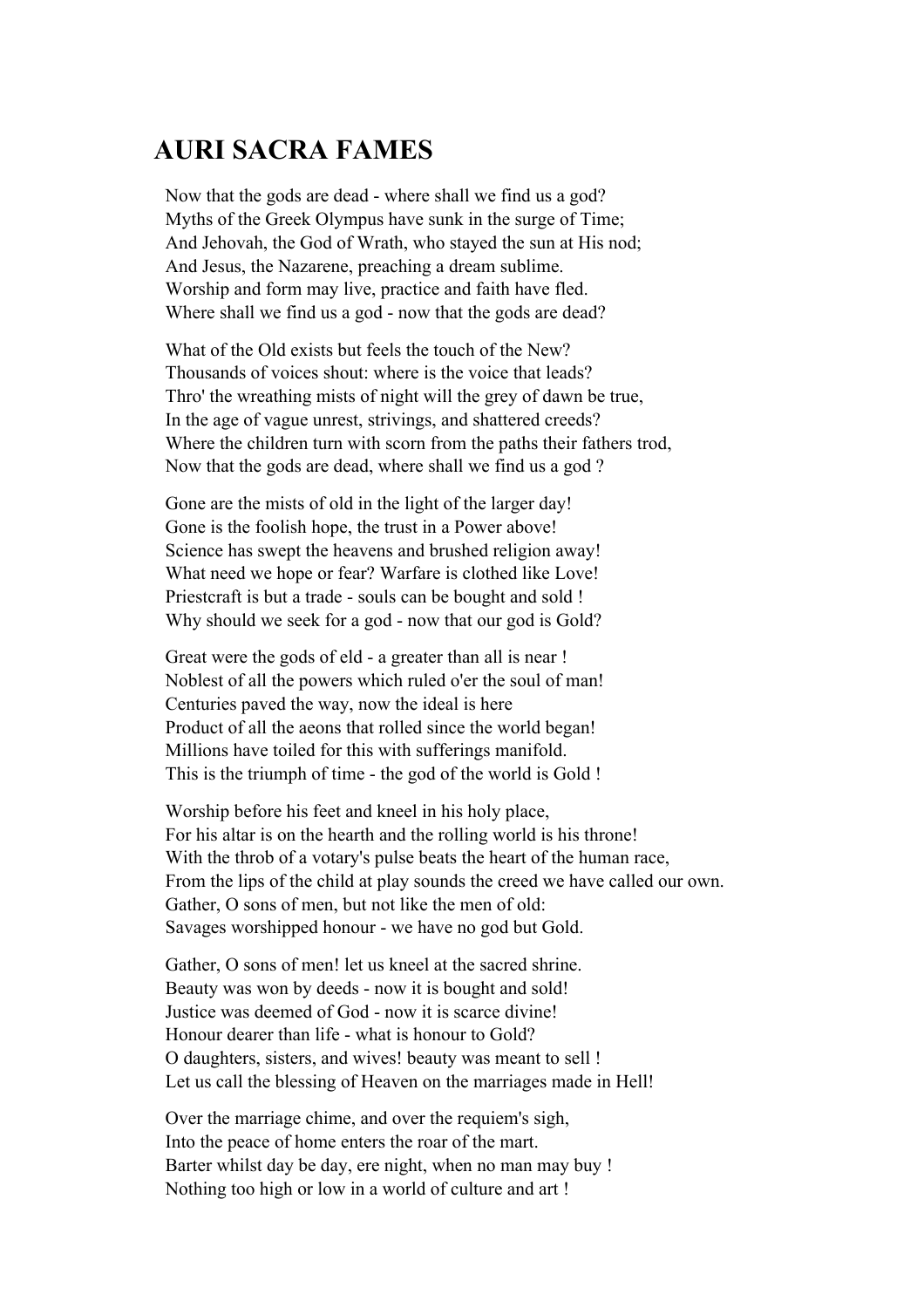This is the crowning age, born of the centuries fled Age of "Sweetness and Light" - now that the gods are dead!

Souls of the mighty dead who lived and died for the right, Genius inspired of heaven to battle for human need - These are the days of the dawn, the dawn of diviner light, When the child at its mother's breast is lisping the modern creed - If haply thine eyes may gaze on the paths which thy feet have trod, Behold, in a godless age, we have sought and found us a god!

Deep from a million throats rises the strain sublime - "Justice is for the rich, patience is for the poor ; Wealth is the only good, want is the only crime; Beauty is for the old if but the price be sure." Deep in the whole world's heart festers the cursèd creed. Yea, though the gods be dead, we have found us a god indeed !

Better the clash of steel and the flag of battle unfurled ! Better the roar of guns and death for the future's sake ! Than that the curse of Gold should canker the heart of the world. Where is the voice of the leader? When will the people wake? Nay! let us fold our hands! Madman, what fool would blight The star of an age whose Christ is Moloch, the Ammonite?

Nay ! for the day draws near when all shall not worship Gold! Honour shall not be bought, wealth shall not make the man.

All have not turned away from the truths which were loved of old! All have not toiled in vain since the toil of the world began!

All have not laid their souls at the feet of the idol red. Some have remembered God-now that the gods are dead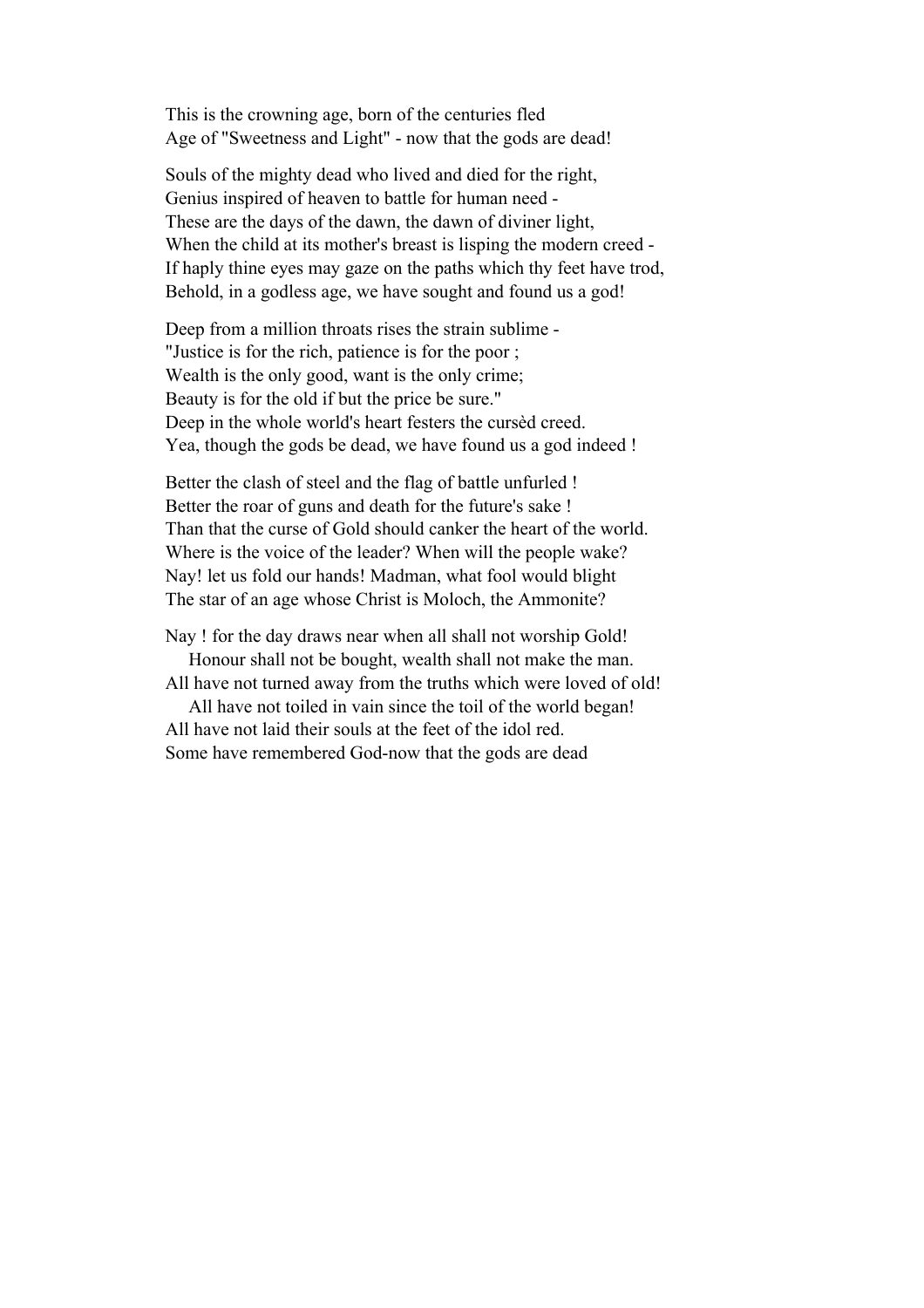### **THE SPIRIT OF POETRY**

ALL things are Hers. Concealed or manifest, Found or unfound, Her Spirit lives in each - Dumb till the Master-Soul its secret guessed And gave its silence speech.

All things are Hers. She is the Crystal Queen Of all men's vision, and the moving breath Which through the greyness of the sordid scene Gloweth and quickeneth.

She is the flower-maid of the dreaming noon, The goddess of the temple of the night; Where the berg-turrets gleam beneath the moon She builds Her throne of white.

She knows the Battle-Hymn of mighty wars When wind and ocean thunder on the strand. She knows the song the lonely river-bars Sing to the listening land.

Armoured and helmeted and spurred for fight She fires men's hearts to right the bitter wrong; Yet sits She weaving of a summer night Flowers of a bridal song.

She gives the temper that has made men great And fashioned heroes out of common clay, And welded firm into a mighty State The tribes of yesterday.

Youth's radiant vision, and the dreamy dawn Of the soft lovelight in a maiden's eyes, And holiest joys of motherhood, are drawn By Her from Paradise.

She knows the Wheel-Song of the Stars that run Their glittering courses through the blue abyss. Ere the round earth fell flaming from the sun Her spirit was, and is.

She is the Phoeix, ever making true The dim tradition of the misty morn. The crucible of science gives anew Her fairy form re-born.

All things are Hers - but not with equal word Dowers She the pilgrims of the sacred shrine.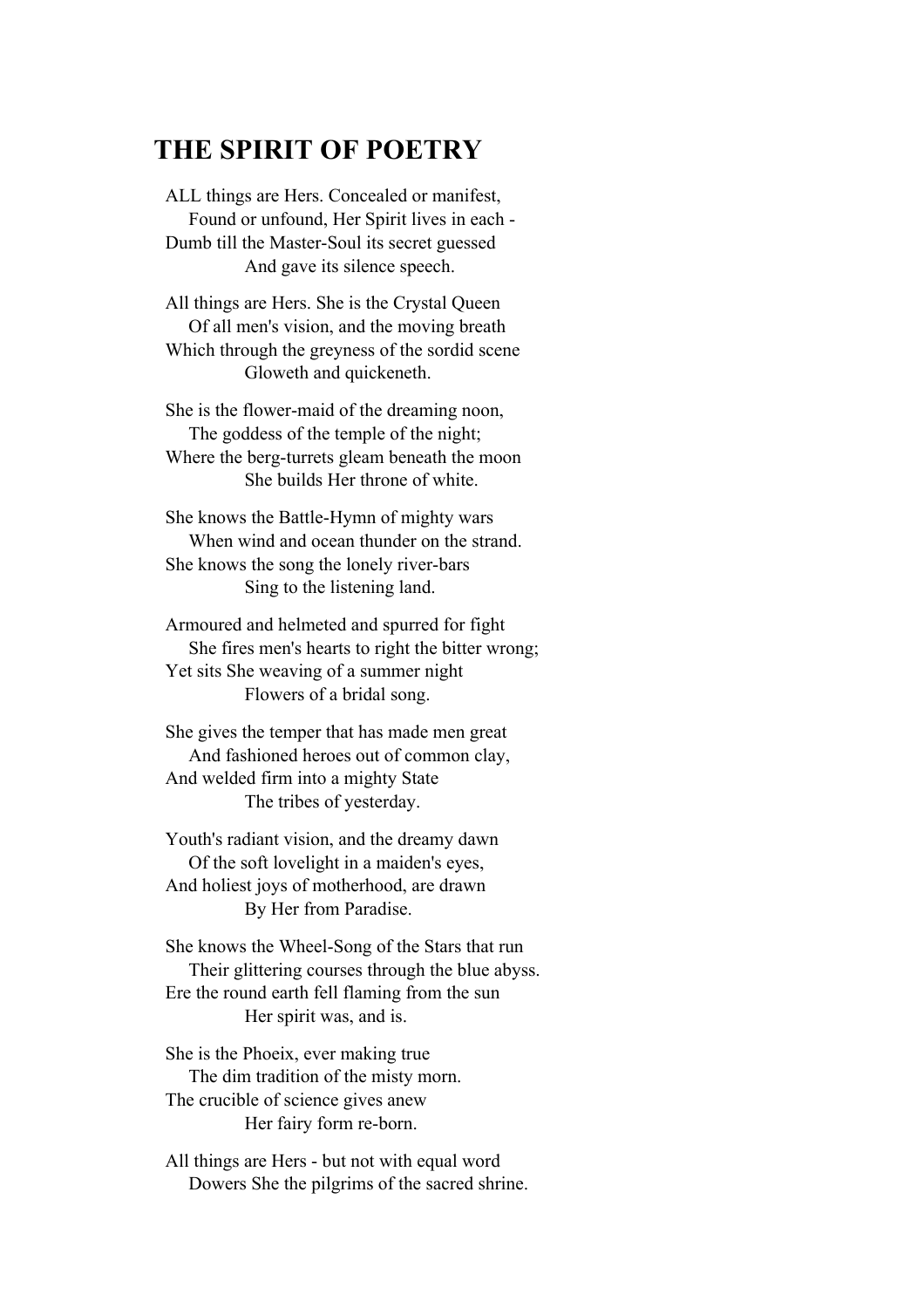Only the Great Interpreters have heard Her melodies divine.

All thinus are Hers, and so to Her I bring Songs of the dreams that haunt me on my way - I who scarce hear the rustle of Her wing Borne on the wind away!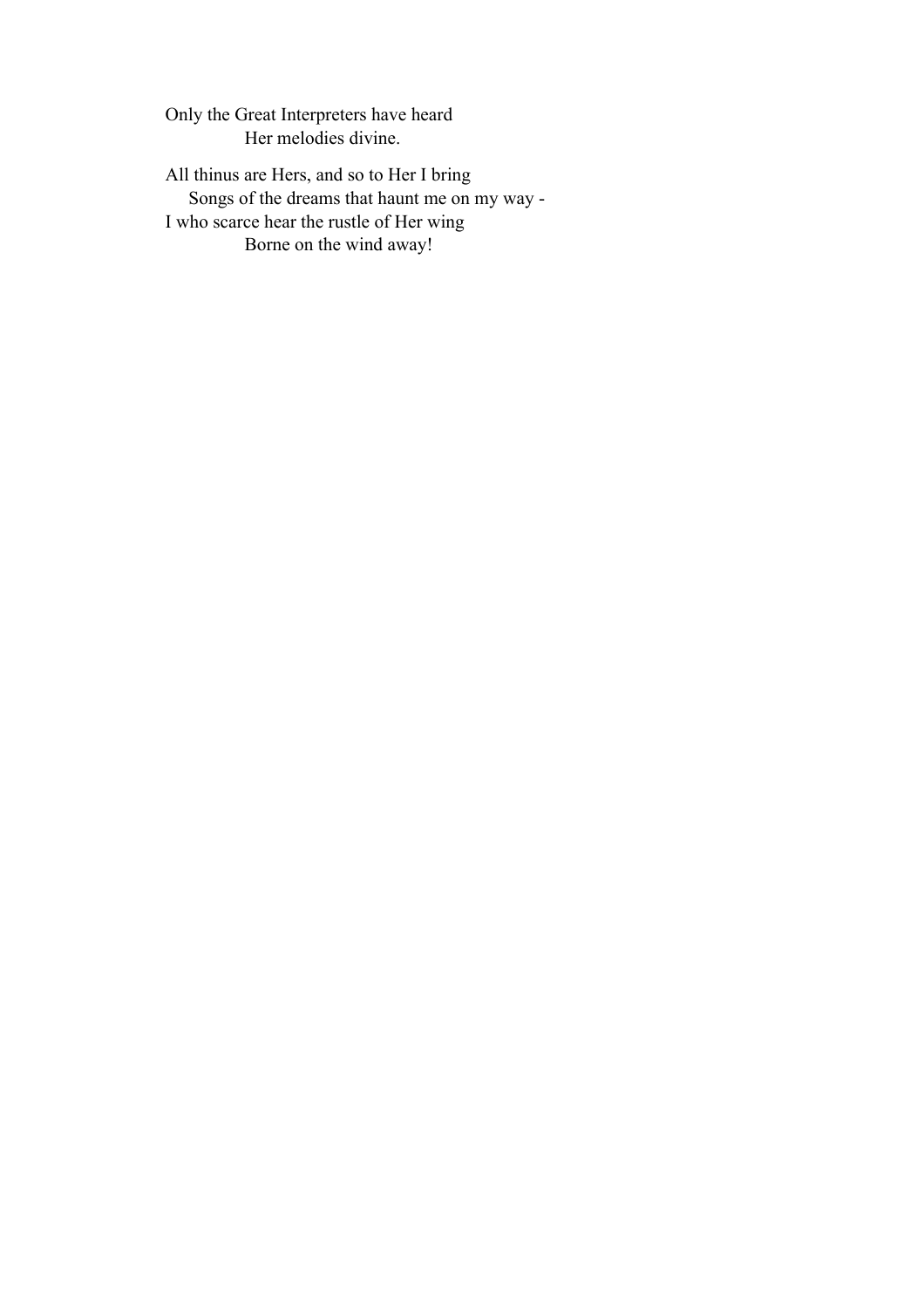# **BRUNTON STEPHENS**

THE gentle heart that hated wrong, The courage that all ills withstood, The seeing eye, the mighty song That stirred us into Nationhood, Have passed. What garlands can be spread? The Prince of Courtesy is dead.

The power that touched all human chords With wit that lightened thro' the years Without a sting, whose tender words Unsealed the fountain of our tears - Ah ! bow the heart and bend the head - The Prince of Courtesy is dead.

Great Singer of the South, who set Thy face to Duty as a star, Though, in hushed skies of violet, Thy throne of kingship gleamed afar, Shall not the toil of common days Add nobler lustre to thy bays!

O Mighty Voice, whose words shall stand - When all our songs have ceased to be - Steadfast, the watchwords of our land, The guide and torch of Liberty! The Master-Poet called afar, And thou at last hast found thy star!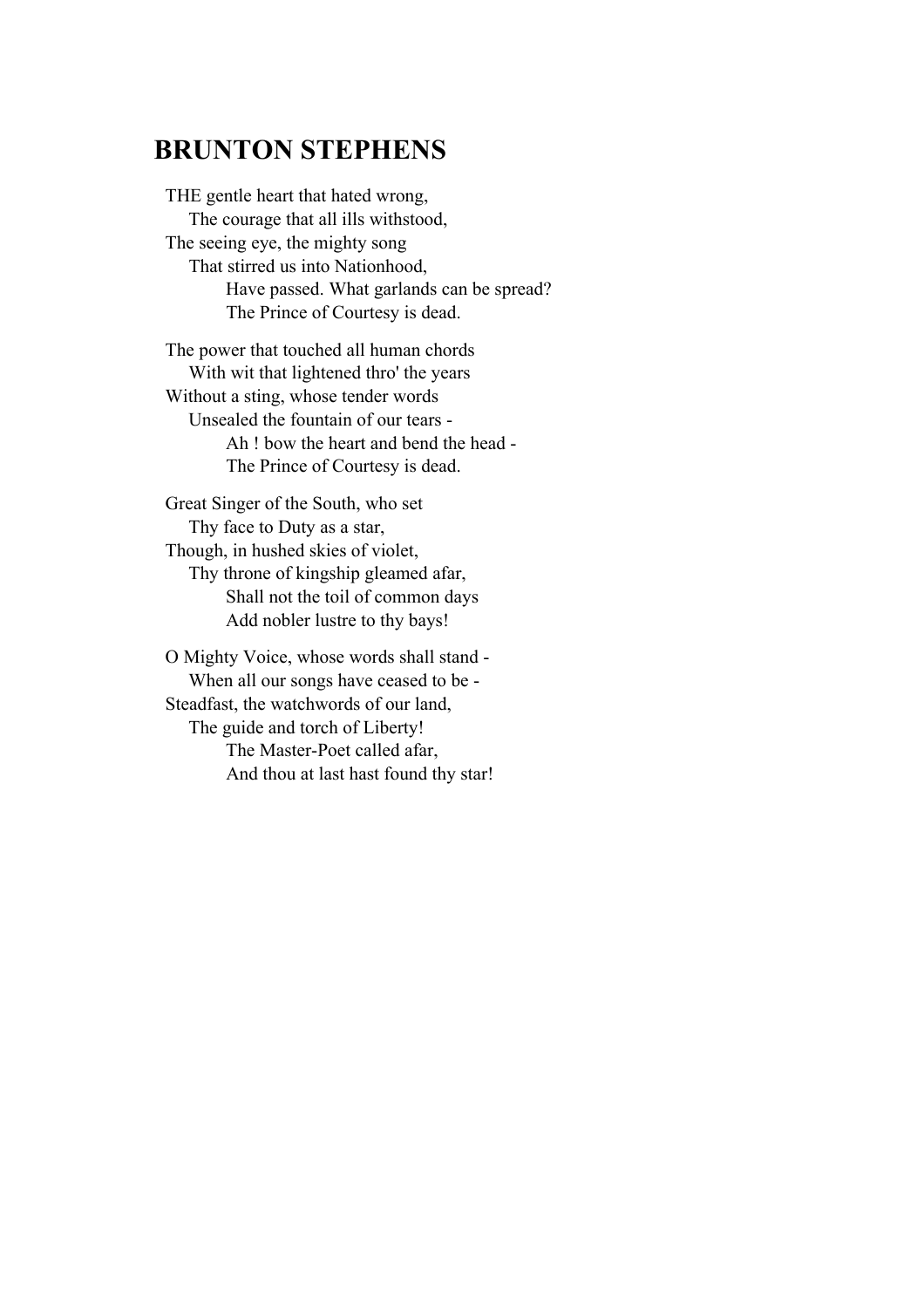# **VICTORIA**

#### **IN MEMORIAM**

WHITE Star of Womanhood, whose rays Thro' years of peace and years of stress Shed wide o'er all thy people's ways The light of nobleness - A memory in their hearts impearled To nerve thy sons where'er they roam - Empress and Queen o'er half a World, Yet Angel of the Home.

Now, when the Shadow of Death has crost The belt of Empire, sea by sea, The wide world weeps that freedom lost A friend like thee, Who strove for righteousness, who wore A hero's soul in woman's breast: God fold thee, now thy work is o'er, In robes of rest.

Death came not to thy fearless eyes A King of Terrors, but a friend, Whispering: "Long years of sacrifice At last shall end. Sleep, for the stress of Life is o'er, And on thy heart is laid release; Lay down the Crown of Empire for The Crown of Peace."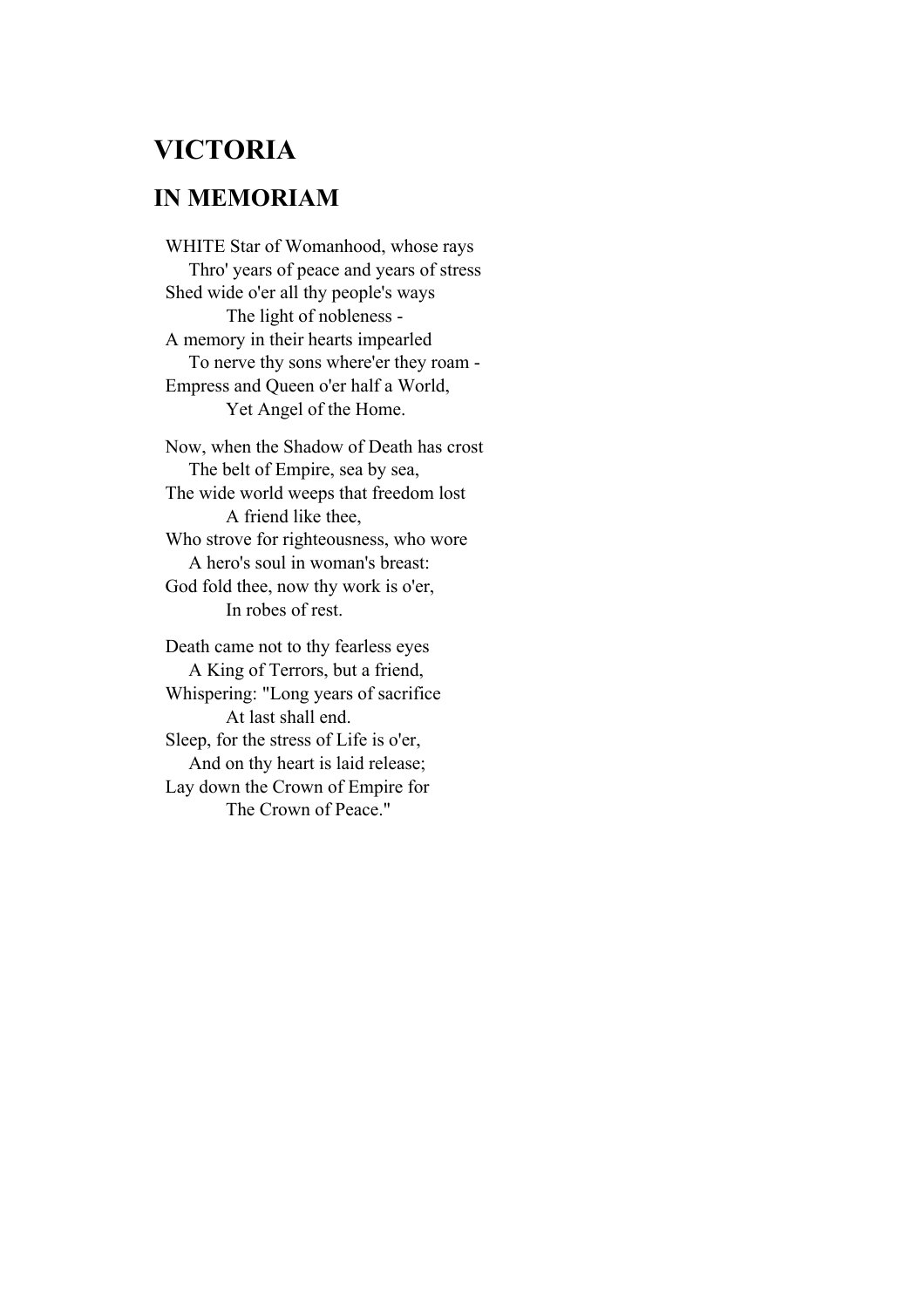### **THE CROWN OF EMPIRE**

FREE is the wind that lashes into foam The fortress waves that gird the Sea-King's home And free the war-worn Flag that is our fame That fear, nor treason, nor the Storm-God's might, Nor the leagued banners of the World can shame When Britain arms for Honour and the Right. And free the hearts that on this golden day Bear willing witness to the Sea-King's sway: From world-wide realms washed by the world-wide sea They turn, O Throne of Freedom, unto Thee.

Homeward they turn from many a lonely place, Maker of Nations, Mother of the Race, Homeward to Thee, where, in this solemn hour Of mightiest Empire, Thou hast called once more A Royal Son to wield Imperial power And wear the crown that Saxon Alfred wore - Sceptre and orb that a great Queen laid down, Lustrous with wisdom, foremost in renown, Whilst o'er them shone, all glittering gems above, The Star of Duty and the Pearl of Love.

Europe is here, and Asia: and the West Lifts 'mid the throng its dauntless Eagle's crest. Lo! They are gathered - prince and peer and lord, And great ambassadors of mighty States, And utmost Nations - not with naked sword, But to do Britain honour in her gates. The splendour of this large, historic hour, This dazzling pageant of Imperial power, Surrounds a King whose proudest boast shall be The hearts that hail him Emperor of the Free.

O Sire August, within these Abbey walls To thee the sacred dust of Britain calls To rule the realm that shook the strength of Spain, And struck th' accursèd fetter from the slave - That tore from Europe's neck the Despot's chain, And, for a pledge of Freedom, o'er the wave Has set its Flag forever - not alone - The fairest face that ever graced a throne, Queen of our Hearts, is with Thee as we sing:- "An Empire's love is their's: God Save the King!"

Unbar your ocean-guarded gates, make wide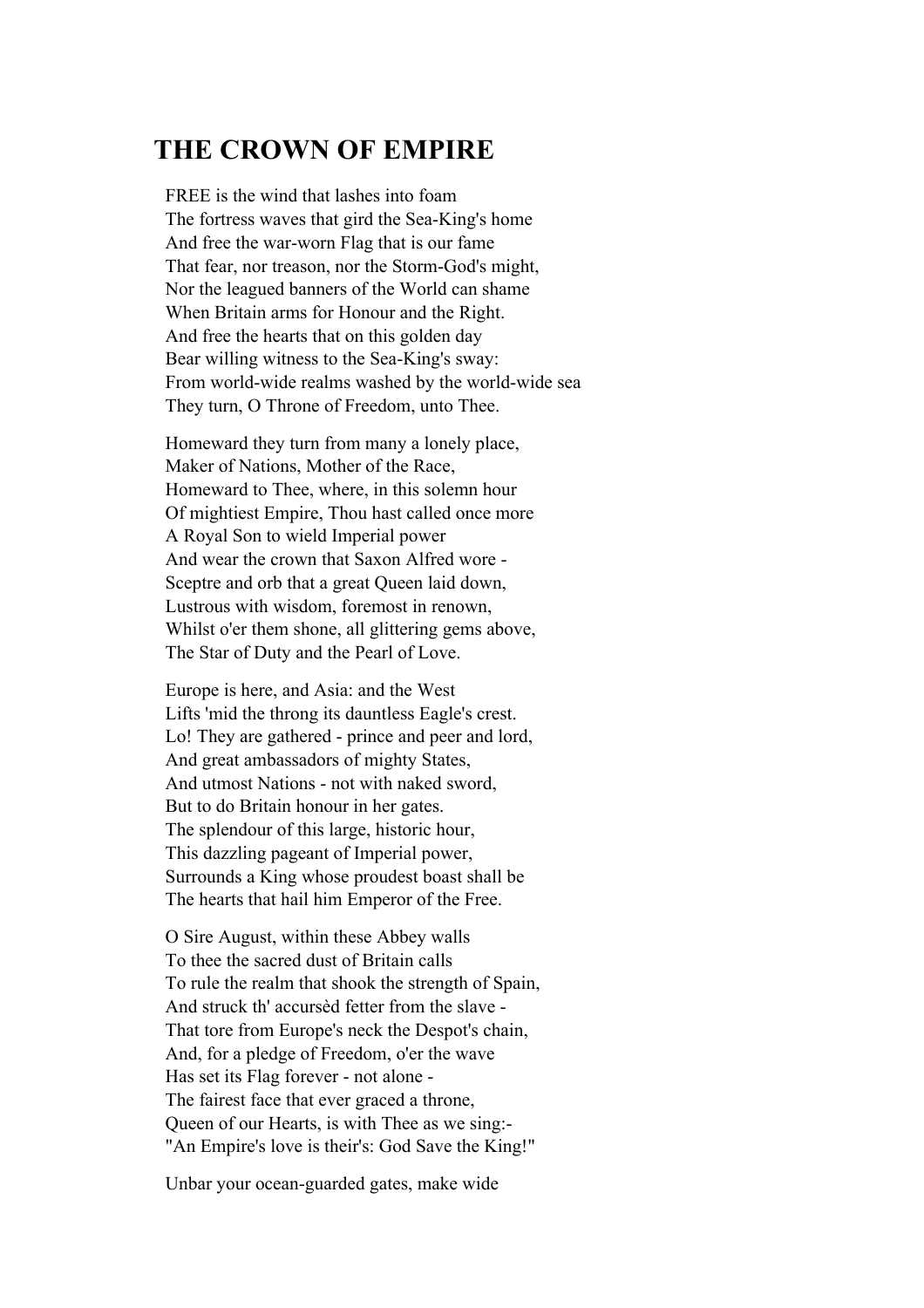Your streets, Imperial City of our Pride! Hark, with the voice of millions, rolling deep, The world salutes thee on this Royal morn. Strong as thine island-rock when surges sweep Thy throne stands steadfast; round it there is born The silent vow that prince and peasant make Ere they go down to death for Freedom's sake, And, dying, know sons of their sons will be As swift to guard the Sceptre of the Sea.

O Pillars of an Empire dwarfing Rome, From the four corners of the world you come. The strong Sea-Lion calls around his throne His ancient heirs, his war-worn younger sons. Bring Heath and Vine from hills of Southern stone. And Myrtle, where the twining rata runs, - Wreaths from our Empire-Garden, where, between The purple Thistle and the Shamrock green, The snow-white Lotus by the Maple shows, The yellow Wattle by the English Rose.

This is a Southern Song blown oversea From mighty States now linked in unity, - From that far island continent that lies Gigantic on the waters, throned, apart, Robed with the splendour of Australian skies - First to draw sword, when, with a single heart, From every frontier line of Empire rose New Britains armed to meet Britannia's foes, Whose voices thunder, as the joy-bells ring Loud from ten thousand spires: "God Save the King!"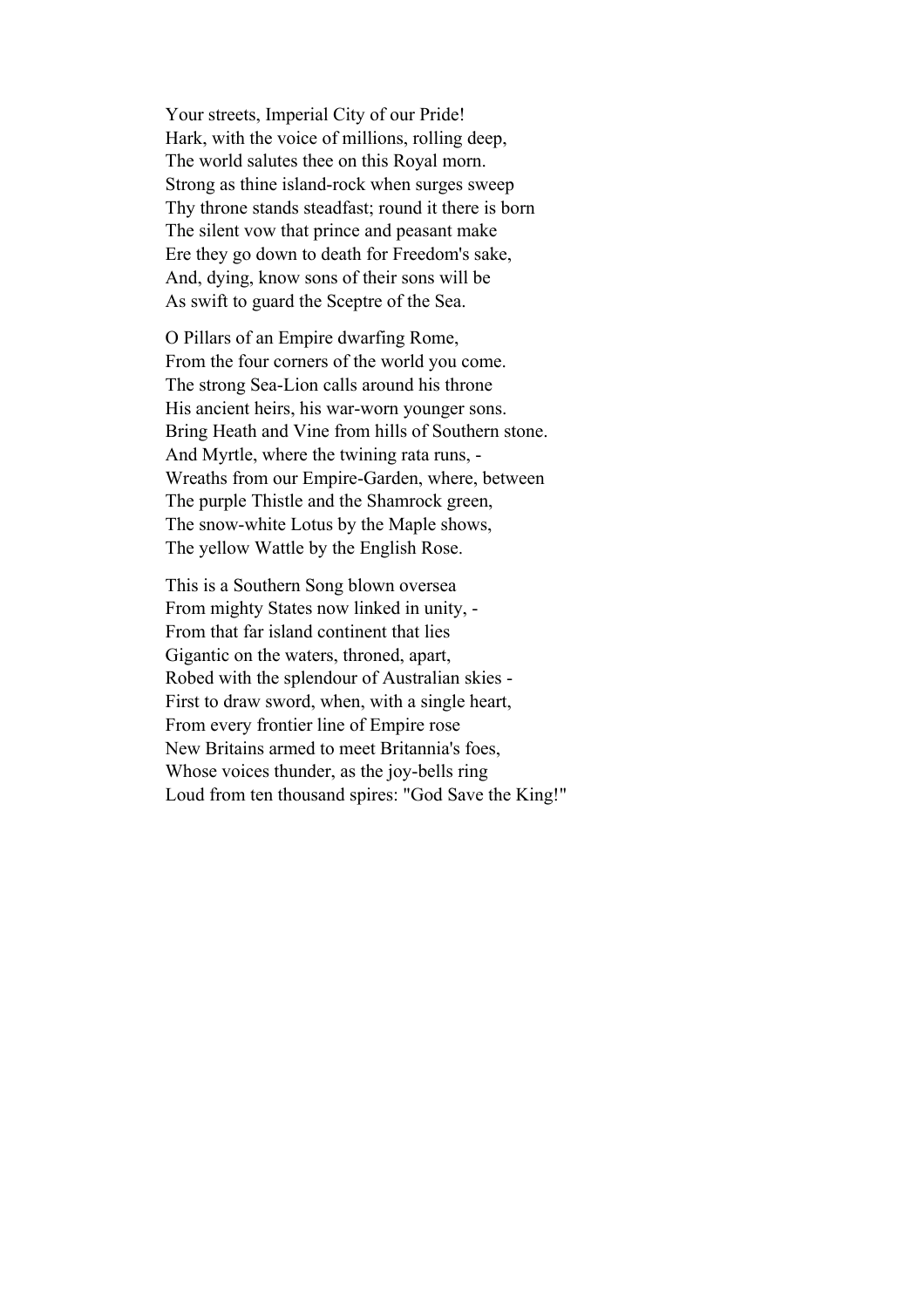# **TO THE IRISH DEAD**

'Tis a green isle set in a silver water, A fairy isle where the shamrock grows. Land of Legend, the Dream-Queen's daughter - Out of the Fairies' hands She rose. They touched Her harp with a tender sighing, A spirit-song from a world afar, They touched Her heart with a fire undying To fight and follow Her battle-star. Too long, too long thro' the grey years growing Feud and faction have swept between The Thistledown and the red Rose blowing And the three-fold leaf of the Shamrock green; But the seal of blood, ye shall break it never: With rifles grounded and bare of head We drink to the dead who live forever A silent toast - To the Irish dead!

'Tis an Irish cheer on the hillside ringing, Where, checked and broken, the vanguards reel, But on and upward and forward swinging, The glittering line of the Irish steel! Like points of light 'mid the boulders lying Gleam and redden their bayonets keen. On, thro' the hell of their dead and dying, Forward, forward, the Shamrock green! To Ireland, set in the silver water, To the fighting blood that is proved and tried - Our sharpest sword and our fairest daughter - Who saved the Empire and turned the tide! And Wisdom comes as the days grow older, We are done with the faults of the past, I ween,

Standing together, shoulder to shoulder,

The Thistle, the Rose, and the Shamrock green!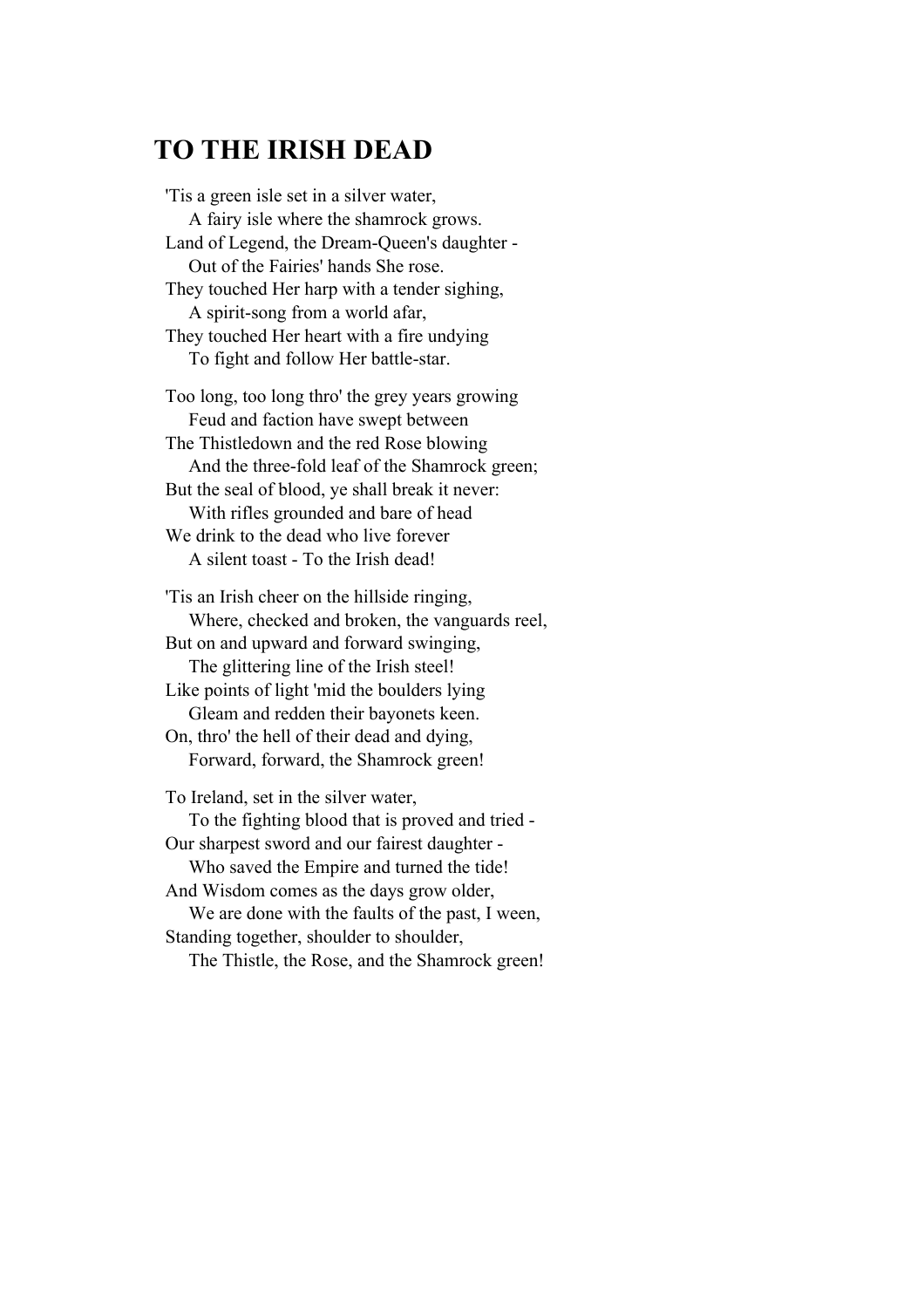# **ELAND'S RIVER**

IT was on the fourth of August, as five hundred of us lay In the camp at Eland's River, came a shell from De La Rey - We were dreaming of home faces, Of the old familiar places, And the gum-trees and the sunny plains five thousand miles away - But the challenge woke and found us With four thousand rifles round us; And Death stood laughing at us at the breaking of the day. Hell belched upon our borders, and the battle had begun. Our Maxims jammed: We faced them with one muzzle-loading gun. East, south, and west, and nor'ward Their shells came screaming forward As we threw the sconces round us in the first light of the sun. The thin air shook with thunder As they raked us fore and under, And the cordon closed around us, as they held us - eight to one. We got the Maxims going, and the field-gun into place (She stilled the growling of a Krupp upon our southern face); Round the crimson ring of battle Swiftly ran the deadly rattle As our rifles searched their fore-lines with a desperate menace; Who would wish himself away Fighting in our ranks that day For the glory of Australia and the honour of the race ? But our horse-lines soon were shambles, and our cattle lying dead (When twelve guns rake two acres there is little room to tread), All day long we heard the drumming Of the Mauser bullets humming, And at night their guns, day-sighted, rained fierce havoc overhead. Twelve long days and nights together, Through the cold and bitter weather, We lay grim behind the sconces, and returned them lead for lead. They called us to surrender, and they let their cannon lag; They offered us our freedom for the striking of the flag - Army stores were there in mounds, Worth a hundred thousand pounds, And we lay battered round them behind trench and sconce and crag. But we sent the answer in, They could take what they could win - We hadn't come five thousand miles to fly the coward's rag.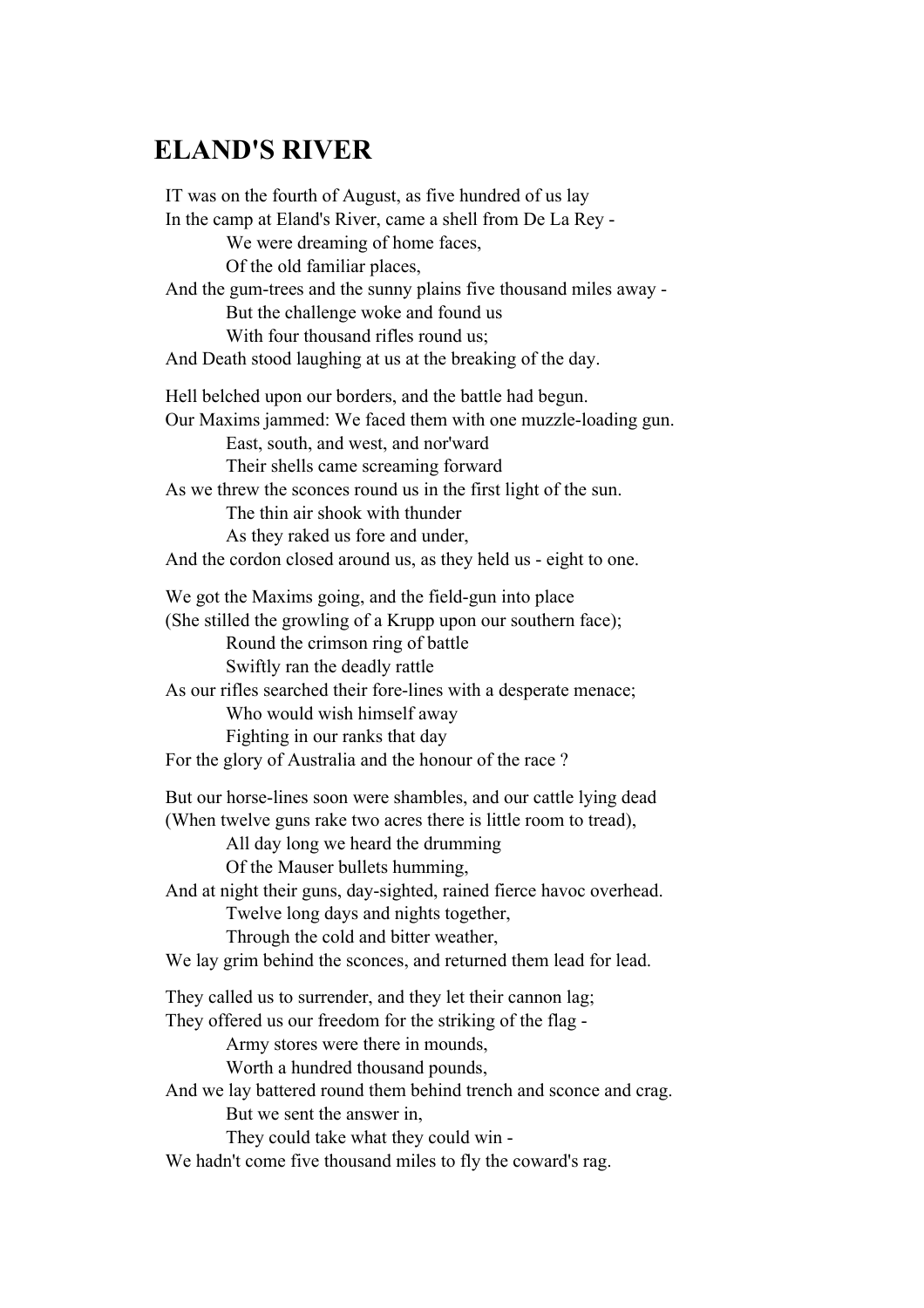We saw the guns of Carrington come on and, fall away; We saw the ranks of Kitchener across the kopje grey - For the sun was shining then Upon twenty thousand men - And we laughed, because we knew, in spite of hell-fire and delay, On Australia's page for ever We had written Eland's River - We had written it for ever and a day!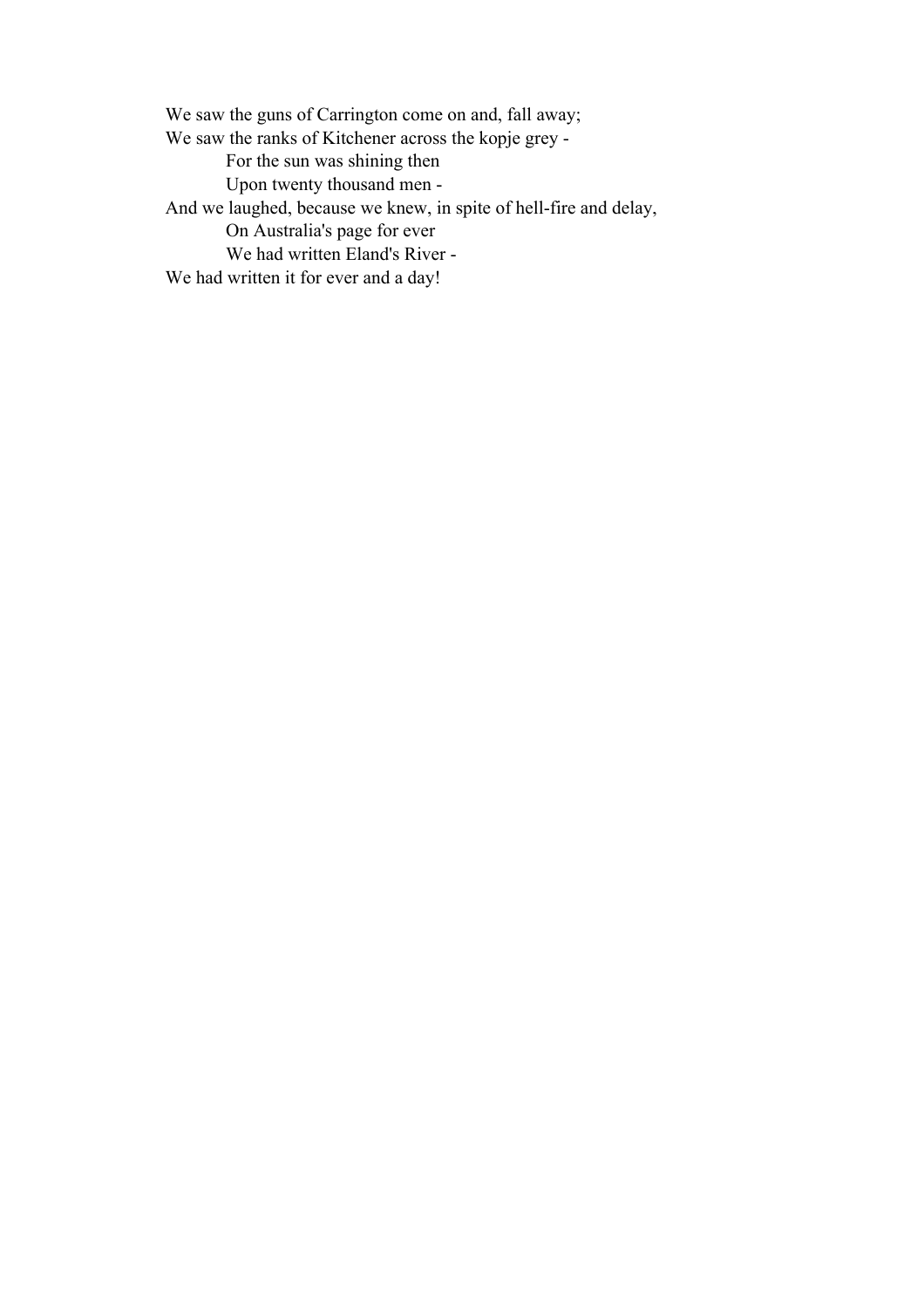# **AT THE BASE HOSPITAL**

| THE willows sweep the water, and the rushes lean a-down,<br>And I see the river shining far away,                      |
|------------------------------------------------------------------------------------------------------------------------|
| With a snowy cloud above it, floating softly, like a crown,<br>And the water-hen and wildfowl at their play.           |
| Are the magpies still at battle in the crooked appletrees?<br>Is the ripple flow still singing at the bar,             |
| By the long-grassed sandstone pocket where the cattle lie at ease ?<br>And the sun is on the river at Glenbar.         |
| They are bringing in the dying, they are bearing out the dead,<br>And I watch the nurses moving to and fro,            |
| In the long, low, white-washed wardroom, I lie dreaming on my bed,<br>And it may be that I, too, shall have to go.     |
| But we faced the Mauser bullets when they whistled down the wind,<br>And we felt the fight we fought was worth a scar, |
| For we battled for the Empire and the land we left behind<br>And I battled for the honour of Glenbar.                  |
| Half-dead upon the, barren veldt I heard the stockwhips crack<br>('Twas the rattle of the Maxim's deadly rain),        |
| I was riding old Campaspe, as we wheeled the leaders back,<br>And brought them down the ridges to the plain.           |
| I saw the slip-rails gleaming, and I heard the river flow -<br>Then Brenda's face came shining like a star,            |
| And we watched the water-finches, as they fluttered to and fro,<br>And the lilies on the river at Glenbar.             |
| I've seen an army moving out a hundred thousand strong,<br>I've felt the thrill of battle and the smart,               |
| But I'd barter all the glory for a day at Dandenong,<br>With the cool hand of the Bush upon my heart,                  |
| They say we drove their rifles back like chaff before the wind,<br>They say our name and fame have travelled far -     |
| But my heart is full of hunger for the girl I left behind,<br>And the old folk by the river at Glenbar.                |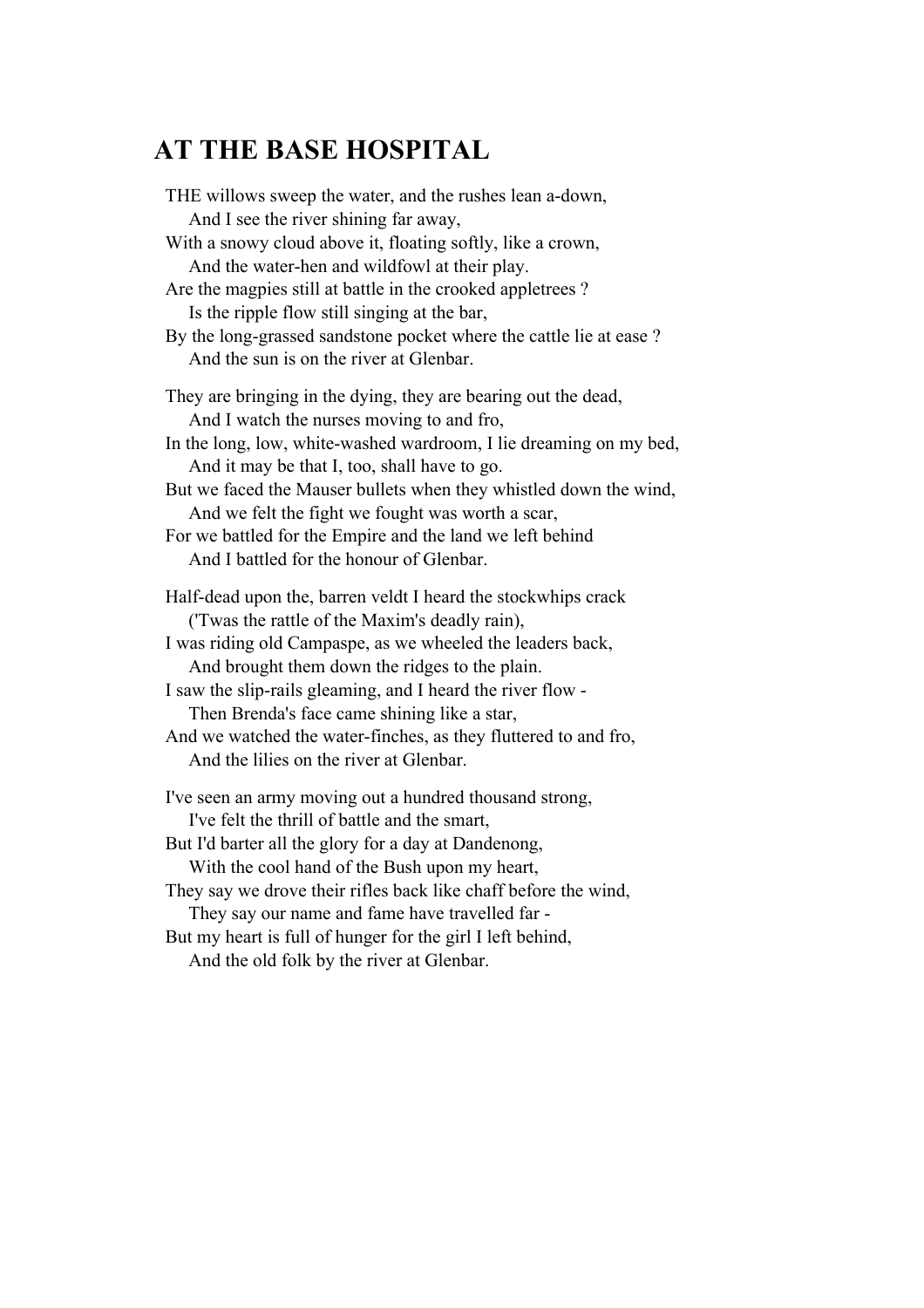# **THE WAYFARERS**

STILL the white stars burn overhead, The green earth swings upon her way: Where are the voices of the dead, The hearts of Yesterday?

Drawn by what strange, mysterious power, From what dream world and magic sky Came they to laugh on earth an hour, To weep, to toil, to die?

And whither gone? On what wild flight By planet pale and sceptred star? What realms of sorrow or delight Now wander they afar?

Pale Wayfarers, whose noiseless tread Is near me as I seem to see The mighty generations dead, And all that yet shall be!

Are Past and Future, then, a breath That one vast Present makes its own? The Angel, Birth, the Shadow, Death, Each guards a world unknown.

Wayfarers all, we know not whence We came, nor whitherwards we go. Deep in our hearts a haunting sense That somewhere we shall know.

Still the white stars burn overhead, The green earth swings upon her way: Where are the voices of the dead, The hearts of yesterday?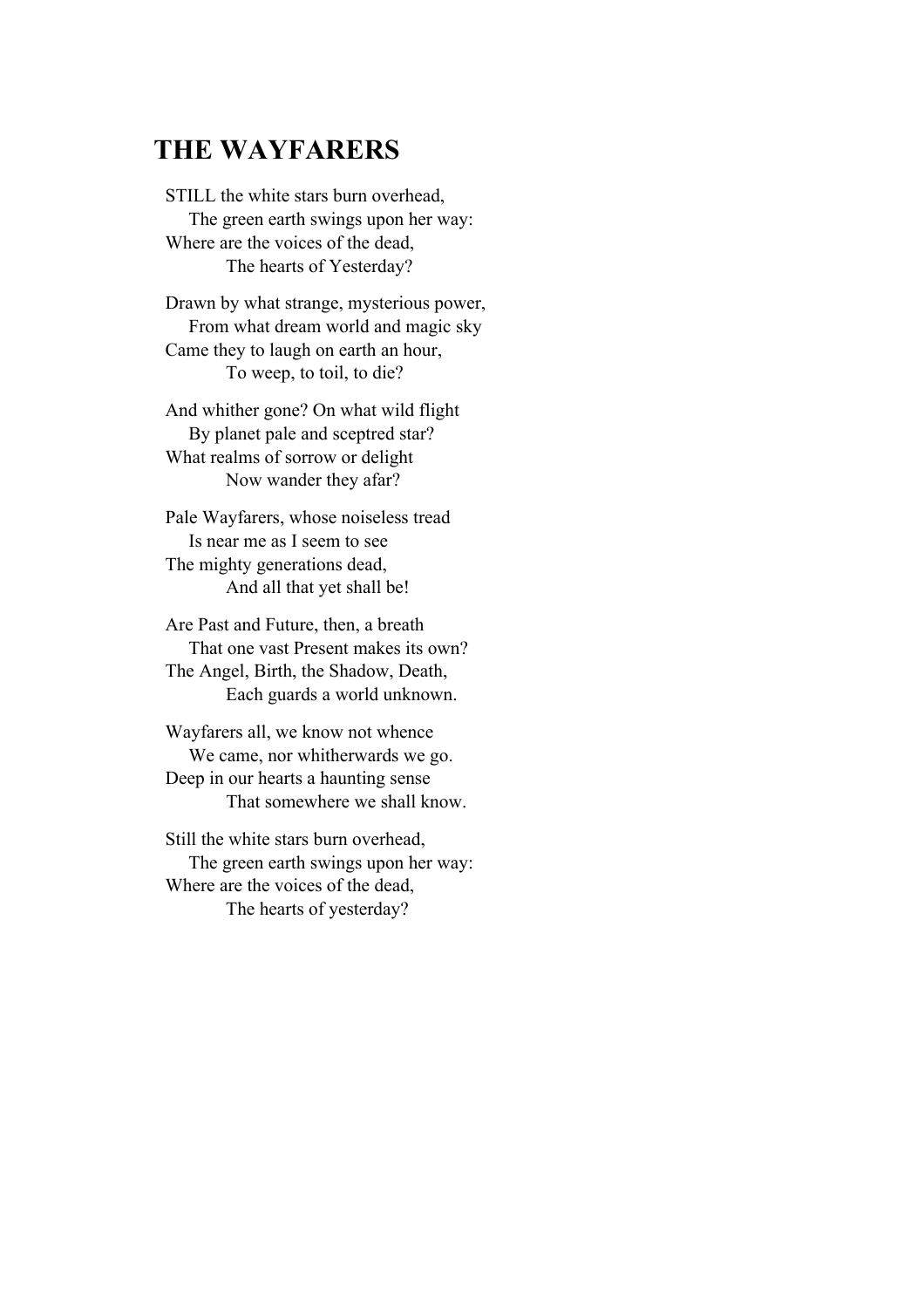### **CYMRU**

Dim in the mist of ages, seeking a resting-place, Broke on the shores of Britain the wave of an Aryan race. Clear thro' the mist of ages, ere ever the White Christ came, Songs of the Cymric singers have chanted the Brython fame. Dark with the fate of nations, and swift as a broadspear hurled, The breath of the God of Battles swept o'er the western world. Where are the old-time peoples, men of the war-like front, From the surge of the wild Atlantic to the shores of the Hellespont? Come and gone like the breezes, ebbed and flowed like the tide Race and feature and language are lost in that vortex wide! Rich is thy soil, O Cymru, drenched with thy heroes' blood, Where 'mid the changeful aeons changeless thy people stood!

Land of the birch and buckthorn, home of the hoary oak, Where the songs of Llywarch linger, and the words that Merlin spoke! Land of the tarn and torrent, where broods by the rock-bound springs The spirit of stern Cunedda, the first of the Brython Kings! Land of the mellow marshes, deep valley, and barren scar, Sweet with the dreams of Cadoc, and the lore of Howel Dda! Where upon dark Pymlimmon the snowy cloudwreaths rest! Where wild Demetia's forelands spurn the billows from her breast! Comes to the heart that loves thee, under the changeful skies, Rich with a rhythmic measure the surge of the centuries - Days when the Cymric armies, marching in thousands strong, Followed the fierce Aneurin, chanting his battle-song - Deeds of a desperate valour that turned thro' the wavering years The thrust of the Roman pila, the rush of the Saxon spears, The charge of the Norman barons, met by the stern reply Of a land that had taught the Caesars whether her sons could die.

Men of the blood of Meuric, of Maelgwn, the leonine, Who smile at the Saxon hierarchs, who laugh at the Norman line, Who are sprung from the loins of hunters who followed the mighty Hu Wherever the broad-spear glittered, wherever the battle grew - Kin of the warrior-princes who sank in the bloody tide That raged on the field at Hexham where brave Cadwallon died - Forget not the land that bore you! Be true to the breath that fills The heart of her singing valleys, the heights of her storm-crowned hills! The soul of the nation stirreth yet as it did of old When the helm of the great Pendragon flamed o'er his torque of gold !

The myths of the Greek and Roman dim in the Eastward grew, And o'er the realms of Asia the banner of Islam blew - High in the halls of honour, bright on the scroll of fame, Deep in the hearts of heroes, is written great Arthur's name.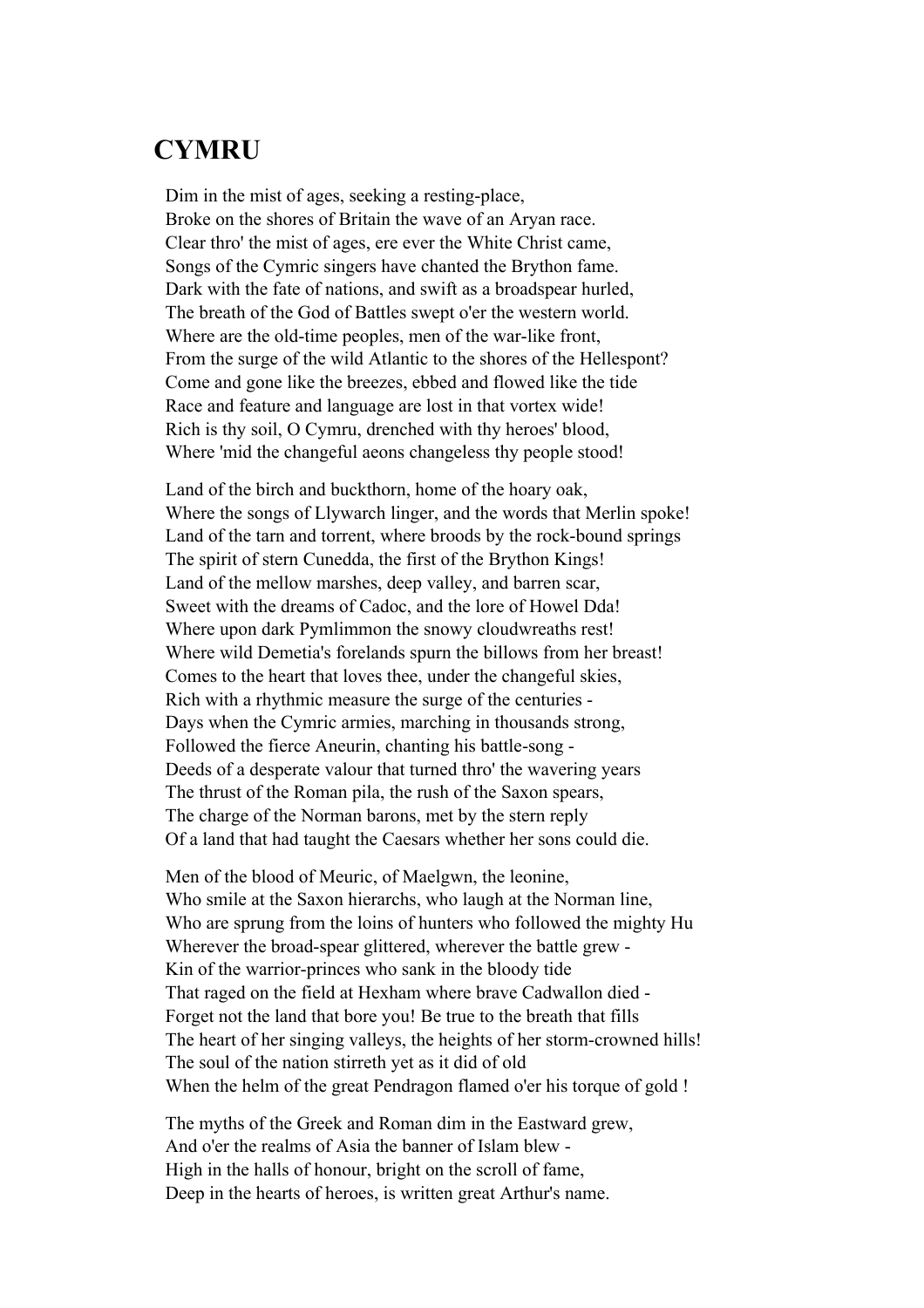A star on the heights of morning, clear in the pearl of dawn, It carried the White Christ's message wherever a sword was drawn; It flashed on the heathen darkness, it nursed with its golden ray The strength of the early Churches that grew under David's sway. Ill shall the oak have blossomed and warped shall its branches be, When Britain forgets to honour the dawn of her chivalry!

Wherever grows Britain's glory, wherever her power is felt, 'Tis won by the fire that flushes the blood of the restless Celt - Scottish, or Welsh, or Irish, whatever the branches be, The Gael and the Brython together are stems of the self-same tree - In song, in battle, in council, by land or by stormy tide, They move in the van of progress wherever her realms are wide. The seed of the self-same people still dwell by the Cambrian shore; The tramp of the Roman legions is heard on the hills no more. Saxon and Dane and Norman, the spirit you could not quell, Deem not it died in darkness when the last Llewelyn fell!

Hemmed and harried and fettered, ever it rose anew! 'Twas first 'neath the Cambrian Tudors the greatness of England grew! Now, torque, and lance, and tarian, hang high in the castle hall : The bay of the Cymric war-hound is mute 'neath the Roman wall, The voice of the Seer is silent in dim vast forest aisles, By grove and haunted streamlet no white procession files. Past are the days of prowess, the fame of the strong right hand; But the hearts of the Cambrian peasants still cleave to the motherland. Still, with the stern persistence that kept them a race apart, They live for a Nation's glory, they toil for a Nation's art.

True to a high ideal, never to falter nor swerve, The fire of a strong endeavour glows thro' their calm reserve. Still to the living Present the power of the Past can reach : The spring of a Nation's culture wells thro' their pensive speech. Burns, and rises, and surges, thro' class and order and sect, The thirst for a wider knowledge, the passion of intellect - From the fenlands of Tremadoc to where Severn's waters fall, The many are one with the purpose, the purpose is one with all!

Far from the Cambrian mountains, far from the Tivyside, Or Penmaenmawr uplifted above the foaming tide - Where the stars above calm Gwynant watch while the waters sleep, Or where Conwy darts its arrow by Degannwy's rocky steep - Far from that gloomy chasm where the weirs with thundershake, And the rocks of dark Llyn Idwal frown o'er the darker lake - Far from the Mercian Marches, where the rivers keep their tryst, Or where the corn is waving down the vale of sweet Llanrwst - Wherever their fate may lead them, wherever their footsteps fare, The soul of the Cambrian people is free as their mountain air.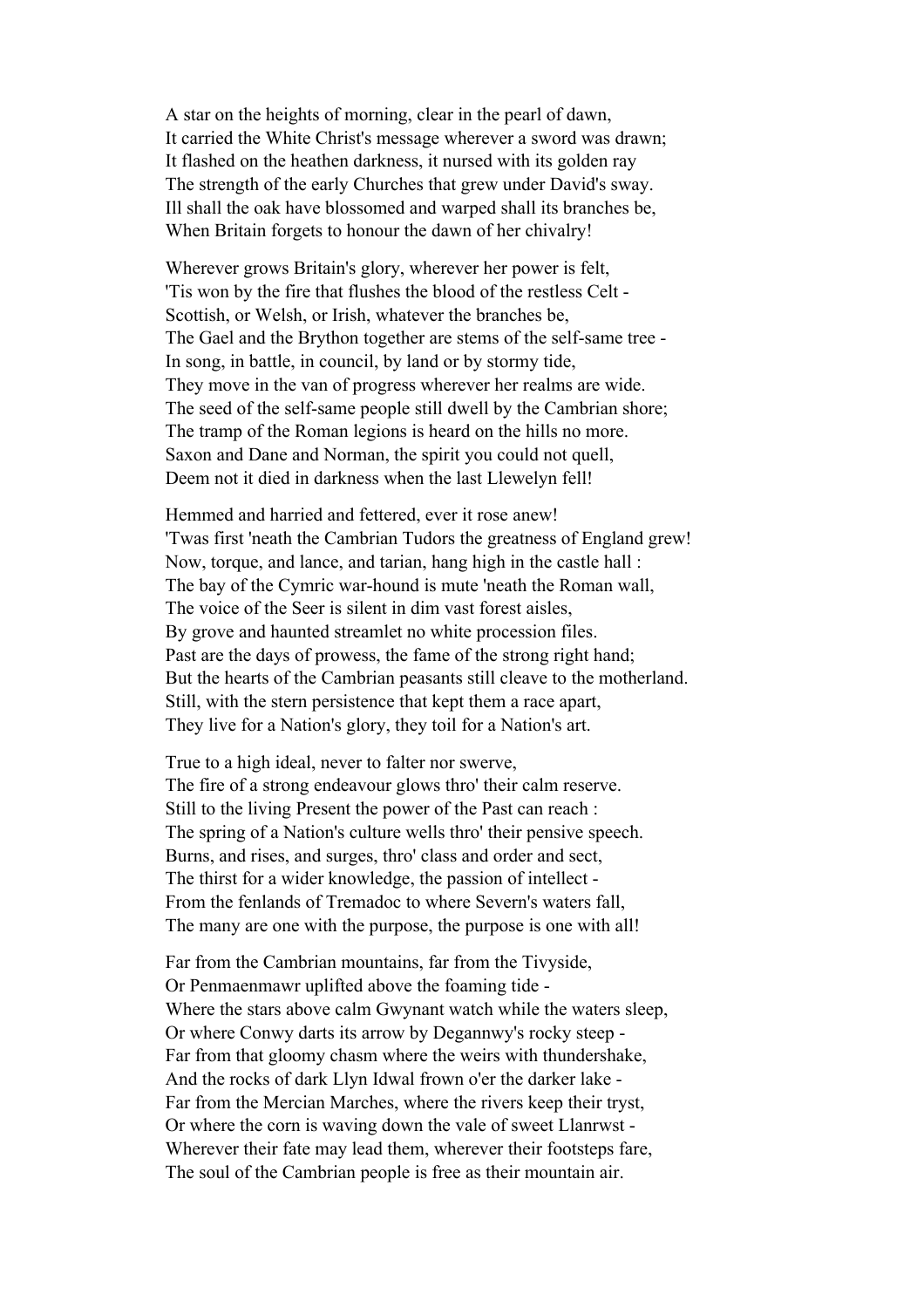However our days may darken, our dreams of that land shall be, As the glint of a sunbeam shining at dawn on a wintry sea!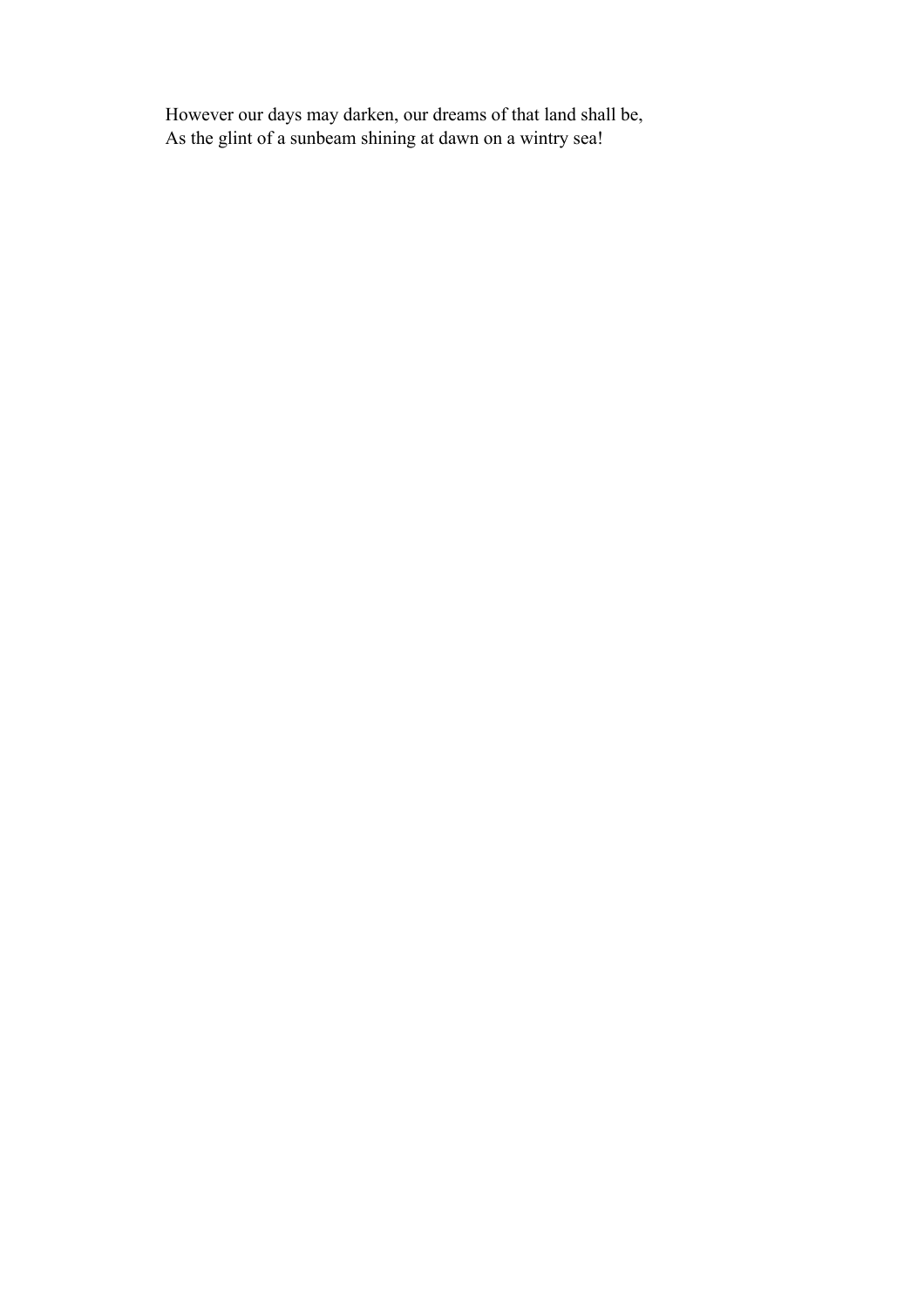# **TO A BIGOT**

HERE am I sent a wanderer like to thee, And here a moment ere the night I stand. The twin eternities - Has Been, Shall Be - Gird me on either hand.

MY joy or grief - the flicker of a wing Of some brief insect in the blinding glow! One moment down the wind my voice shall ring. This, and no more, I know.

MY soul went out amid the ways of men, By land and sea, and to the stars o'erhead. I deemed it lost when it came back again. "Is there a God?" I said.

"Thou fool," it answered, "all are truly kin. God is the Soul of all - no power apart. God is the spark Divine that glows within The Temple of the Heart."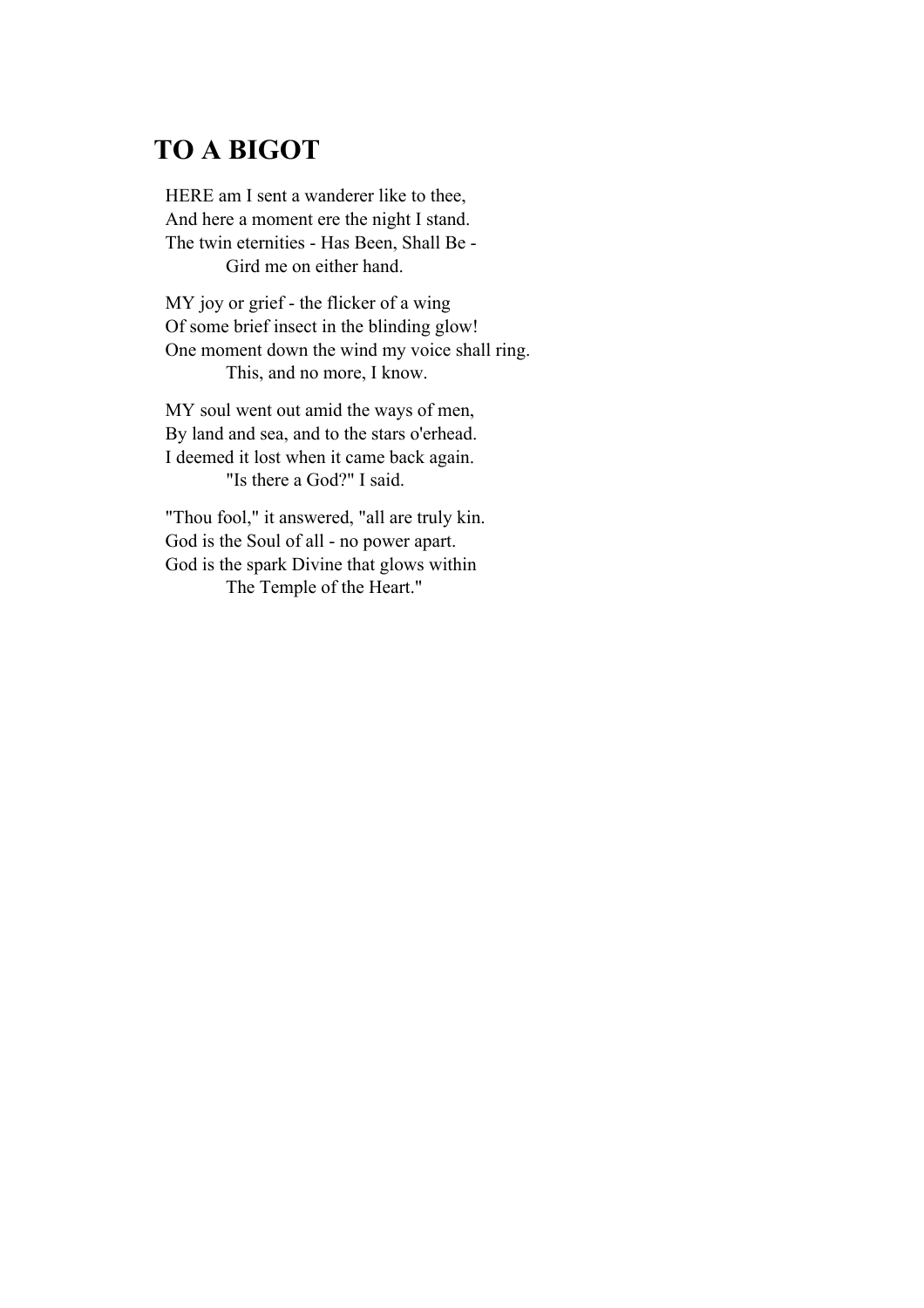# **KARA**

CHEQUERED with sunshine and shade - the umbrage of white clouds in motion - Rearing their summits to Heaven, broken like waves on their strands, Northward and southward and seaward the mountains arise from the ocean - Poised on a height above all, Kara, the beautiful, stands.

Kara, whose mountain the ranges lie under in turbulent surges - Billows of purple and blue that stretch from her base to the sea - Kara that knoweth the breath of the storm-wind, the sound of his dirges Sweeping her gorges and clefts, or sighing to river and tree.

High as an eagle's nest, crowning a summit storm-beaten and hoary, Framed in a setting of green which sombre tints deepen and tone, Gleam all the station's white roofs, refracting the Summer-god's glory : Ribbons of silvery light surmounting gray masses of stone.

Beauty is round it, and peace; and silence and sunlight enfold it, Clothing with mystical charm summit and forest and scar, Fair as a dream of delight it seemeth to eyes that behold it, Roofed by the azure of heaven, with sheen of blue waters afar.

Dreamily drifteth the day in solitudes far from life's clamour; Soundeth no murmur of tongues, echo of hurrying feet ; Soundeth no blast of the furnace, nor anvil that rings with the hammer, Thunder of horses and wheels, traffic, and roar of the street.

Only a silence supreme, where Nature seems buried in slumbers, Save for the bell-bird's clear note, or murmuring cadence of bees, Or sough of the wind as it chanteth its paean in musical numbers Soft to the pine-crests aloft - monarchs of leaf-laden seas.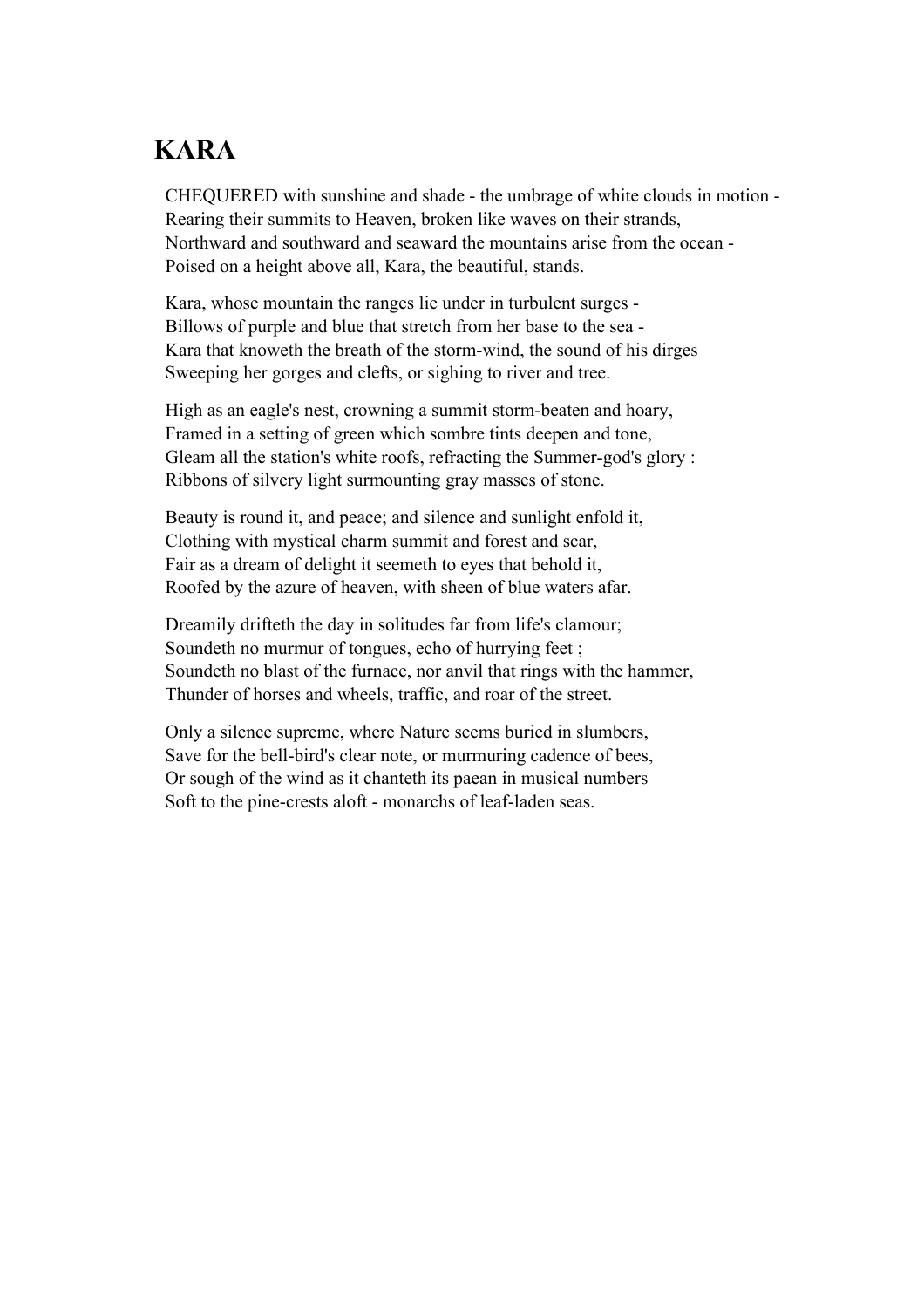# **OUT OF THE SILENCE**

HERE in the silence cometh unto me A song that is not mine, With wash of waves along the cold shore line, And sob of wind, and rain upon the sea.

It is the song and message of the dead! Around my soul to-night I feel the kinship of the Infinite, I hear the sound of voices that are fled.

And as beneath the viewless angel's wing Bethesda's pool was stirred, My heart is troubled by the mystic word Of one who through my soul and lips would sing.

There is no note of wailing in the strain, But resonant and deep, Out of the vastness, doth the music sweep, Into the silence dieth it again.

To breaking hearts it saith, "Be comforted. With secret pain and tears And night-long penance thro' the torturing years Vex not the spirits of the mighty dead."

"Weep not thine error done, thy thought untold Shall not their vision be Subtler than ours, more delicate to see All that the fulness of the heart can hold?"

"Make not by grief an evil of their good! Where the Immortal look Life's hidden secrets are an open book, All thou hast felt is known and understood."

Out of the silence thro' my soul to thine, From realms unknown, A breath of tenderness from far lips blown Floats, with the promise of a Peace Divine.

And soaring thro' the shadows where we grope A mighty cadence rings, A spirit moves with morning on its wings - The Voice and Vision of Eternal Hope!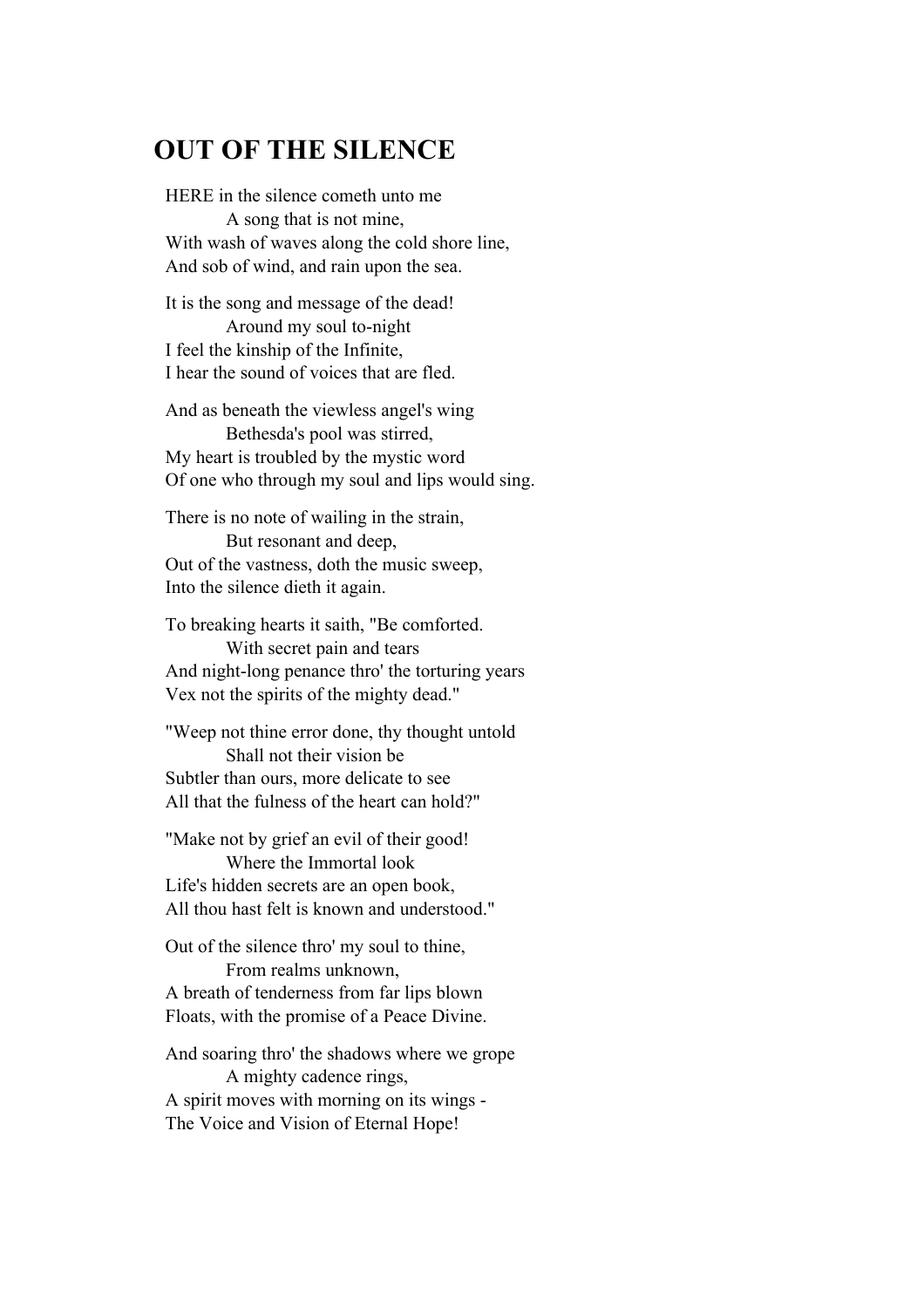#### **ALTIORA PETO**

O FOR a vision of the perfect light To shame the splendour of the morning star ! O for a breath from out the Infinite Where the great heart of Being throbs afar ! O for that sound, too fine for mortal ears, The music of the silence of the spheres! The Masters fathomed not that song sublime,

 Tho' oft on straining ear and brain o'erwrought, And heart grown faint at heights too sheer to climb,

 The roll of some immortal wave of thought Swept by and left, adown its troubled verge, The lingering echoes of its mighty surge.

To each there came the passion and the fire, The breadth of vision and the sudden light,

And for a moment on an earthly lyre Quivered a tremor of the Infinite;

Yet to each poet of that deep-browed throng 'Twas but the shadow of Immortal Song.

'Twas but the presage of th' Omniscient Soul That moves and throbs thro' all this wondrous plan, Unseen, unheard, unknown: that is the Whole,

 Yet stirs in atoms and the heart of Man; That thro' all phase of change, and form, and name Remains and works eternally the same.

That seems to whisper us:— "All life is one,

 Reborn in death it blossoms from decay, The same when first the fury of the sun

 Belched forth his satellites of fiery spray, The same when he and all his planet train Shall plough the Ether, cold - to glow again!

"Whither, O whither ? Still th' eternal cry, That from the ages rolled and yet shall roll! Who shall declare to man his destiny -

 A unit in the Cosmos of the Soul - A spirit-germ, storm-tossed in doubt and strife, That feebly dreams of larger light and life?"

Systems and stars their courses onward sweep, And creeds and nations flower and fade away. Still Nature worketh out her purpose deep -

New life, new thought for that of yesterday.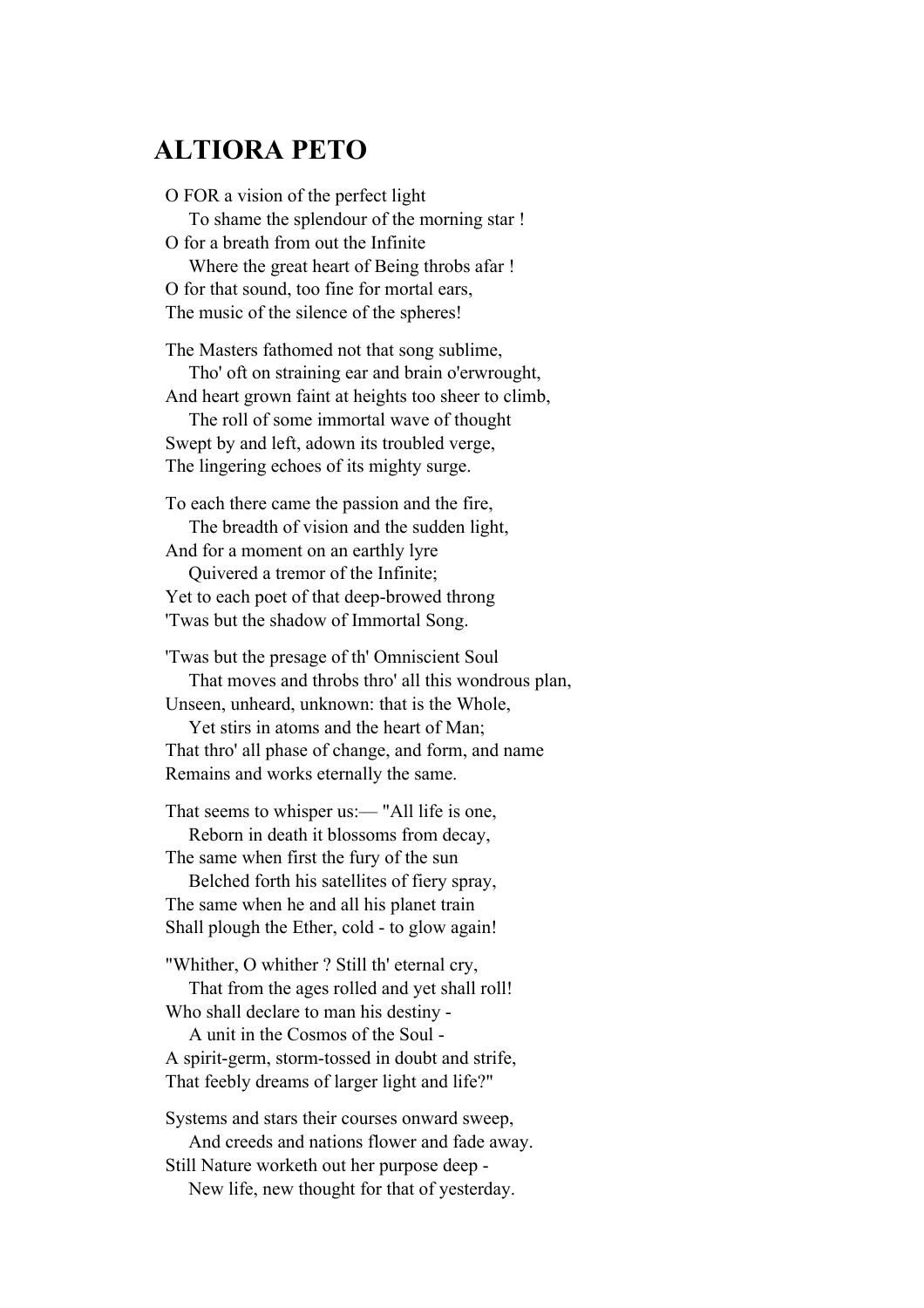Unto the utmost confines of her range One law abideth of unchanging change.

Around us dwells the secret no man reads!

 About us swells the music none can hear! Behind us lie the ruins of the creeds!

 Before us loom the mystery and the fear! To Love and Hope our souls are clinging fast, What giveth these, perchance gives Truth at last!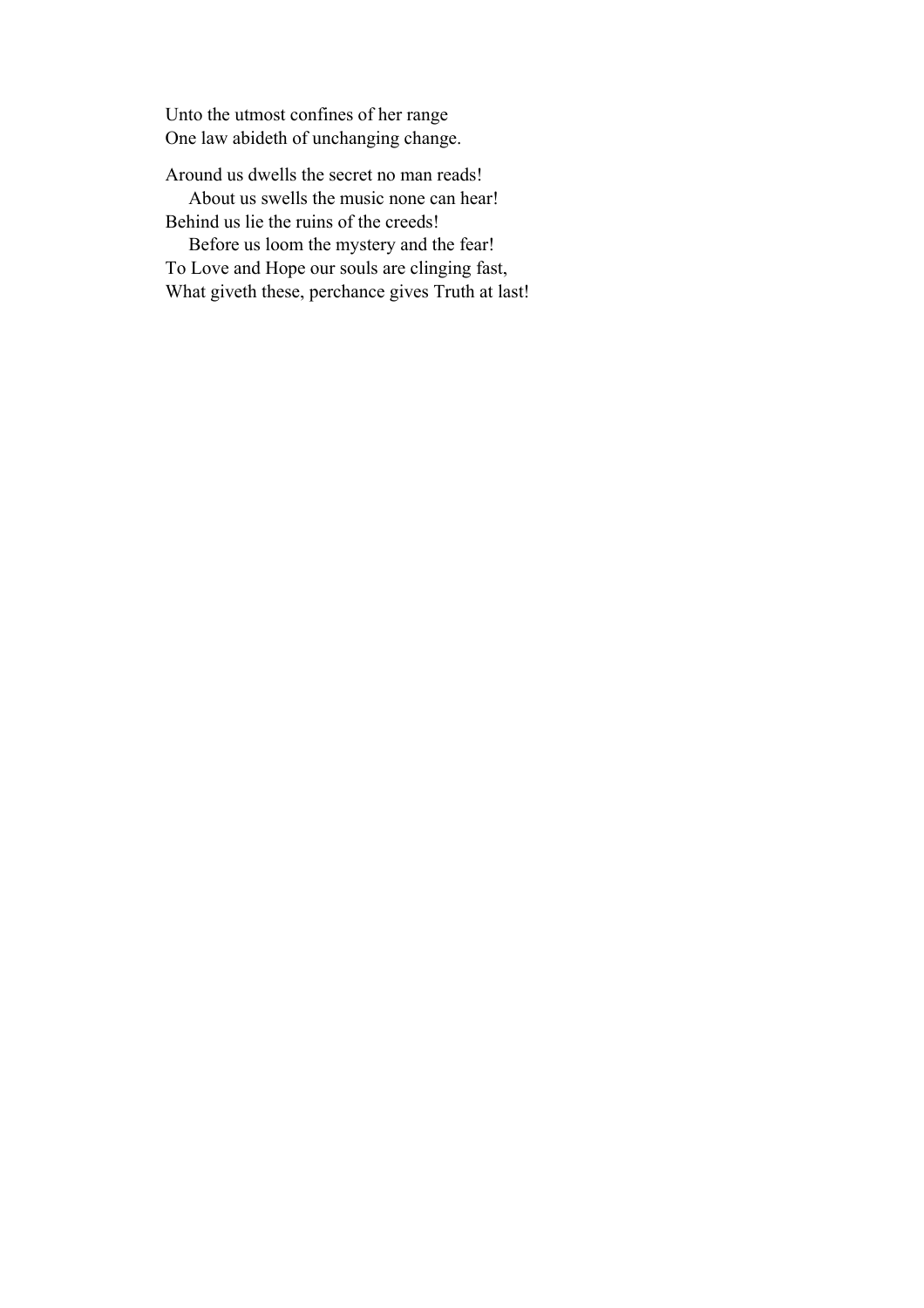### **THE AVERAGE MAN**

His hat looks worn, and his coat-sleeves shine, As I see him step from his 'bus at nine; His boots are pieced and his tie home-made, And his trousers patched where the edge was frayed, And his face is lined by the stress of life Where a man must fight for his bairns an wife. "Who's that?" I ask, as his face I scan. And the answer comes - "O, an average man."

He has not got notes, he has not got gold, But his homely lunch, in his handbag old; And day by day, as the seasons go, He follows his duty to and fro, And shadows follow him everywhere - Grim want, and worry, and dread are there, For life is *not* on a gorgeous plan - Far, far from it - to the average man.

The floods, the banks, and the curtailed screw, The weekly hills, and the grasping Jew, The servant's wage and the doctor's fee, And the needful change by the breezy sea, And the pent-up hours at the desk, which mean A man's brain changed to a mere machine, And a wife's tired eyes and the children wan, All press like lead on the average man.

When the blood is up 'tis a simple thing To charge where the bombs and the bullets sing. But he is worthy a higher place Who fronts his woes with a smiling face, For the noblest strife in our life to-day Is the humdrum fight in the humdrum way. O, wealth and genius may lead the van, But the hero is often an average man.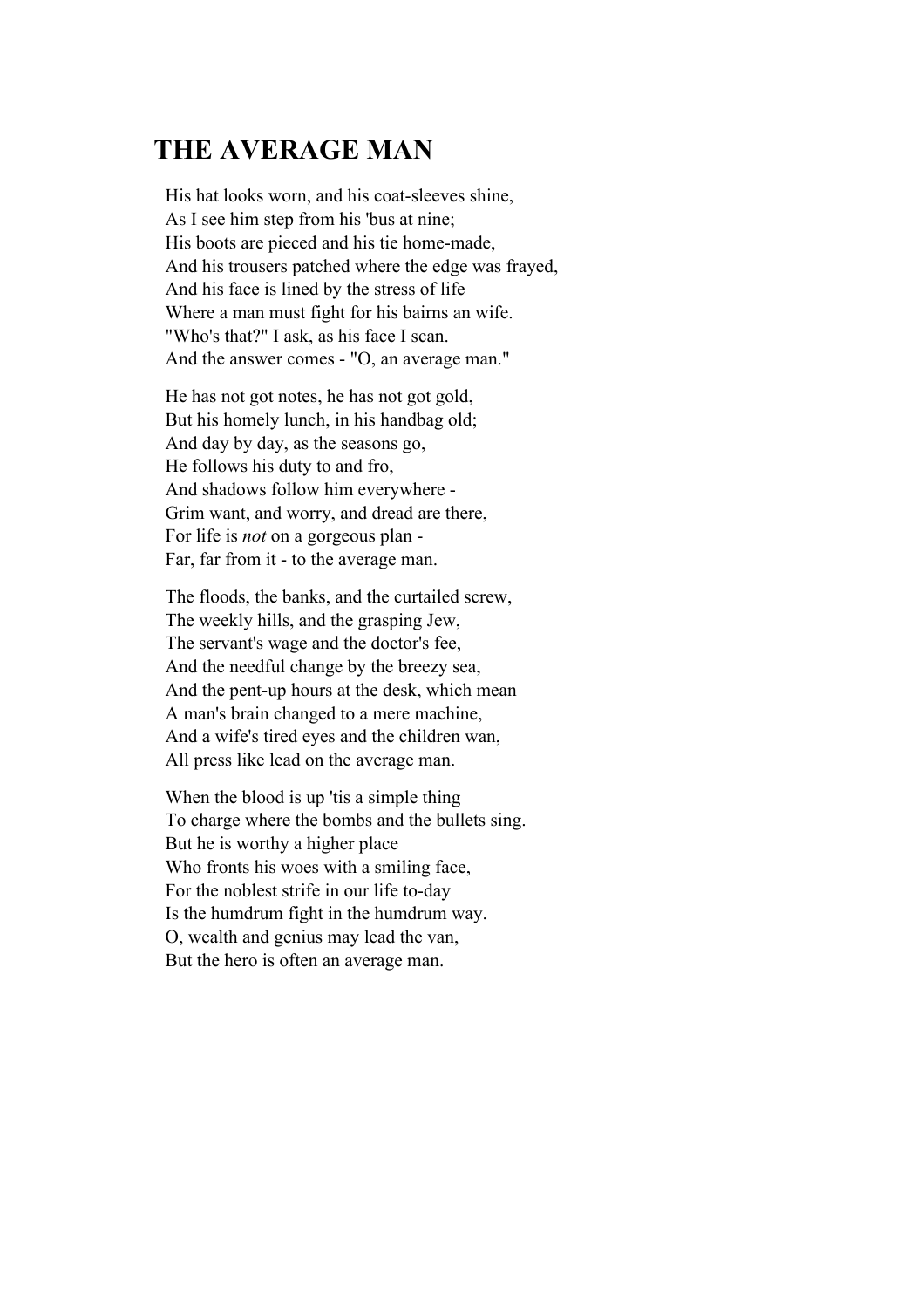# **A COMMONPLACE SONG**

EBBS and flows the restless river In the city street Where the great nerve centres quiver, Where the pulses beat. Where the human waves are driving Drifts a woman's face, White and worn by ceaseless striving With the commonplace. Want has written strange inscriptions On the brow and cheek ; Pain could weave some weird descriptions If the lips would speak ; Toil has touched the lines of beauty And, the curves of grace. Comeliness is good, but duty Rules the commonplace.

Thick-soled shoes and shabby bonnet, Dingy cotton gloves, Old turned dress with darns upon it (Not what woman loves), Gaunt umbrella, green with weather - One must self efface To keep home and bairns together In the commonplace.

Late and early, never shirking Tub and scrub and broom, Late at night with needle working In the dwelling-room; Yet when week's receipts are thinner Grocers' bills to face - Tenpence means three children's dinner In the commonplace!

Poets sing their wild Iambics - Love and War and Gods - Let us sing of humble women Fighting fearful odds, Not where steel and bullets rattle And the squadrons race, But the grim unending battle With the commonplace.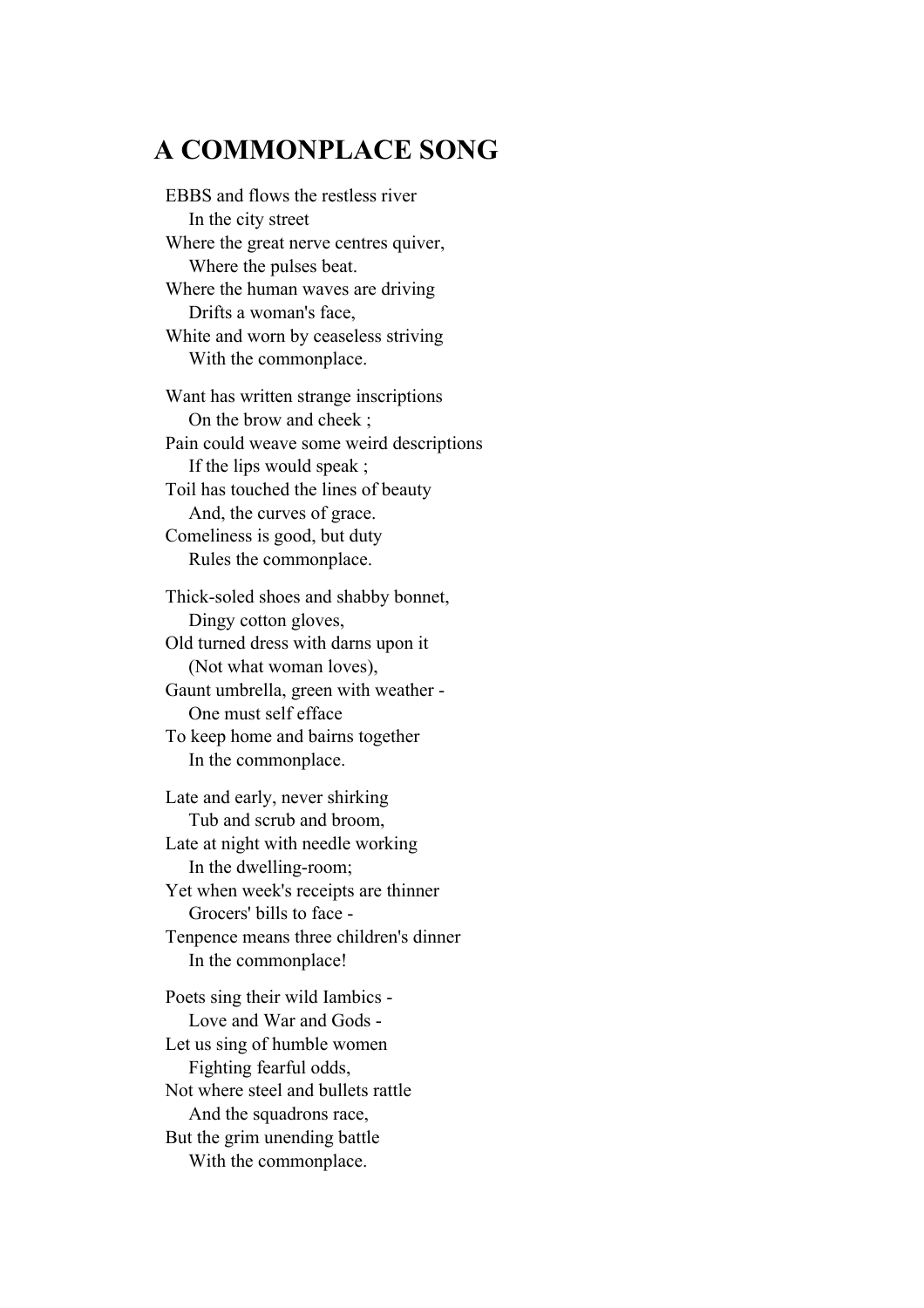Now they shriek the creeds are dying! Faith is of the air! Wailfully their lyres are sighing Sonnets of despair ! All the scheme of things evolving Somehow out of Space! Darken then, instead of solving, This grim commonplace!

Rogues may win success and glory, Beauty pride of fame, Statesmen make a nation's story, Poets deathless name. But the patient woman Toiler What is hers to win? On the one hand - Want, the Spoiler, On the other - Sin !

Ye who swear and strut and bluster, So-called manly pride, When you answer at the muster On the other side, Will the courage you have vaunted Stand you in such grace

As weak hands that fought undaunted With the commonplace?

Noblest worth works ever humbly, Oftest is unseen, Half the world is toiling dumbly In the gray routine. Sing, O Poet of the Morrow! Cheer the weary face Where brave women moil and sorrow In the commonplace!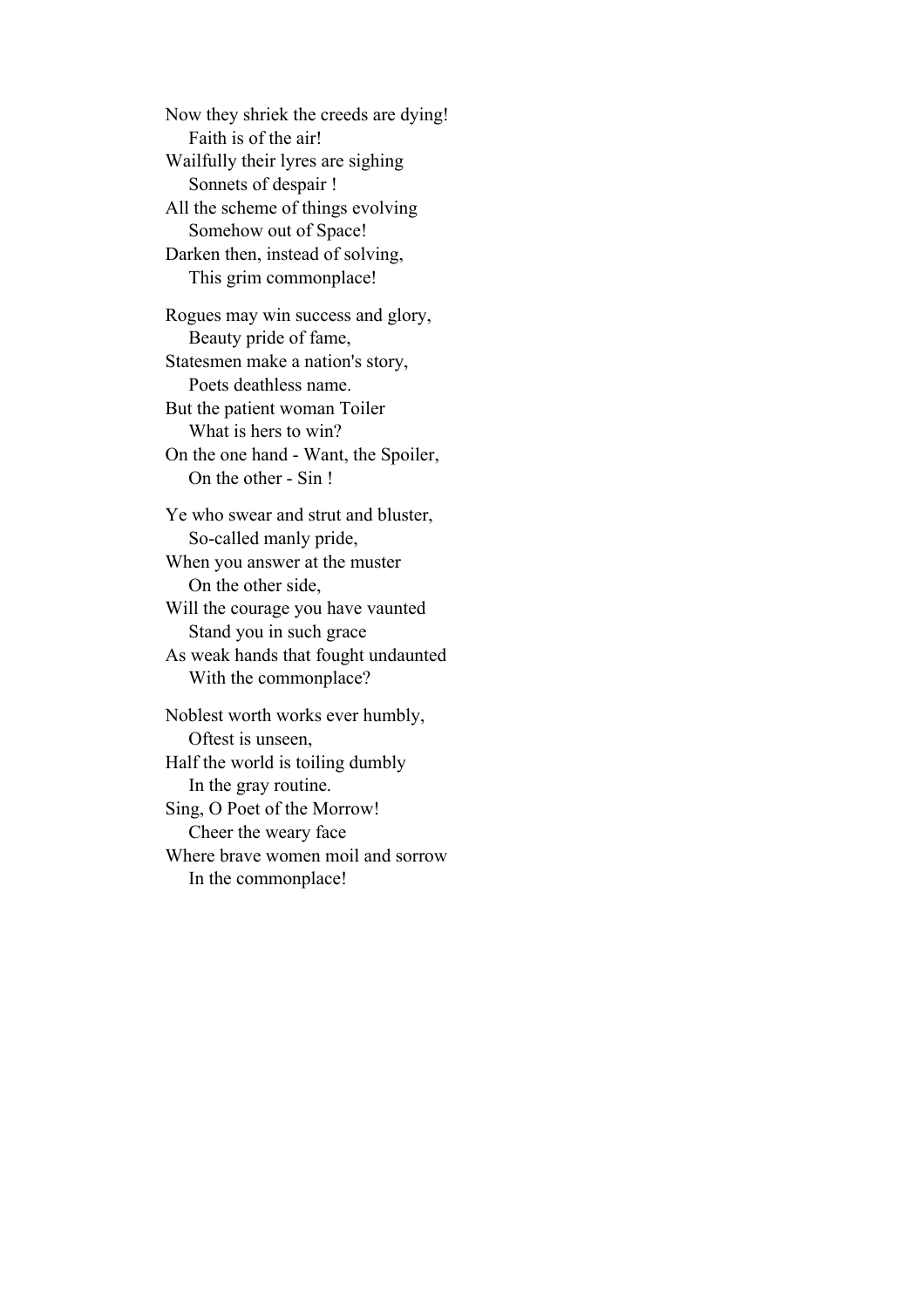# **THE WHEELS OF THE SYSTEM**

WHERE is God, whilst all around us sounds the jarring of the wheels, When the cry of human anguish starwards thro' His glory steals? There is neither hope nor pity underneath the moving wheels.

Woe to him who slips or falters whilst the wheels are moving on! Woe to him who stays to breathe him when the goal is nearly won! There they lie - and lie for ever - over whom the wheels have gone!

O, my brothers! draw we nearer to the dream the poet sings? War, red war, and rapine ruleth underneath the shows of things. Underneath the mask of Mercy there are whips. of many stings.

Here in silence, reft of slumber, with sad heart I dream and doubt; Star by star the night is waning, star by star the night goes out: But the bitter strife of all things ceases not within, without.

Beat by beat the cold light groweth, beat by beat the morn comes in With his crimson robes about him like a royal Paladin : But the bitter strife of all things ceases not without, within.

O'er the peaceful face of Nature smiles serene the gracious sun, And men smile and hide their tactics when the battle has begun - Tear the clumsy masks asunder and behold what things are done !

For the wheels go on for ever, crushing thro' the human hives, And the goal the victor reaches rests upon a million lives, And the motive shall not profit - it is only Power survives!

Where weak women starve and sicken, dying in the paths they trod, Where strong men are bent and broken underneath the System's rod, Will you smile and prate and tell me, "This is still the will of God?"

But I hear like distant thunder welling deep from out the sky, Tortured with the grief of ages, an exceeding bitter cry: "There is none can stay them ever, were he mightier than I."

Deeper laws than Love are hidden in the power that runs through this, All the fiery wheels of Heaven through the seas of ether hiss, Star, and sun, and planet rolling onward through the black abyss.

Wail no more, O fellow workers, for the aid He fails to lend. Stricken with a deathless sorrow for the ills He cannot mend, God, the Worker, fights in silence for the good He cannot send.

Not the Lord of Love, creator of all grief, and pain, and crime, But a god-like soul ennobled, battling for a goal sublime, Thro' the bloodshed of the aeons forward to the happier time.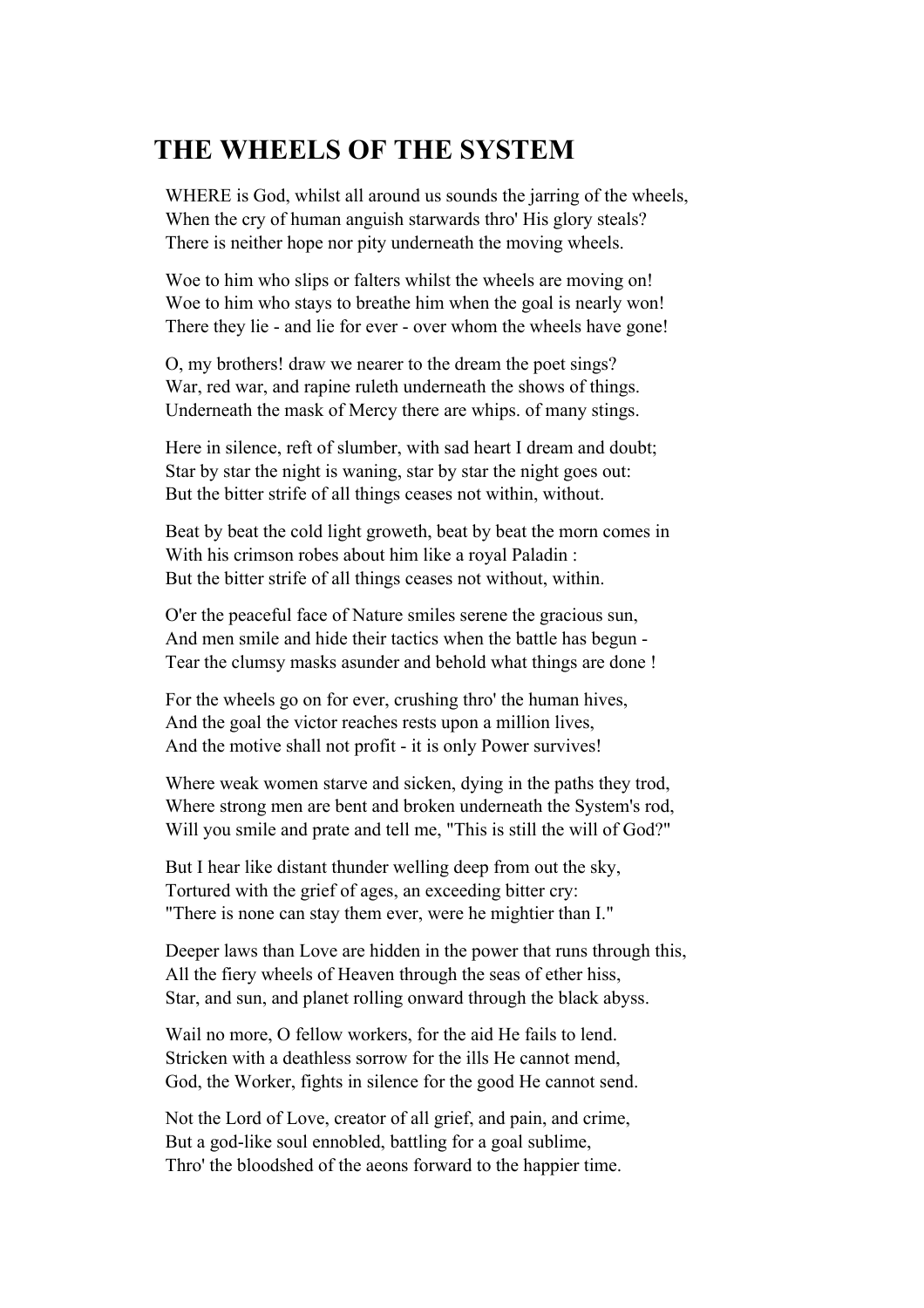*Thine* the world to mould and make it free for all from rim to rim, *Thine* to fight and toil and triumph over every problem grim, To create and cure, and conquer, working onwards, on with Him.

Face to face with iron systems, face to face with endless odds, Where the wheels of Heaven forever race beneath His chariot-rods! Soul of Man, whate'er thy sorrow, is thy burden more than God's?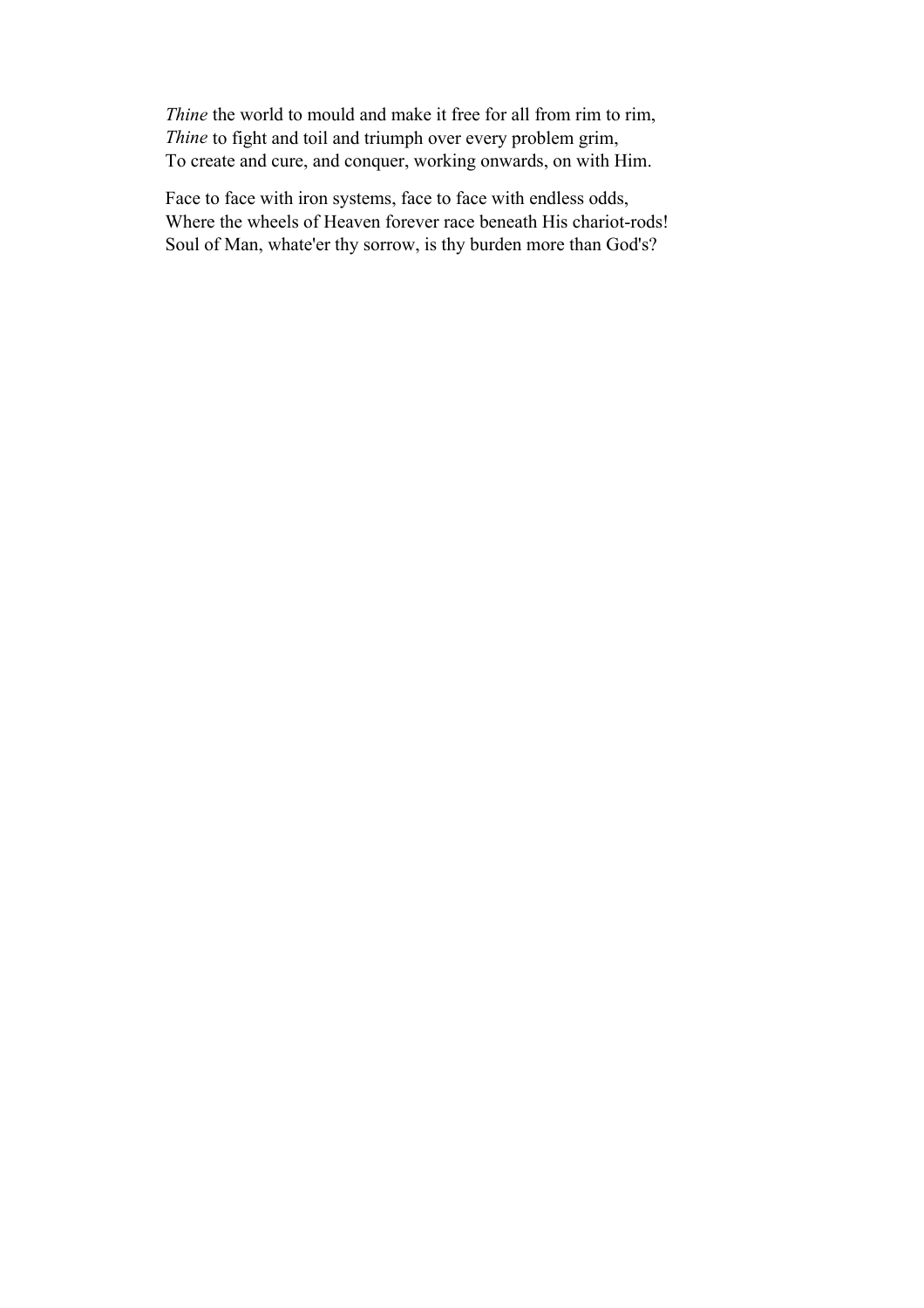### **BY THE SEA**

BRIGHT skies of summer o'er the deep, And soft salt air along the land, The blue wave, lisping in its sleep, Sinks gently on the yellow sand; And gray-winged seagulls slowly sweep O'er scattered bush and white-limbed tree Where the red cliffs like bastions stand To front the salvos of the sea, Now lulled by its own melody. Yonder the rising waters ride, O'er ironstone masses, celled and worn; There, gnarled and bent by wind and tide, A single mangrove stands forlorn, Alone in melancholy pride A symbol of the soul of man In Life's wild surges tossed and torn, That yearns amid the battle's van For the vast good it may not scan. Along this silent shining sand Come, brother of my heart, with me, Tho' I have never felt thine hand And tho' thine eyes I ne'er may see, Yet somewhere or by sea or land Thine heart and mine keep equal beat, And in Life's strange eternity

 Responsive souls perchance may meet, And know each other ere they greet.

Begone regret and carking care That to the murky world belong The chimes of earth and sea and air Ring softened here to elfin song. Come, friend of solitude, to where The low dark jetty meets the blaze Of sky and waters slumbering long, Here let us dream while ocean plays The mystic chants of golden days.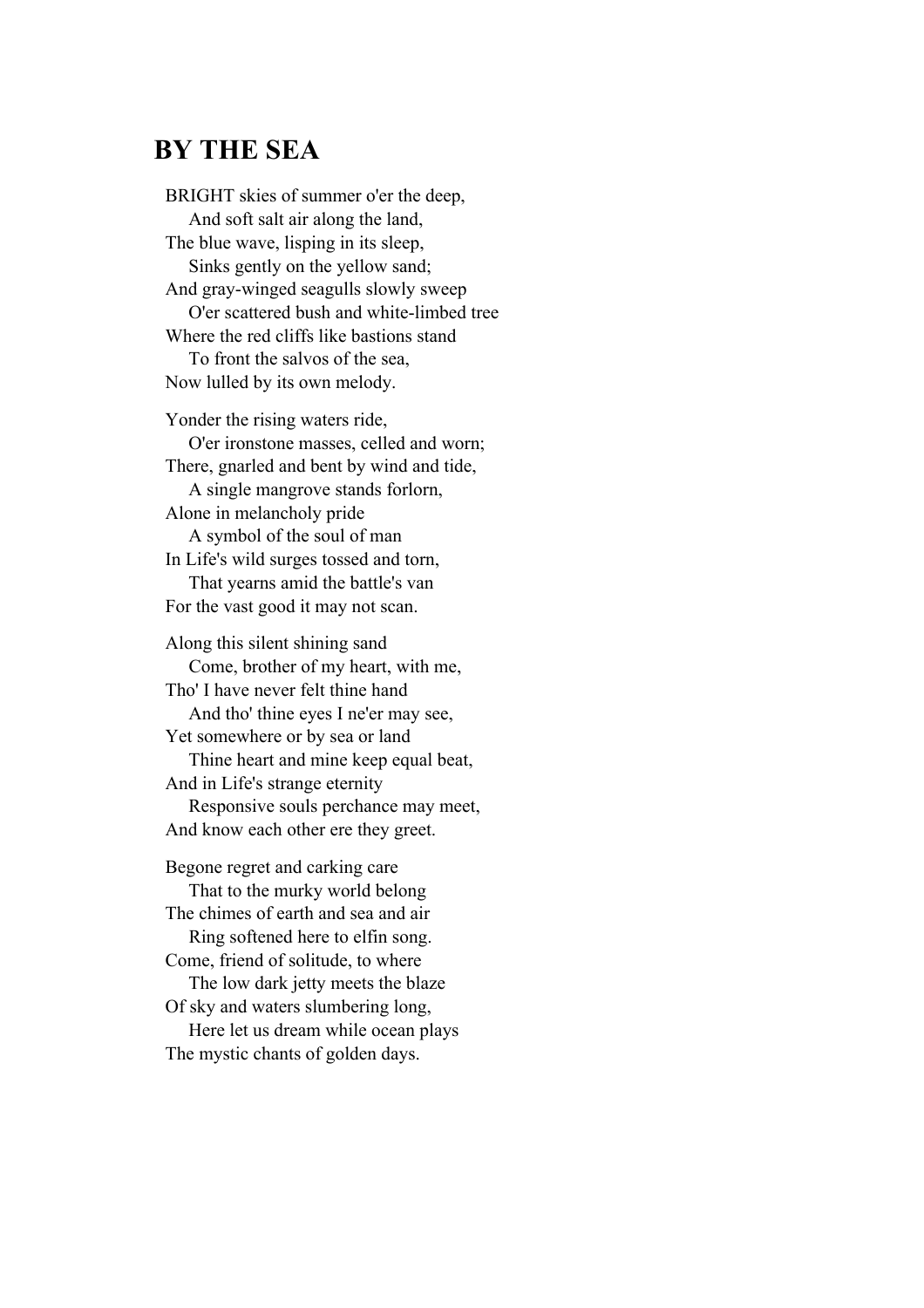# **THE TWO GOBLETS**

BEARING two crystal goblets in her hands To a philosopher an Angel came: One wine shone clear as water o'er white sands, One red as flame.

"Choose!" said the Angel. "From life's wine-press flows For all mankind the vintage which I bring. The pale cup holds exemption from life's woes, The red brings suffering."

"One wine is colourless," the dreamer said. "Who suffer keenest nobler joys attain." And to the dregs drained from the goblet red The draught of pain.

Then spake the Angel: "Thou hast chosen well. What seemeth loss to thee shall prove thy gain. All that is pure, and sweet, and beautiful Is born of pain."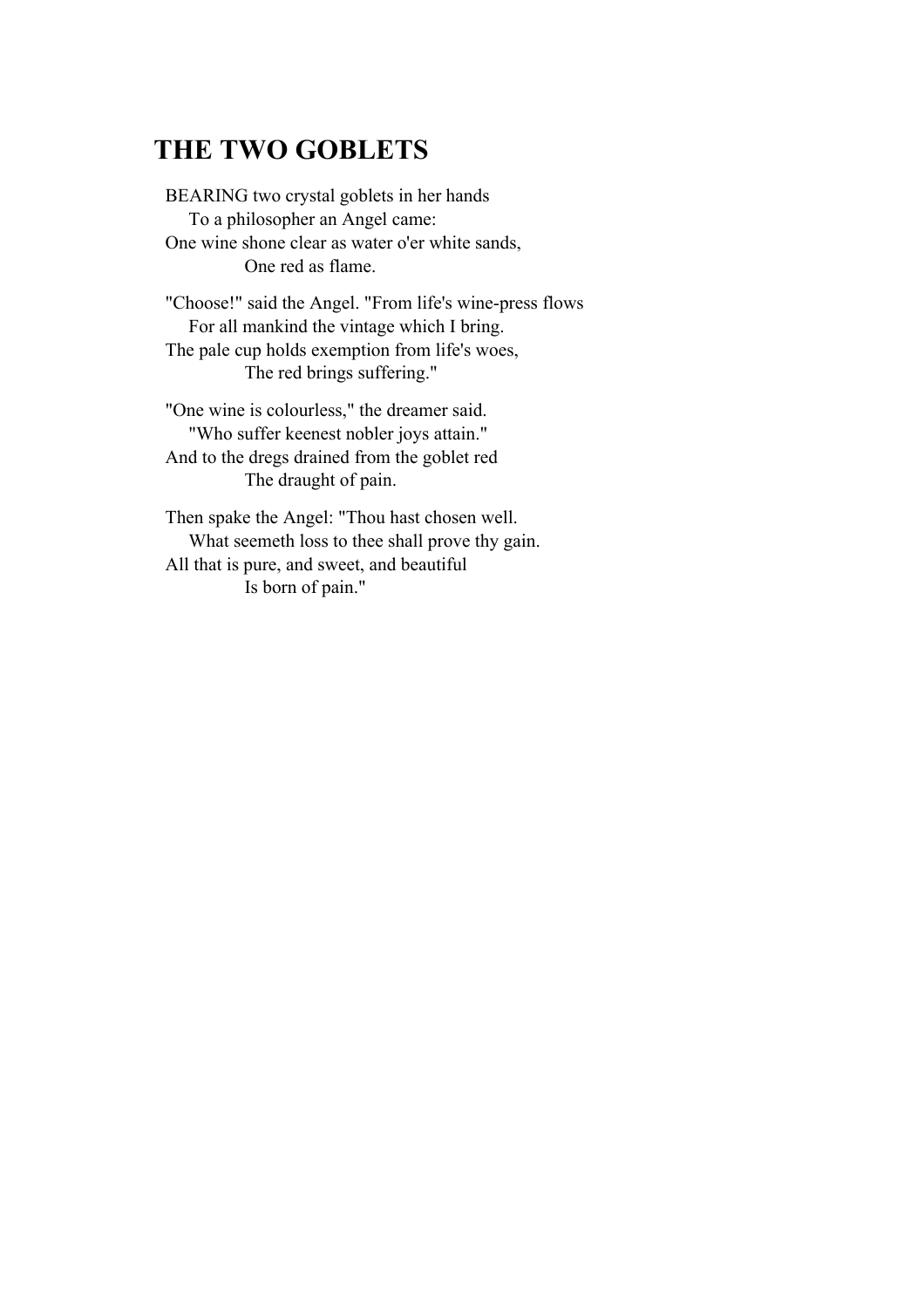# **THE DOVES OF VENUS**

THE dull earth swung in silence o'er, A dreamless world, a dreary star, Until the doves of Venus bore To Thessaly her ivory car. She whispered to the sea and air, And lightly with her wand she smote The solid earth, till everywhere The birds gave forth a sweeter note. Whereat the sun did brighter shine, More richly did the roses blow, And like deep peace, a joy divine Did fill the souls of men below. And still are showered her magic arts On man and maiden hand in hand, Who hear a music in their hearts Which none but they can understand. A sweeter perfume sheds the rose, A deeper azure tints the sky, And softly with the daylight's close The doves of Venus hover nigh. Thus oft, to earth doth she return To strip the scales from mortal eyes, And sends us Love, that we may learn How Earth may yet be Paradise.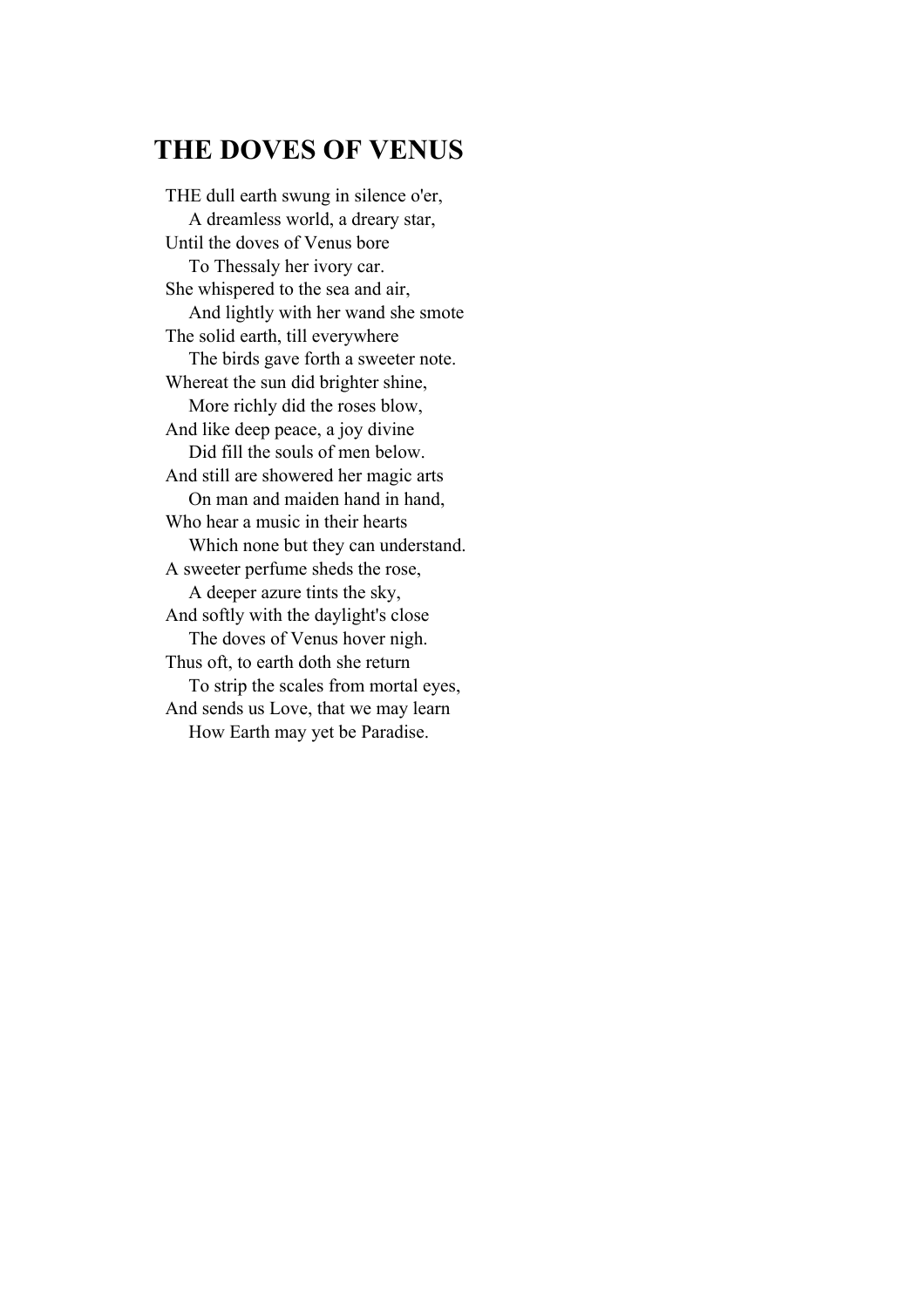# **ODE TO THE PHILISTINES**

 IN an age of Mammon and Greed, In an age of Humbug and Cant, Where Speech is greater than Deed In the reign of the sycophant, Let us turn from the shameless lips that babble of things Divine, And shout to the God we know not the Song of the Philistine !

> All hail, as you gather and pass From the mansion and counting-house, Men with a front of brass;

 Men with the soul of a mouse; Men with the mark of the beast scored as deep on your brows unclean As erst on the brows that quailed 'neath the scourge of the Nazarene.

 Six days shalt thou swindle and lie! On the seventh - tho' it soundeth odd - In the odour of sanctity Thou shalt offer the Lord, thy God, A threepenny bit, a doze, a start, and an unctuous smile, And a hurried prayer to prosper another six days of guile.

 You have judged by the rich man's rule! You have treated your thinkers as dust! You have honoured the braggart and fool Whilst Genius has starved on a crust! For all that you ask to fit what you call "a man" for a place Is a shallow heart, a noisy tongue, thick hide, and a brazen face.

> You have sold your daughters for gold! You have sold your honour for naught! And your creed is easily told -

 "All things can be offered and bought!" And you thank the good Lord God in your pews, on your bended knees,

That you live in a cultured age - and do cultured things like these!

 In an age too enlightened and good To call any wrong by its name, Millions are crying for food,

Millions are living in shame,

Millions of human hearts, as God knows if he sees and feels, Lie bound by the System's chains 'neath the crunch of the System's wheels !

> You are slaves to custom and vogue! You are timid to speak or to move! You have worshipped the monied rogue!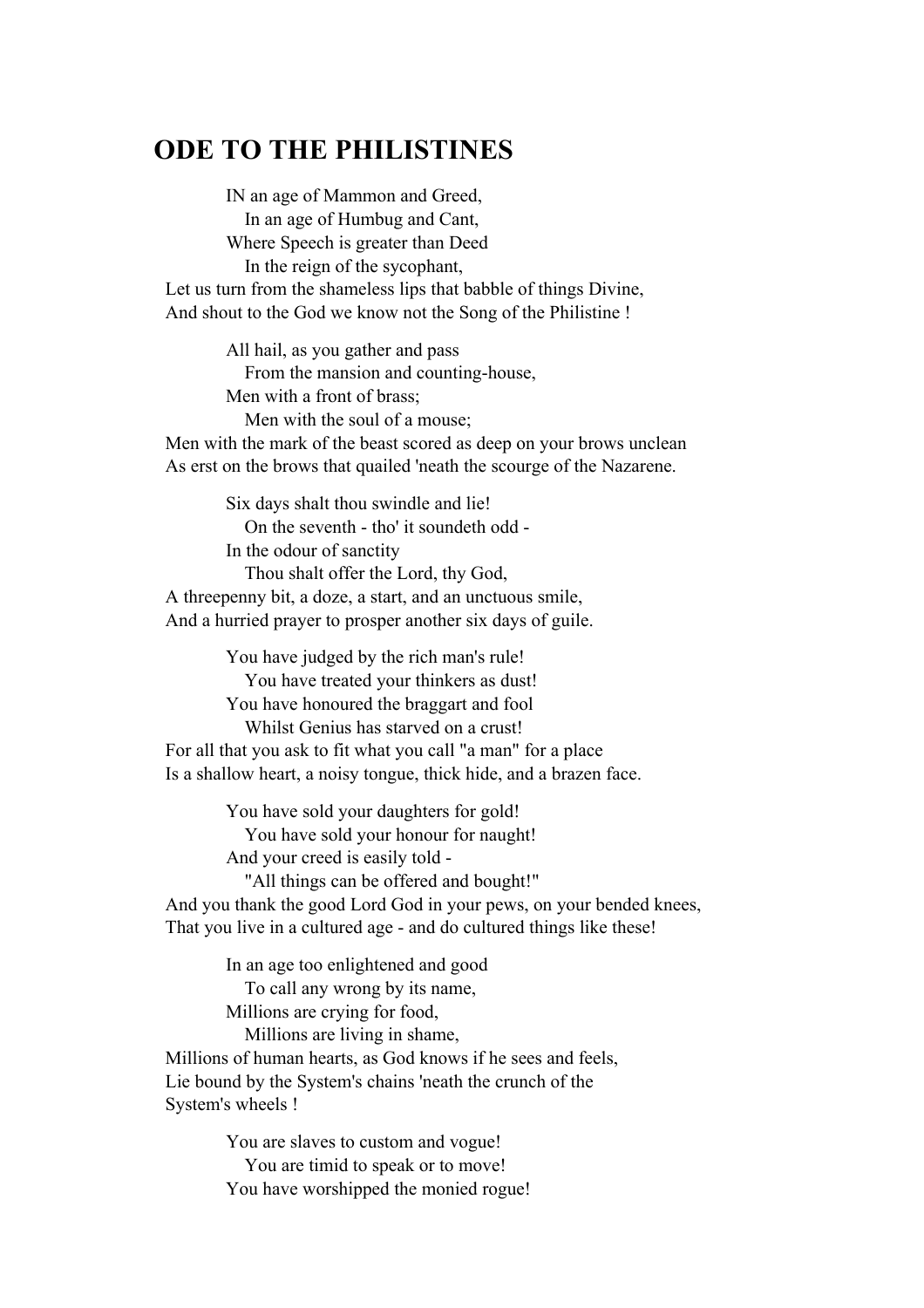You are walled in your narrow groove! And the men with the noblest hearts, who have aimed at the Highest Good, You have trampled them under your feet - unheard and misunderstood!

 For the spirit of old remains That nailed the Christ to the tree; That brought Galileo to chains And Bruno to tragedy. For the Philistine altereth not - unchanged since the world began He has hindered the march of progress and murdered the thinking man.

> Take heed in your sordid pride! Take heed in your purse-born ease! For far o'er the world and wide

 Grows something greater than these, And the throb of the vexed world's heart no system shall cramp in thrall,

Till the joy and sorrow of each be the joy and sorrow of all.

Lo, whoever shall stand and fight

With the tongue, or the brain, or the pen,

For a larger measure of Right

For the mass of his fellow men,

He is nearer the unknown God than the chiefs of a priestly line, His life is a deeper prayer than the cant of the Philistine.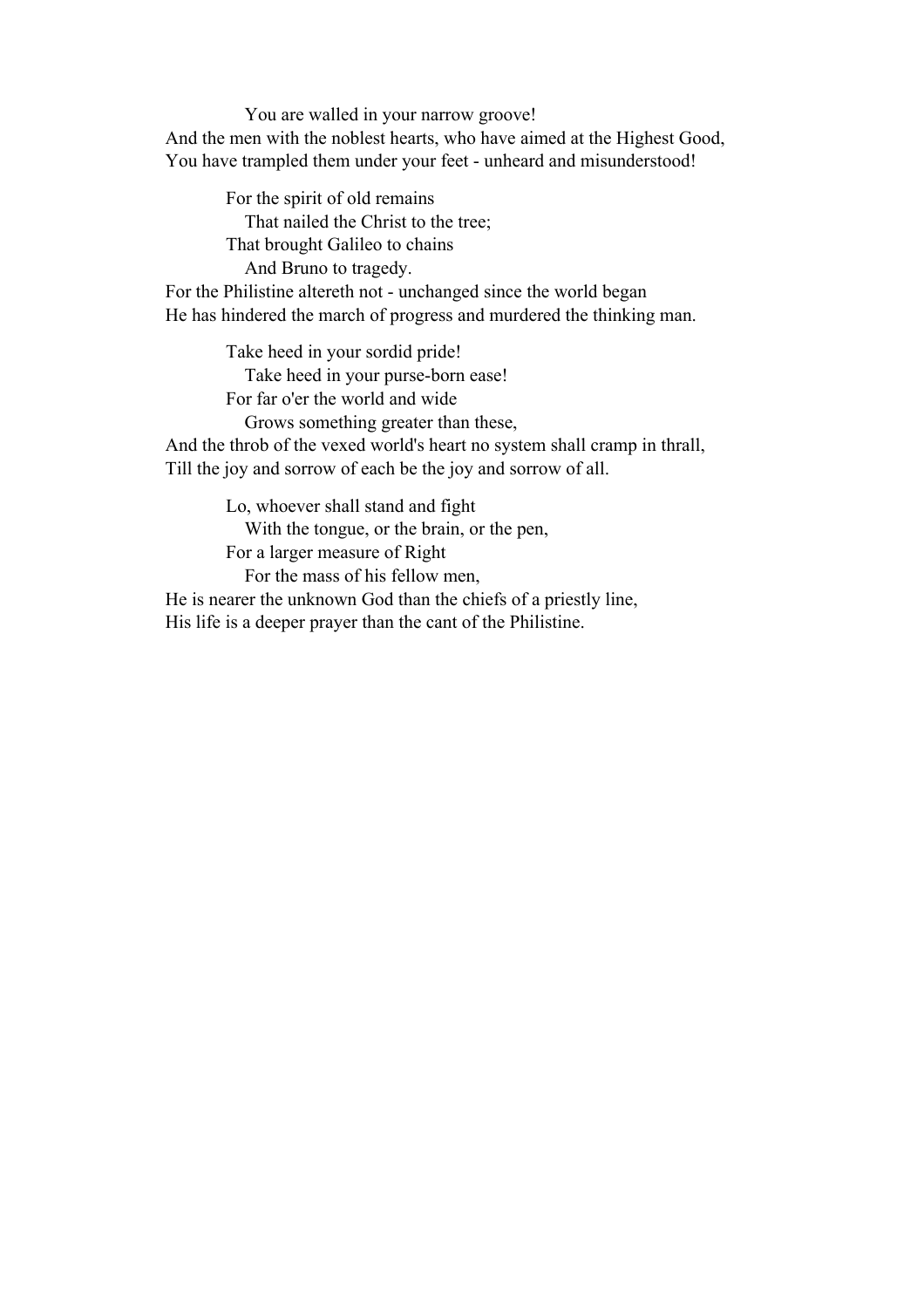### **A GRAVE BY THE SEA**

No white cloud sails the lonely sky, Thro' the gaunt trees no breezes sigh, Thro' the lush grass no fall of feet; No song of bird in all the land, But, floating faintly, dreamily, The distant dirge of waves that beat In discontent upon the sand.

Here, where all Nature seems aswoon, Time, languid as a summer stream, Drifts down the sweet soft afternoon;

 And Death, discrowned of terror, brings Surcease to souls that wake not soon, And casts above Life's fevered dream Cool shadows of Immortal Wings.

Here, by the old graves overgrown, A bare mound, without wreath or stone, Marks where he sleeps 'mid grasses long,

 Who sought not things that others seek, Who fought in silence and alone, Who in his weakness was so strong

And in his strength so weak.

The shining years shall glide and go, The human tides shall ebb and flow, And Love make sweet the days to be,

 And Death make smooth the brow of pain, But no such heart again shall glow, And no such friend shall come to me Thro' all the cycles that remain.

Some pass and perish with their breath; He liveth yet and quickeneth, As scent of roses on the wind

 Recalls the bygone summer's day; He leaves this side the seas of Death, The fragrance of a noble mind:

He dies, but passes not away.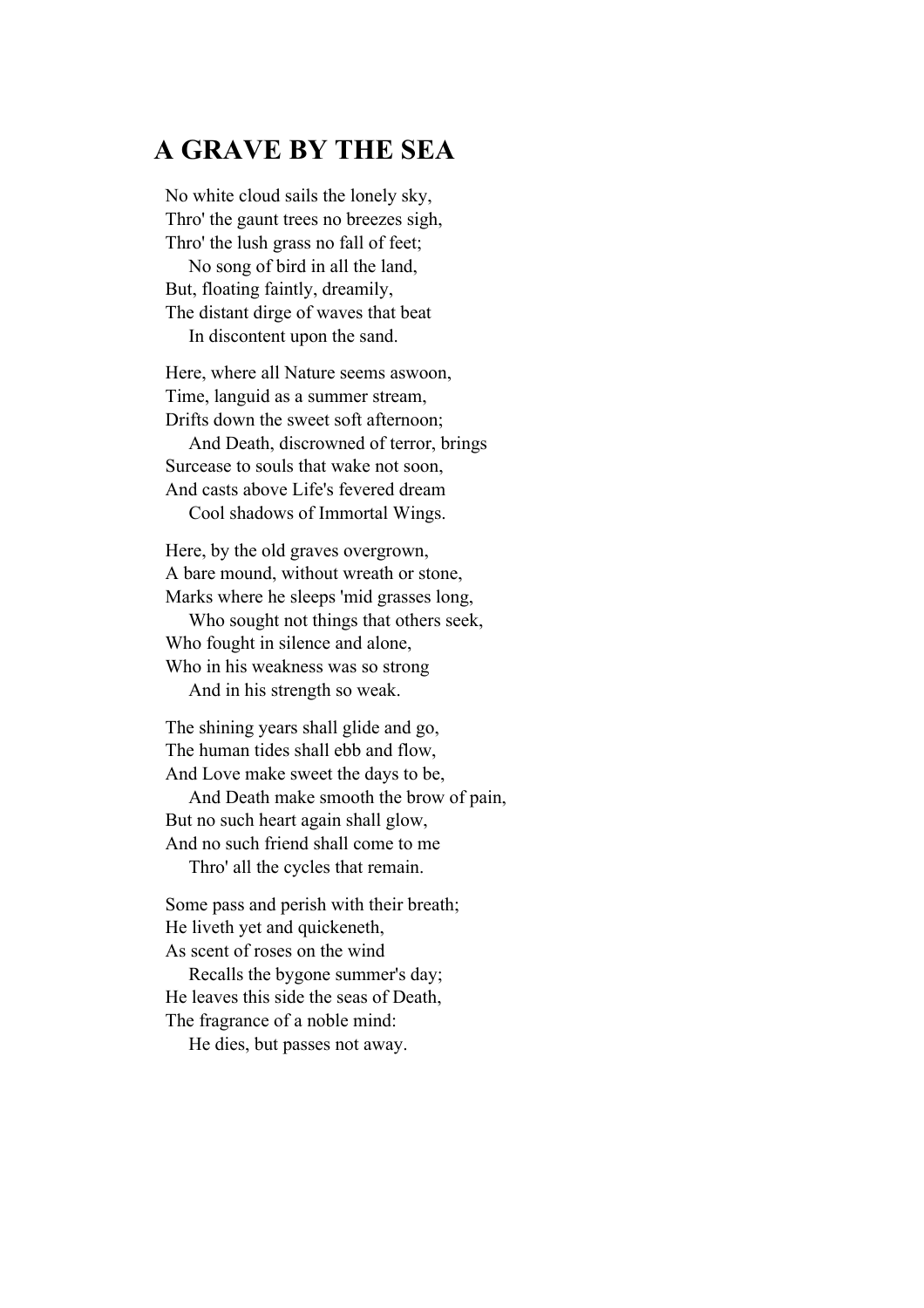### **THE LAND OF THE DAWNING**

DARK rose her shore in seas of amethyst By tropic breezes kissed, A summer land in watery wastes forlorn, Her ranges floating in the snow-white mist And gold of early morn. The tides of Empire ebbed and flowed afar; The thrones of nations in the dust were hurled, Silent she slept beneath the morning star, A virgin world. Love, Birth, and Death, the stress of Age and Race, Changed not her maiden face - Unstocked her pastures and untilled her soil - She who for labour builds a throne apace Saw not her people toil; Down the low valleys, up the stormy steeps, Careless they roamed at will : the land was free

From desert stark to where the mangrove sleeps Upon the sea.

There dropped no anchor at her river bars Beneath the quiet stars; No wandering sail her silent waters swept; By waste and scrub, o'er plain and rocky scars No alien footstep crept; In feathery billows of her grassy seas Some lonely mountain stretched its capes of blue; Only the heavens above her and the breeze Her secrets knew.

Where the wild grass grew rank on slopes forlorn Rise fields of yellow corn, And purple lucerne-bloom makes sweet the air; The sullen mountain, lost in mists of morn,

 Its golden heart lays bare. Spoils of her pastures crowd full many a mart; Her glittering treasure calls to many a land; She has no secrets for the daring heart And strong brown hand.

The smoke and thunder of her cities rise To the same careless skies; Her arteries thread the same wide sunlit leas, Her fleets stretch forth their wings of enterprise O'er the same summer seas.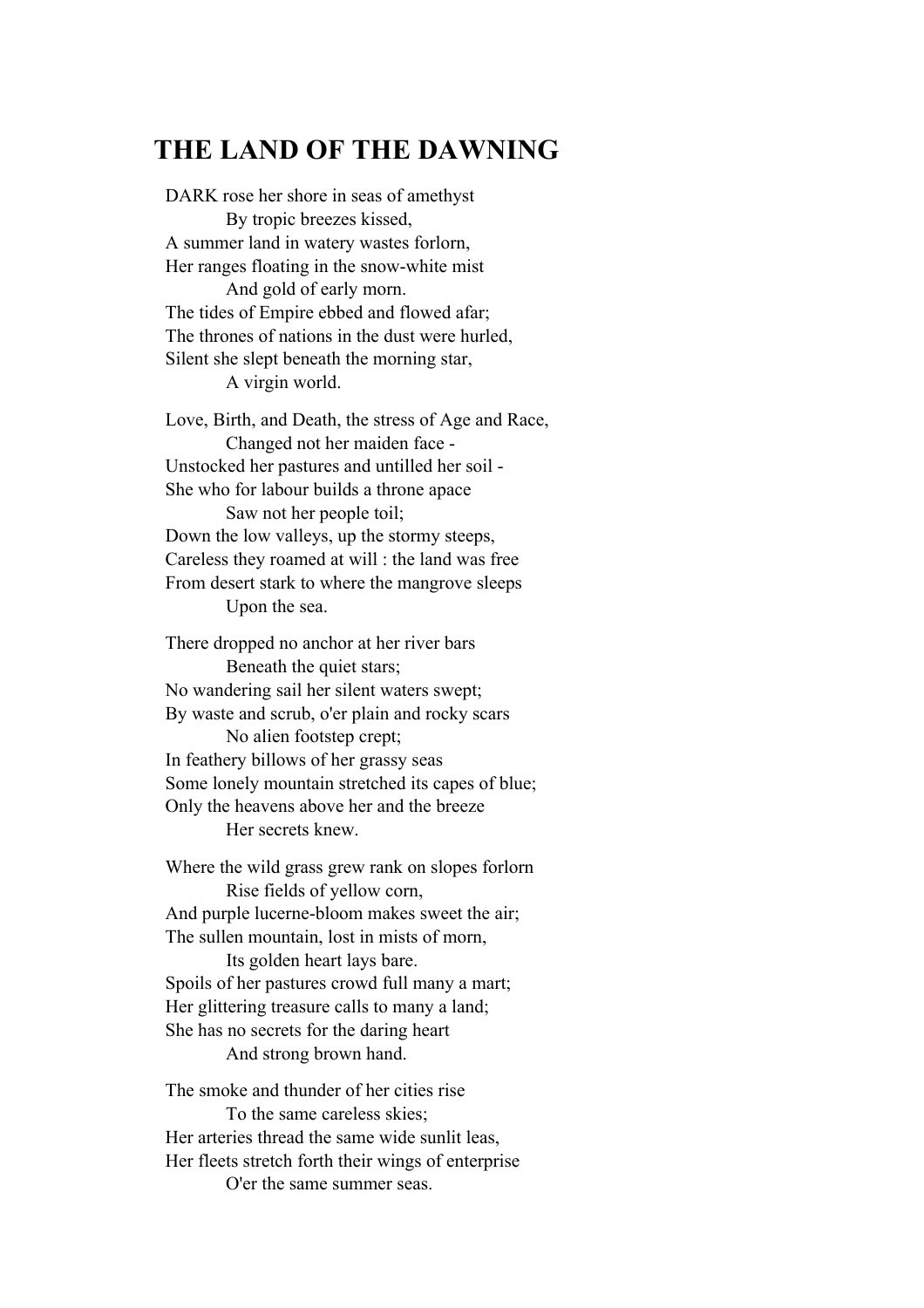She to the Nations cries: "No Past, no Fame, No Memories quicken round my flag unfurled; The mightier, therefore, shall I carve my name Upon the World."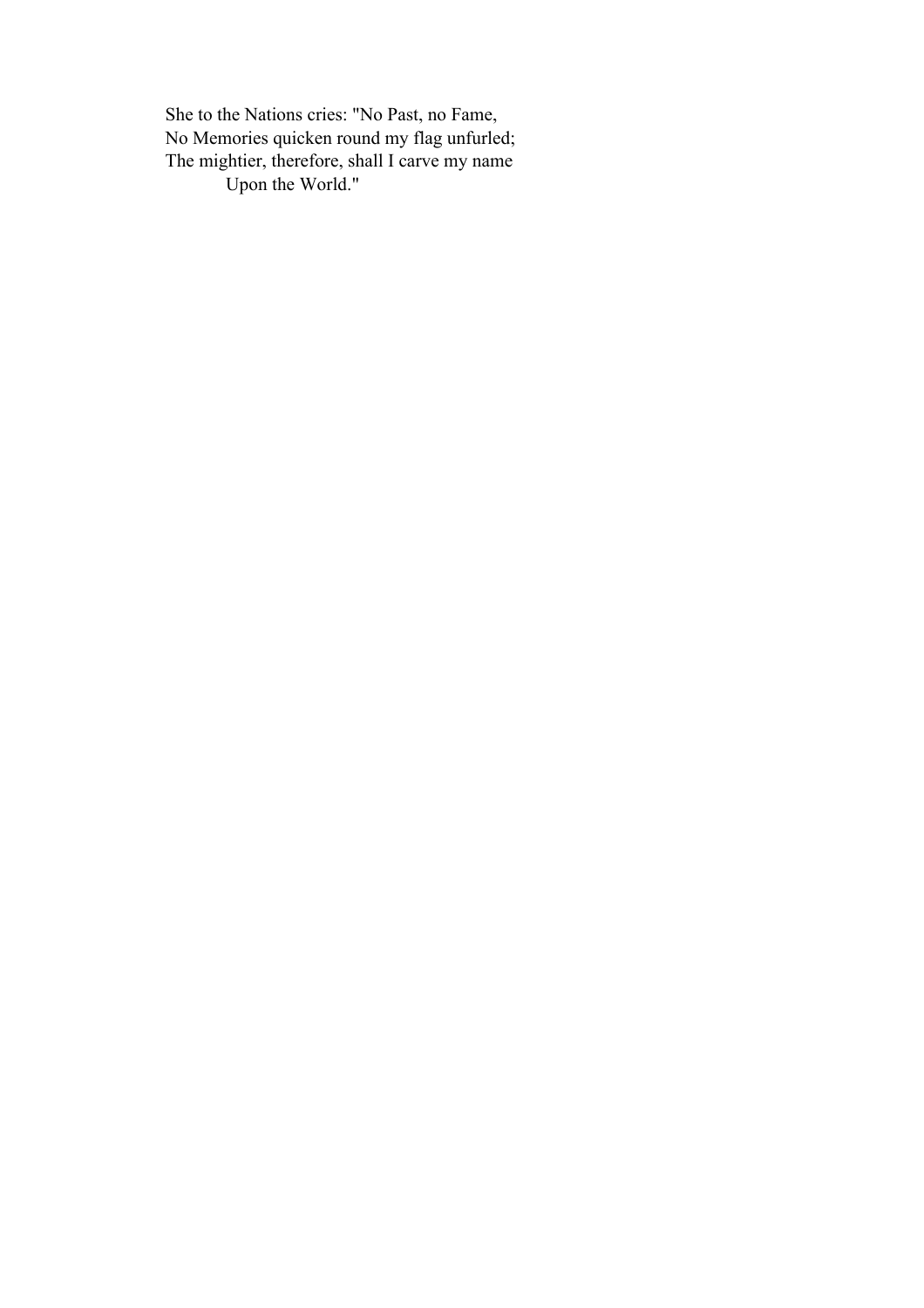# **THE SPLENDOUR AND THE CURSE OF SONG**

METHOUGHT the unknown God we seek in vain Grew weary of the evil He had wrought - The piteous litanies of human pain - Till here and there some lonely souls He sought To bear the message of Immortal Thought, And sent them forth to wander 'midst the throng Crowned with the splendour and the curse of Song. But that which still was kindred to the stars

 Fought with the flesh and moaned within its cell, And beat its wings against its prison bars. Thus, soaring oft to heights sublime, they fell, Dragged by the flesh into the gulfs of hell; Till all their days were as a tumult long Between the splendour and the curse of Song.

Yet often 'mid the fever of distress Some singer's lips would chant so sweet a strain That storm-tossed souls forgot their weariness,

 And comfort crept about the bed of pain, And men took heart and dreamt of heaven again; And to the weak came hope and courage strong

Born of the beauty and the balm of Song.

But Life was bitter to the lips that sung;

 And heavier on those souls the curse did grow Who strove to speak to men an unknown tongue,

And mournfully their hearts did weigh and know

 The measure of the whole world's cruel woe, And wearily they fared Time's path along Vexed by the splendour and the curse of Song.

Theirs was the homeless hunger of the heart - Immortal thought within a mortal breast,

Listless they wandered through the crowded mart, Who to a careless world had given their best;

 And when Death lulled them with his wings to rest What reeked they where they slumbered calm and strong Crowned with the splendour of Immortal Song?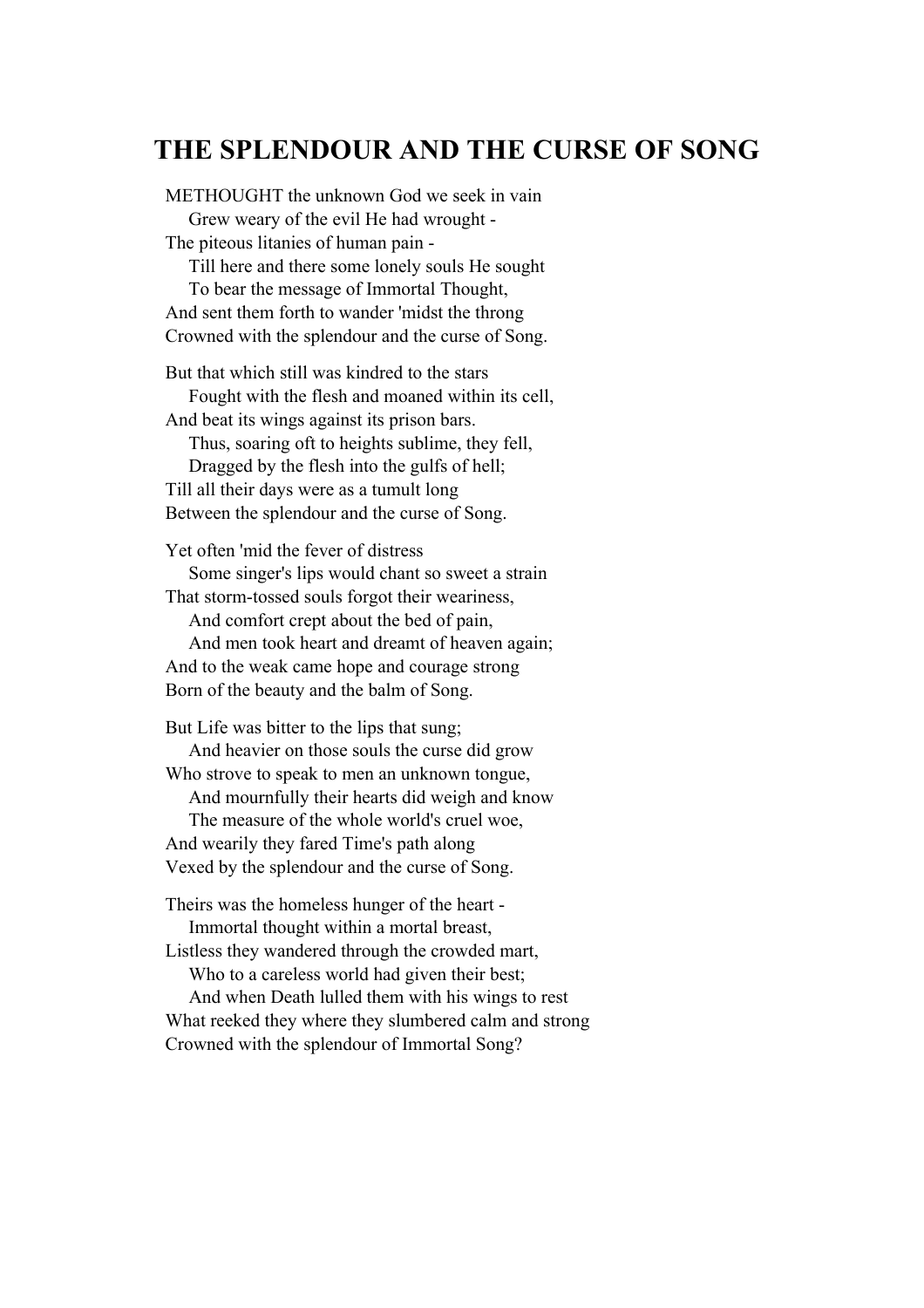## **FAILURE**

THE boy went out from the ranges grim, And the breath of the mountains went with him; With a song in his heart and a smile on his face, And a light in his eyes for a foremost place : And the good green earth, and the salt sea spray, And the soft blue skies, they were his that day; And, like Eden, ringed with a golden fire - Afar rose the Land of His Heart's Desire.

The boy went down to the city's strife, And his face was lost in the surge of life; But a Power that he did not understand Had nerved his brain and his fighting hand. And he strove and failed, and he rose and won - And he failed again ere the fight was done; But he battled on when the days were dire To win to the Land of His Heart's Desire.

And there, in the heart of the stress and din, 'Mid want and labour and wealth and sin, The strong man struggled with shining eyes, And forced a passage, and grasped the prize. And he cried to the Power who had lent the fire: "Lo! Fame is the Land of My Heart's Desire! Give the cup to me with a beaded brim." And the Power that he knew not gave it him.

But the air is keen on the Cliffs of Fame, And the shafts that fly have a deadly aim! With a foothold scarce, and a sleepless dread For the gulfs below and the heights o'erhead, He cried to the Power who had steeled his hand: "I am outcast yet from my Fairyland! For Fame is a land where no strength may tire, But Love is the Land of My Heart's Desire! "

Then there came to the man all his dream of Love, With the brow of snow and the eyes of a dove, With the glint of the sun on her wavy hair, And her soul as pure as her face was fair. Like a living lily to him she came, Till his eyes were wet and his soul was flame, And she called to him, with an outstretched hand, And they entered into the Promised Land.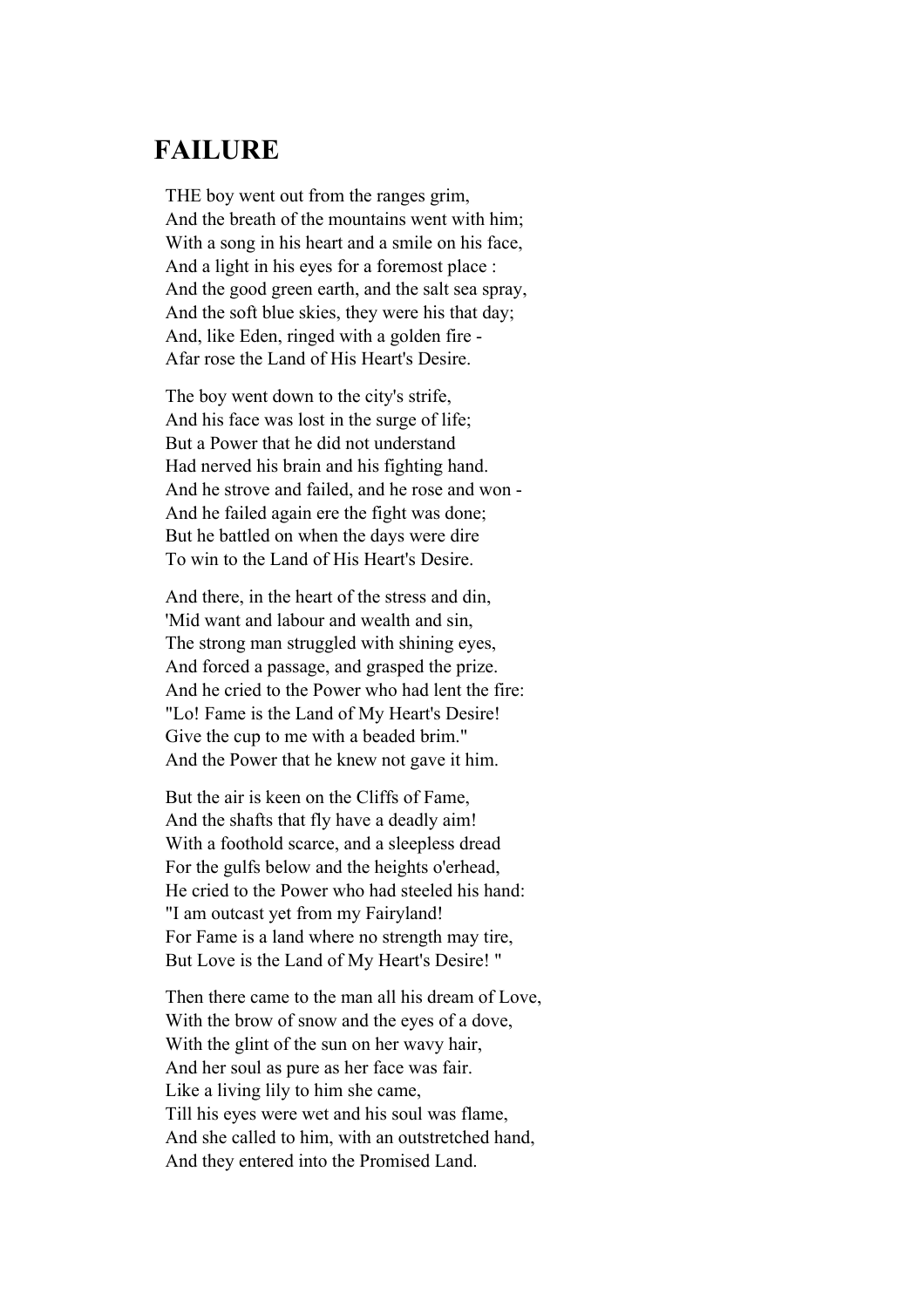But there came a day when he asked his soul, "Is this the land, and is this the goal?" In his heart there lay what his lips denied - The pang of a hunger unsatisfied. "For Fame," he said, "and for Love I wrought; They are not the things that I should have sought: 'Tis to boundless power that my dreams aspire - And Wealth is the Land of My Heart's Desire!"

Then the Power that he did not understand Gave him ships and houses and gold and land, And the man's power grew with each passing year; But his thoughts were vexed with a sleepless fear, And his hair grew gray with the iron strain Of the dread of loss and the lust of gain, And he bowed his head on his hands and said. "All things are mine, but my heart is dead! "

And he thought of the boy from the ranges grim With the breath of the mountains over him, With a song in his heart and a smile on his face, And a light in his eyes for a foremost place, And the good green earth and the salt sea spray, And the soft blue skies that were his that day, When, like Eden, ringed with a golden fire, Afar rose the Land of His Heart's Desire.

Then clear on his startled ear there fell A voice like the sound of a silver bell : "To each is the work that he best can do, But you turned from the work when it called to you. And you sought instead for the vulgar praise, For the lips of love, and for prosperous days. And with all that the world can give you here, You have lost the thing that you hold most dear. For who hears the word that the Gods inspire - In his work finds the Land of His Heart's Desire."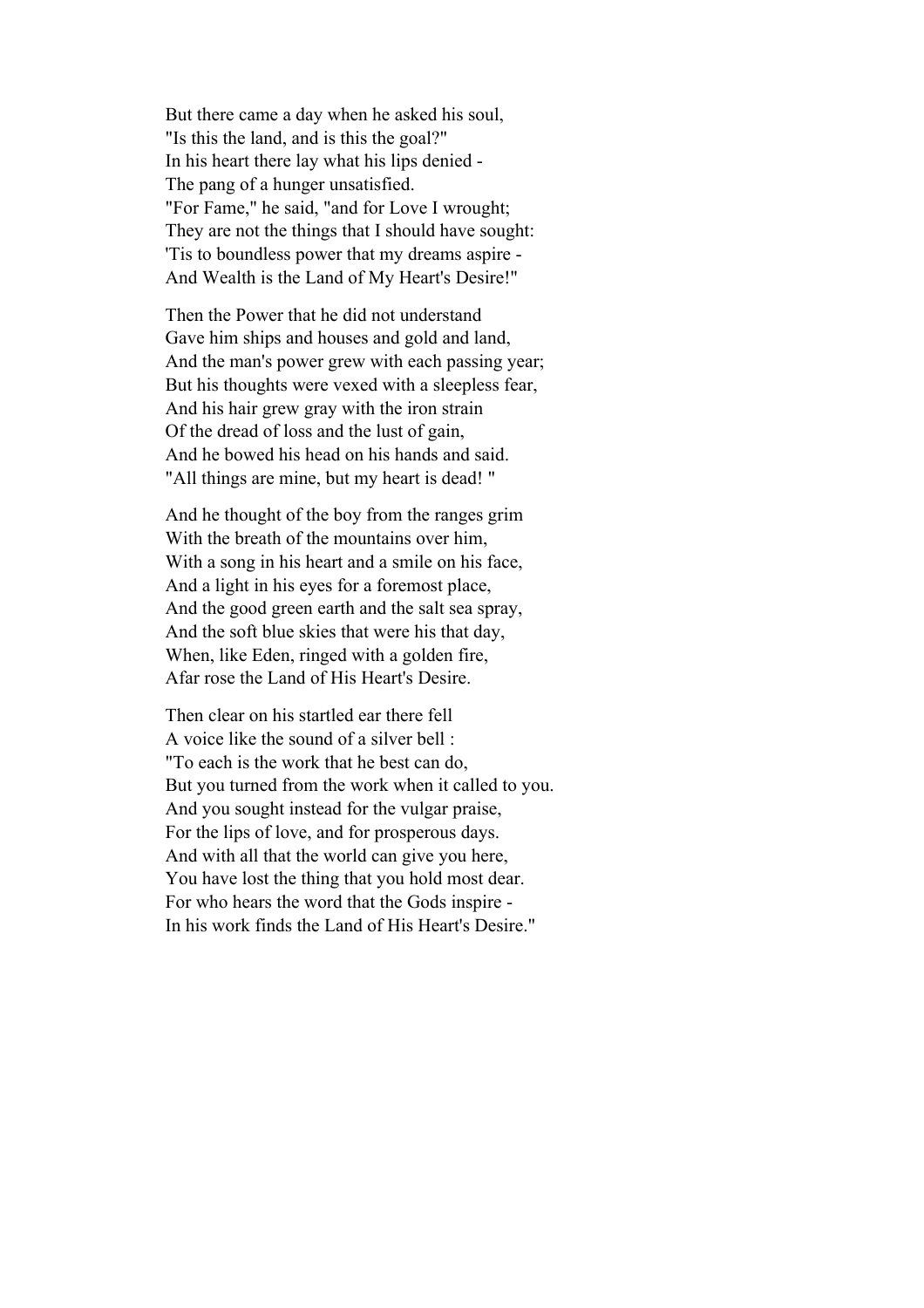# **THE DEAD DEMOCRAT**

THE roar and rush of life sweeps on; Still shines the sun as once it shone: Men reap and sow and live and toil And plan for power and scheme for spoil. What reeks the world in field or street? - One heart has ceased to beat.

But She to whom in all the lands The toilers stretch beseeching hands - Democracy, the Soul of all, Marks where her faithful servants fall. They seek not things that others seek Who battle for the weak.

Her yoke is heavy to be borne, Her bitter paths are choked with thorn, But glorious shines, through mist and haze, The splendour of her coming days. Our loftiest tribute shall be then, "He served his fellow-men."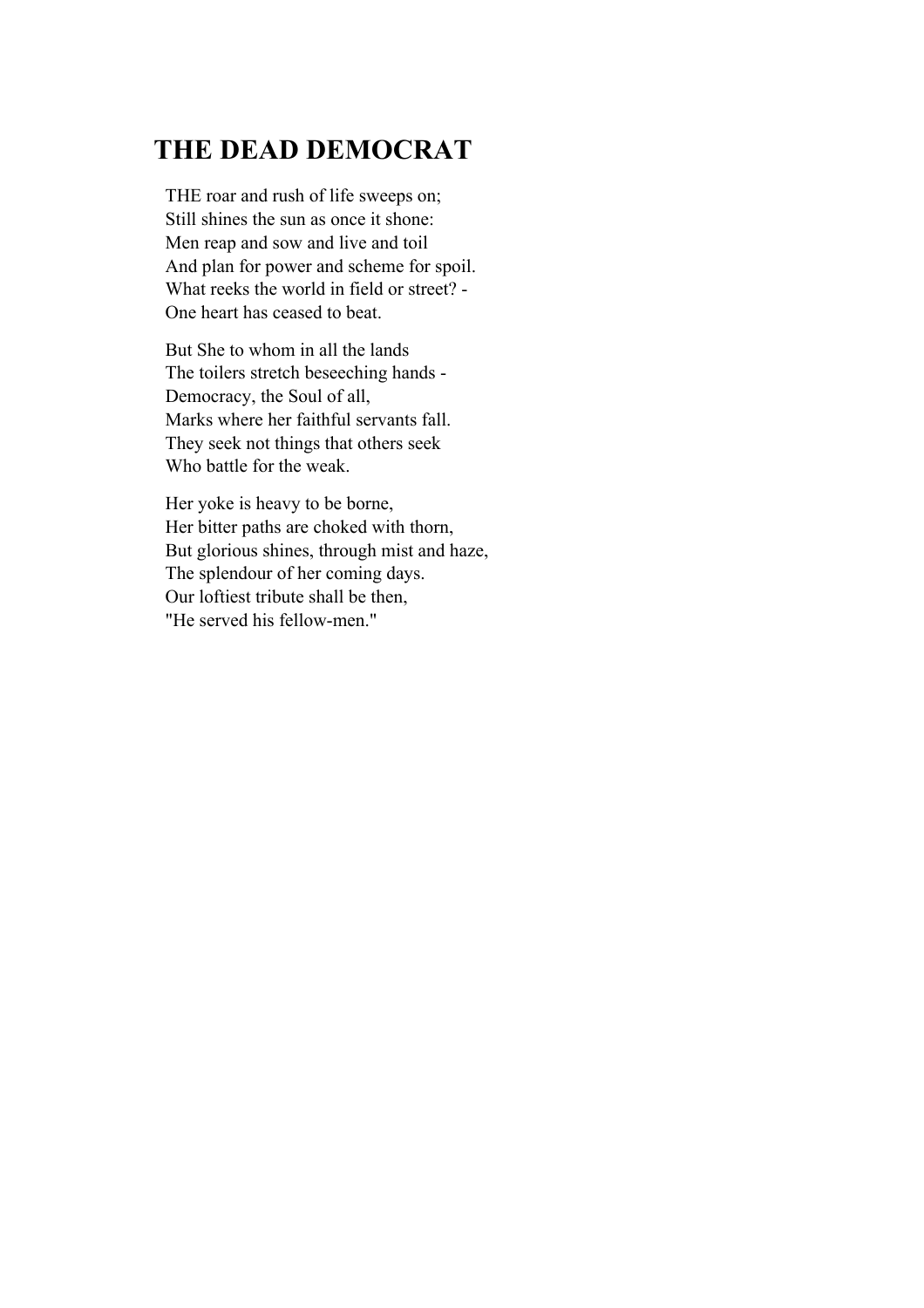## **TOOWOOMBA**

DARK purple, chased with sudden gloom and glory, Like waves in wild unrest, Low-wooded billows and steep summits hoary, Ridge, slope, and mountain crest, Cease at her feet with faces turned to meet her, Enthroned, apart, serene Above her vassal hills whose voices greet her The Mountain Queen. Fair City, unto whom as to a lover Our tender memories run - Childhood and Springtide's careless hours are over, And Summer days begun. Behold, amid what wealth of vine and meadow Thy maiden feet are set ; And on thy brow, undimmed of care or shadow, Thy civic coronet! There have been dreams for thee by men who slumber Sound where no voice may reach, Who, ere they joined the host that none may number, Saw what they strove to teach - The vision of a city, wide and splendid, Crowning the Range's wall, And o'er thy sweeping plateau, far extended, Welcome for all!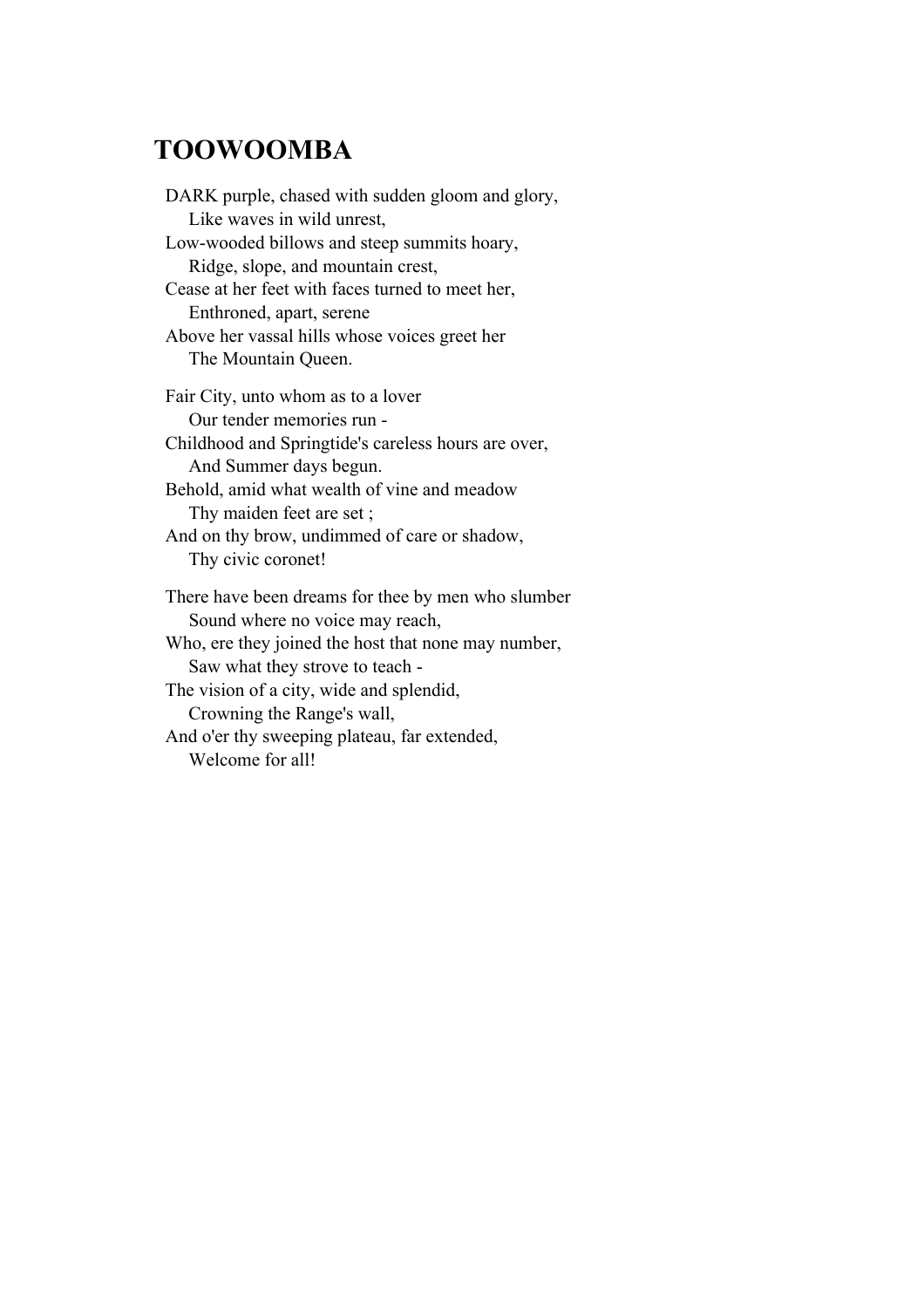### **A VISION OF CHRIST**

THERE fell on me a dream when days were gray, And Hope had left me there to grope alone Amid the silence of an unknown way Vaulted with night and paved with barren stone, Wherein such awful stillness held the air, 'Twere comfort but to breathe one's own despair. Till in my terror called I Him, who bore The whole world's sin upon His sinless soul, Saying:— "O mighty Heart, whose Godhead wore, E'en as a garment, all our pain and dole, Touch Thou my soul with fire; and let there be Some meed of Godhead even unto me!"

Then from the purple dark I saw arise, Silent, the pale form of the Nazarene, With deathless light of message in His eyes,

 And that vast human pity in His mien, Purer than purest depths of summer skies, Not less unfathomed and not less serene.

"Brother," He answered, "Wilt thou call to Me As to a God and worship where I tread? Cold were the splendour of My victory

 If, dowered with Godhead, I for man had bled, Who fell, a warrior battling in the van, To prove to men what man can do for man."

"For thro' all Ages, on untrodden ways, Heart-sick and weary in the desperate fight,

Earth shall bring forth the harvest of her days - Her strong deliverers leading to the light. And all who follow Truth and who have trod Her bitter pathways are the Sons of God! "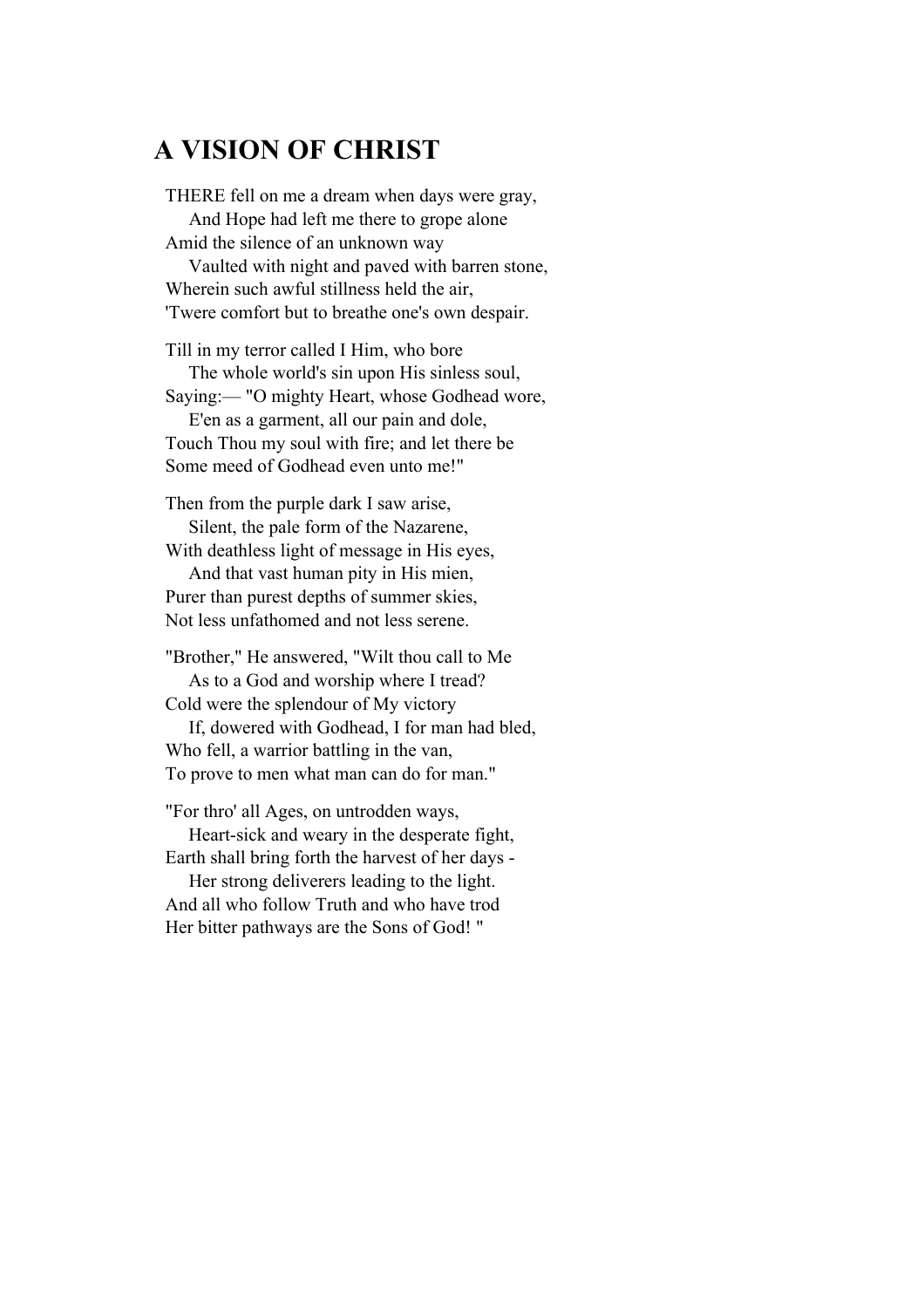## **THE PLAINS**

WIDE are the plains - the plains that stretch to the west An ocean of trackless waste, untrodden and rude, Where an Austral sun flings fire on earth's bare breast, Brazen skies o'erhanging a treeless solitude.

Wild are the plains - the plains that shimmer and surge, Leagues of billowy grass like an angry sea, Bend 'neath the storm-wind, chanting its mystic dirge -

The wind that knows no Lord - Lord of ocean or lea.

Calm are the plains - when the moon's clear beams are shed And the wilds lie hushed, all shrouded in silver-grey, And Nature sinks to rest like one whose life has fled, E'en as a bride lying dead in her bridal array.

Weird are the plains - the plains that wait for the dawn When the shadowy darkness strives with the sickly light, And the battle hangs in the balance, finely drawn, Till the spears of morning pierce through the mail of night.

Who shall hear, O Nature, messages thou wouldst send In thy desolate places, far from the moving throng ? Ah, but the soul that loveth thee best may comprehend, The voice of the silence speaketh louder than song!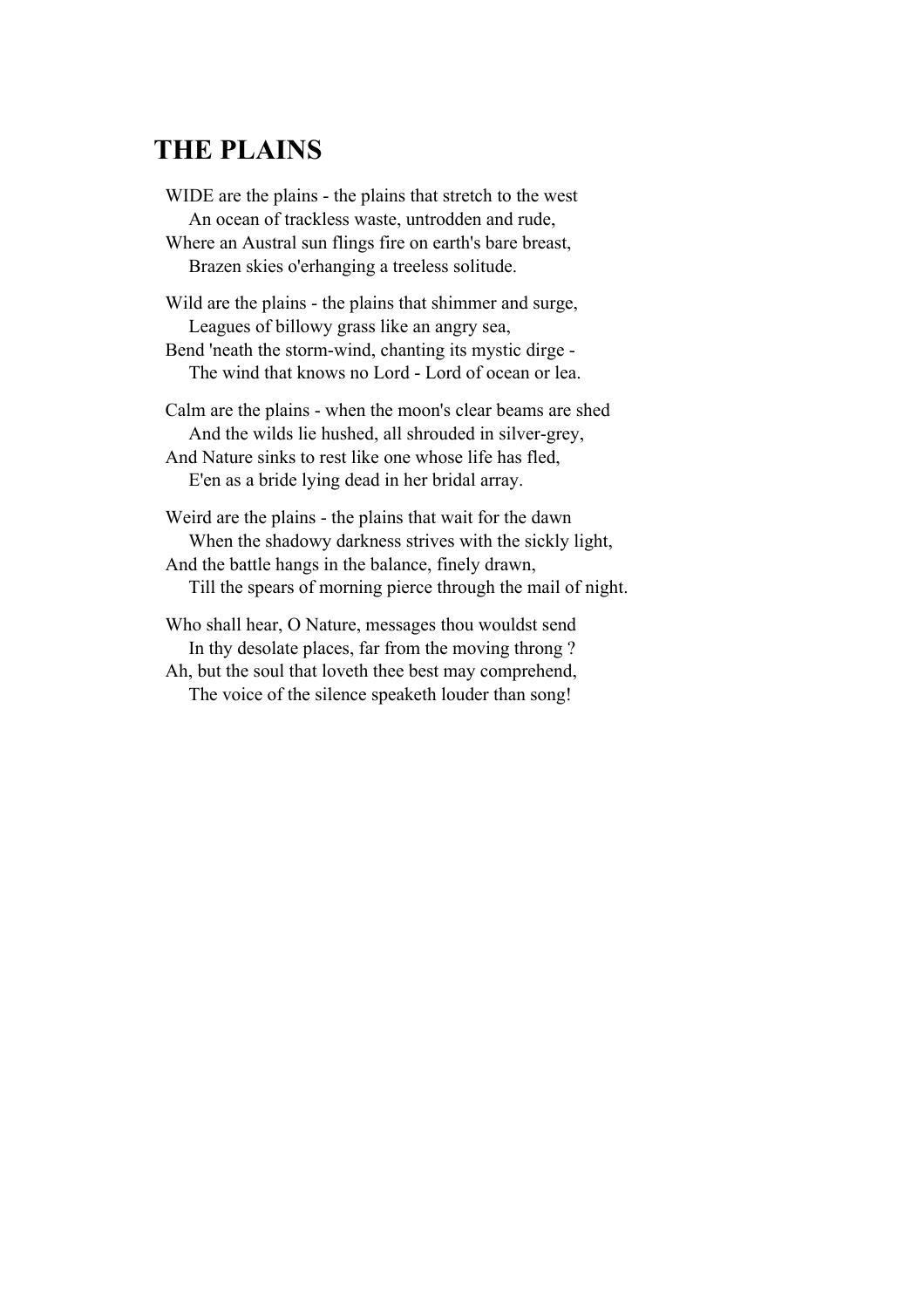## **THE MASTER**

IN sea and air, in leaf and stone, Where'er Truth's magic words are writ, Where thousands throng, or rapt and lone, Life was his book. He pondered it. Through page of earth and sun and star He heard the swift sweep of the Song Of Law and Motion, streaming far, Which seemed to sing, 11 The world is wrong." Men passed him by. They brushed aside The dreamer in his dreams of law. They laughed and left him, open-eyed, Fixed on the point that no man saw. "Life is to scheme, to love, to play. Strike out for plunder in the fight Our fathers did so," answered they, "And they have said, 'The world is right.'" Men took the baubles at the call, Men rose to wealth and power and state, But he - the mightiest of them all - Remained, because his heart was great. The fool cried: "Life is but a jest," The schemer: "Earth is for the strong," The thoughtless: "Why think for the rest?" But he cried : "Nay. The world is wrong." And friends declined, and fortune frowned, And hope grew dim with health's decay, The thorns of hardship hedged him round, But still he toiled from day to day - From clue to clue, from year to year, From law to law, from light to light, Till came the triumph flashing clear - "The world is wrong and I am right!" "The Laws of Life, eternal, true, Swerve not by prayer for that or this. A Power hath given the world to you And ye have made it what it is. Why see worth perish, what accrue Why see greed flourish day by day? A Power hath given the world to you, And ye can make it what ye may."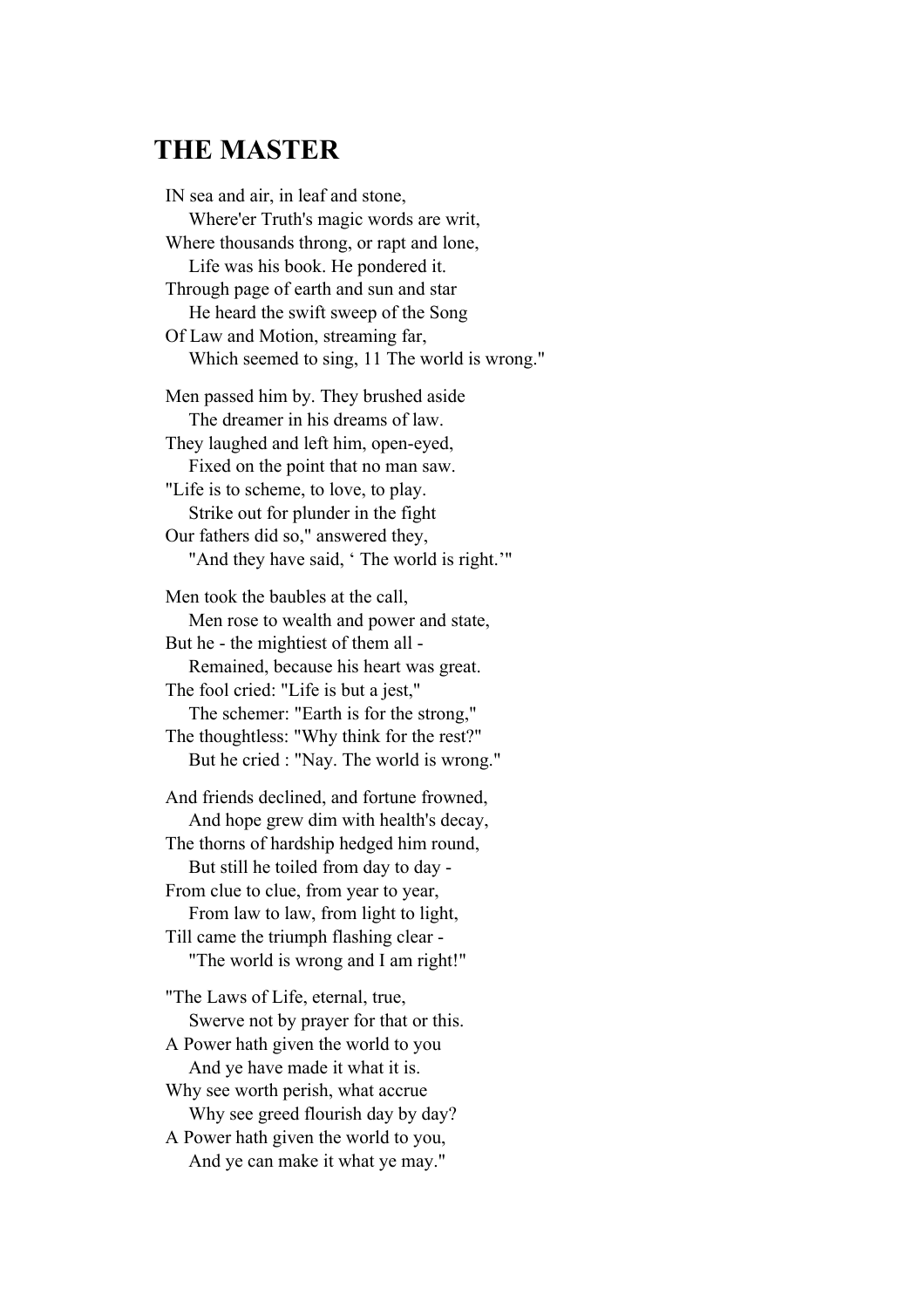No mourners wept beside his bier, Scant homage to his grave was brought. He left no wealth behind him here, Only the splendour of his thought. And as the brown earth, heaping slow, Shut the rude coffin from the sight, One who had known him long ago Cried: "After all, the world was right!" But Thought is king no clowns can bind, And Genius, in its crowning hour, Sows deep the seed that, for Mankind, Springs, centuries hence, to splendid flower, When, by that lonely stone of white, With heads uncovered, men shall say: "*The world was wrong and he was right*

*Who died for what we reap to-day!*"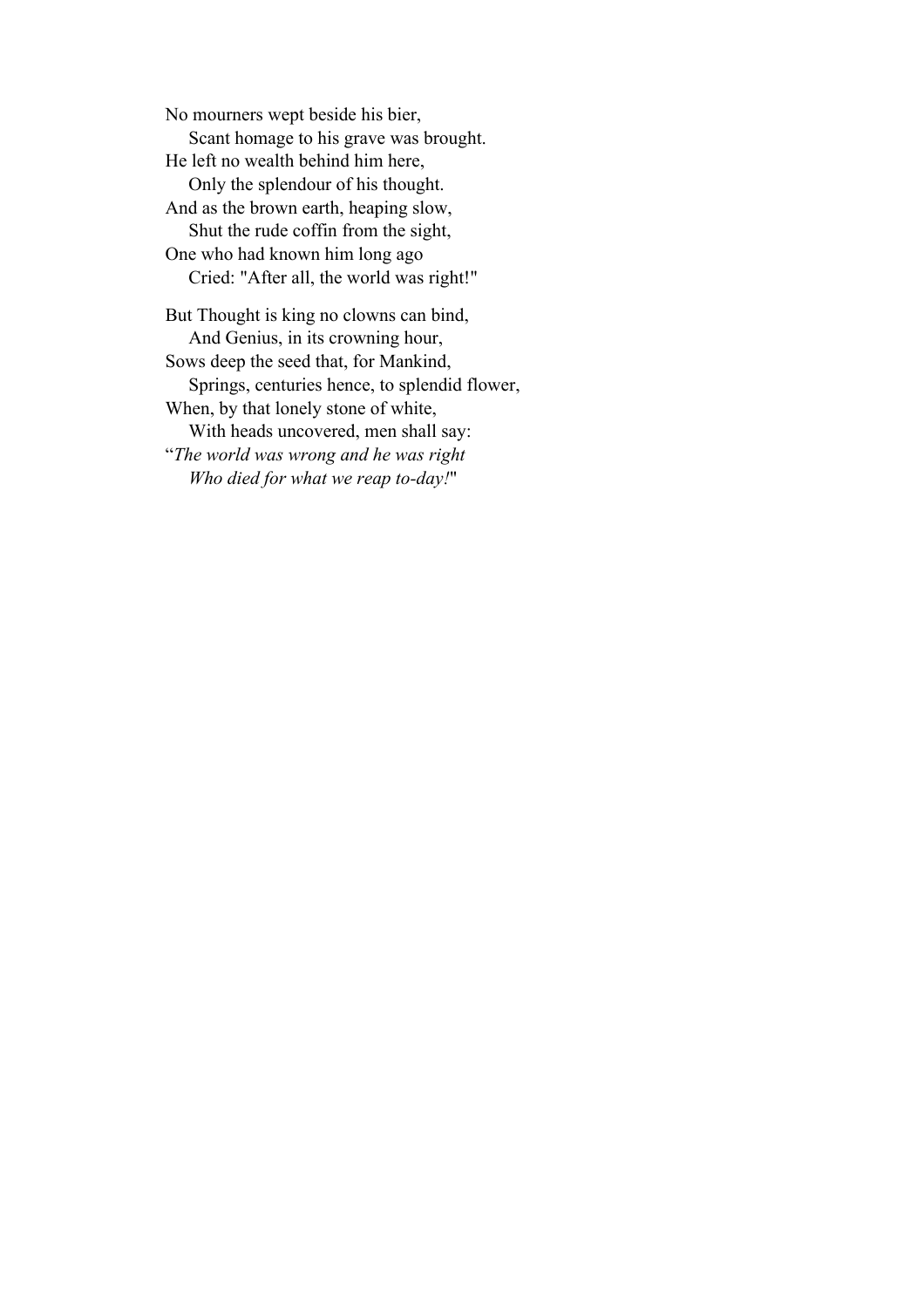## **IN COLLINS STREET**

I STOOD in the heart of the city street, I felt the throb of her pulses beat, The thunder of life on the sunny air, The waves of the people everywhere, Like the stirring lilt of a mighty song Ran the fever of life in the moving throng, With the hope and joy and the want and woe Of a million souls in its ebb and flow.

Like a floating straw in an eddy caught My soul was whirled in the city's thought - The purse-born pride and the scheming brain, The grinding need and the grasping gain; The silent strength that is born to rule, And the shallow laugh of the feckless fool, The fresh young face where no shadow lies, And the quenchless pain in the harlot's eyes.

I stood in the heart of the city street, And I heard not the tread of the passing feet, For the days were grey and the nights were long, And my soul was vexed with a wild sad song, And the world like a stream flowed thro' my brain, And I saw her lands in a dream of pain, And her power enthroned on the people's needs, And her heroes dead for a hundred creeds.

And I saw thro' the pageant moving on The same dark horrors of ages gone, The dumb despair and the dire distress, And man still mad in his littleness. Who cares tho' Earth be a masterpiece, If pain and sorrow shall never cease? Does God endure in His vaulted skies The hopeless pain in His creatures' eyes?

Then I saw, like a glory shining thro', What man had conquered and yet shall do. I saw the depths where he lay of old, And the heights of a splendour yet untold. And I knew, in a flash, since the world began What man had suffered and done for man, And I felt like a note that is borne along On the upward swell of a battle song.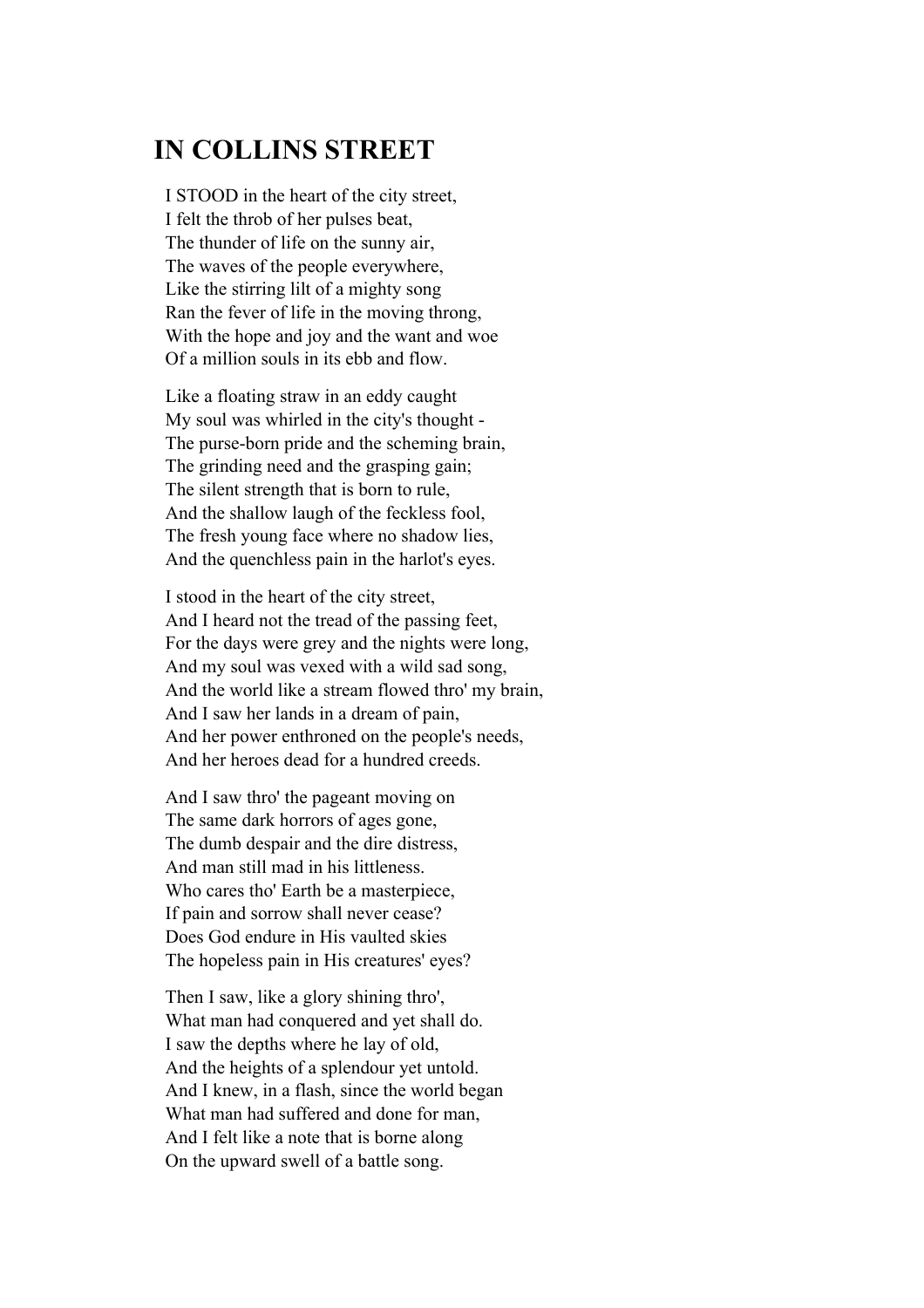# **IN A GARDEN**

GIRL, with the soft grey eyes, You to the flowers belong: From the perfume of a rose My heart shall weave you a song.

I will colour its words with light, Like the sun on that straying tress. The wind will lend me its harp To set it in loveliness.

It shall fold you soft as the mist, Yet stir your heart like the sea, Till lips that never were kissed Shall yeld their homage to me.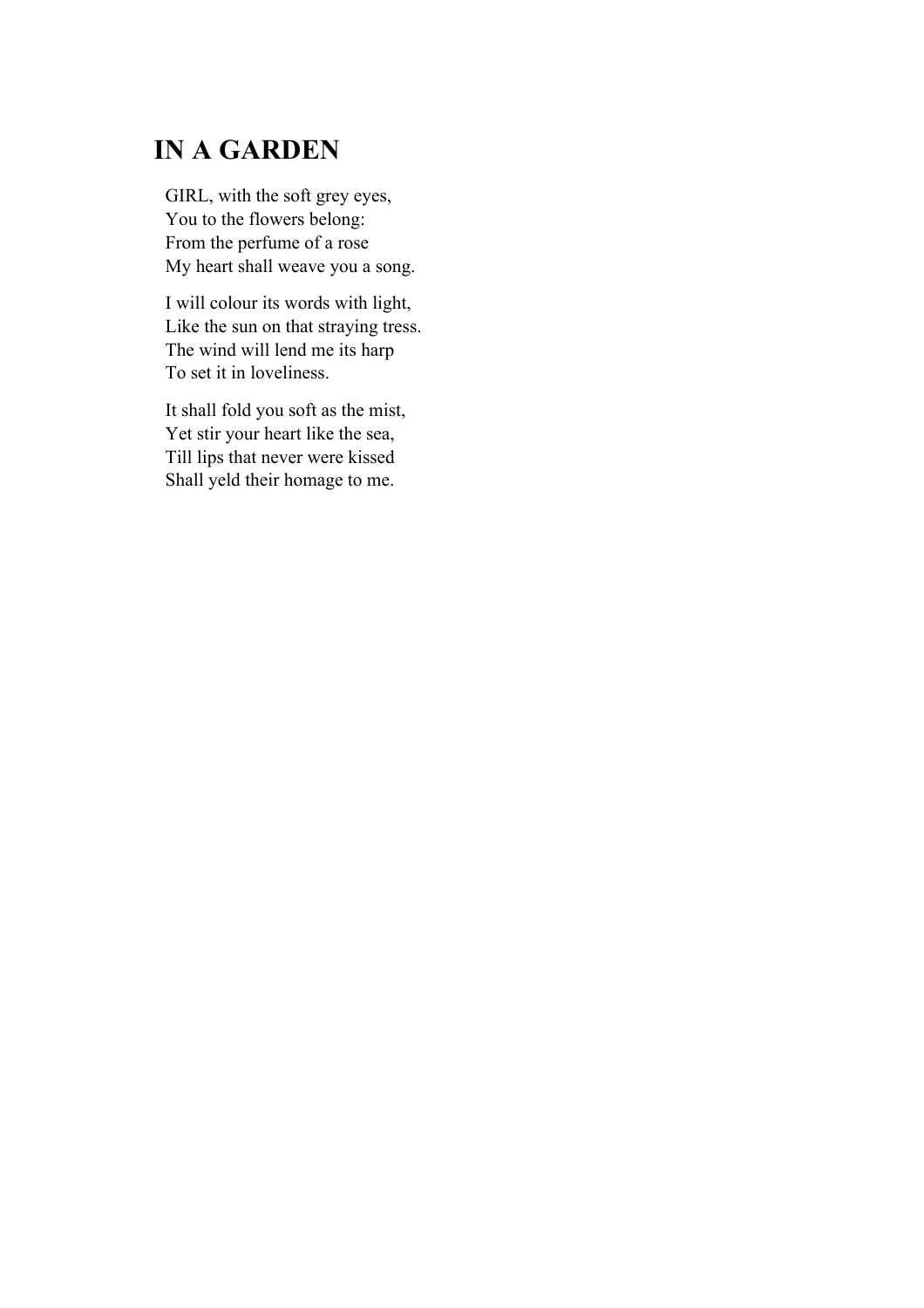#### **WELCOME**

PRINCE of the race whose Empire is the Sea, We welcome thee ! Thy ensign floats above our harbour-mouth. A fairy's hand Has decked the great Queen City of the South. By arch and roof, in bannered street and stand, The vast crowd waits. The cannon thunder greeting from the strand. But in our hearts a deeper note vibrates - The loving welcome of a loyal land. 'Tis the same race that from the iron North Went faring forth, Flying the flag of England at the fore; Nor saw again The masted city, with its ceaseless roar, The flower-flecked meadow and the leafy lane, The steepled hill, Or ivied ruin rising from the plain, But for a sign that they remembered still, Built Greater Britains over all the main. For thee, and her who comes with thee to grace Our land and race,

Five million hearts beat with a welcome leal, North, South and West. Not in a day was built this Commonweal!

Slow, with our lives, we built it; nor confes't How stern our fears,

Thro' drought and flood, in fever and unrest.

 Its tale: the courage of laborious years. And for a seal  $\cdot$  the life-blood of our best.

Is she not fair whose morning thrills the East? Youngest, not least, Of all those Britains that one isle has sown, One faith impearled In world-wide union. We can hold our own - 'Gainst us in vain all envious shafts are hurled If still we be The Sons of Freedom, 'neath one flag unfurled, Co-heirs of Fame and Wardens of the Sea, One tongue, one race, one heart before the world!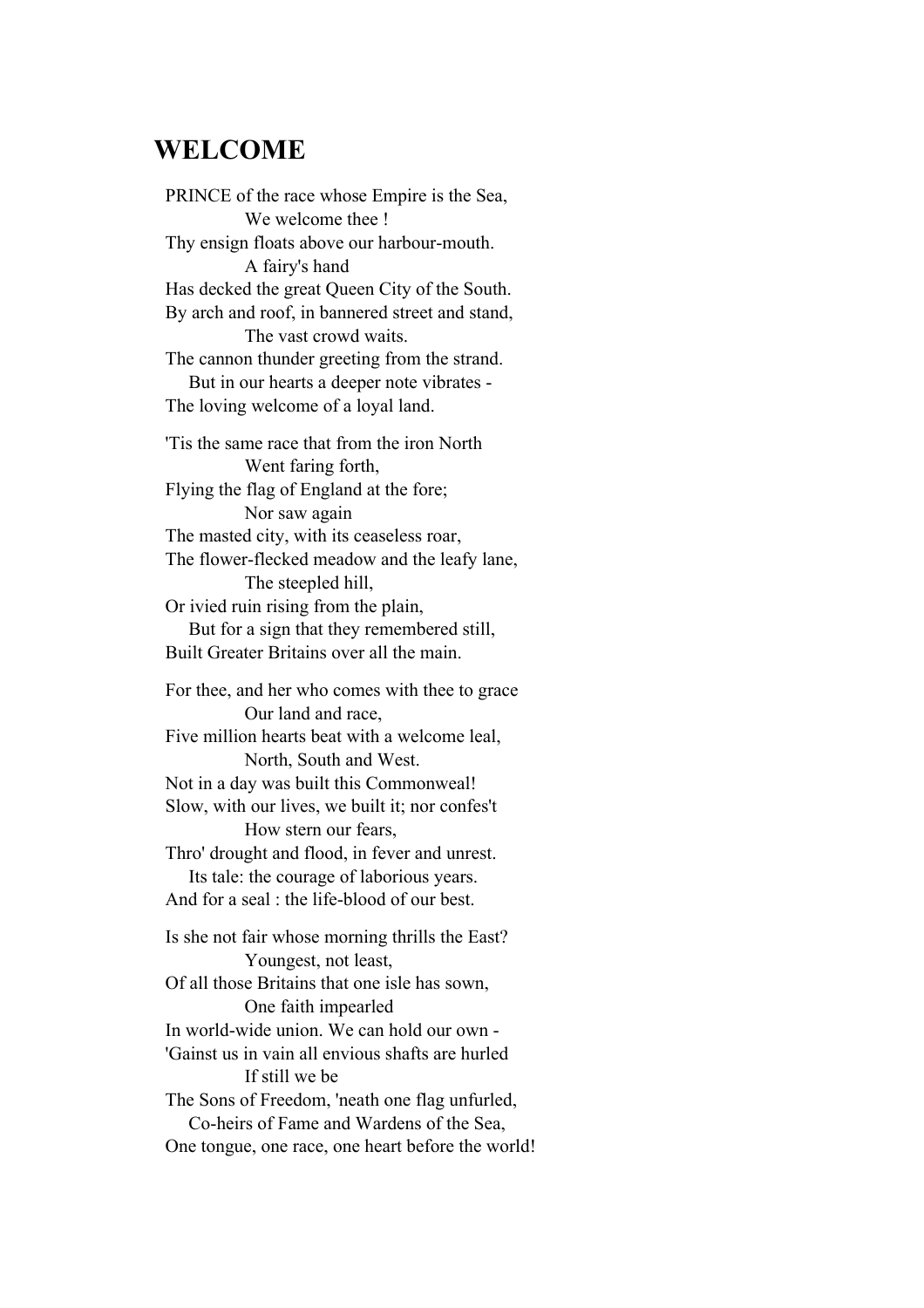## **WILLIAM HENRY GROOM VALE**

Now is there rest for heart and brain No mandate calls to him again. The lips that voiced the People's will Are powerless now, and very still. The heart that loved the common cause, The brain that wrought a Nation's laws - These are no more. There only creeps The shadow of a common grief. We, who have reaped what he has sown, Shall we not sorrow for our own, Though now in silence and relief The Tribune of the People sleeps!

 Life hath its crowns in War and Art, In Council Hall and busy Mart - The noblest that a man may win Is that his name shall linger in The People's heart.

 For never shall oblivion slight The hearts that fight the People's fight. Much less, when, thro' a life of stress, One voice 'gainst countless odds has stood, And won, in pain and bitterness, The People's good.

He buildeth best who buildeth sure, Who, year by year, lays stone on stone, Broad-based and steadfast to endure, Whose guerdon is his work alone - There is no fame to rise above The crowning honour of a People's love.

So leave him to his rest, who toiled for all, Nor gave his life to pile ill-gotten gains. He passes to obey the Master call: His work remains.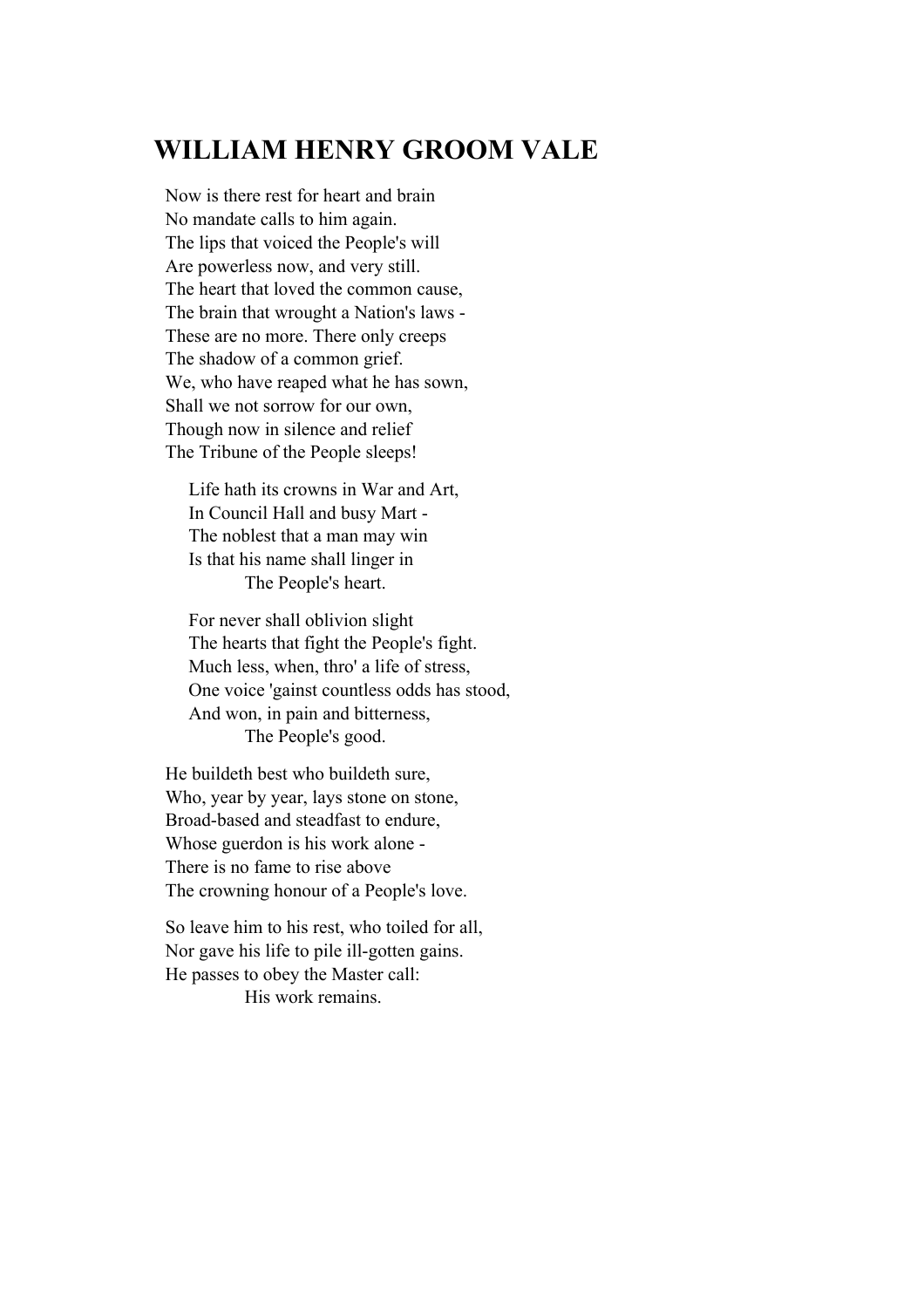## **AUSTRALIA**

EARTH'S mightiest isle. She stands alone. The wide seas wash around Her throne, Crowned by the red sun as his own.

This is the last of all the lands Where Freedom's fray-torn banner stands, Not wrested yet from freemen's hands.

The world's gray page lies bare to-day - The rise of nations - the decay. Will She, too, rise - and fall as they?

She called men to Her, and they came, Whose deaths have given the Desert name. Their fame is written with Her fame.

We toil and strive. We have our hour. But She shall grow from power to power, To wear the splendour of her dower.

The trust is ours - to us alone. We are the strong foundation-stone, The seed from which the flower is grown.

And whilst a realm in fee we hold, To guard the New against the Old, Nor take the glitter for the gold,

What shall it profit Her if we Make gold our God, and strength our plea, And call wild license Liberty?

If, in our scorn of creed and king, All reverence to the winds we fling, And fall before a baser thing?

Though in Her coming hour of pride Her millions throng the Desert wide, Her cities stud the water side?

What though Her sword unconquered be, Her armoured navies sweep the sea, If still Her people are not free?

To be the wave of thought indeed From New World vaunt and Old World need, To manlier day and mightier deed?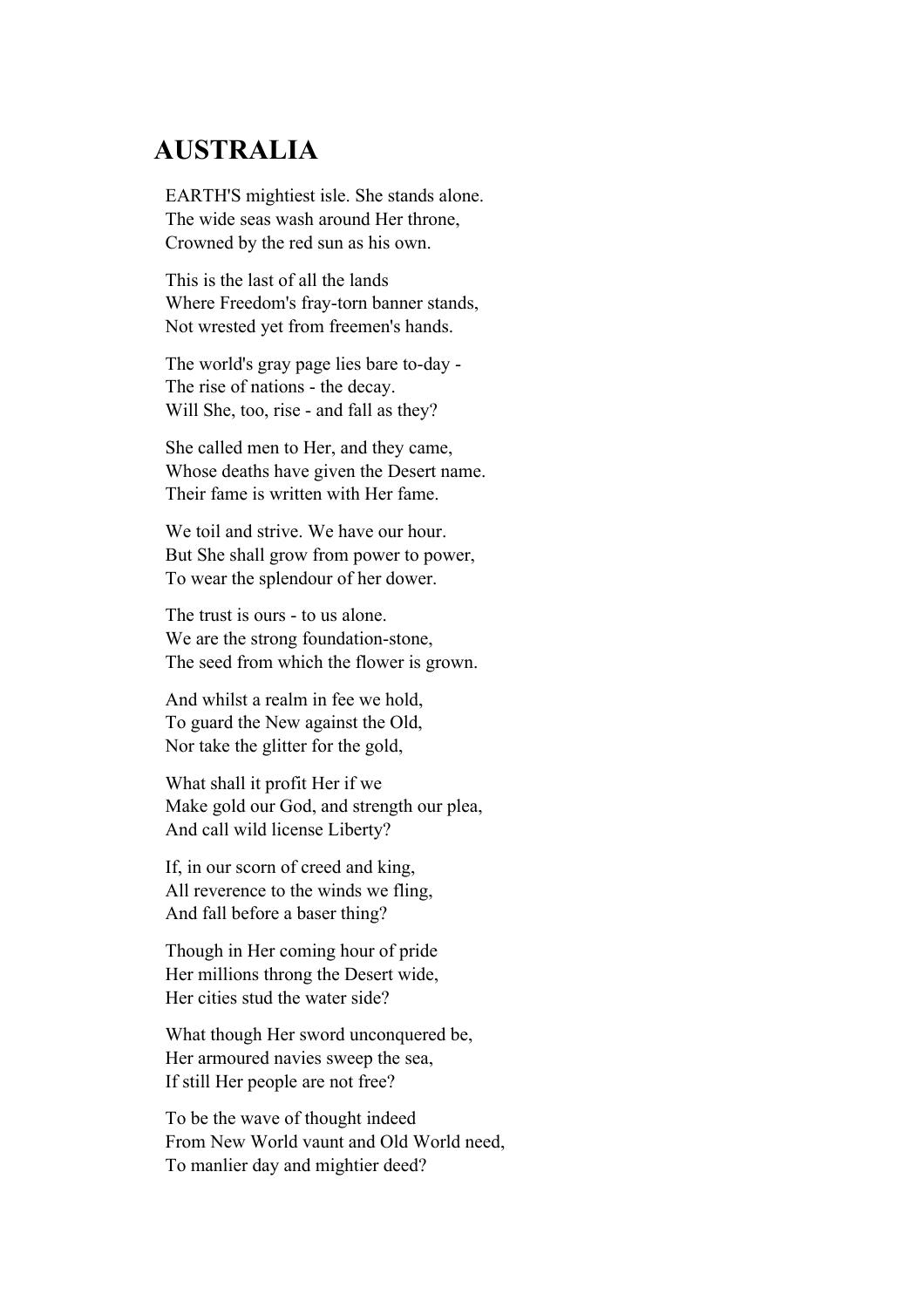To be a people proved and strong - True freemen of the Poet's song For whom the world has waited long?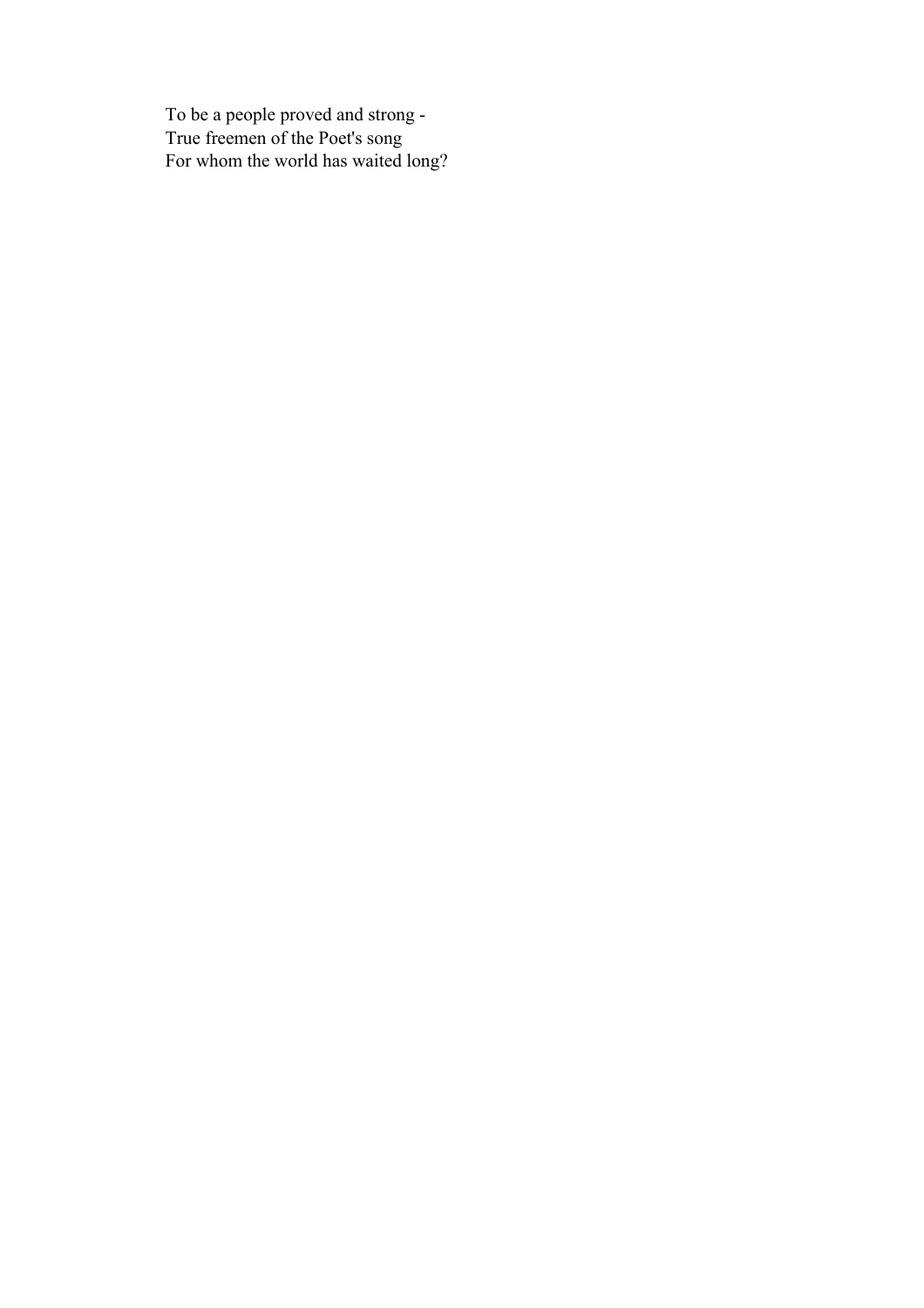## **JOHN FARRELL**

THE pen falls from his nerveless hand, The light is fading from his eyes, The brain that nobly served his land Darkens and dies. No, never dies! From hour to hour The burning thought is living still; Onward it speeds with gath'ring power To strengthen and fulfil.

Build him no mockery of stone, Nor shame him with your idle praise; He liveth in his work alone Through all our days. Sleep, heart of gold, 'twas not in vain You loved the struggling and the poor And taught in sweet yet strenuous strain To battle and endure.

The lust of wealth, the pride of place, Were not a light to guide thy feet, But larger hopes and wider space For hearts to beat. O, brother, dead! Thus, one by one, Our broken swords remain to tell The fight is o'er, the work is done, Sleep! "It is well."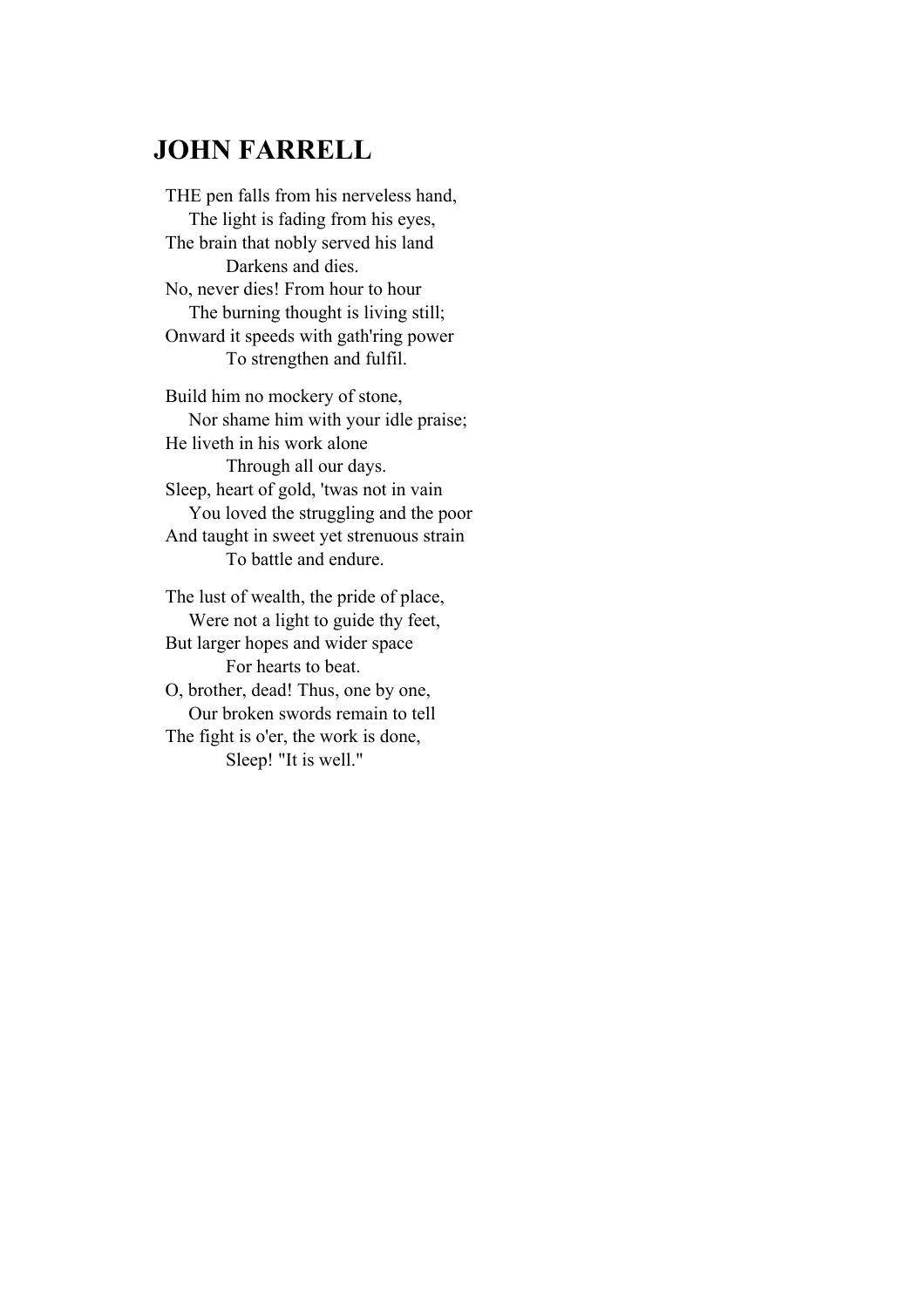# **TO THE UNKNOWN GOD**

O WILT Thou on the day when all is sifted, All heights of Heaven, all depths of Hell laid bare, When from the vexed world's heart thy veil is lifted, And men shall see the dayspring hidden there, O wilt Thou give to each whose course has drifted, The thread, the clue by which his feet may fare, To tread at last with sight supremely gifted The path he missed in darkness and despair!

> This is the hidden secret of the strife - To find your life and live it - This is Life.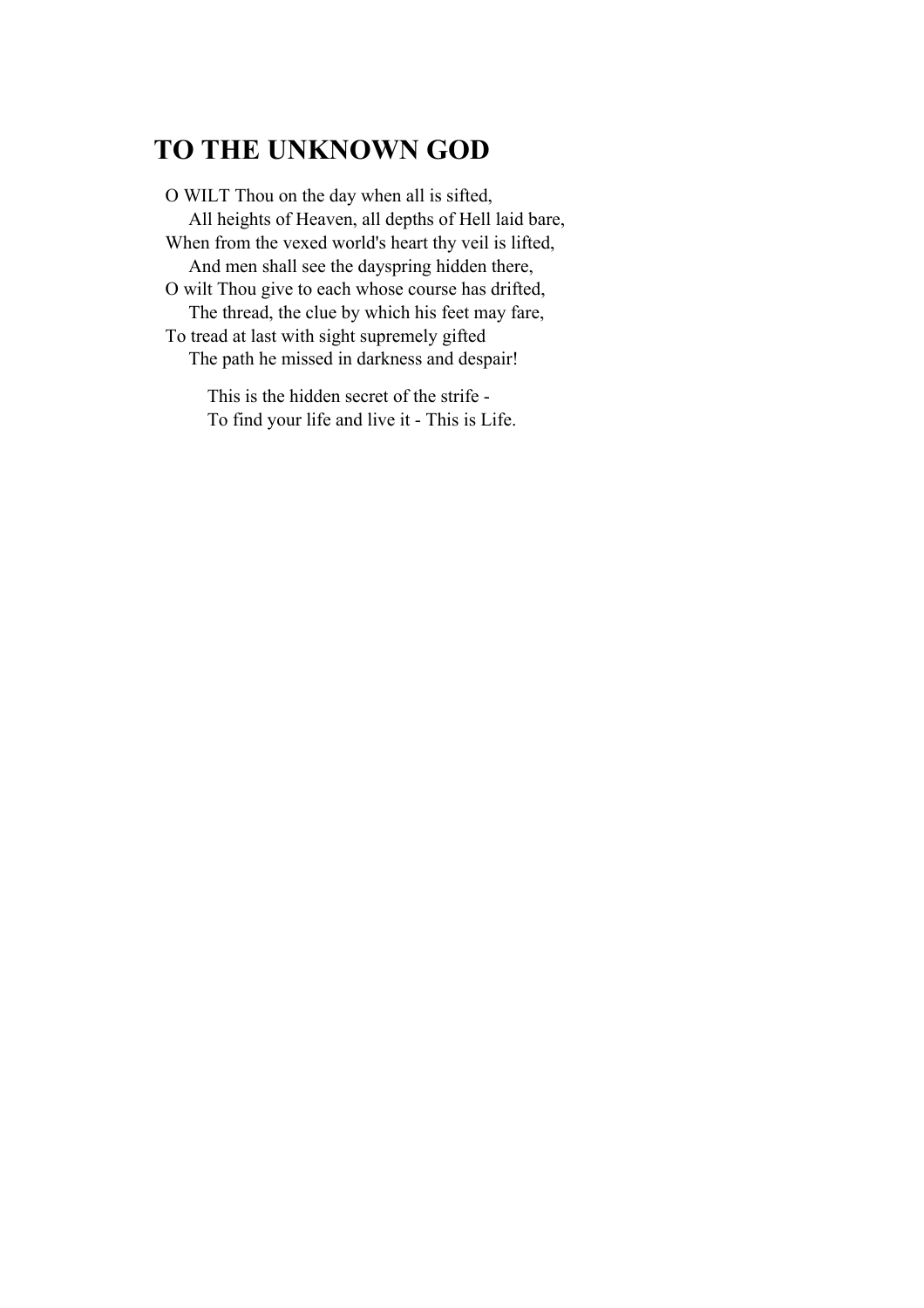## **RICHES**

FRIEND, you have wealth and power, Men go and come at your call, Yours are the whims of the hour - What have you done with it all?

I am only a poet Fighting a bitter fight, Fate will not even grant me Leisure in which to write.

You said as your thin lips curled: "Money is better than bays." Battered and bruised by the world! I still have my golden days.

You have lost the power to enjoy, You tire of each plaything new, Mine is the heart of a boy; Friend, I am richer than you!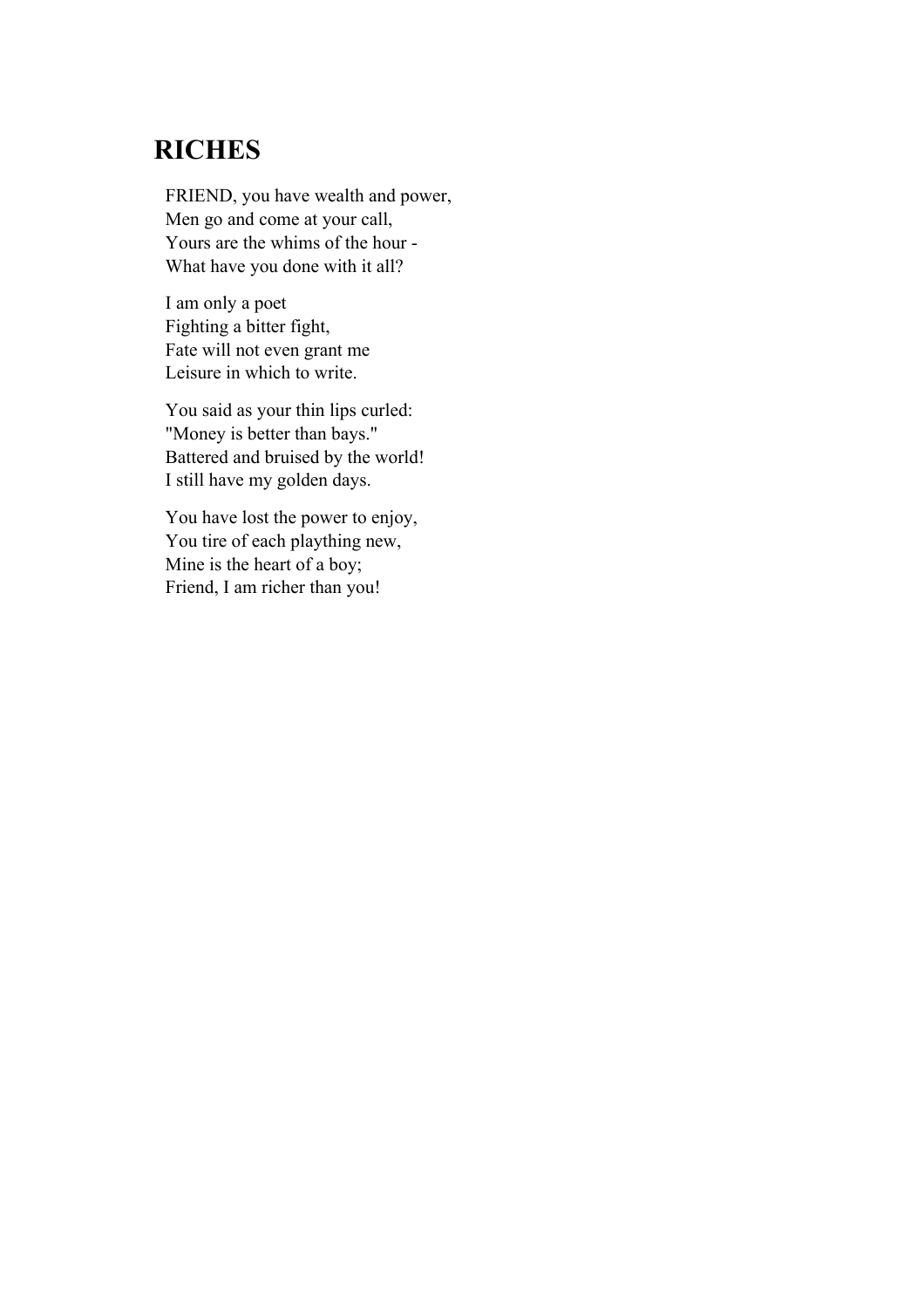## **THOMAS JOSEPH BYRNES**

GOD gave him gifts: nor gave in vain The great heart and the master-brain To dream, to battle, to attain, To storm the height. The power that all men strive to gain Was his by right.

O saddest Spring in all the land! O Mystery, hard to understand - When, at the stern unknown command, With icy breath, Fate placed within his fearless hand The gift of Death!

Calm be his sleep who lived to dare. Go, say a patriot slumbers there Whose brows were never bent to wear His loftiest fame, Yet wrote on Queensland's page a rare - A fadeless name!

He fought his fight: he won his goal. His name is on the battle-scroll; And, whilst beyond our weak control The tears we shed Well deep within a Nation's soul, He is not dead.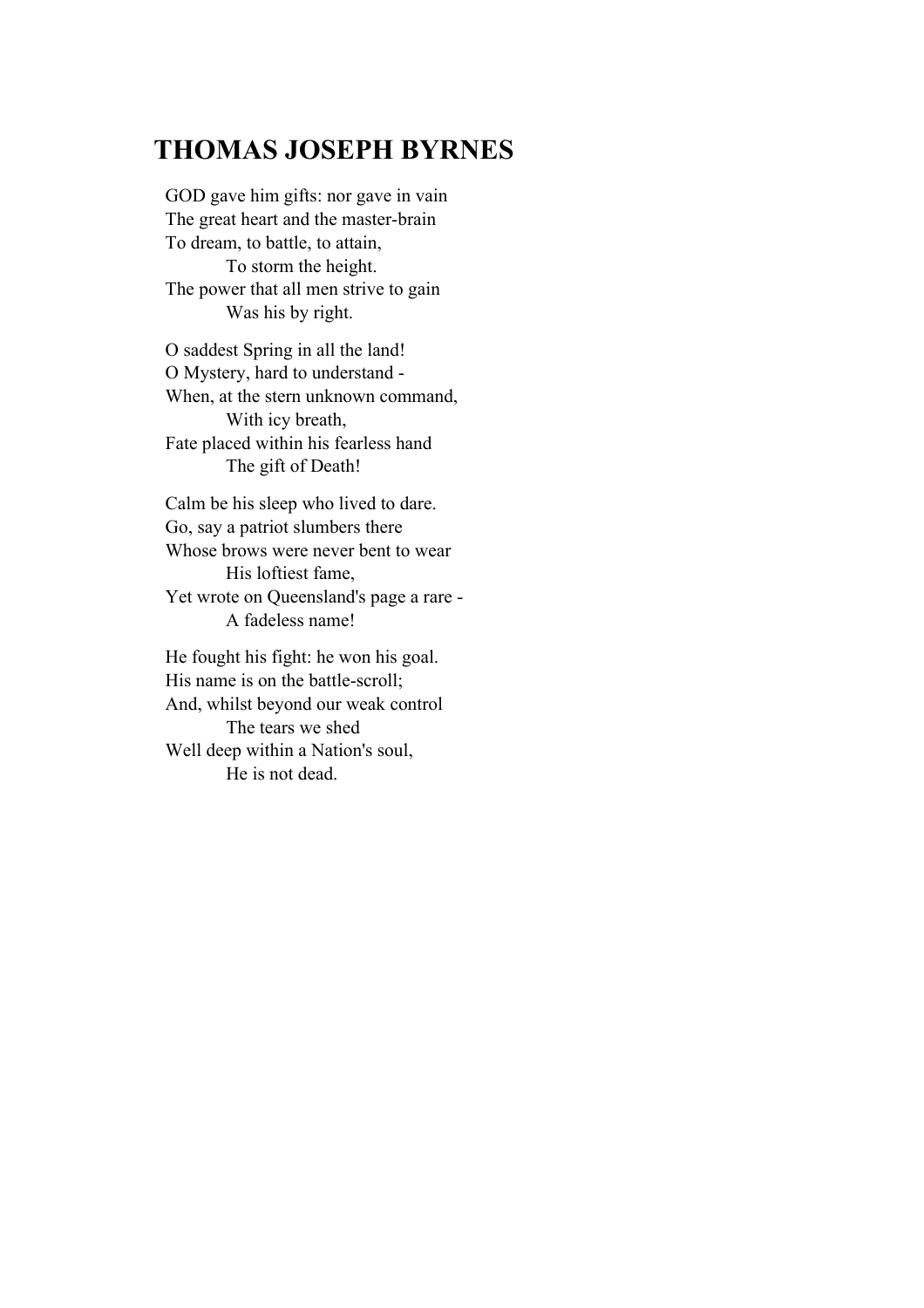## **ADRIFT:**

#### **A BRISBANE RIVER REVERIE**

AN amphitheatre of purple hills And emerald slopes where nestling villas gleam, Flooded with golden light that crowns and fills Height, vale, and stream.

The clouds float motionless like isles of snow Set in the sapphire of the summer sky, The river, like a ribbon, far below Winds rippling by;

As, like a creeping snake, with curve and sweep The languid current steals past mead and scar, To the dark mangrove fringing on the deep Abreast the bar.

Slow drifts the boat past homestead, town, and lea; The waters laugh and sob against the side As down the murmuring river to the sea, Dreaming, I glide.

Past meadowy marshland and gray limestone bluff, Low mangrove fens and waste lantana heights, Long reaches where the tides and winds are rough, And sheltered bights.

Now wider spread the waters to the eyes; Now sparser grow the homesteads, scarcely seen, Save where some roof or gaunt gray trunk may rise Against the green.

And salter on the cheek the breezes blow ; And in a deeper key the river sings ; And from the viewless sea move to and fro Swift snow-like wings.

These are the harbingers from voyaged seas Who knows what seas of thought man yet may sail As science slowly sifts Life's mysteries - And lifts the veil?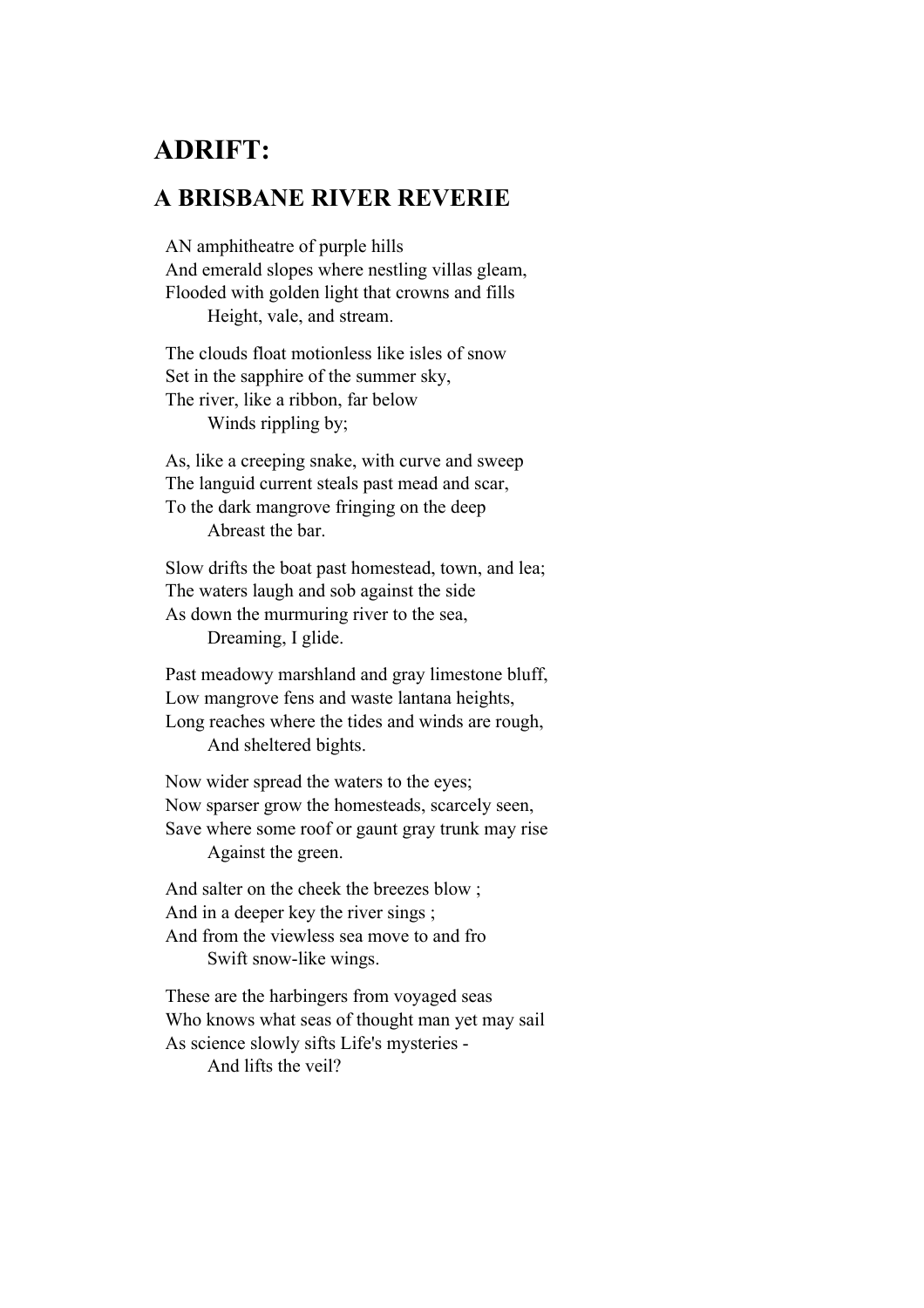#### **SEDDON**

WHEN from his place a forest monarch falls, A thunder shakes the leafy leagues across, Reverberating to its utmost walls: So through an Empire rings this sound of loss. Still, as of old, the kingless forest-aisles

 We see - but not the strength that was their fame: So, at Death's voice, far from his kingless aisles The last Great Tribune answers to his name.

Nature, that builds great minds for mighty tasks, Sculptured his frame to match the soul within; Taught him how wisdom wields the power it asks; For each new conquest set him more to win.

Rough-hewn was he for power, a massive mould, Broad-brained, far-sighted, honourable, free From narrowing envy, with a heart of gold As wide and deep and dominant as the sea.

He passes, but his memory is power. Behind him lives the good that none may stay; His name remains a beacon-light, a tower By which all feebler hearts may guide their way.

Come, let us follow him with reverent feet, With fern and rata twine the wattle fair; Tread soft: a mighty heart has ceased to beat And one of Nature's kings is sleeping there.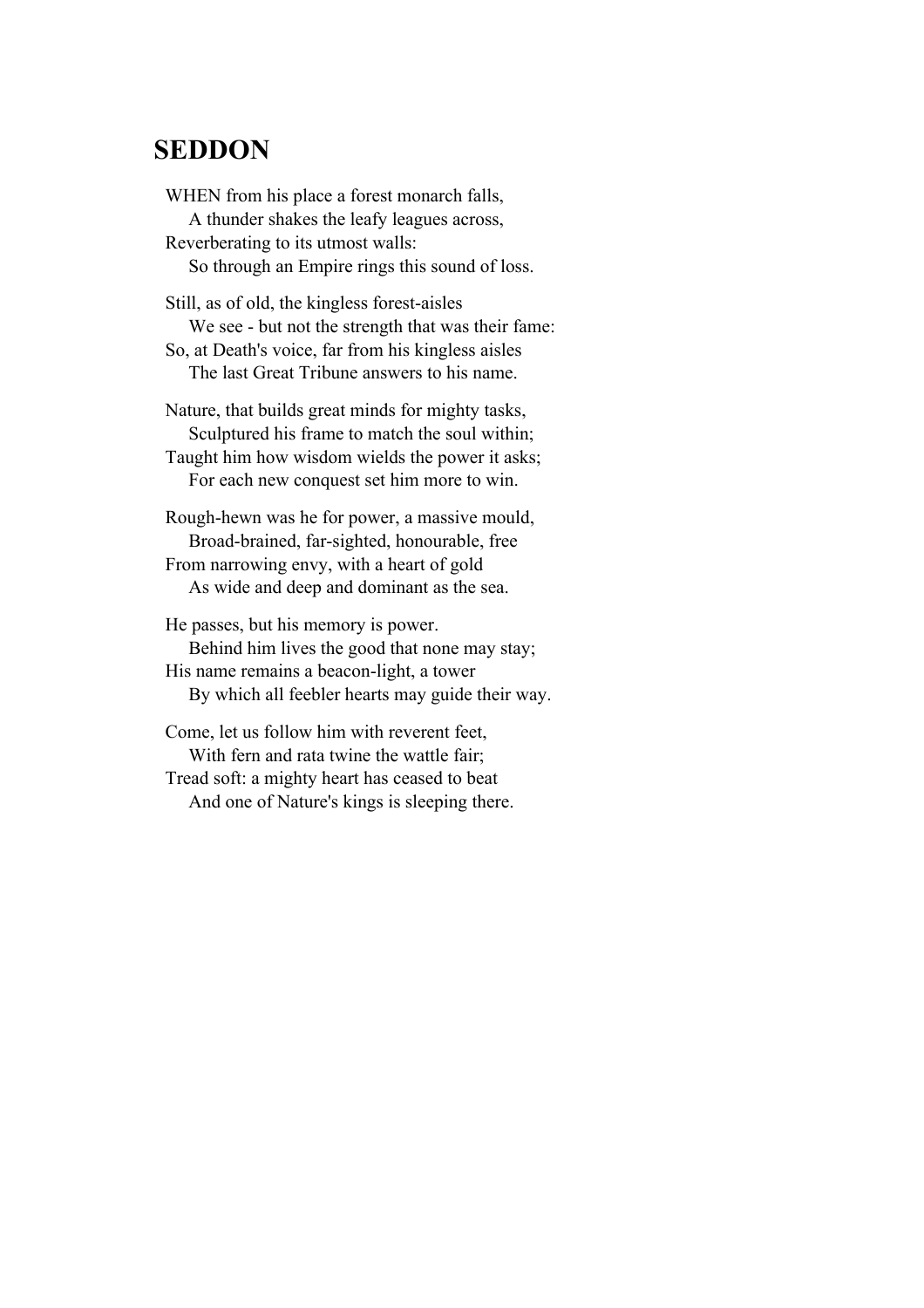# **MORNING LAND**

AROUND and beneath, the dull grey mist and the sullen roar of the sea, Scant footing-place on the sheer cliffs face - with death for a penalty; But afar and above there is rest and love, there is hope for brain and hand, The valleys fair and the crystal air and the peaks of Morning Land.

Around and beneath are the mists of toil and the sullen roar of the world, And the sneer of scorn for a foothold gone and a climber backward hurled; But afar and above are the hopes of men with the heart and will to stand On the thin rift's edge and the slippery ledge that lead to Morning Land.

They slip and fall from the sheer cliffs face ; ah, God ! they are falling still ! But another leaps for the vacant place, and another his place will fill. 'Tis little they fear the coward's sneer, or the scorn of a selfish band, Whose eyes are set on the parapet and the heights of Morning Land.

Hark to the ring as their rock picks swing, and bite for a foothold there! Grip by grip they are straining up that others may travel fair. The world will follow them all some day, the men it has shunned and banned, The gallant hearts that hewed the way that leads to Morning Land.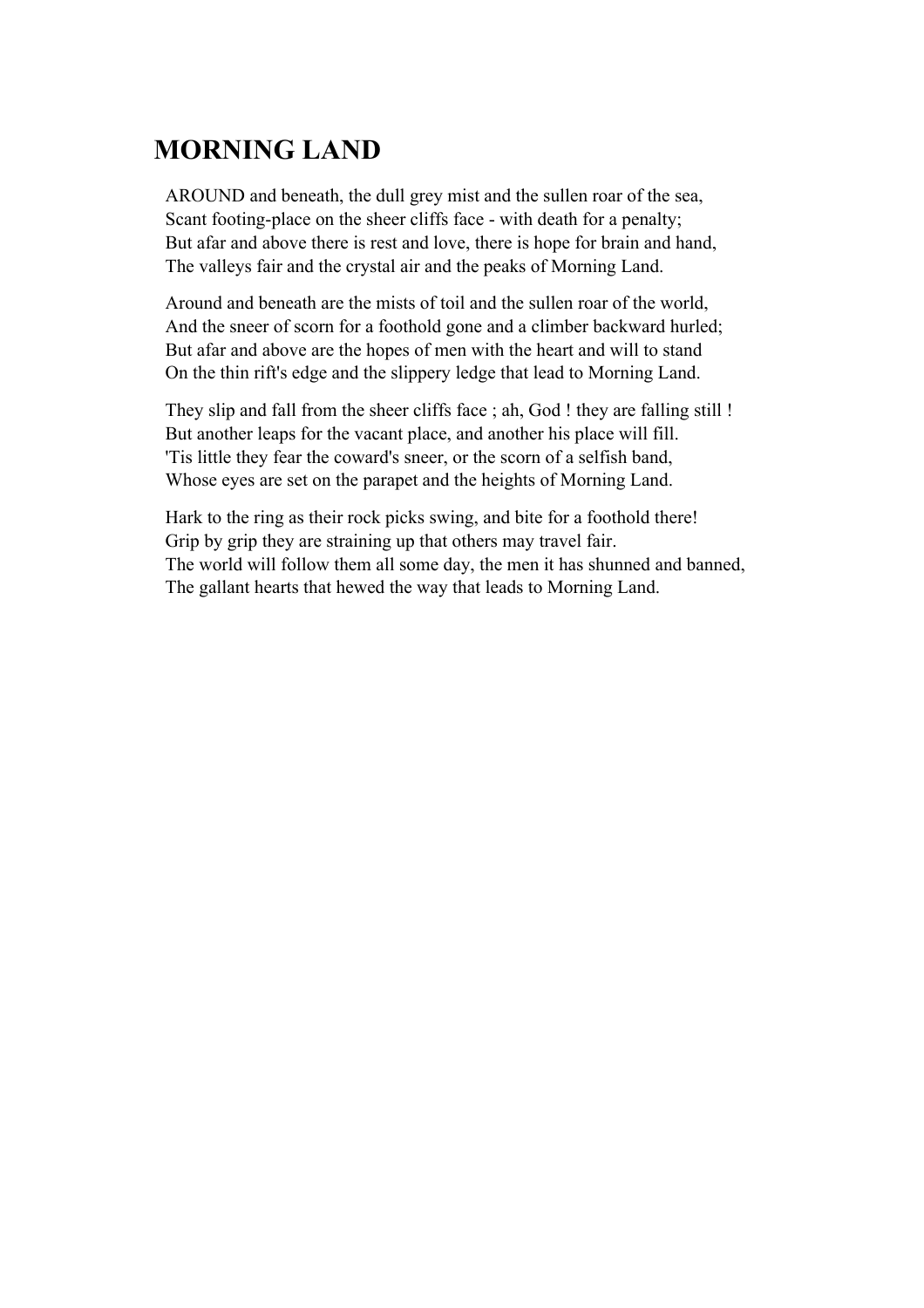### **LORAINE**

#### **PROEM**

THIS is the story of one man's soul. The paths are stony and passion is blind, And feet must bleed ere the light we find. The cypher is writ on Life's mighty scroll, And the key is in each man's mind. But who read aright, ye have won release, Ye have touched the joy in the heart of Peace.

#### **PART I**

THERE'S a bend of the river on Glenbar run Which the wild duck haunt at the set of sun, And the song of the waters is softened so That scarcely its current is heard to flow; And the blackfish hide by the shady bank 'Neath the sunken logs where the reeds are rank, And the halcyon's mail is an azure gleam O'er the shifting shoals of the silver bream, And the magpies chatter their idle whim, And the wagtails flitter along the brim, And tiny martins with breasts of snow Keep fluttering restlessly to and fro, And the weeping willows have framed the scene With the trailing fall of their curtains green, And the grass grows lush on the level leas 'Neath the low gnarled boughs of the apple trees, Where the drowsy cattle dream away The noon-tide hours of the summer day. There's a shady nook by the old tree where The track comes winding from Bendemeer. So faint are the marks of the bridle track, From the old slip-rails on the ridge's back, That few can follow the lines I know - But I ride with the shadows of long ago! I am gaunt and gray, I am old and worn, But my heart goes back to a radiant morn When someone waited and watched for me In the friendly shade of that grand old tree. The winter of Memory brings again The summer rapture of passionate pain, And she comes to me with the morning grace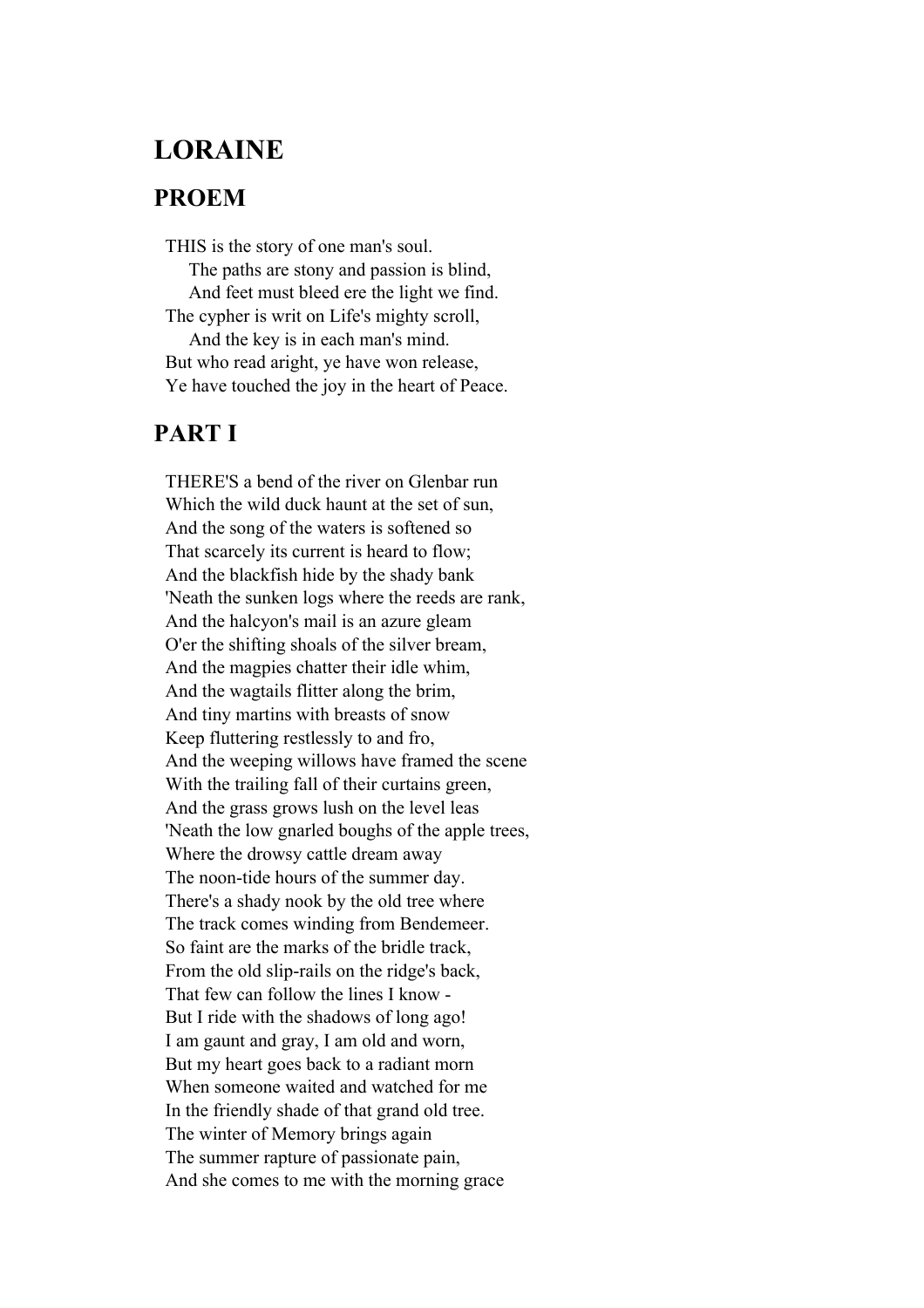On her sun-gold hair and her lily face, And her blue eyes soft with the dreamy light She stole from the stars of the Southern night, And her slender form like a springtide flower That sprang from the earth in a magic hour, With the trembling smile and the tender tone And the welcome glance - that were mine alone. And we sit once more as we sat of old When the future lay in a haze of gold - In the fairy days when the gods have lent To our lips the silence of heart's content. Ah! those were the days of youth's perfect spring, When each wandering wind had a song to sing, When the touch of care and the shade of woe Were but empty words we could never know As we rode 'neath the gum and the box trees high, And our idle laughter went floating by, As we rode o'er the leagues of the billowy plain Where the grass grew green 'neath the summer rain, And over the hills in the range's heart To the fern-decked glen where the waters dart, And we railed at time and the laggard year Ere a bride would be mistress of Bendemeer.

Now the old-time feud that was first begun When the Gordons settled on Glenbar run, It had passed away, it was buried deep In the quiet graves where our fathers sleep, And sweet Mary Gordon was left alone In the quaint old station of rough-hewn stone, The maiden whom lovers sought near and far - The stately lily of old Glenbar. Our kinsfolk had hated, from year to year, Since the first Loraine came to Bendemeer They have passed where none can cavil and strive; How could she and I keep the feud alive! I, James Loraine, who were better dead Than harm one hair of her gentle head! So we made the bond that would bind, one day, Glenbar and Bendemeer for aye.

For at last, though it left me with saddened face, I was master of all in my father's place. Of the gray old dwelling, rambling and wide, With the homestead paddocks on either side, And the deep verandahs and porches tall Where the vine climbs high on the trellised wall, Where the pine and cypress their dark crowns rear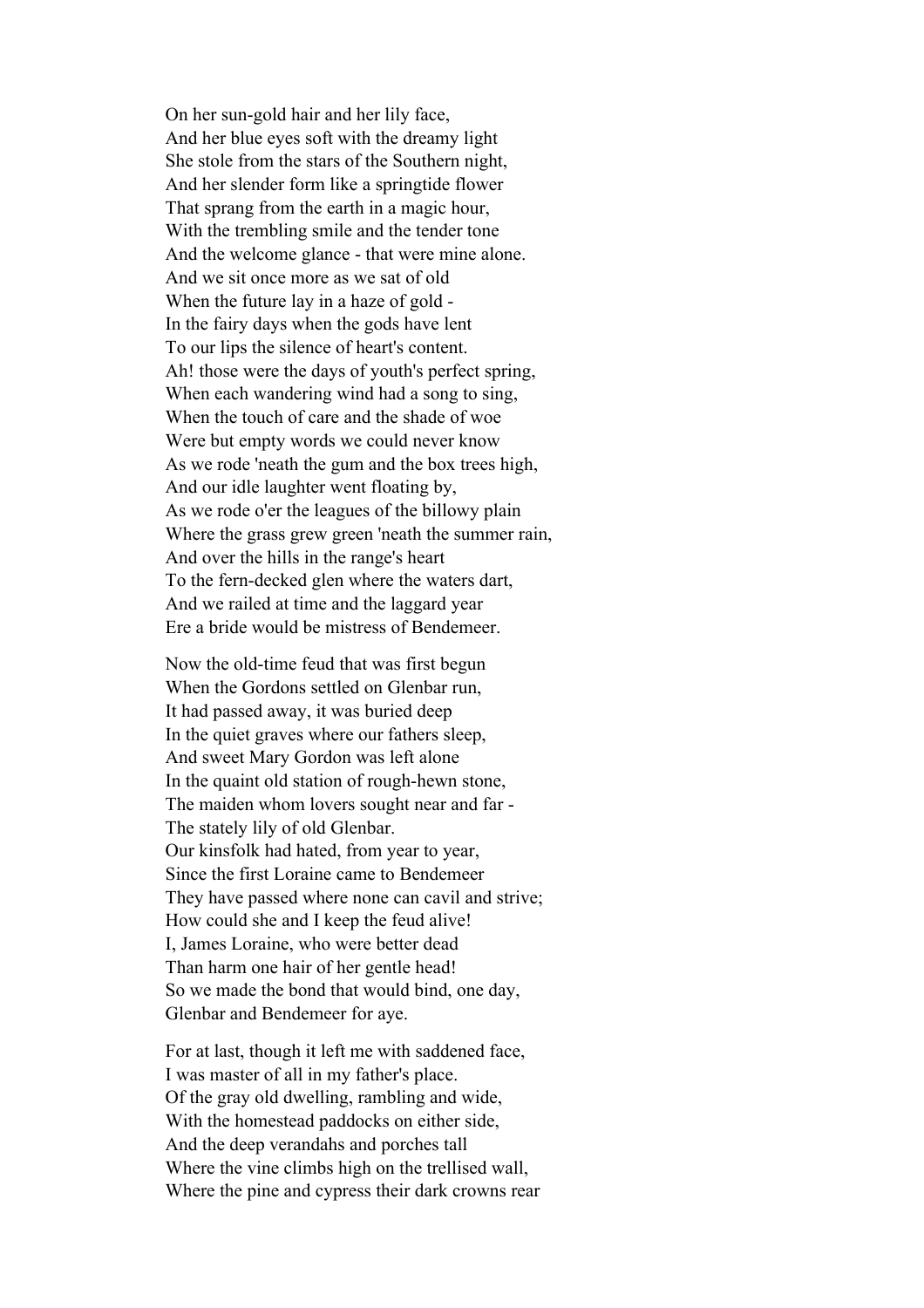O'er the garden - the glory of Bendemeer - From whence you can dream o'er the tranquil scene Of the scattered sheep on the lucerne green, And the mighty plain in the sunlight spread, With the brown hawk motionless overhead, And the stockmen's cottages clustering still On the gentle slope of the station hill, And the woolshed gray on the swelling rise Where the creek winds blue 'neath the bluer skies.

And here in the days when our hearts were light We lived life joyously day and night. For the friend of my soul, who was dear to me As no friend hath been or again can be, Was Oliver Douglas. In cloud or shine My heart was his and his heart was mine, And we lived like brothers from year to year, And toiled for the honour of Bendemeer, And my life moved on thro' a golden haze The splendid glamour of fortunate days. What more to a man can the high God send Than the fairest maid and the firmest friend! I have read in some poet how Friendship may Stand strong as a tower in the darkest day, When the lips of Love that were quick to vow Have failed 'neath the frown upon Fortune's brow. What a friend was he, without fear or guile, With his careless ways and his ready smile, With the voice to cheer, and the eye to praise, And the heart to toil through the hardest days! How he won all hearts, were they high or low, By the easy charm that I envied so! For they say in jest I am true to race - The dark Loraines of the haughty face - Awkward, and shy, and unbending when I am full of love for my fellow-men. But I caught at the sunshine he flung about - The man to whom all my heart went out. Ah! how oft at dusk 'neath the evening star Have we reined our horses at old Glenbar, And sat in the quaint familiar room Made sweet with the scent of the jasmine bloom, Where my soul first saw in her dreamy eyes The lights of the gateways of Paradise ! How we lingered over our hopes and fears As we planned the course of the coming years Whilst Oliver chatted with easy flow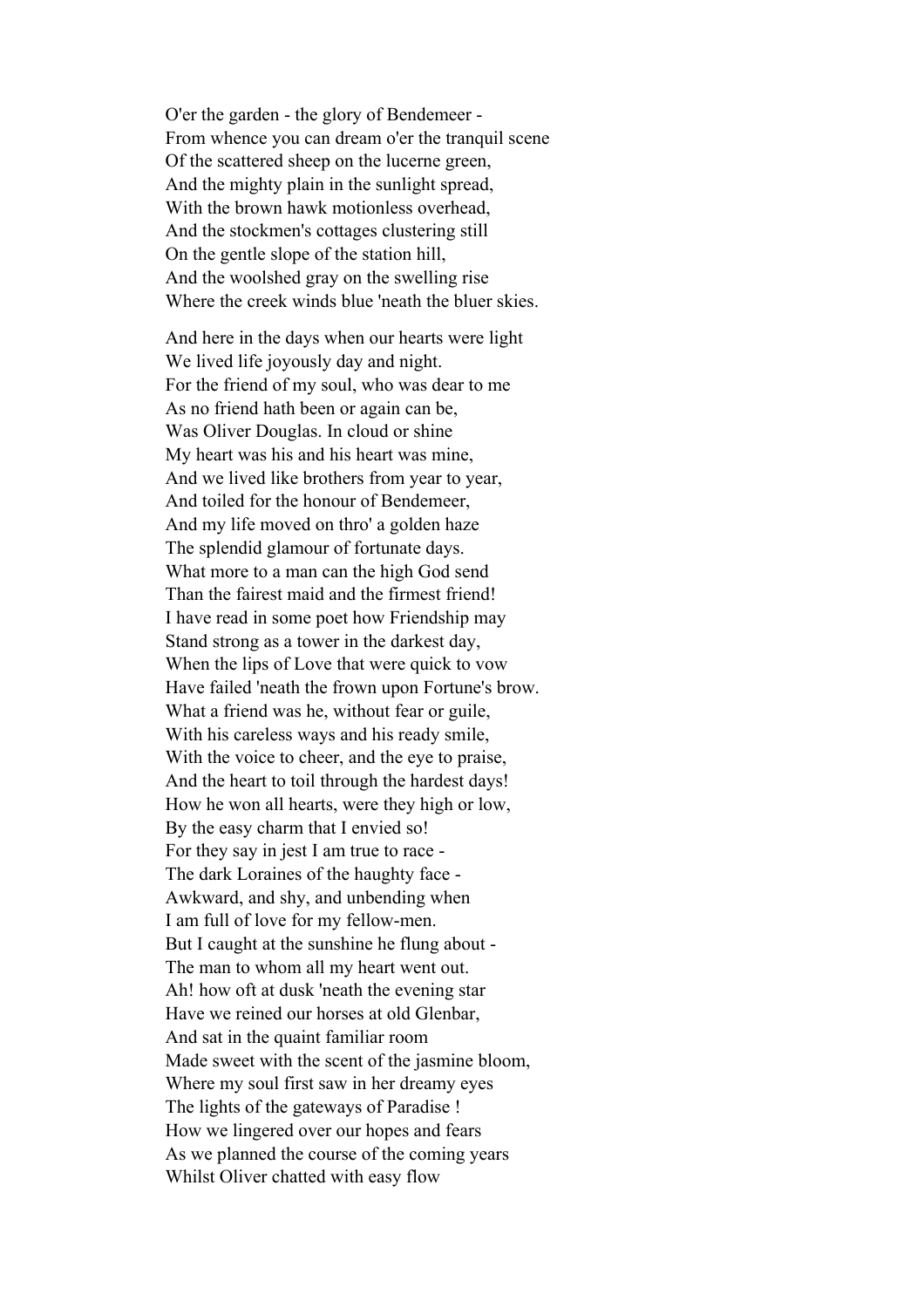To Margaret Bruce with the hair of snow - The proud old dame of a proud old race Who lived for the child with her sister's face.

O the joyous days ! O the morning air! When the blood was young and the world was air! When from Tara and Westmere and Boradaile, And from Snowdon Hills and from Lilyvale, And from Tallaran and the plains of Scar All sent down their horses to old Glenbar. From many a station for miles away Came the happy faces on racing day, Came the big bush buggies fast rolling in With the four-in-hands and the merry din. And if strife was keen in those days of old 'Twas for love of sport, not for lust of gold; For then each man rode as a man should ride With his honour at stake and the station's pride, When every racehorse was sent to race And each run had a crack for the steeplechase. And I see the last timber loom big and bare As we held the field with a length to spare, And Douglas crashed past me on Charioteer, The big gray gelding from Bendemeer. But I rode the bay with the tiny star That had carried the Lily of old Glenbar. And I rode for all that I cared for most And I collared the gray ere he passed the post. Ah! how gaily and lightly our pulses beat As the night went out to the trip of feet ! And though all men sought her with hope and praise It was *I* she loved-with my awkward ways - It was *I* she loved in the golden days!

The drought came down upon Bendemeer, And the grass grew yellow, and scant, and sere, And the lucerne paddocks were eaten brown, And half the trees on the run cut down, And we toiled all day 'midst the dying sheep, The tottering frames that could scarcely creep, 178

And the dead by scores lay over the plain, But God seemed deaf - for He sent no rain. And whilst Hope stood sounding her funeral knells Who had heart to talk about wedding bells? And the drought held on for a three-year span,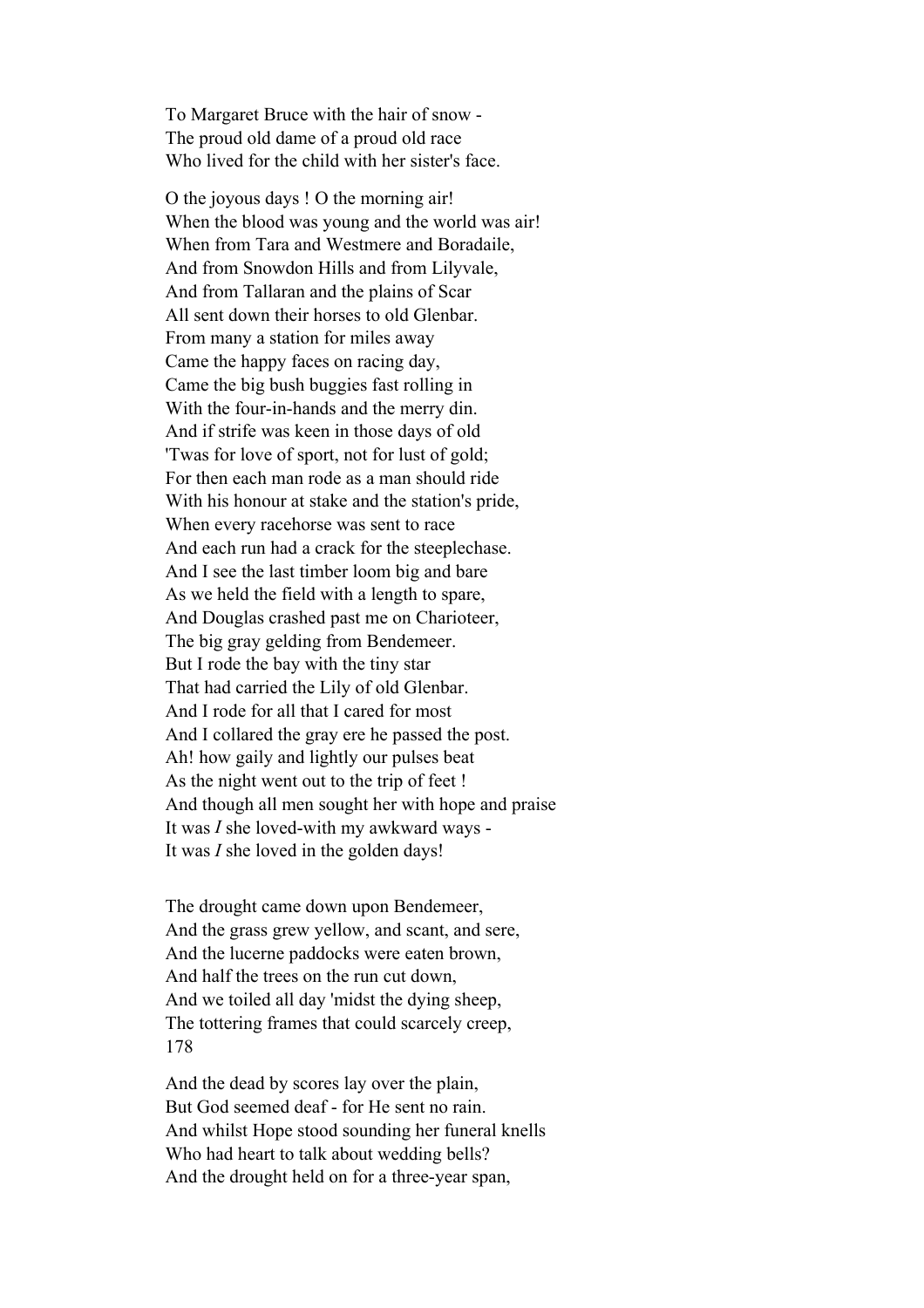And I woke one morning a ruined man.

Yet Fate smote harder - a deadlier blow - For on old Glenbar there was word to go. For the mortgage hung over Glenbar run, And their stock were dead and their credit done, And the bank foreclosed. We were cast aside From the homes where our fathers had lived and died.

So we said good-bye-ah! the bitter end - At the trysting place on the river bend. But the ground lay sullen and bare below, And most of the river had ceased to flow, And the springs of Hope in our souls were dried, And in silence we stood there side by side, And a leaden fear held my brain and heart, And we strove to go, but we could not part. O sweet is the dawn of Love's perfect spring, When the white arms clasp and the soft lips cling; But fierce is the passion that fires the blood When Love stands baulked in its summer flood!

In her dark-ringed eyes shone the sad unrest That spoke in the heave of her troubled breast, And her face was white as the chiselled stone, And her lips pressed madly against my own, And her heart beat wildly against my heart, And we strove to go, but we could not part.

But these were the words she said to me - "Whatever the fate of the years may be, Hope and my heart will wait for thee."

#### **PART II**

'TWAS a long last look and a mute farewell To the homes where our fathers had loved to dwell, And our faces turned to the wild north-west, And we rode away on a roving quest. But our hearts were young and we cheered the way With the golden dreams of a coming day, When Fate should lead 'neath a happier star Back to Bendemeer and to old Glenbar. And a vision rose of one bearded and brown, A wanderer hasting to Melbourne town, To the faithful eyes now with sorrow dim That had suffered and waited and watched for him.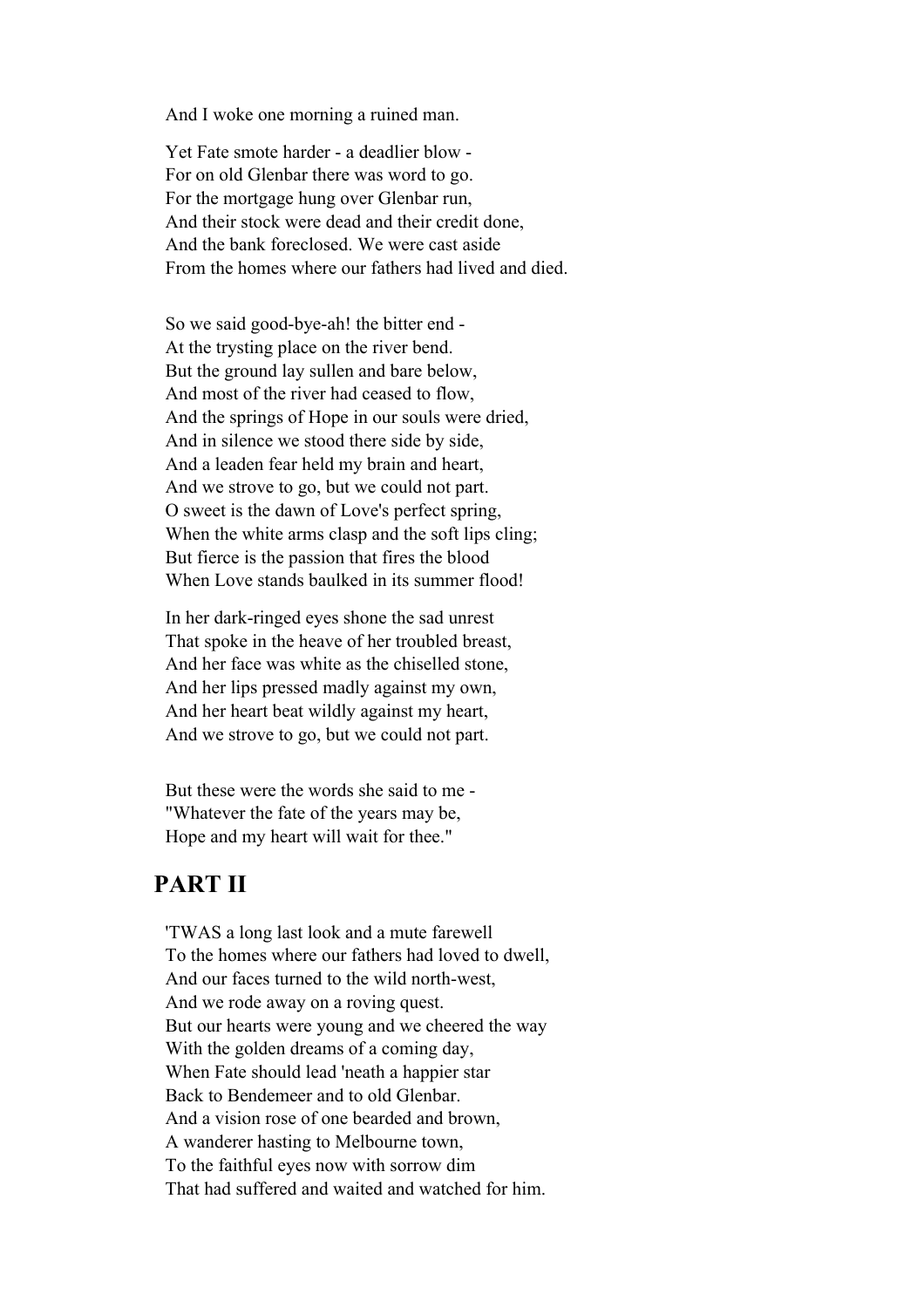For the new home lay midst the city's roar And the Station's calm would be her's no more; And from Douglas' lips came the story strange Of the wondrous wealth in a northern range. The weeks grew months and the months were spent, As we overlanded a continent - A thousand miles over scrub and plain In the sun's fierce glare and the tropic rain. But we laughed at hardships to undergo As we smoked in the ring of the campfire's glow And we pushed ahead till, in tracks grown blind, The last station fence had been left behind; And the land of the mighty runs spread wide, Unfenced and virgin on every side, Where you move - a ship that has lost the strand - O'er the grassy ocean of one man's land, Where a score of beasts or a mile the less Are of little count in the wilderness, But men count their grass and cattle instead By the hundred miles and the thousand head.

I have seen the plains lying baked and bare When drought and famine hold revel there, And the cattle sink where the rotting shoals Of the fish float dead in the waterholes.

I have seen the plains when the flood brings down The leagues of its waters, sullen and brown, When only the tops of the swaying trees Mark the creek that wound thro' the level leas, And all is a sea to the straining eyes Save some lonely hut on a distant rise.

I have seen the plains in the mad delight Of the racing flames in their crimson flight, When the whip of the wind will not stay or spare, And woe to the rider who lingers there!

But, O! the plains when their beauty burst On our wondering eyes as we crossed them first! When the sun shone bright and a soft wind blew, And the sky was clear with a fairy hue, And afar, like an isle in a sea of mist, Rose a mountain-cap, as of amethyst. And the big-horned cattle, knee-deep in grass, Wheeled scattered legions to watch us pass, As we drifted onward from group to group, And swift as a bolt came the wild hawk's swoop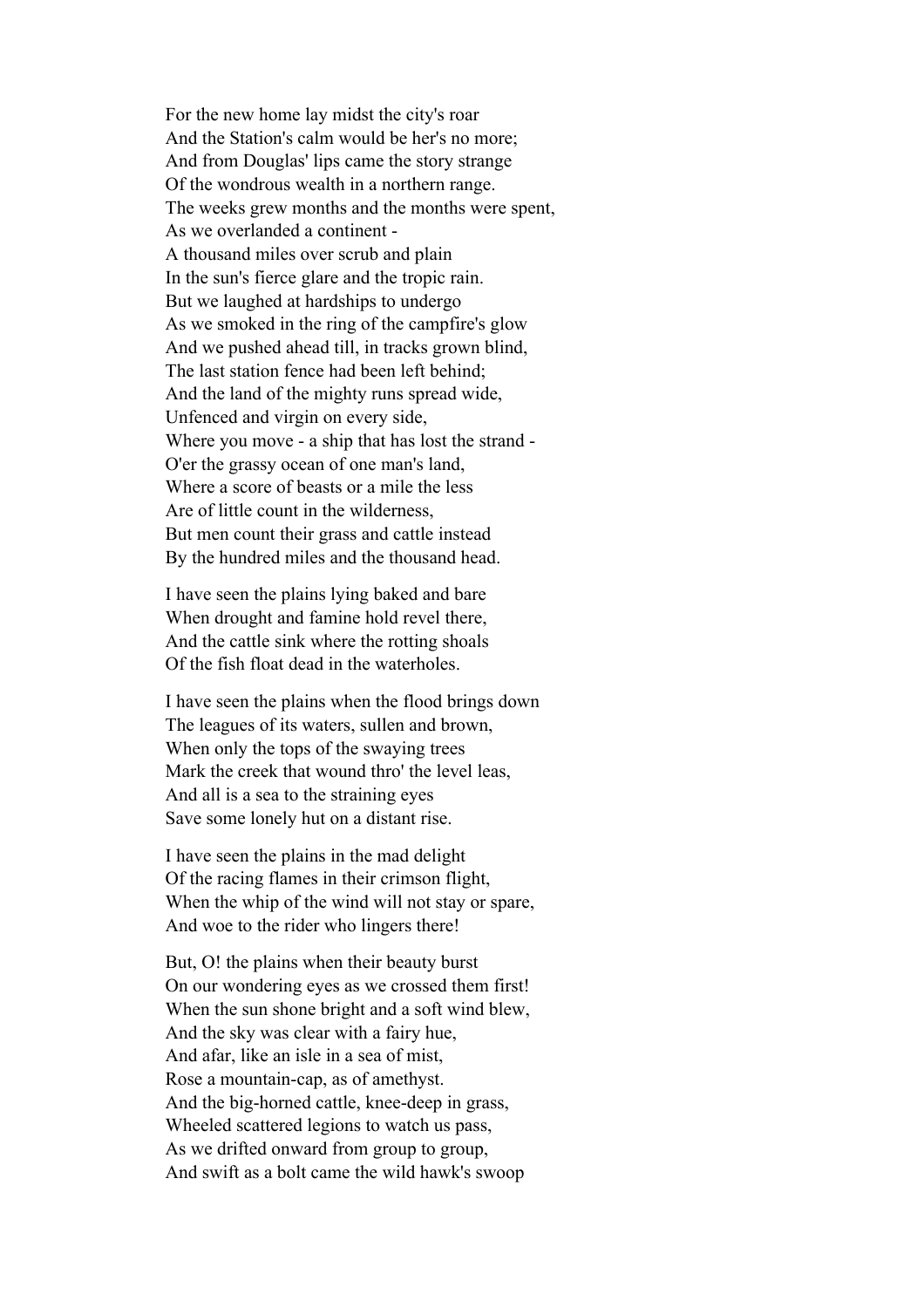When the brown quail whirled 'neath our horses' feet, Or the bronzewing<sup>1</sup> broke from his ground retreat; And the lazy bustard on laggard wing Out of easy gunshot was loitering; And for miles around us, at daylight's close, The little flock pigeons in coveys rose, And the squadrons flew, with a gathering force, Till an army darkened the watercourse.

Thus we crossed the plains to their utmost rim, To the timbered belts round the mountains grim, Chain upon chain, to the north and west, Rose the swelling ridge and the purple crest, And the gorges hid from the light of God Where the foot of a white man had never trod.

There's a tiny flat where the grass grows green, Like a bay it lies two dark hills between. And a stream comes down through a narrow cleft: Here the camp was fixed and the horses left. 'Twas the last sweet grass, and no man could ride O'er the beetling fastness on either side. Thence into the heart of the hills we bore, Rich with ironstone masses and copper ore, And once or twice in the gorges old We found a trace of the colour of gold.

In a deep ravine, walled by rugged heights, Through the toiling days and the restless nights I felt, 'neath the spell of that gloomy place, That a change had come o'er my comrade's face; Felt, rather than saw, as it seemed to me, That all was not quite as it used to be; The laughter and jest, and the glance and tone, Were not of the man that I once had known, And it seemed to me that he shunned to hear Of Mary and Glenbar and Bendemeer. And there rose a sense I could not define, Like a widening stream 'twixt his soul and mine. Then the light of the Past like a star shone out, And I turned in scorn from my evil doubt.

But the passions that rule since the world began Were working there in the heart of man, And a breast that had guarded its secret well Was burning then with the fires of hell. 'Tis the old, old tale of a woman's face More strong than the shadow of foul disgrace.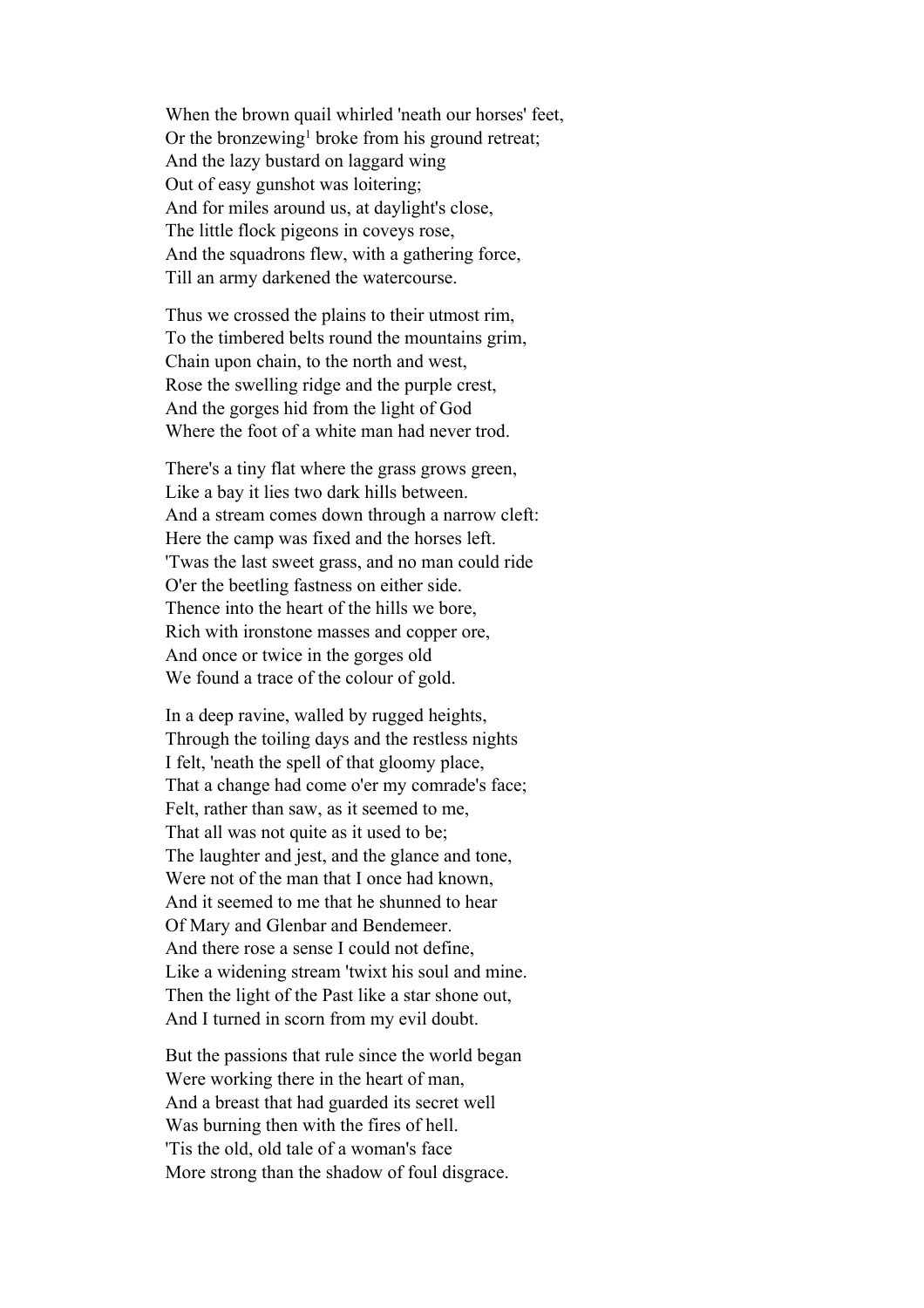The old mad lust for the mastery To pluck the flower that is not for thee. For the dreamy light of a woman's eyes It can lead on to hell or to paradise.

Ah! little I dreamt in the days now done That the eyes I loved were as dear to one Whose heart had been eaten with jealous pride Through the years of our brotherhood, side by side! For once it chanced as I moved alone That I stumbled and fell on the ironstone - A stumble that might have been made in blood, For a bullet hummed where my feet had stood. And I turned and saw from my vantage place The look that was written across his face.

"He had fired at a bird but too low by half," And he turned it off with an awkward laugh. For as yet no shadow of what might be The power 'neath the surface had come to me. Yet a shadow crossed, and it left behind A doubt that rankled within my mind; And for weeks we played at the duel hard Of an open candour but secret guard; And the seeds of discord were subtly sown When the fever seized me and struck me down; And days there were when the blood coursed free, To be followed by morrows of misery.

But the fever heightened, and day by day I could feel the cords of my life give way. And my strength went out like an ebbing sea, Yet daily he tended and cared for me. It may be some touch of the days of old Made his hand draw back, made his heart cry 11 Hold." But I saw in his eyes, with ail anguish dumb, That he waited and hoped for the end to come. Then I lost the power to move hand and head, And at last I lay in a trance as dead, Awake yet a-dream, for a day and night Then I woke with a start - and the moon shone bright But the tent and the tools and the guns were gone, And all save the blanket I lay upon! Not a sound came down from the mountains lone Where the shadows huge by the moon were thrown. In the gloomy gorge not a soul was near, And I called his name with a bitter fear.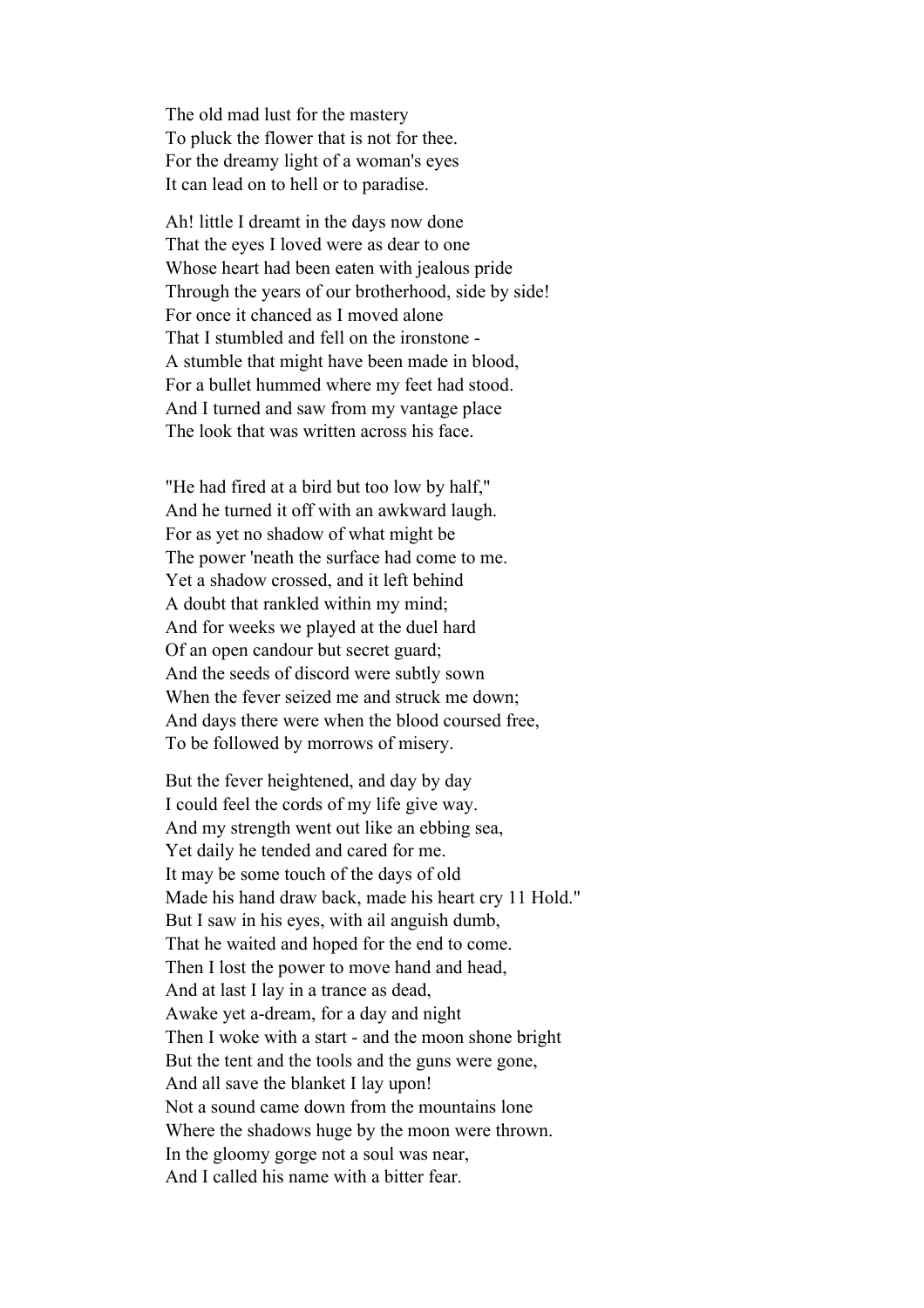But no answer came to my feeble cry - And I knew he had left me alone to die.

Footnote to page 182: This is the partridge bronzewing.

#### **PART III**

THEY speak the truth and they judge me well, Who call me "the Man who has been in Hell." Though the sky be clear and the sun shine bright, Men have walked on earth through that awful night, Whose ears have heard and whose eyes have seen The infernal shades, like the Florentine, When the veil is rent and we see unroll The heights and depths of the human soul; And with whitened locks and with pallid cheek Have known and felt what we may not speak. My life had gone out like a brief light's breath Had no help come into that fight with death, But the hands of Fate that are swift and strange Brought a people down from the Western range, Brought a wild black tribe down the gorges dark Who had seen the prints of an unknown mark, And quickly around me were clustering Dark faces and spears in a bristling ring; And I lay there still in a helpless shrift With a silent prayer that the end be swift. But a man spoke forth with a threatening spear That I was the God of the mountains drear, And accursed be he and his kin and wife, Who should lay a hand on a sacred life!

So they succoured me. And I lay as a king Who has dusky daughters to fetch and bring, Boughs to shelter, and water and food, And berries to temper the burning blood. And they made me a shade from the tropic sun Till the fire of the fever its course had run. And at last new life, after weeks of pain, Came stealing gently through every vein; And I moved with the tribe, but I pondered long Why Douglas had worked me this bitter wrong. For as yet no word of the truth was told, And I held that the motive was lust of gold. We moved for the plain, and we passed between The walls of the flat where the camp had been. No sign of a horse in that grassy bay,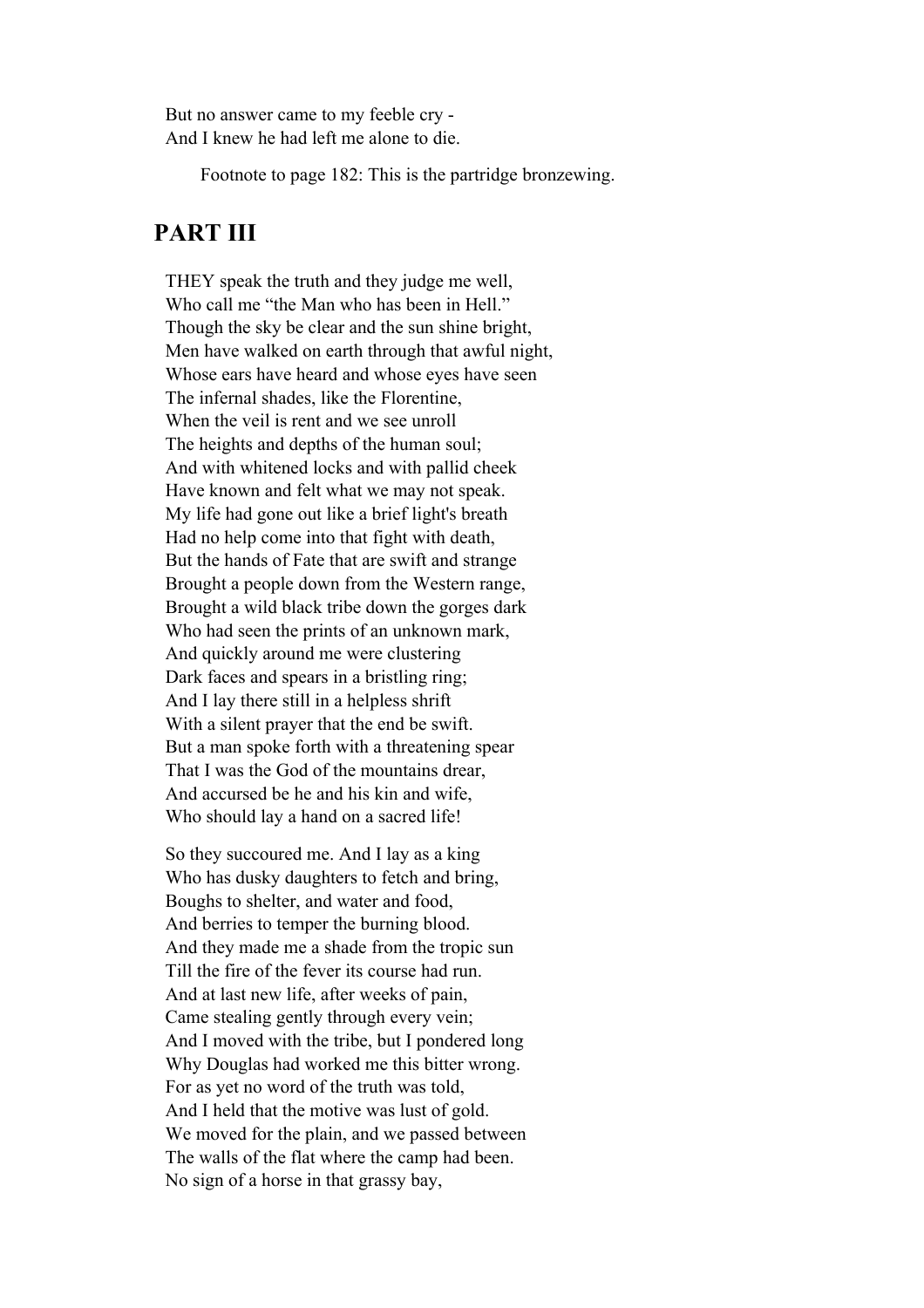And Oliver Douglas was far away Across the plains where the red sun dips, A sin on his soul and a lie on his lips. But, O! the joy when I found and knelt By a full revolver and cartridge belt Marked with his name, and a mark of the mind In whose guilty haste they were left behind, To be sacred things till the morn should rise When men pay in full for their treacheries. These gave me power and a stronger claim. They called me, "The Lord of the Thunder and Flame." But they watched me close with a sleepless care: Three years in the mountains still found me there. But I learnt by heart all the gorges old, And I found the granite and found the gold: Wealth beyond dreams - to a savage man As wild as the myalls with whom he ran! Ah, God! Could ever my lot have been To have lived and loved in a different scene, To have seen love shine like a splendid star In the eyes of the Lily of old Glenbar?

Five years had passed, and another year, Since we turned our horses from Bendemeer. And a bushman, wrinkled, and aged, and brown, Had worked his passage to Melbourne town. Let it matter not through what evil stress He had battled out of the wilderness, For the joy that was thrilling him through and through With a secret music that no man knew - The last sweet words that she said to me: "Whatever the fate of the years may be, Hope and my heart will wait for thee!"

Why do you tremble, and sob, and stare, Old Margaret Bruce with the snowy hair, And chatter of ghosts of the past to me? I am here to claim what you hold in fee. Give me back my own! I have done no wrong. For the eyes I love I have suffered long. Now the toil is over - the fierce unrest, And the lily shall lie on the broad leaf's breast. And the heart that was faithful, and strong, and true, Shall learn what the love of a man can do. For the future calls both to her and me. Thither Eden lies - and I hold the key.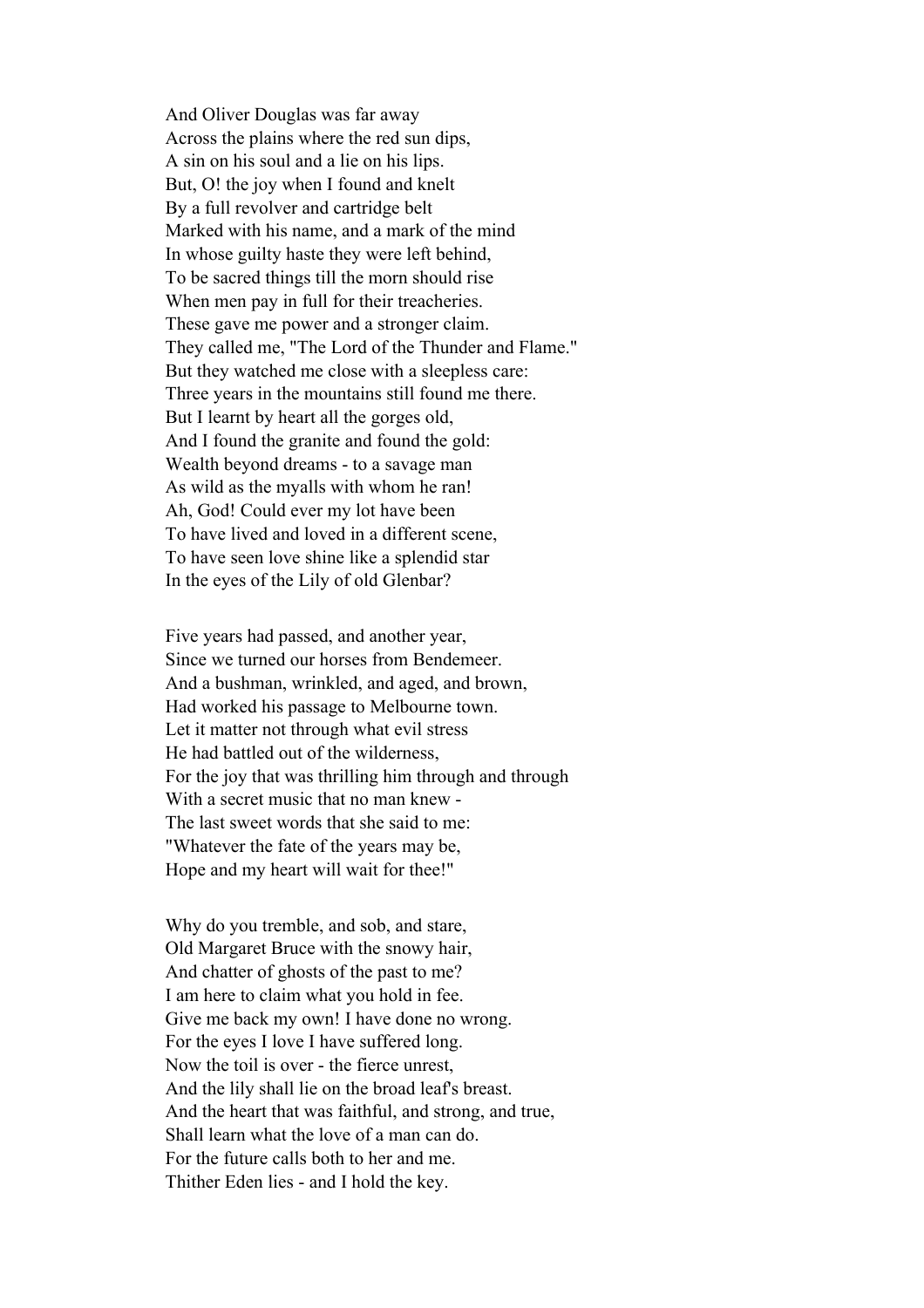Cease, woman, cease! I am waiting here For a bride to be mistress of Bendemeer. "Let be the past and this formless dread! I am James Loraine who was long since dead. Give me welcome now! Shall all things be vain To the dead man come to his own again? Have you naught of comfort for such as I? The past is dead - let its memories die! I am changed and worn, I am tired and old, But I bring the secret of countless gold. But a wish of hers, but a word of thine, And Bendemeer and Glenbar are mine. Bid her come to me that her eyes may see! Bid her come to me! Bid her come to me!

Then Margaret faced me with words of lead:- "Peace, peace, Loraine ! - the poor child is dead. Married and dead! You are parted far, Dear friend, from the Lily of old Glenbar. The Bendemeer and the Glenbar lands, They have passed long since to the Douglas hands. She had waited long, she had waited true, She had knelt in her sorrow and wept for you. When he came, at last, with a grave, sad face To tell the tale of your resting place. His were the hands - they were clasped in ours - That had soothed and tended your dying hours; That had dug the grave and had piled the stone In the dim blue range where you slept alone. And he spoke your word in his own sad pain, 'Not to mourn for you - we should meet again But whatever the fate of the years might send, The friend of your soul-let him be her friend.' But the starlight died in her eyes that day, And with roses white on her cheeks she lay, And the summer faded and came again Ere her shadow rose from its bed of pain. But he came and went with an anxious air As one consecrated to watch and care, And from oversea came the call of race To title and wealth and an ancient place, And when Bendemeer and Glenbar were sold, They were his for the sake of the days of old. And he pressed his claim till she came to see That their lives could be lived to your memory. She was wedded here. She lies buried far. The ocean divides her from old Glenbar."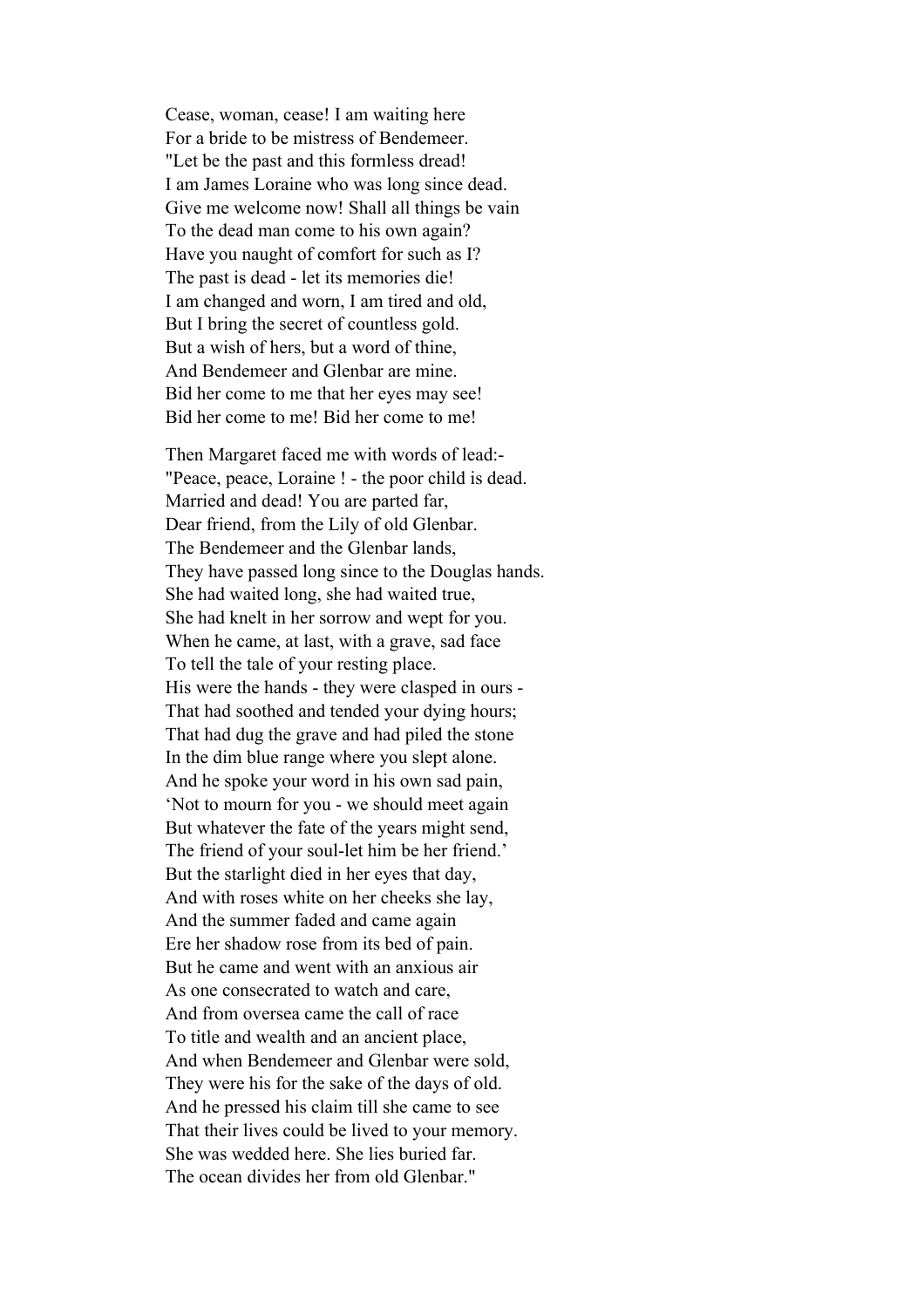Married, and dead ! Is it all a dream, To melt away on the morning beam? Some passing horror of night whose power Still haunts the brain in its waking hour? Can these trembling lips and these stony eyes, And this heart grown numb in its agonies, Be a man indeed? Do I see and hear? Or roam a shade through some realm of fear? "And of him?" I cried. "Shall no vengeance find These soft lying lips and this double mind? There are human snakes who have lived too long!" But she said: "Loraine, let God judge the wrong. For the man you seek - he is oversea With ten thousand miles 'twixt his face and thee."

In the fevered night when the gas-lamps flare, And the human river sweeps here and there, By terrace and church, and long lines of street, And by dim-lit parks where the shadows meet, I am drifting down with the human flood: The poison of madness is in my blood. Are there hearts as bitter and dead as mine Where the faces throng in the moving line - Numb with the chill of a black despair That no man guesses or wants to share? Unto each man once shall the gage be thrown: He must fight the fight with his soul alone, When all ways are barred and he stands at bay Face to face with truth in the naked day. I have fought the fight with my soul alone. I have won my laurel - a heart of stone.

O never again when the white stars shine Shall the eyes I love look their love in mine! And never again when the soft winds blow Shall we ride by the river, or whisper low By the shady nook 'neath the old tree where The track comes winding from Bendemeer! And no bridal bells for our joy shall ring When Nature wakes to the voice of Spring. And no tiny hands with a touch divine Shall link for ever her soul and mine! She is dead! My lily! My shy bush flower! The summer has fled where she bloomed an hour. Do her sweet eyes shine from some lonely star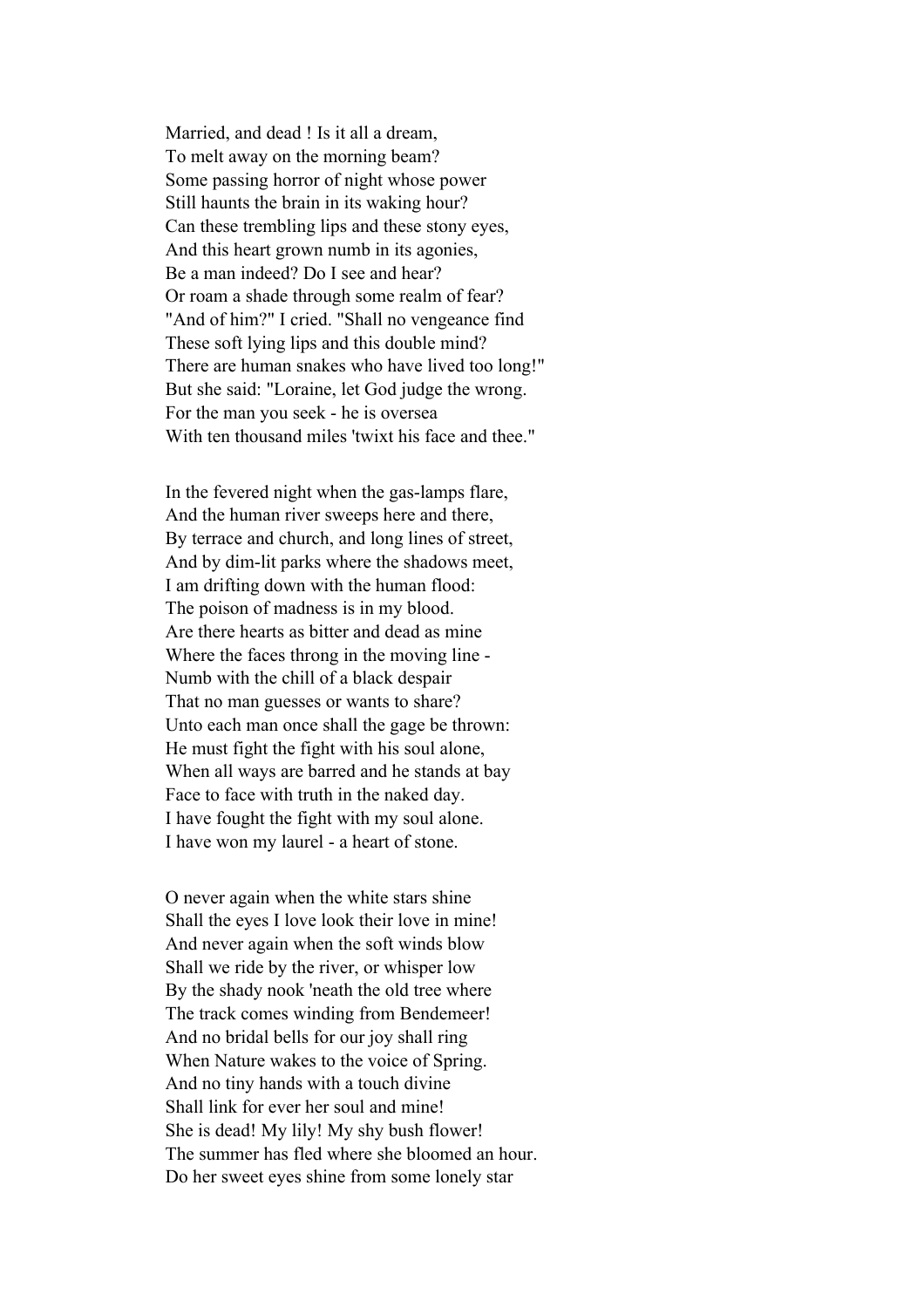O'er the bend of the river on old Glenbar?

Mine is selfish grief, mine is selfish pain; But her sorrow is seared on my heart and brain. What she heard, I hear; what she saw, I see; What she felt is bare as a page to me Shall such evil thrive ? Shall she droop and die And the man who loved her stand idly by? Let God right the wrong ! Will he give the dead The sunshine and grace of the summers fled ? Has He solace here for the silent tears Of the hopeless days, of the wasted years? Let God right the wrong! He is deaf and blind To the griefs and passions that shake mankind! Who has eyes to see, let him use his sight: Wrong is not righted, but might is right. Then be might my right and my hate the rod, And my hand in anger the hand of God And the power is gold, which no power can bend - I have learnt the means - I can see the end

To my mountains then: there to toil and wait. I have lived for love: I can live for hate. Till the power be mine, till the way be sure, I can face the future and still endure. With a wild fire flaming through all my blood I have called to Evil "Be thou my Good!" Love has patient been: love was strong and true; But the heart of hate can be patient too Can be strong to suffer and calm to wait, But swift to strike in the hour of Fate - To strike at the heart that has wrought her dole, To strike at the man who has killed my soul!

#### **PART IV**

The mountains swarm like a human hive, The picks are swinging in many a drive, The axe is ringing on many a tree, And the blast of a charge thunders sullenly; And the growing heaps of the dull gray stone And the tents of men stud the hillside lone, And the moan of the windlass comes again, With an eerie sound like a soul in pain. And across the plains, lying baked and brown, Where the long teams creep till the sun goes down,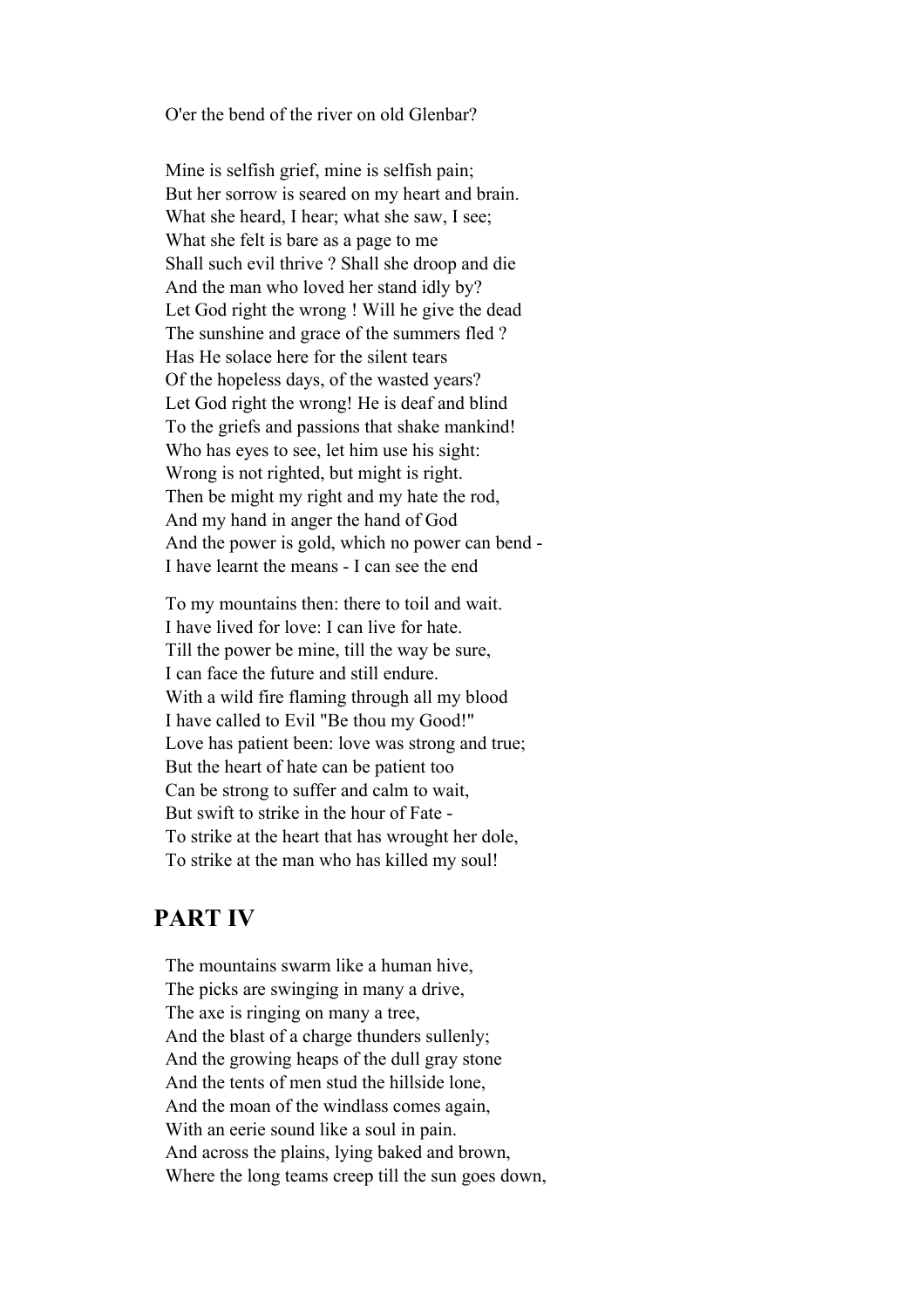Comes the curse, and the whip like a pistol crack, As the bullocks strain on the burning track. Soon the battery's thunder will rend the sky From the gorge where he left me alone to die. They have felt the stir in the cities south, And the 11 Comrade Field " is in every mouth, And northward rushes the wave of greed, For the whole world knows of 11 The Devil's Lead." "Four jewelled walls - there are millions there!" But one man's hand is on every share - One who knows the mountains from crest to glen, A hater of women and feared of men, Who has heart for nothing save gold and gain. A power to be reckoned with - James Loraine!

As a miser handles and counts his gold, So I hoard my hate with a joy untold. Let the weaklings sink 'neath their dumb despair! Shall I spare the coward who did not spare O, the joy of hate! O, the liquid fire ! When the strong soul throbs to one fierce desire! So I thirst for life as a hound for blood, And woe to the hunters who cross my mood! To strike hard and home ! Then to watch him die And to soothe his death with my memory! This were joy indeed, worth a few years' breath! This were joy indeed, though the price were death ! Then what holds my heart, and what stays my hand, Who can cross at will to the motherland? 'Tis a voice that floats through my dreams at night, And a white hand ringed with a fairy light, From the world unseen, that has drawn anear, A tremulous whisper - "At Bendemeer."

I had planned the end in the mountains grim, Where the dream of wealth would be lure to him. Bound fast to a tree in some gloomy glen Where no cry can reach to the ears of men, And shot with the bullet he meant for me - I have dug it out of the hardwood tree. Then to loose his cords and to let him lie With his false face turned to the smiling sky, With his dying grip - in a death of shame - On the pistol butt that still bears his name!

A fool I have been from my mother's breast,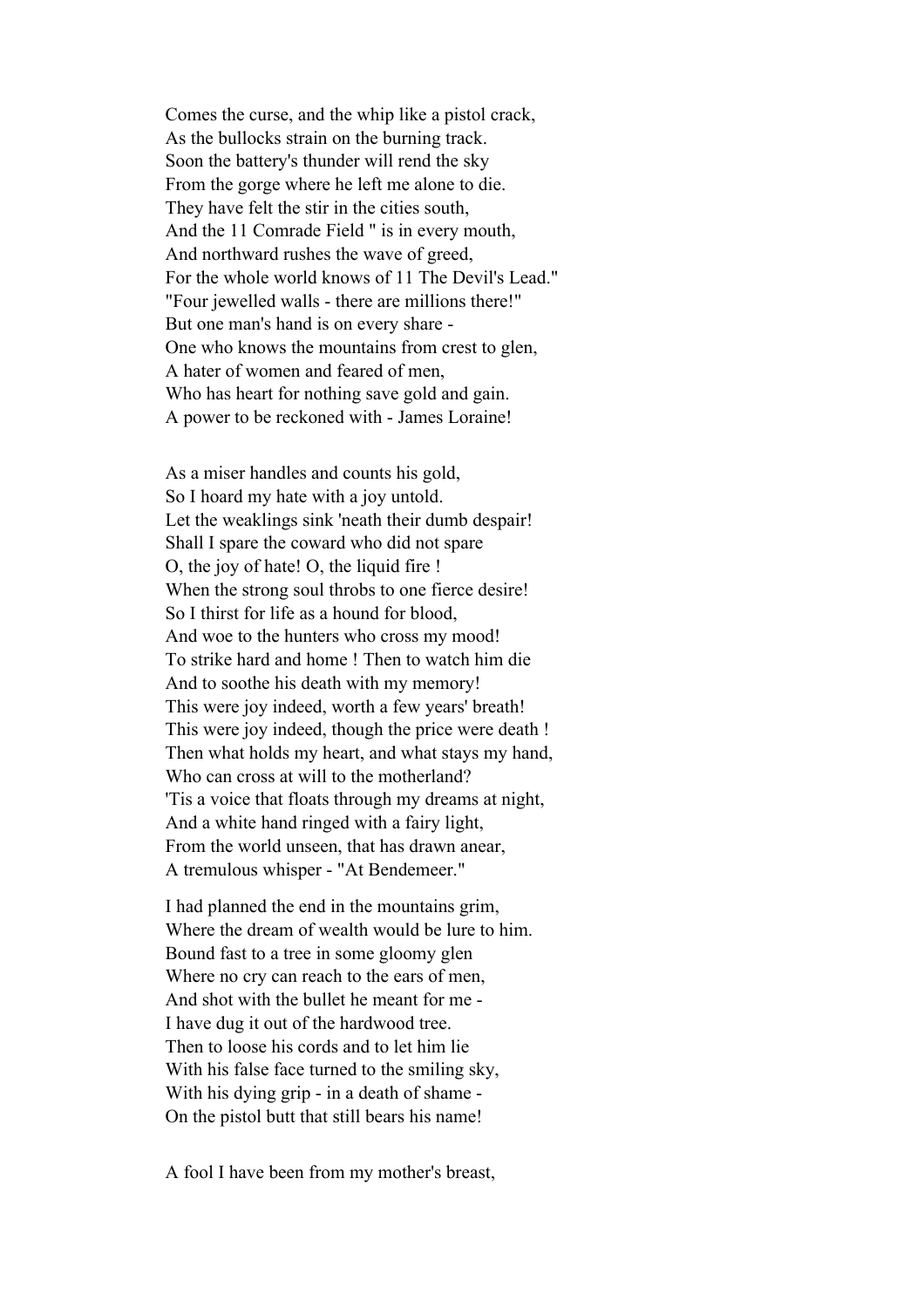A fool who acted and thought for the best, Made way for others and stood aside And saw knaves feasted and deified. With an open heart I have striven to do "To men as ye would they would do to you."

And what have I gained by the Christian rule? A smile and a sneer at the trusting fool! And the generous wish to be fair and just Has been deemed but weakness and self-distrust. Now these things are over. My soul is free. I will deal with men as they deal with me. For I care not whither my purpose tend, Let Hell find the means so I gain the end And no guile too subtle or dark shall prove; I have done with scruple, and done with love.

The thud of the stampers all night and day Is loud in the gorge where the campfire lay. From the big hotel where the lights shine long Comes the broken snatch of a drinking song. For the roofs go up as the shafts go down In the fever and rush of a mining town.

I sit in my office with busy pen, The saddest and richest of mining men. I have sat like a spider and spun and spun Till I hold the mortgage on many a run. I have land and houses and shares and gold, My stock increase by the thousandfold. I am feared and courted with flattering breath And all that I live for is one man's death. I have worked his ruin. I hold his fate. I have woven a web round the man I hate. I have crossed his schemes, I have won the fight, For tools can be willing when gold is bright. And the deeds of mortgage are in their hands Over Bendemeer and the Glenbar lands.

As I sleep at last on my bed of care Comes the white hand floating upon the air, And a woman's whisper is in my ear, The man that you hate is at Bendemeer."

The last crimson streak in the West was dead, And the white stars broke through the blue o'erhead, And the hornèd moon like a sceptre pale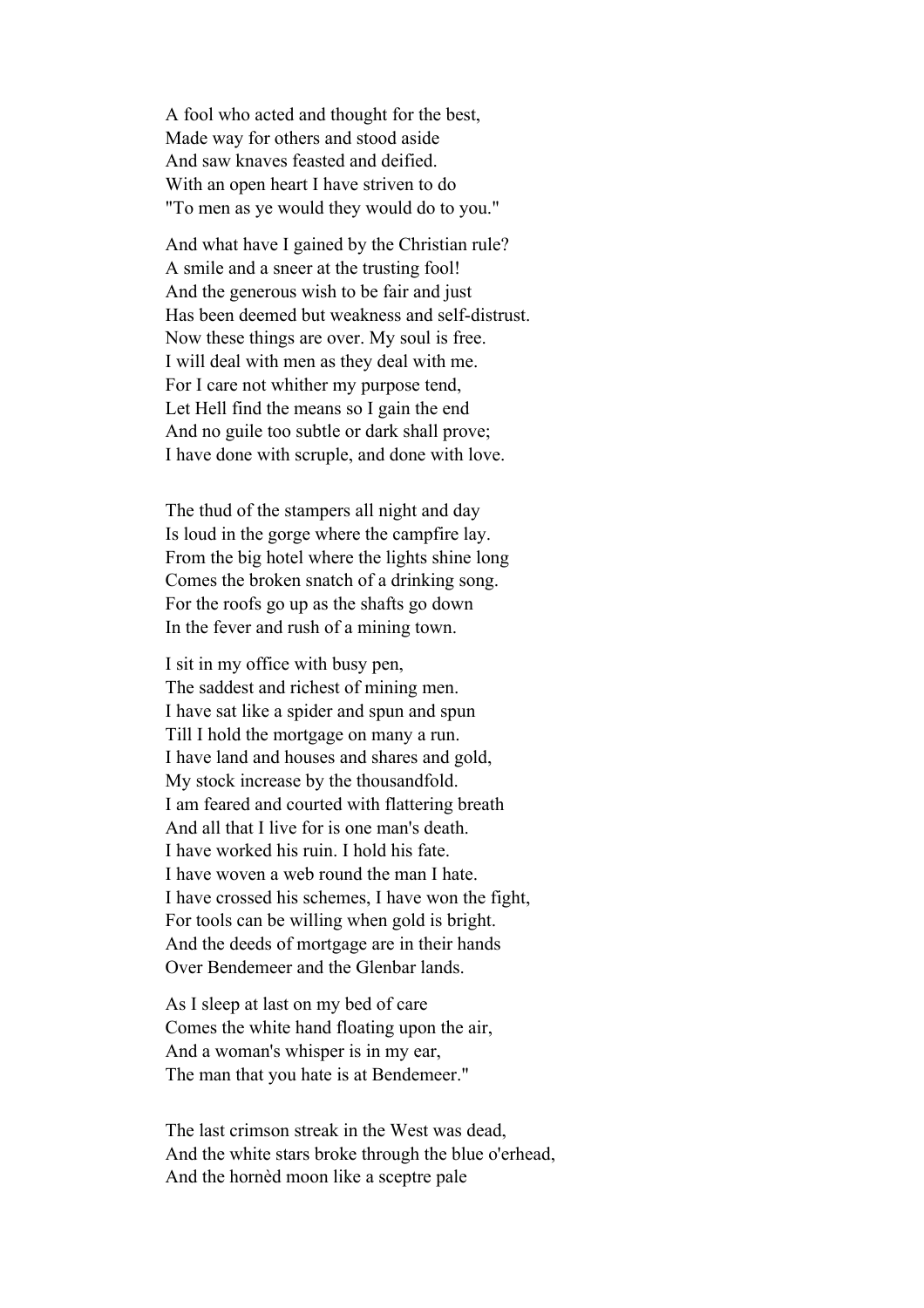Cast its thin blue ray on the old sliprail, As I crossed Glenbar by the big tree where The track goes winding to Bendemeer.

All the plain lay silent and silver-gray Like a shroud for a bride on her bridal day. I could feel the menace and the hand of Fate As I stood once more at the garden gate. With a passionate heart for a while I stood, For the past came back like a rushing flood, Then I moved the latch and I crept within - A thief in the silence who fears his sin. Like funeral plumes for some giant king Rise the dark pine-crowns, and their shadows cling Purple and solemn to path and lawn, Like the shadow of murder that waits the dawn. And the morepork's call from the timbered knoll Seems the hoot of fiends for a dead man's soul.

I am creeping slow down the well-known way, All round me is ruin and slow decay, By the weed-choked beds and the paths o'ergrown, And rank grass seeding on lawns unmown, And a low fence matted with running vine, In the home of my fathers that once was mine.

The old rambling pile and verandahs wide, Like an isle half lost in some dim gray tide, Seems to welcome me, seems to feel and know That a ghost is here from the Long Ago! And my fingers close, whilst my blood is flame, Round the pistol-butt that still bears his name.

Creep, creep to the west where the ground is bare, For a dim light shines from a window there. I have toiled for this thro' the gloomy past. I have prayed for this - 'tis my hour at last! Hear, God of the Just, whilst I own Thy might Who hast given this man to my hands this night! Here I kneel and pray. Be my hand the rod, Be my hand in anger the hand of God!

Where the fold of the curtain falls, half drawn, By the windows, wide to the western lawn, From the shadows vague of the outer gloom I have slipped - a shadow - within the room. In the shaded light, on the low white bed, I can see his face . . . he is lying . . . dead